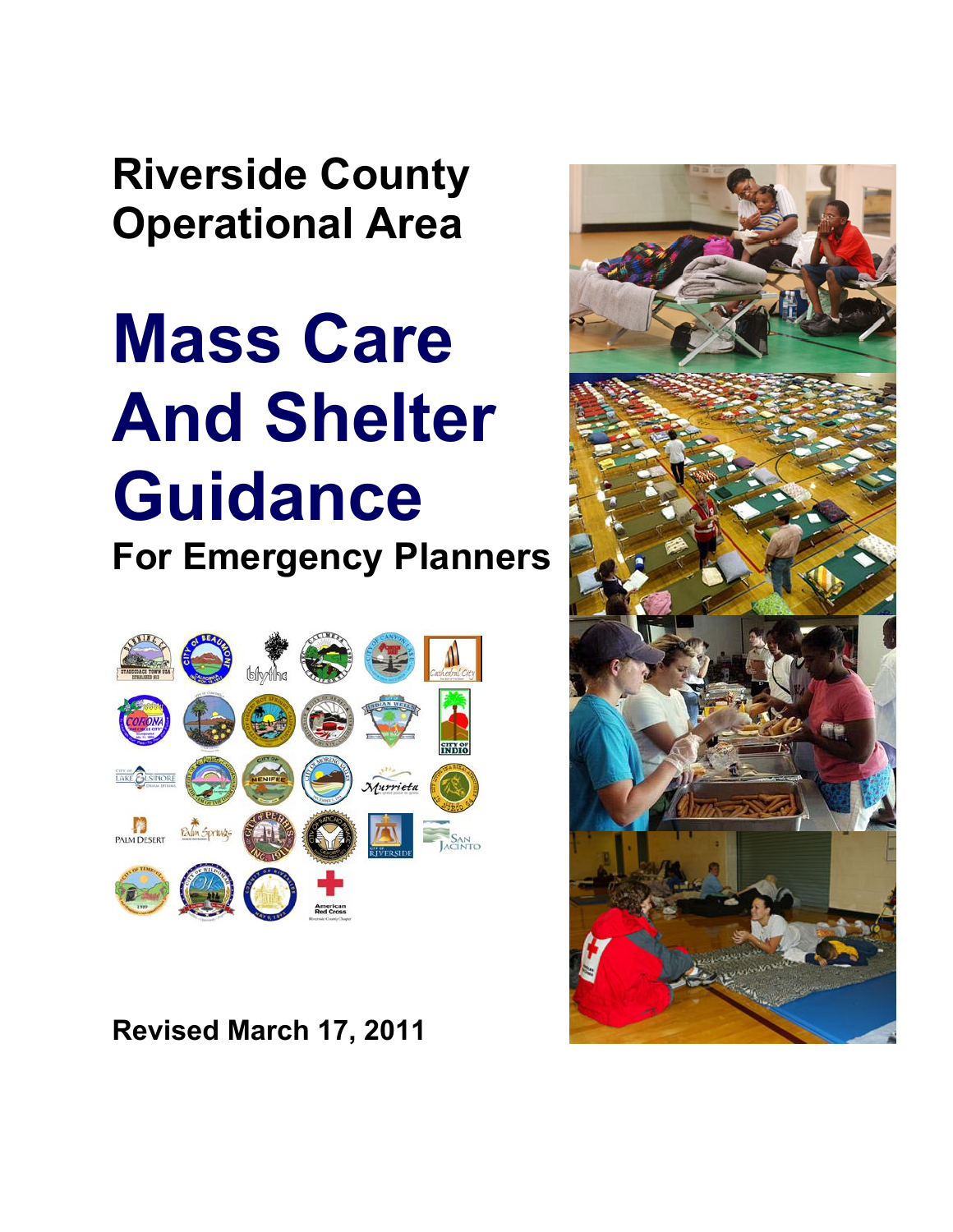# **Acknowledgements**

A special thanks to the Riverside County Mass Care and Shelter Task Force members who contributed to revising this important guidance. The Task Force members are as follows:

| <b>Task Force Member</b>  | <b>Jurisdiction</b>                                            |
|---------------------------|----------------------------------------------------------------|
| LeAnn Coletta, CEM, Chair | City of Moreno Valley, Office of Emergency Management          |
| <b>Michael Anderson</b>   | City of Menifee, Office of Emergency Management                |
| <b>Hilary Brown</b>       | <b>Riverside County Department of Public Social Services</b>   |
| Anthony Coletta, Jr., CEM | City of Riverside, Office of Emergency Management              |
| <b>Mike Cruz</b>          | City of Moreno Valley, Office of Emergency Management          |
| Claudia Davis             | <b>City of Lake Elsinore</b>                                   |
| <b>Ruth Ann Ferris</b>    | City of Canyon Lake, Disaster Volunteer                        |
| <b>Margaret Gomez</b>     | Agua Caliente                                                  |
| Pat Henry, RN             | Riverside County Public Health Preparedness & Response         |
| Lynn Mata                 | City of Corona Fire Department, Emergency Services             |
| LaRue McNamara            | City of Canyon Lake, Disaster Volunteer                        |
| Julie Pardini             | American Red Cross, Riverside County Chapter                   |
| Diana Rockot              | Riverside County Fire Department, Office of Emergency Services |
| <b>Gene Severns</b>       | Riverside County, Office on Aging                              |
| Paula Willette            | City of Wildomar                                               |
| Dan Wilson                | City of Murrieta Fire Department                               |

i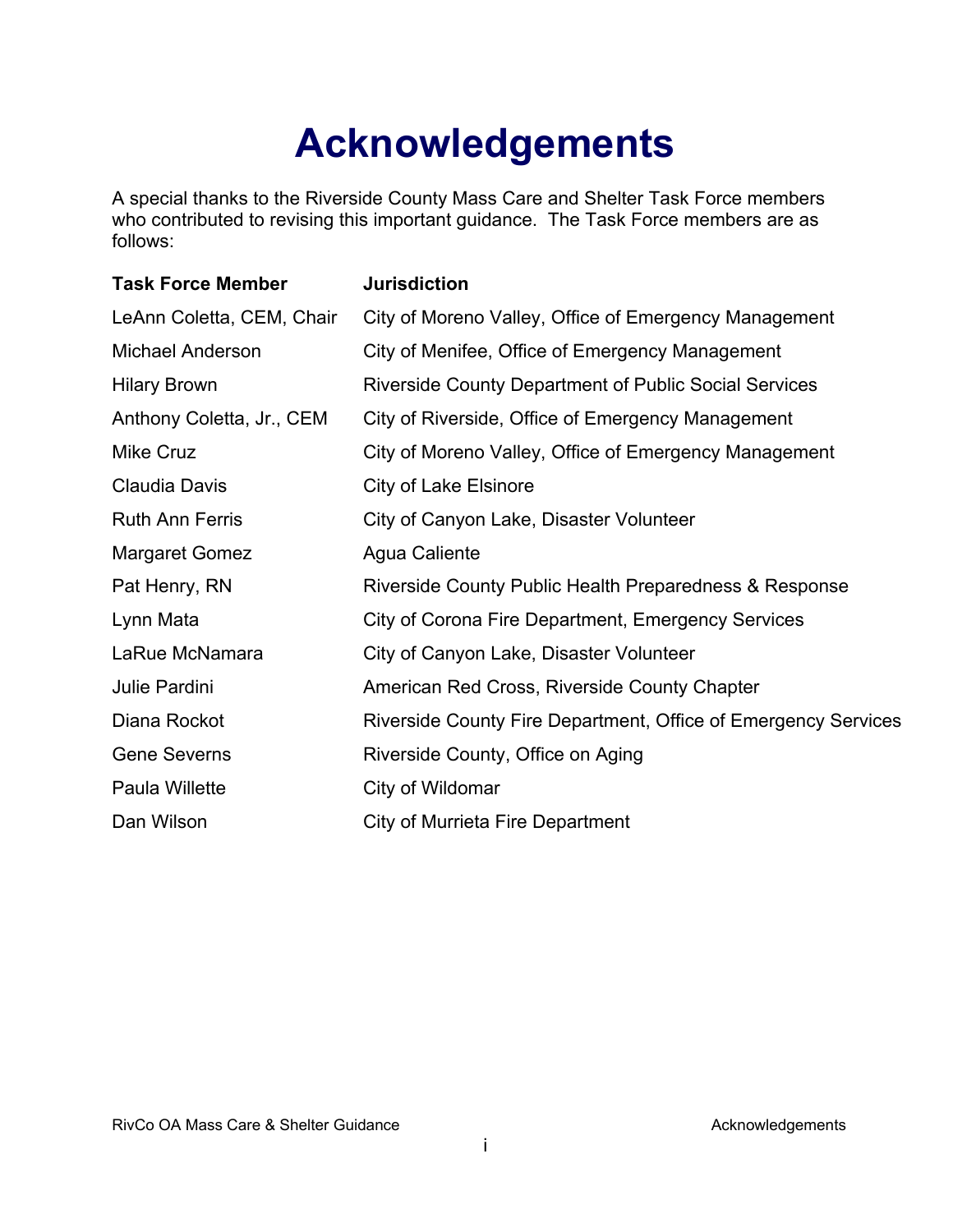### **Introduction and Purpose**

The purpose of the Riverside County Operational Area Mass Care and Shelter Guidance for Emergency Planners is to establish plans, procedures and guidelines for providing protective shelters, temporary lodging and feeding of persons affected by an emergency, disaster, or precautionary evacuation.

This guidance is structured to be consistent with the Standardized Emergency Management System (SEMS) and the National Incident Management System (NIMS).

### **Situation and Assumptions**

#### **Situation**

- 1. Mass care and shelter facilities may be needed in Riverside County for both the direct and indirect effects of an emergency or disaster.
- 2. Riverside County operational area population exceeds 2 million residents and covers 7,225 square miles.

#### **Assumption**

- 1. Although the City and/or County have overall responsibility for their jurisdictions, where possible, Red Cross will serve as the principle organization responsible for operating care and shelter facilities.
- 2. To supplement the Red Cross, the City and/or County will work to train its staff and emergency management volunteers to manage and operate a care and shelter, thus increasing care and shelter resources available.
- 3. Other professional and volunteer organizations that normally respond to disaster situations will do so.
- 4. Mutual aid assistance from unaffected jurisdictions and from state and federal level emergency agencies will be available.
- 5. Although the majority of people will seek shelter with family and friends, the remaining will seek shelter in designated care and shelter facilities.
- 6. Approximately 25% of those seeking shelter will have functional and access needs.
- 7. A percentage of those seeking shelter will need transportation provided to them.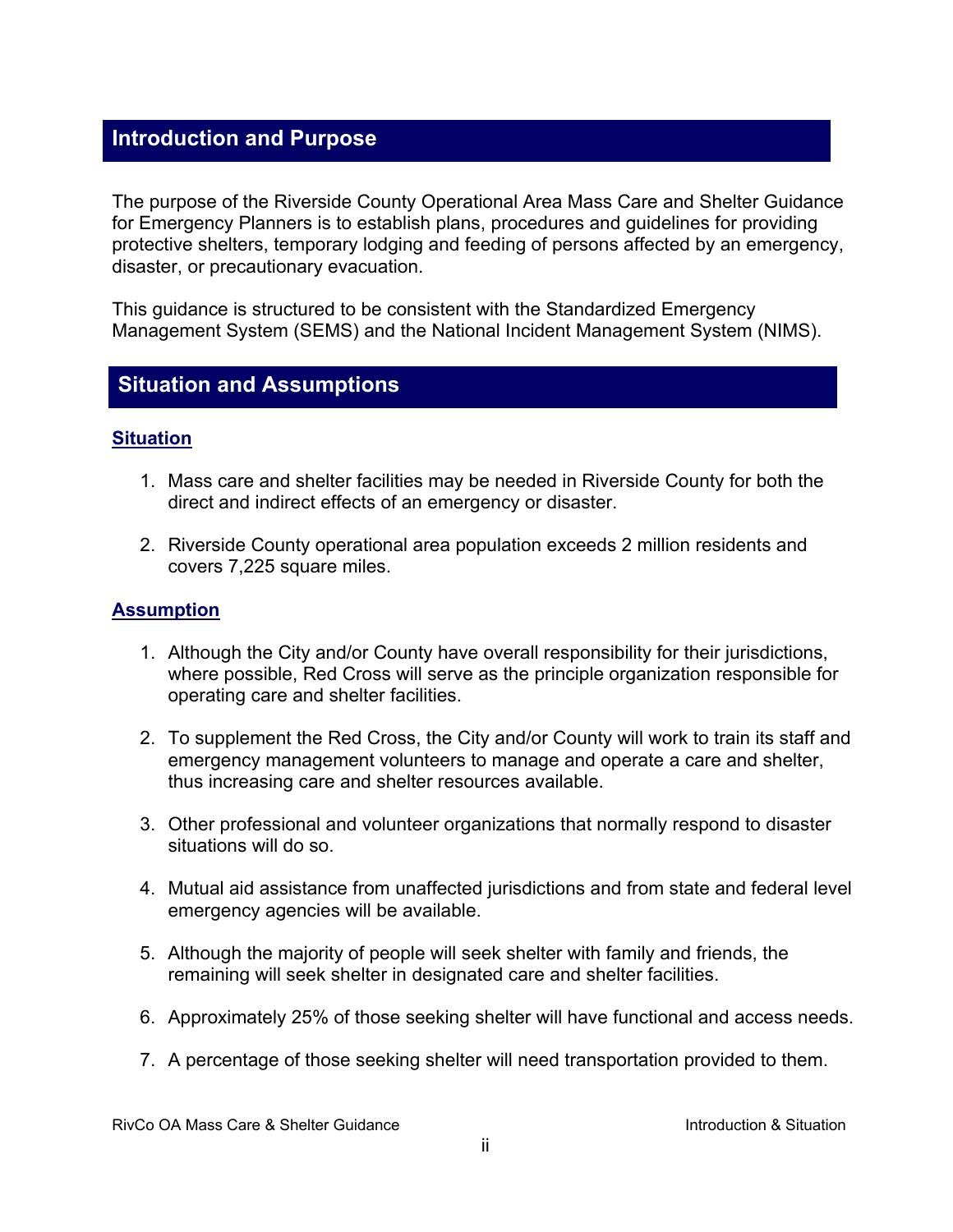#### **TABLE OF CONTENTS**

| Required Training for Government Shelter Management Staff 15 |  |
|--------------------------------------------------------------|--|
|                                                              |  |
|                                                              |  |
|                                                              |  |
|                                                              |  |
|                                                              |  |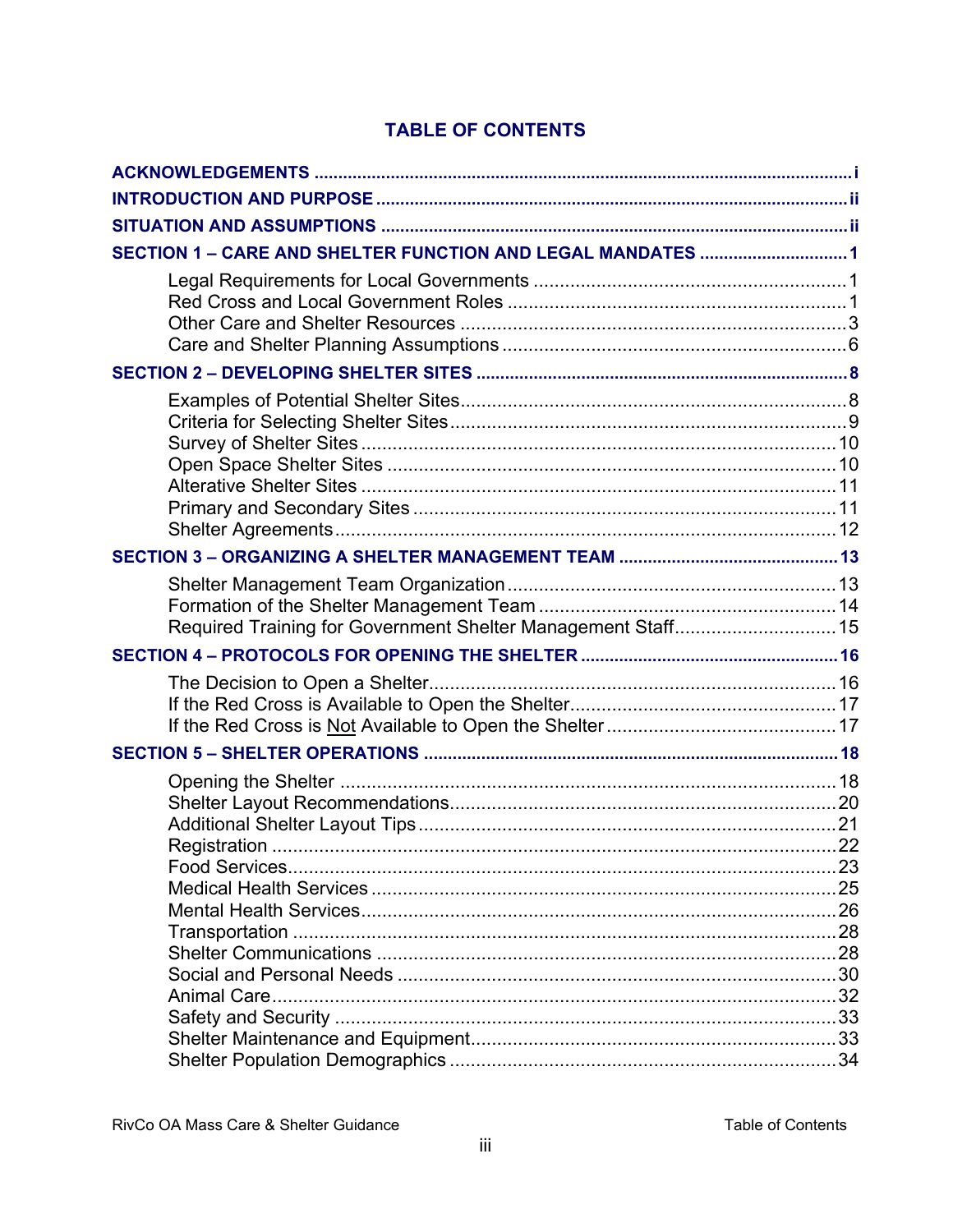| <b>SECTION 8 - BUILDING RELATIONSHIPS WITH COMMUNITY BASED</b>     |  |
|--------------------------------------------------------------------|--|
|                                                                    |  |
|                                                                    |  |
|                                                                    |  |
|                                                                    |  |
|                                                                    |  |
|                                                                    |  |
|                                                                    |  |
|                                                                    |  |
|                                                                    |  |
|                                                                    |  |
|                                                                    |  |
| The Roles and Services of Voluntary Agencies in Recovery59         |  |
|                                                                    |  |
|                                                                    |  |
|                                                                    |  |
|                                                                    |  |
|                                                                    |  |
| APPENDIX F: Personal Preparedness for Disaster Service Workers 136 |  |
|                                                                    |  |
|                                                                    |  |
|                                                                    |  |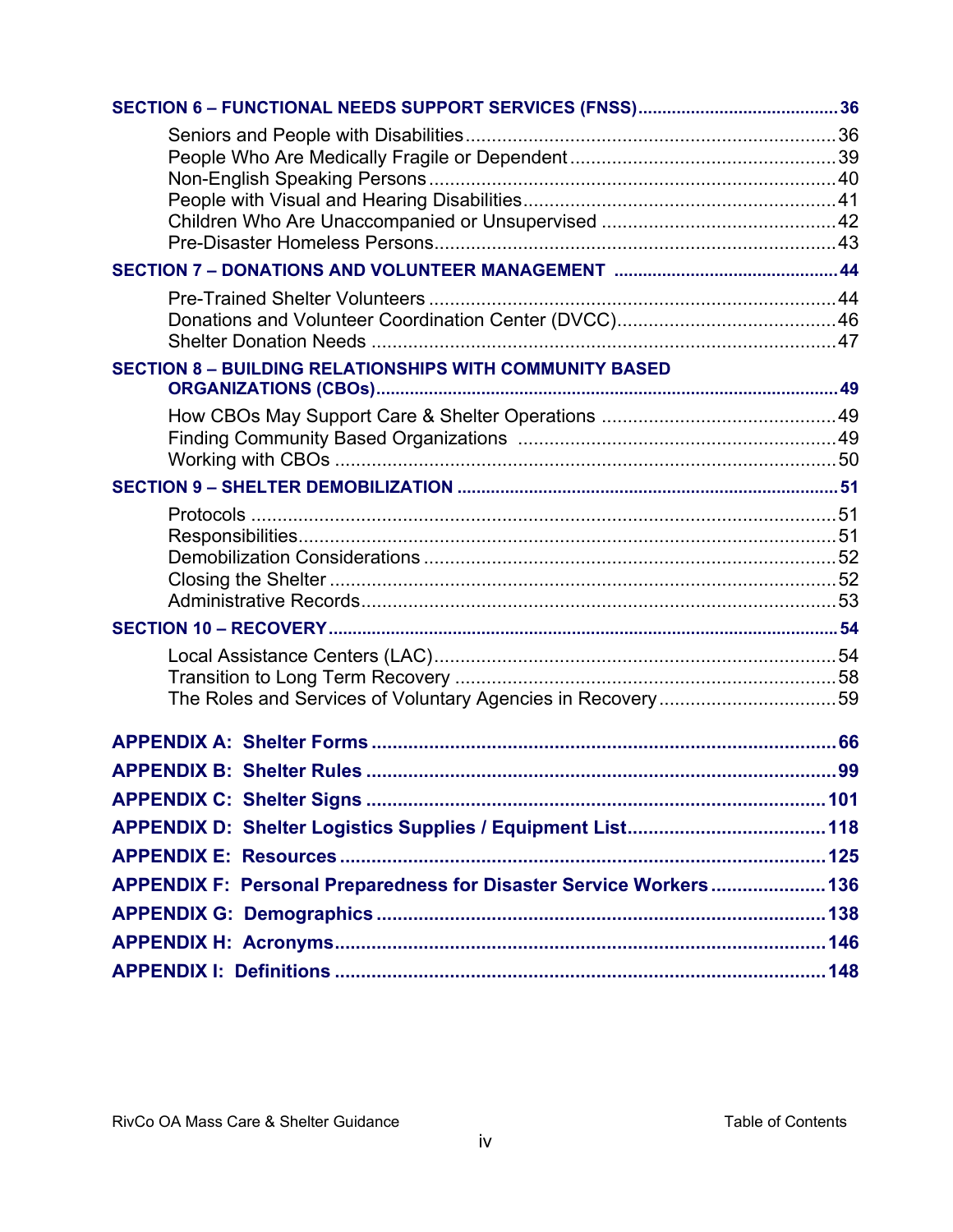# **Care and Shelter Function and Legal Mandates**



The function of care and shelter is to provide temporary emergency relief to disaster victims. Providing temporary emergency relief involves a range of emergency human services (e.g., food, shelter, health care, mental health support, etc.). In doing so the Care and Shelter Branch of the City and/or County Emergency Operations Center (EOC) must prepare themselves to meet the needs of events such as those experienced as a result of 9-11 and Hurricane Katrina when care and sheltering must go beyond standard government resources and embrace the commitment of other public and community partners to meet the need of massive care and shelter for our community and mutual aid mandates.

# **Legal Requirements for Local Government**

California law sets the responsibility for emergency care and shelter at the local level. As per the Health and Safety Code Section 34070 – 34072, local government is to provide or contract with recognized community organizations to make emergency or temporary shelter available for people made homeless by a natural disaster or other emergency. California's State Emergency Plan and Standardized Emergency Management System (SEMS) puts local government at the first level of response for meeting the disaster needs of people in its jurisdiction. People seeking care and shelter immediately after a disaster will look first to local government for assistance.

# **Red Cross and Local Government Roles**

The Red Cross is a partner with local government in helping to fulfill government's legal responsibility of providing care and shelter for its citizens in a disaster. The partnership requires that local government and the Red Cross work cooperatively during the preparedness phase to clarify roles and responsibilities (as outlined below). The local jurisdiction may also work in cooperation with other volunteer disaster assistance organizations to provide disaster relief. In a major disaster where there is widespread damage, the national resources of the Red Cross may not fully mobilize until five days after the event. Until such time that the Red Cross arrives on the scene, local government will manage, coordinate, and run all shelter operations.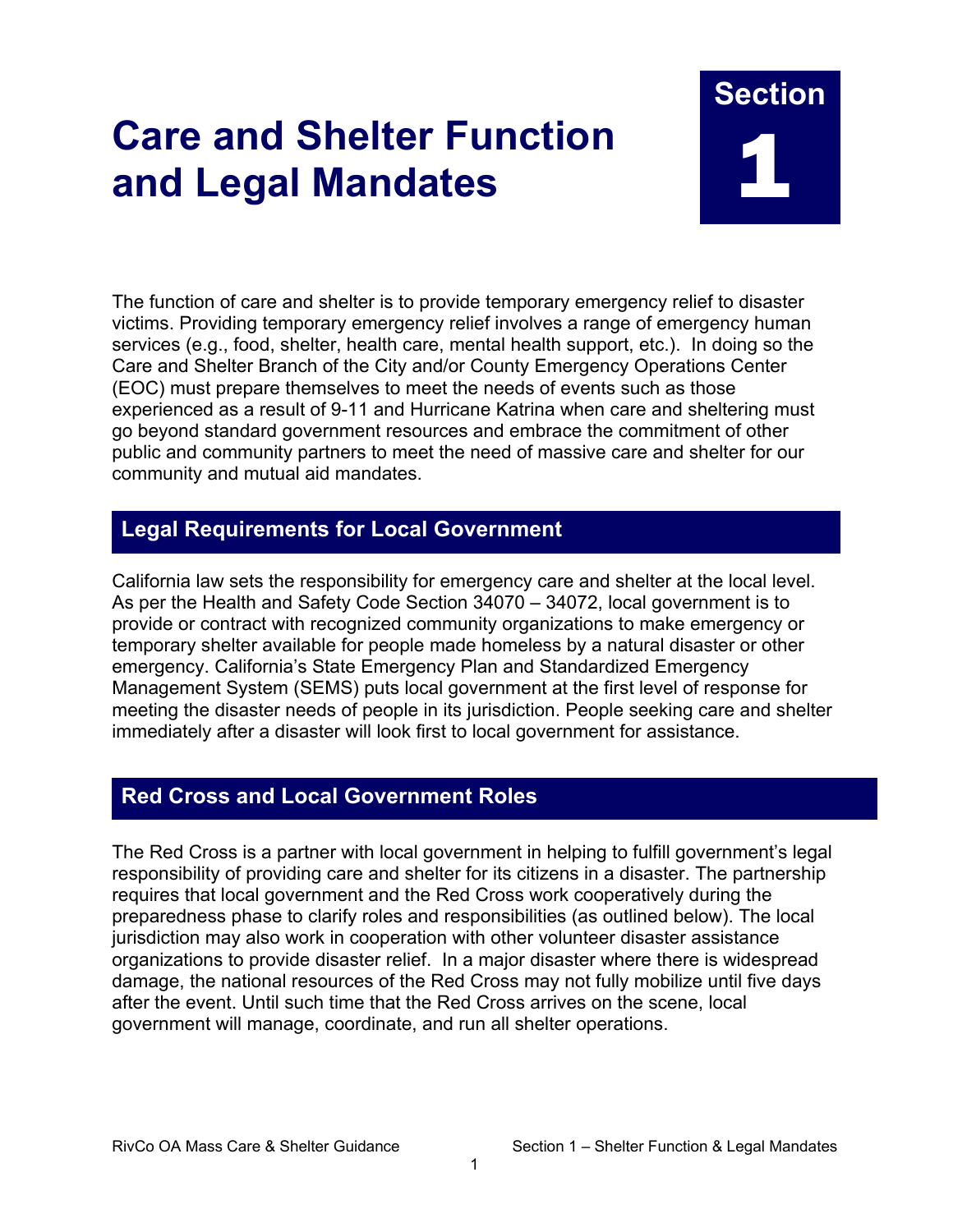#### **A. The City and/or County will:**

- **a. Designate a City and/or County Care and Shelter Coordinator.** This person shall coordinate care and shelter planning and operations for the City and/or County. The assigned person may be the designated Emergency Manager for that jurisdiction or a member of the Care and Shelter Branch staff and should be well-versed in mass care.
- **b. Develop a Statement of Understanding with the Red Cross.** The statement of understanding helps to solidify the mutual working partnership between the City and/or County and the Red Cross. The Red Cross has a standard agreement for this purpose.
- **c. Identify and Survey Shelter Facilities.** Work with the Red Cross, school districts and other government agencies to compile an up-to-date list of pre-disaster designated shelters.
- **d. Ensure that Agreements are in Place.** It is helpful to have statements of understanding with designated shelter sites to clarify terms of use. Work with the Red Cross to develop applicable agreements.
- **e. Train Staff to Operate Disaster Shelters.** Work with the Red Cross to provide government partnership shelter training to City and/or County employees who will staff (and especially manage) disaster shelters.
- **f. Provide Care and Shelter Services.** Responsibility for care and shelter belongs to local government. While the hands-on management of this task is typically delegated to the Red Cross, Cities and/or the County will need to initially open and run shelters following a large or countywide disaster.

#### **B. The Red Cross will:**

- **a. Provide Care and Shelter Services.** By congressional mandate and in accordance with its corporate policy, the Red Cross has a long-standing disaster relief mission. However, it may be upwards of 5-days before the Red Cross is fully operational to launch these services on a complete countywide basis following a major disaster. Red Cross care and shelter services include:
	- Emergency Shelter
	- Fixed and Mobile Feeding
	- Emergency First Aid
	- Mental Health Support
	- Blood Drives
	- Disaster Welfare Inquiry Services
	- Vouchers for Clothing, Occupational Supplies, Basic Home **Furnishings**

RivCo OA Mass Care & Shelter Guidance Section 1 – Shelter Function & Legal Mandates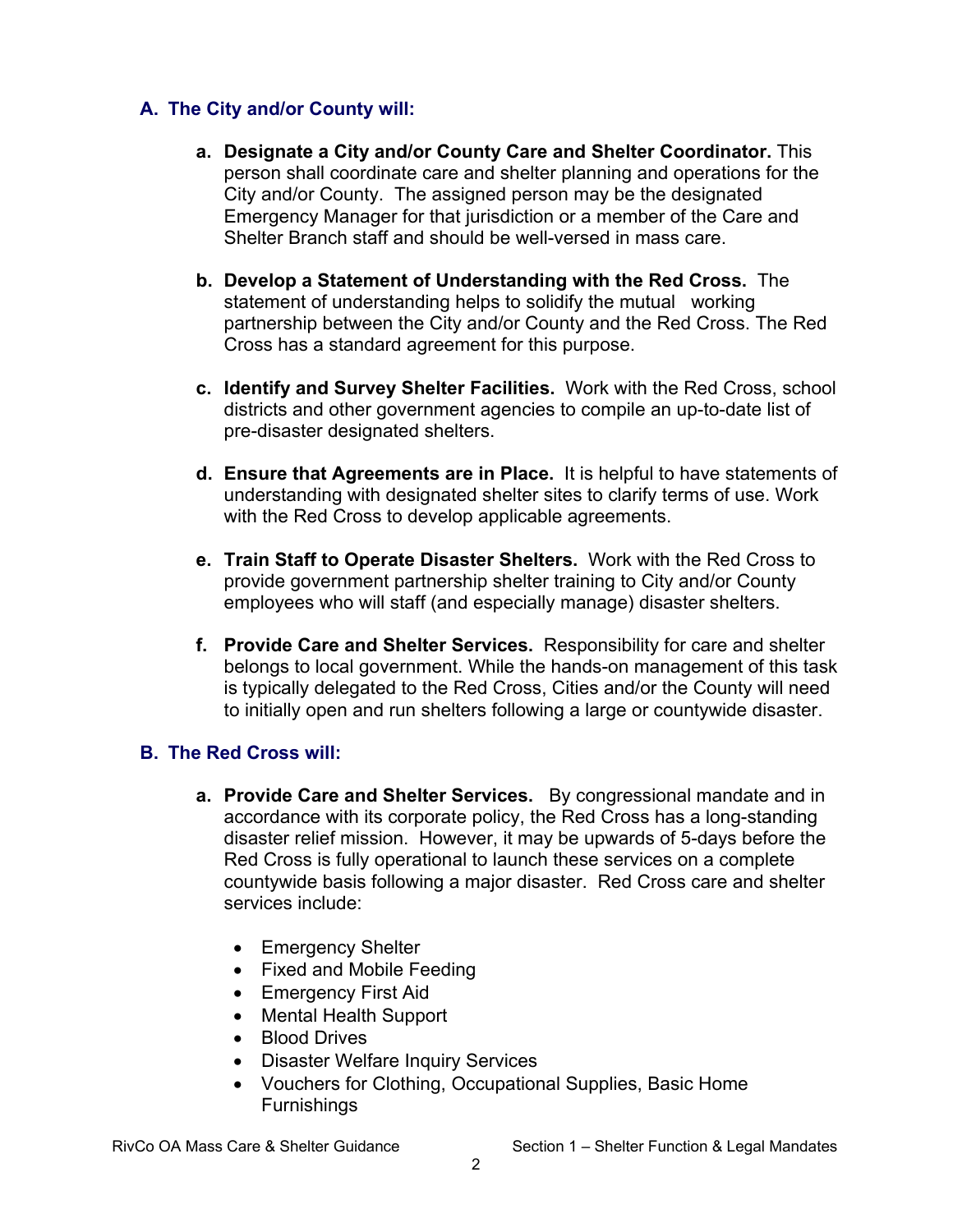- Disaster Preparedness Education & Shelter Operations Training
- **b. Provide No-Cost Shelter Training to Government Employees of the City and/or County.** Red Cross will provide government partnership Mass Care and Shelter training for City and/or County employees (see Section 3: Organizing a Shelter Management Team).
- **c. Engage in Cooperative Care and Shelter Planning.** The Red Cross will meet regularly with representatives of the City and/or County to engage in care and shelter planning and preparedness activities.

# **Other Care and Shelter Resources**

Aside from the Red Cross, the following are some of the other City and/or County resources that may be relevant for supporting local government's care and shelter response. City and/or County may access county resources through the Riverside County Operational Area (OA) Emergency Operations Center (EOC).

- **A. Riverside County Community Health Agency –** The Community Health Agency encompasses a variety of program areas such as Department of Public Health, Department of Environmental Health and Department of Animal Services.
	- **a. Public Health Department** provides the following disaster response functions:
		- Receive and disseminate disaster related information to the medical health community and to the public.
		- Coordinates the immediate emergency medical response in a disaster, including emergency medical dispatch, emergency and non-emergency ambulance services.
		- Ensure timely and coordinated evacuation and medical assistance to ill and injured patients.
		- Facilitates the movement of casualties to designated definitive care sites.
		- Coordinates the procurement, allocation and distribution of medical personnel, supplies, equipment and other resources as necessary.
		- Provides public health nursing services to disaster shelters.
		- Acts to prevent the spread of communicable disease and disasterrelated illness.
		- Collects and analyzes health related data in a disaster area and establishes response procedures to mitigate health related problems.
		- Provides preventative health services.
		- Monitors, assess and reports on the community disaster health status.

RivCo OA Mass Care & Shelter Guidance Section 1 – Shelter Function & Legal Mandates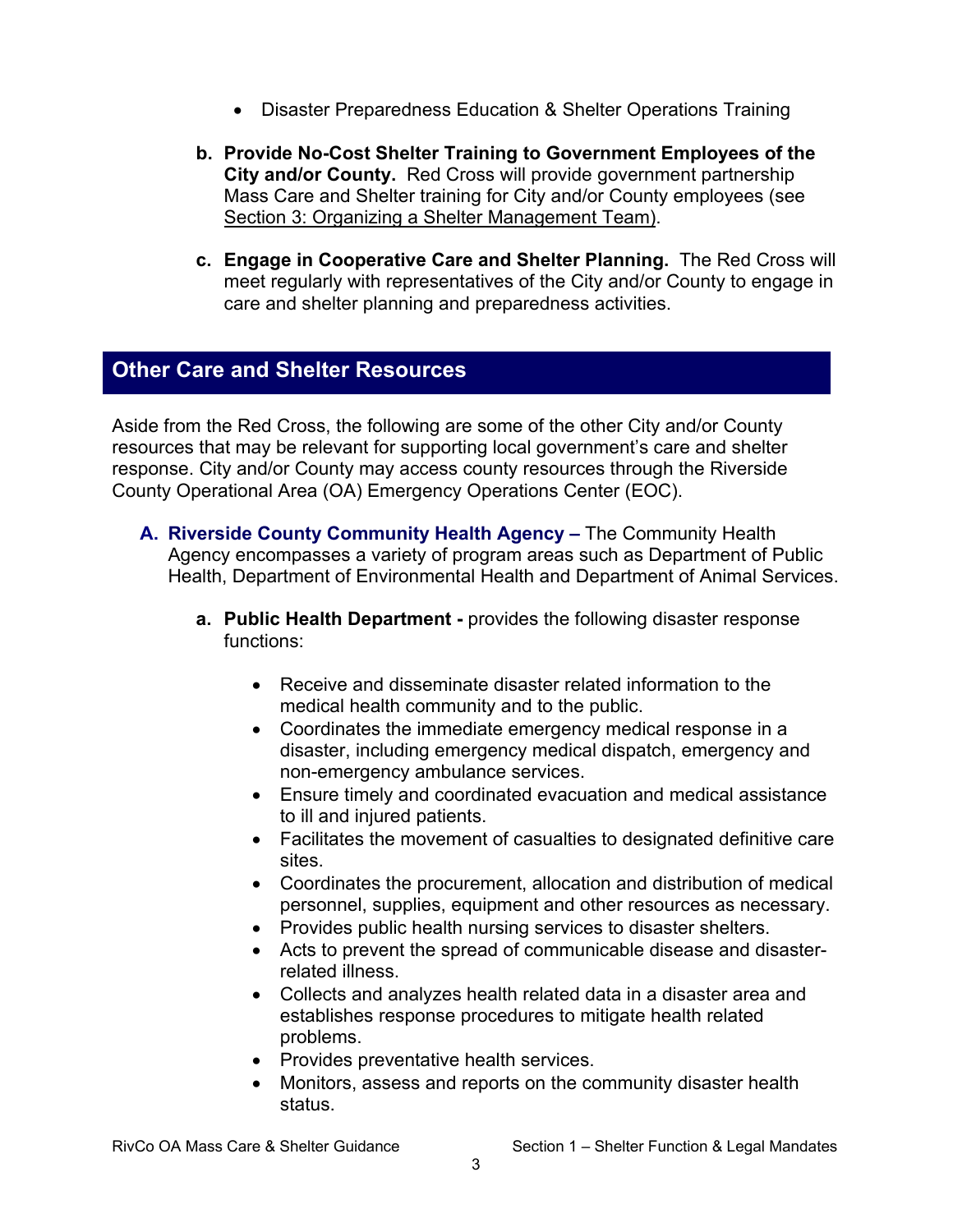- **b. Environmental Health Department -** provides the following disaster response functions:
	- Identifies, eradicates and controls harmful conditions in the environment.
	- Provides for the collection and analysis of environmental health related data in a disaster area and establishes response procedures to mitigate environmental health related problems.
	- Coordinates sanitation services, with regard to food handling, mass feeding, medical and human waste disposal in shelters and other emergency related facilities.
	- Determines the safety of the water supply and the safe use of portable water.
- **c. Animal Services Department** provides the following disaster response functions:
	- Assists pet owners in the safe evacuation of their pets.
	- Utilizes surge capacity of animal shelters and foster care programs in the temporary care and feeding of pets and livestock.
	- Provides temporary animal sheltering adjacent to the human sheltering sites wherever possible.
	- Maintains database management of the identification and location of evacuated pets (may include microchip implants).
	- Provides Veterinary Medical supervision of evacuation, sheltering and care for the affected animals.
	- Works cooperatively with the Veterinary community to provide animal health related services during disaster response operations/activities.
	- Provides training and management of volunteer corps which will potentially assist in evacuation and care of animals.
	- Organizes mutual aid agreements with adjoining jurisdictions.
	- Receives and disseminates disaster related information to the veterinary medical community and the public.
	- Takes measures to prevent the spread of zoonotic diseases and disaster related illnesses.
	- Collects and analyzes health related data in a disaster area and establishes response procedures to mitigate animal and human health related problems.
- **B. Riverside County Department of Mental Health manages the following** disaster mental health response functions:
	- **a. Activates a Response** Assesses and activates the response to disaster mental health issues.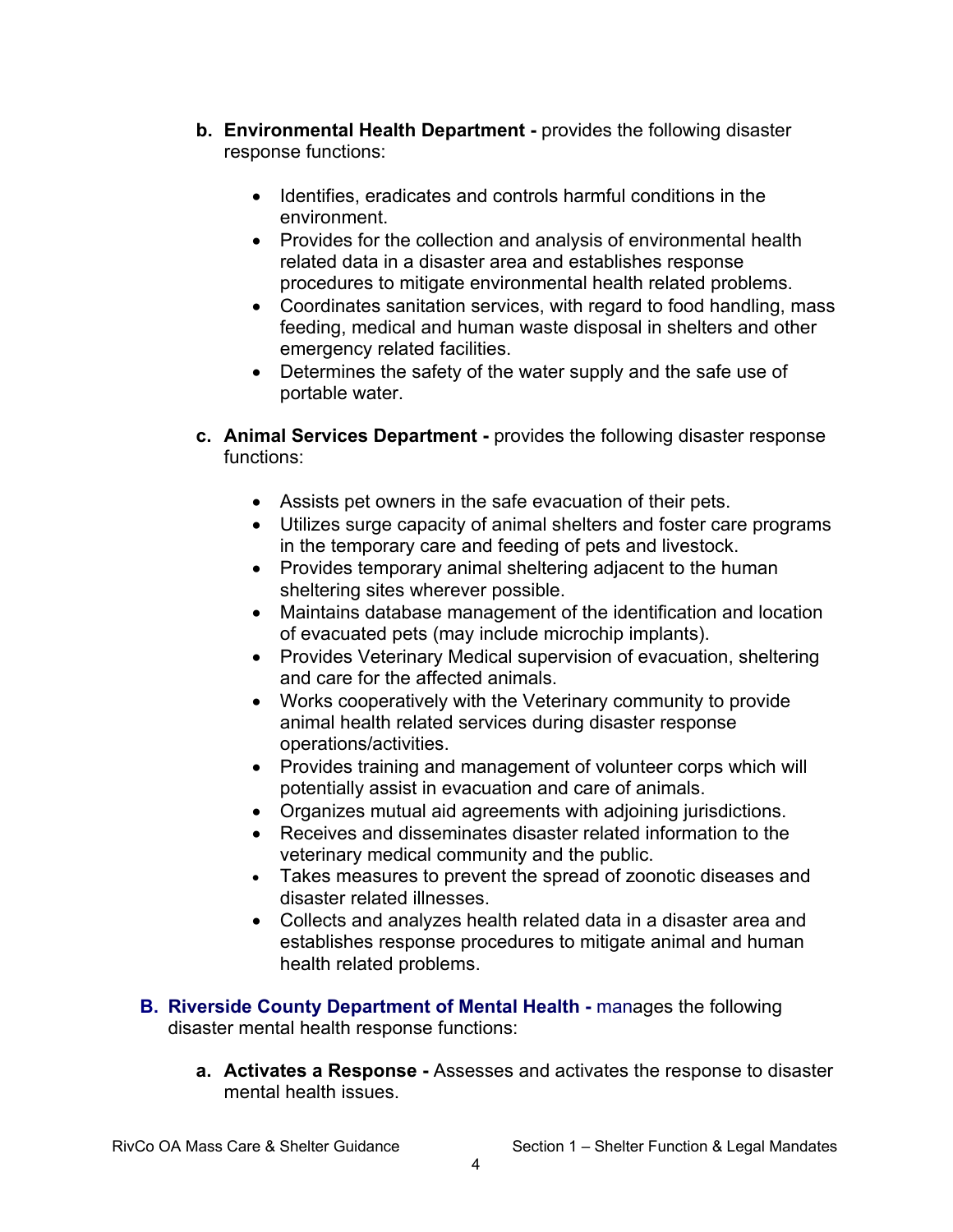- **b. Provides Counselors** Makes counselors available to shelter facilities to provide mental health services.
- **c. Other Functions -** Ensures the continuation of care, treatment and housing for those clients currently residing within the Mental Health System.
- **C. Riverside County Department of Public Social Services (DPSS) –** DPSS is the lead agency for care and shelter response at the county level. DPSS can support local government with additional staff to operate disaster shelters. The following DPSS services support more vulnerable county residents:

Note: In times of disaster, these programs will supplement the response of local jurisdictions as directed by the California Department of Social Services and the Governor to persons who need Functional Needs Support Services (FNSS).

- **a. Adult Protective Services (APS)** services to adults with developmental disabilities, including mentally disabled adults and elderly persons.
- **b. Children's Protective Services** services for children who are victims of neglect or lack family care (such as without family supervision post disaster).
- **c. In-Home Supportive Services (IHSS)** in-home care services to low income elderly, blind and disabled persons.
- **d. Public Authority for IHSS** provides a registry of screened home care providers for IHSS recipients/consumers.
- **e. Other Services** In addition, DPSS has programs for Child Care, General Assistance, Medi-Cal, Housing Assistance, and Food Stamps which disaster victims may need as part of their recovery.
- **D. Riverside County Office on Aging –** provides a Multiple Senior Services Program (MSSP), which is a medical waiver program designed to meet the needs of frail Medi-Cal eligible seniors.
- **E. Volunteer Center of Riverside County –** The Volunteer Center of Riverside County improves the disaster preparedness of community based organizations serving vulnerable populations. In a disaster, the Volunteer Center of Riverside County becomes the link between requests for emergency help and the community-based organizations available to provide help. The Volunteer Center of Riverside County will ensure an effective response and recovery for vulnerable and under-served populations in Riverside County.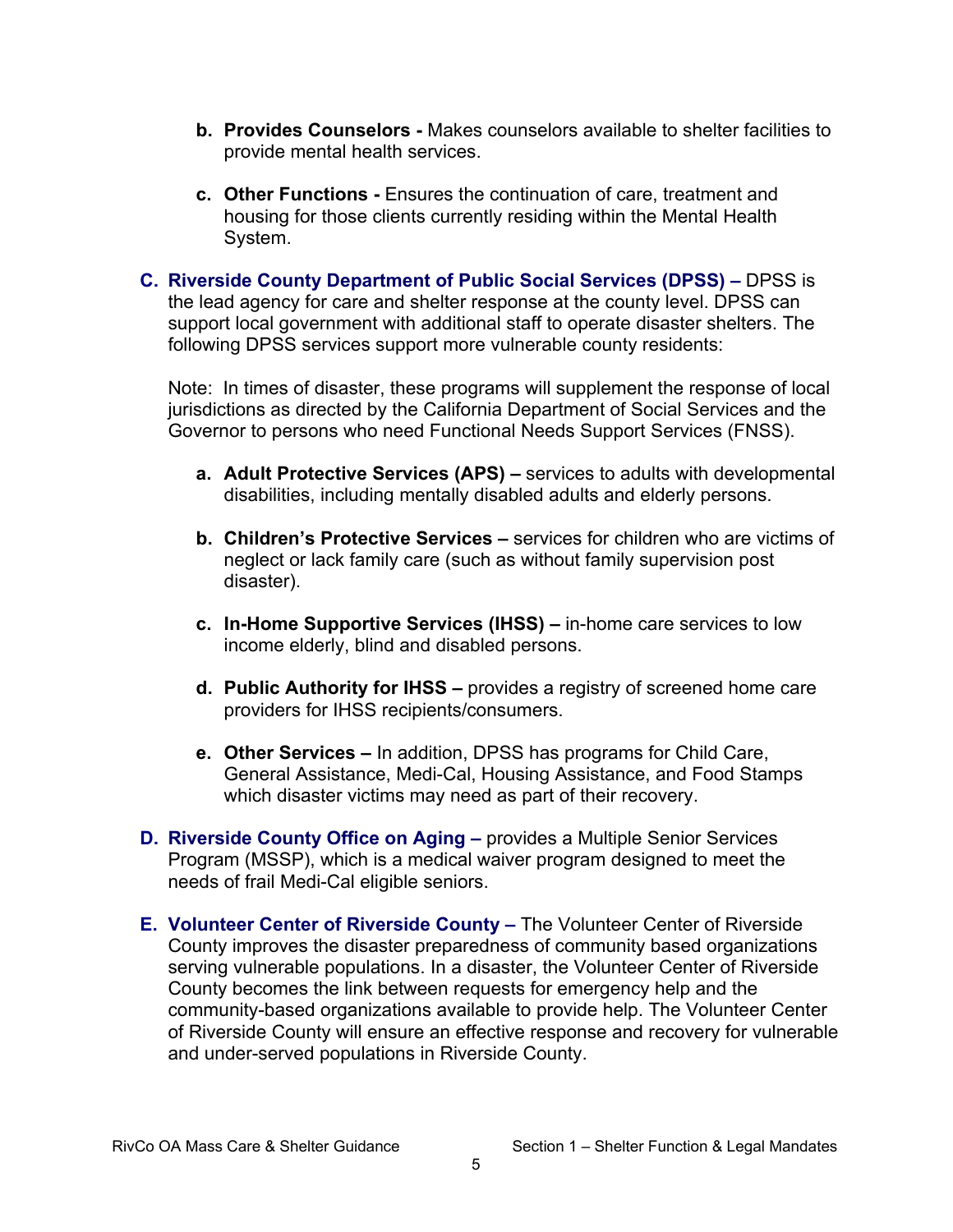- **F. Community Based Organizations (CBOs)** Many CBOs provide direct and ongoing services to persons with functional needs during non-disaster times are in the best position to support the recovery of more vulnerable populations following a disaster. CBOs may support local jurisdictions with sheltering, language and cultural sensitivity needs, and serve as a conduit for getting information to people that local government may have difficulty reaching.
- **G. Salvation Army –** Through its various local organizations and with the assistance of divisional headquarters, the Sierra Del Mar division covers the following counties: Imperial, Riverside, San Bernardino and San Diego. The Salvation Army provides the following services to individuals and families:
	- **a. Mass care feeding (including mobile kitchen units)**
	- **b. Sheltering**
	- **c. Clothing distribution**
	- **d. Counseling**
	- **e. Assistance in Home Cleanup** (for seniors and people with disabilities)
- **H. Local business and Industry –** Businesses often donate goods or services to assist the community in its recovery from a disaster. Cities and/or the County may establish pre-disaster agreements with local businesses to expedite the purchase or use of equipment and supplies required for shelter operations.

# **Care and Shelter Planning Assumptions**

#### **A. Care and shelter personnel must keep these assumptions in mind when planning for disasters:**

- **a. Assistance -** The responsibility for care and shelter belongs to local government. However, the Red Cross and Salvation Army, along with other CBOs and voluntary organizations, may assist local government as partners in delivering these services.
- **b. Timing** In a major disaster, the Red Cross will require an influx of resources from outside the area to be fully operational. Therefore, it may be upwards of 5 days before the Red Cross can assume a primary care and shelter role.
- **c. Mutual Aid** In accordance with Standardized Emergency Management System (SEMS) and National Incident Management System (NIMS), additional resources and assistance from outside the local jurisdiction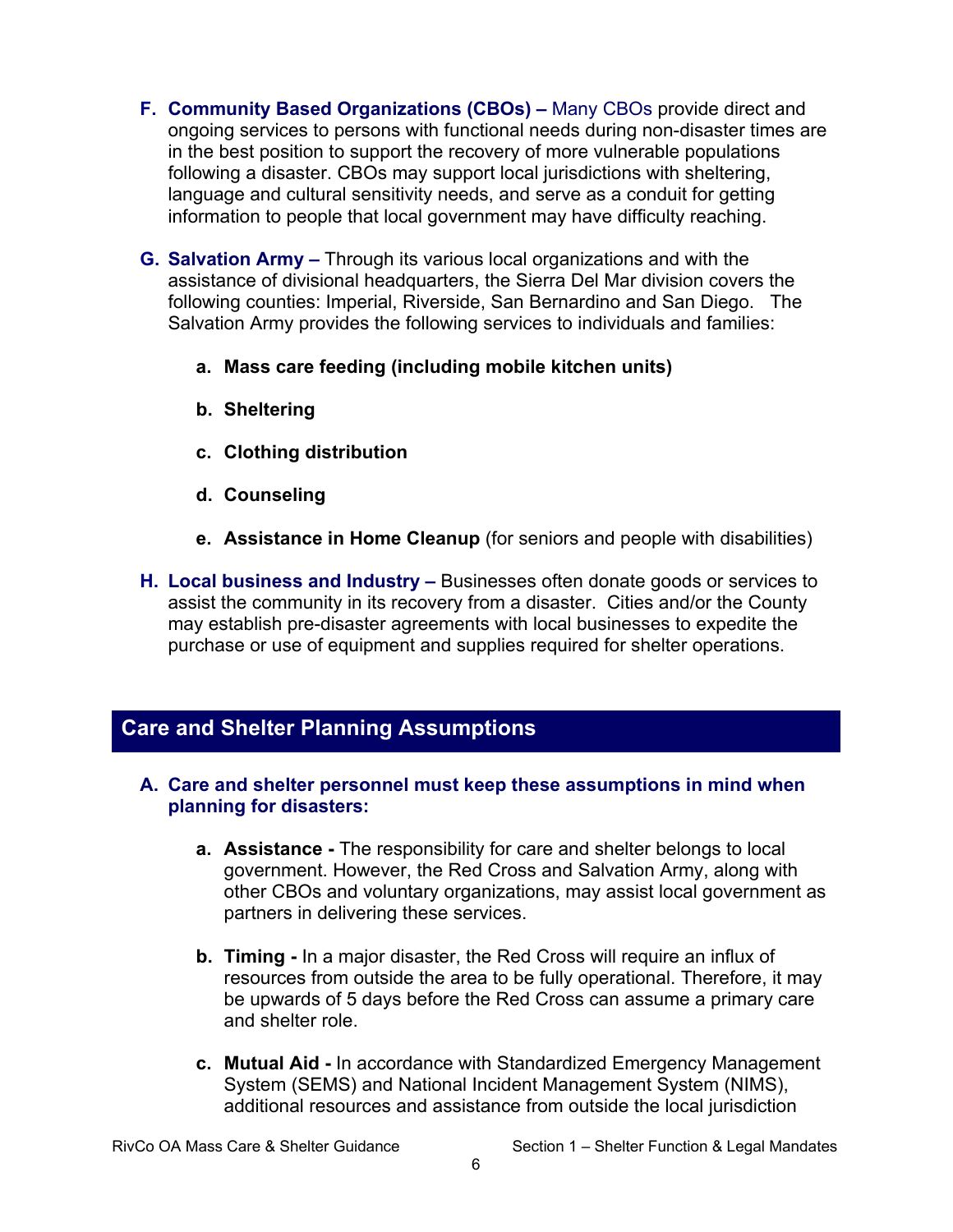shall be available to city government through the Operational Area (OA) and to the OA through the Region. However, expect resources to be extremely limited the first few days following a disaster where there has been widespread damage. Local jurisdictions will fare better in the short term by developing their own local resource base.

- **d. Other Assistance -** In the immediate days after a major disaster, neighborhood organizations and local congregations will emerge to provide care and shelter support independent of local government. Local government will need to coordinate care and shelter services with those groups that emerge spontaneously.
- **e. Parks and Open Spaces -** Some displaced residents will converge on public parks and open spaces, as an alternative to using indoor mass care shelters.
- **f. Remaining on Damaged Property -** Many residents who suffer some structural damage to their home, following a major disaster, will choose to remain on their property (i.e., camp-out), versus going to a public disaster shelter. Yet, they will still have needs and expectations for disaster assistance from local government.
- **g. Local Assistance Center Needs -** Given the above, in addition to opening disaster shelters, cities will need to open Local Assistance Centers (as a place for local residents to go for disaster assistance). See Section 10: Recovery.
- **h. Community Based Organizations (CBO) Might be Overwhelmed** CBOs that provides social services and serves vulnerable populations will initially be overwhelmed with demands for service, but will do everything possible to meet new and emerging community needs. Local government can support this effort by using its Emergency Operations Center (EOC) to obtain the resources that CBOs need to sustain operations post-disaster.
- **i. School Shelters Might Not be Available -** A disaster that occurs while school is in session may require the school to become a temporary shelter for its own student population. In this case, an alternative shelter site should be identified for the general population, or two separate areas within the school campus should be utilized to separate the two shelter operations.
- **j. Essential Services Might Not Be Available -** Essential public and private services will continue during mass care and shelter operations. However, a major disaster might curtail normal operations.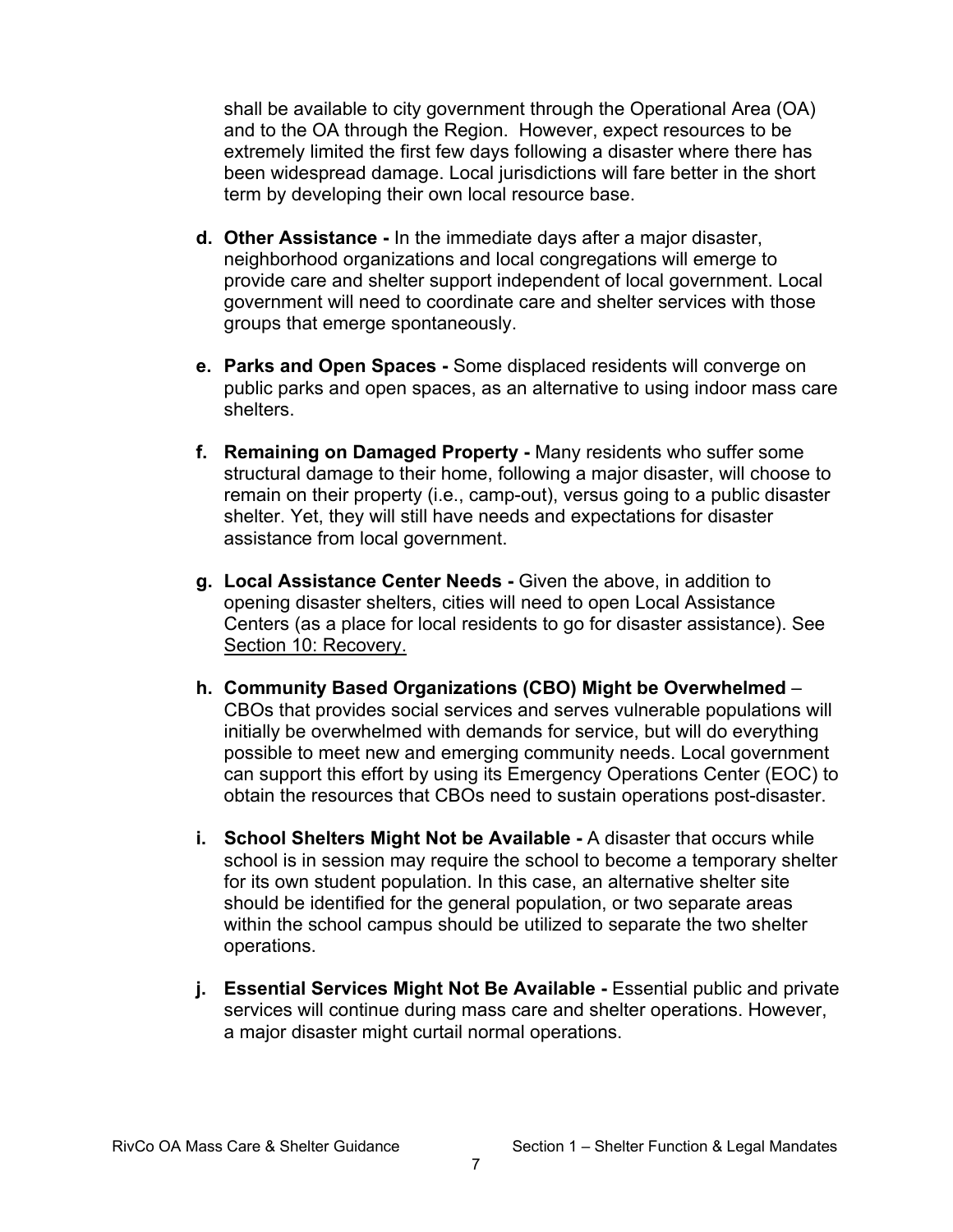

# **Developing Shelter Sites**

Work with the Red Cross to identify and survey local facilities that may be used to shelter persons in a disaster. The Red Cross has a list of potential shelter sites throughout Riverside County, including agreements with various facilities. At a minimum, each City and/or County needs its own list or inventory of shelter facilities with basic facility data on (1) capacity, (2) bathrooms and showers, (3) Americans with Disabilities Act (ADA) accessibility, and (4) floor plans.

### **Examples of Potential Shelter Sites**

#### **A. City and/or County Owned Facilities**

- **a. School Sites –** California Education Code, Section 32282 *"requires school districts to establish a procedure to allow a public agency, including the American Red Cross, to use school buildings, grounds, and equipment for mass care and welfare shelters during disasters or other emergencies affecting the public health and welfare. It states that the district or county office shall cooperate with the public agency in furnishing and maintaining the services as the district or county office may deem necessary to meet the needs of the community."*
	- 1. For longer term sheltering, use schools as public shelters only when other resources are unavailable. Also, a community needs to resume normal activities as soon as possible after a disaster. Therefore, in short time the shelter population will need to be moved from the school, so that students can ultimately return to classes.

#### **b. Large Multipurpose Rooms**

- **c. Vacant Housing Units**
- **d. Community Centers**
- **e. Senior Centers** Senior centers are the smallest of all and they typically can only accommodate 50 to 70 persons.
- **f. Recreational Facilities** Recreation and park sites are smaller than schools and some facilities lack adequate bathrooms and showers.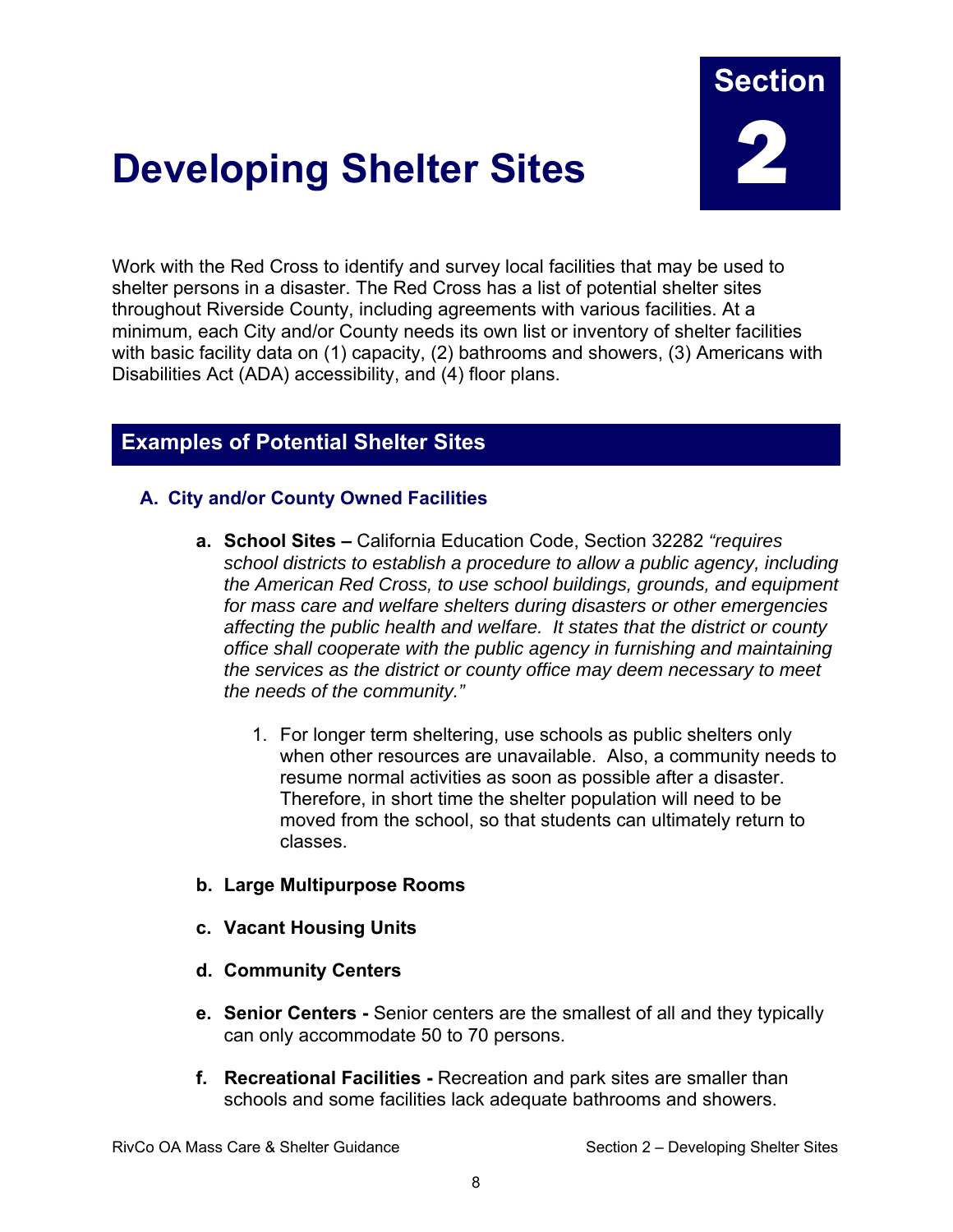#### **g. Auditoriums**

#### **h. Fairgrounds**

Because the City and/or County own recreation and park sites they should also be considered as shelter sites. However, start with neighborhoods when identifying potential shelter sites. The ideal plan designates potential shelter sites within each neighborhood of the local jurisdiction.

#### **B. Congregations**

- **a. Churches**
- **b. Temples**
- **c. Synagogues**
- **d. Other Privately Owned Facilities in the Religious Community.**

# **Criteria for Selecting Shelter Sites**

### **A. Ideal Shelter Facilities Have the Following Characteristics:**

- **a. Space for Parking**
- **b. Space for Sleeping** (40 square feet per person)
- **c. Envision Space for the Following:**
	- Registration Area
	- Shelter Manager's Office
	- Health Services Area
	- Mental Health Services Area
	- Food Preparation or Serving Areas (including space for a snack table)
	- Recreation Area
	- Toilet and Shower Facilities (one toilet/shower per 40 people)
	- Kitchen / Cooking Facilities
	- Emergency Generator on Site
	- Safety Features (e.g., fire extinguisher, fire sprinklers, and fire alarm)
	- Building Heating and Cooling Capacity
	- Telephones
	- Accessibility for People with Disabilities

Note: Consider sites that meet all the above standards as "Primary Shelter Facilities"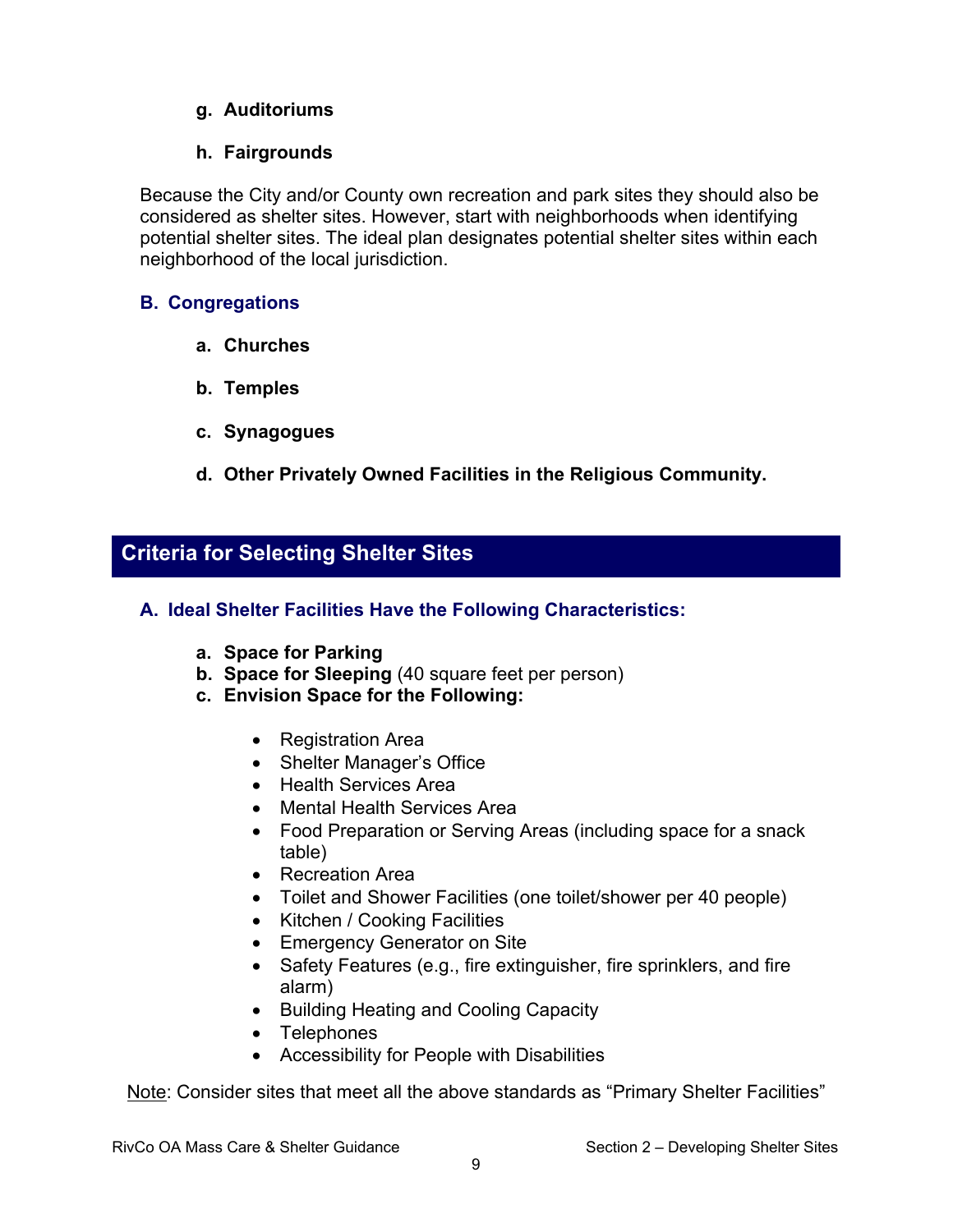# **Survey of Shelter Sites**

Work with Red Cross to complete a Shelter Facility Survey of designated shelter sites (see Appendix A: Shelter Forms; Shelter Facility Survey Form). In addition to capturing the characteristics above, the survey will identify the following:

#### **a. Location and Contact Information**

#### **b. Resource Information**

- Total shelter sleeping capacity (number) Note: figure capacity at 40 square feet per person. Therefore, a 10,000 square foot gymnasium has sleeping space for 250 persons.
- Showers (Yes/No)
- Number of bathrooms (Number)
- Accessibility for people with disabilities (Yes/No/Partial)

The survey will also identify what supplies may already be on site (e.g., sleeping mats, blankets, food and water, cleaning supplies, etc.). As part of the survey, obtain a floor plan for each facility designating areas for shelter operations.

# **Open Space Shelter Sites**

- **A. Open Spaces.** To accommodate large numbers of displaced persons, some jurisdictions may want to designate areas for camping, or set up tents in parks and other open space areas.
- **B. Use Open Space Shelter Sites as a Last Option.** Given the work involved to create the necessary infrastructure (i.e., electricity, sanitation, water, cooking, security, etc.) along with the public health implications, think of this option as a last resort for sheltering. Sheltering residents in existing buildings, where a basic infrastructure is already in place (i.e., parking structures, stadiums, etc.), remains the first and best option.
- **C. Camping Areas.** Setting up camping areas will require much logistical work to negate the sanitation, hygiene and environmental health issues. The first question is what are people going to use for bathroom facilities? Portable toilets must be put in place immediately. Secondly, disease is going to be harder to control and will spread more easily. Then there is the challenge of providing meals along with all the other shelter services discussed earlier (e.g., health, mental health, information, and other personal services) and the difficulty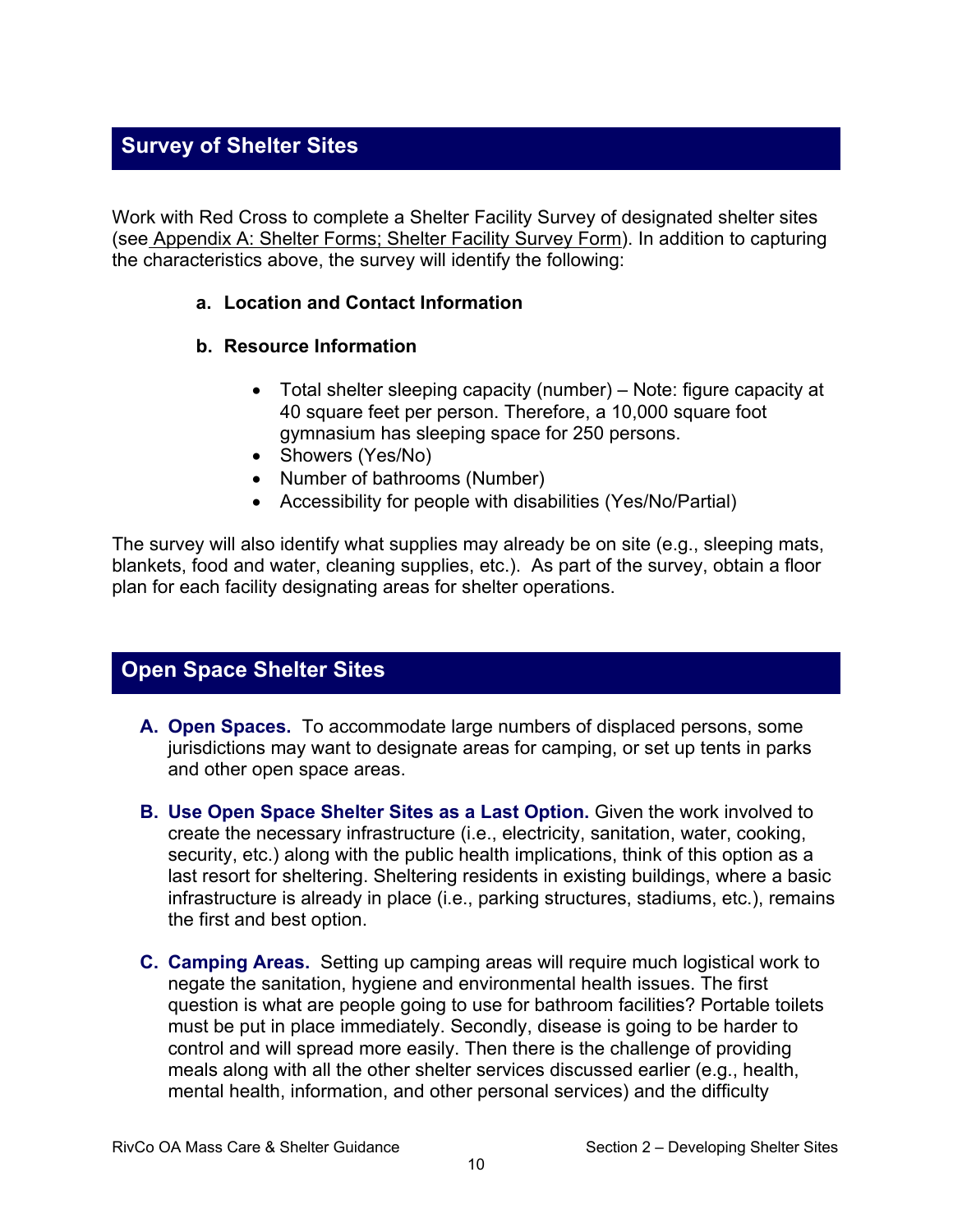associated with providing Functional Needs Support Services (FNSS) in an outdoor environment.

# **Alternative Shelter Sites**

- **A. Ambulatory Residents.** In cases where community residential programs or care facilities need to evacuate, but staff and caregivers want to stay in-tact, it makes sense to set them up at alternative sites. This is particularly true of programs like group homes or board and care facilities that serve seniors, adults with disabilities, youth and other persons who need Functional Needs Support Services (FNSS). In essence, program staff, residents and the necessary resources are all relocated to the alternate site, where staff will continue to support their resident population.
- **B. Interim Sites.** The plan should provide opportunity to pre-designate facilities that can provide interim care to ambulatory residents for triage and transportation to alternate sites.
- **C. Medical Care Sites.** The County Health Care Services Agency may designate specific shelter sites to care for persons who are medically fragile and who need a higher level of care and supervision than that which is available at public shelter sites. Shelter staff will include a combination of Public Health Nurses, Red Cross and Social Services staff.

# **Primary and Secondary Sites**

In opening disaster shelters, local jurisdictions need to designate between primary and secondary shelter sites.

- **A. Primary Sites.** Primary Sites meet most of the criteria identified earlier in this section. They can handle larger numbers of shelter residents and are accessible for persons with disabilities (e.g., a person using a wheelchair can enter the facility and access all service areas—eating, sleeping, bathrooms, and showers). Obviously, primary sites receive priority status when there is a need to open disaster shelters, so the larger the pool of primary sites the better.
- **B. Secondary Sites.** Conversely, secondary sites do not meet all criteria, yet they may be advantageous for neighborhood-based sheltering and with some modifications can fully accommodate persons with disabilities. See Appendix A: Shelter Forms; Shelter Facility Survey Form for more information on American with Disabilities Act (ADA) requirements. In addition, they can be used as registration centers for primary shelter assignments during large scale disasters.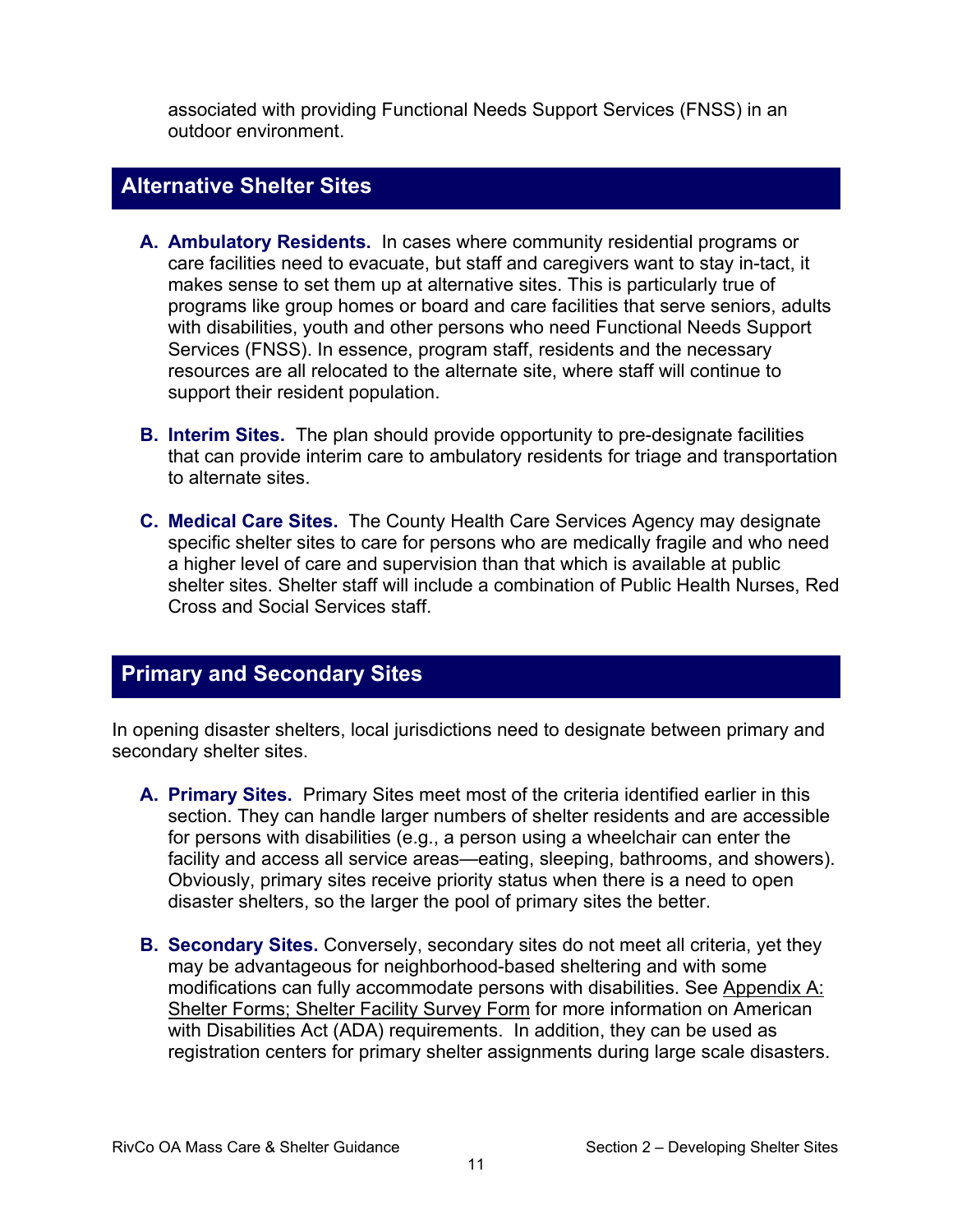## **Shelter Agreements**

Although schools are required to establish a procedure to allow a public agency, including the American Red Cross, to use school buildings, grounds, and equipment during an emergency, it is still helpful to have statements of understanding with school districts and other private facilities. The Red Cross Shelter Agreement includes a Statement of Understanding that is used for this purpose (see Appendix A: Shelter Forms; Shelter Agreement Form). Combined with the Shelter Survey, it establishes understanding on the following points of operation:

- **A. Authorization -** for use of the facility and procedures for notification.
- **B. Terms of Use** Describes terms of use for equipment at the facility—radios, fax machines, televisions, computers, etc. Also, describes any reimbursement or arrangements for use of utilities (gas, water, electricity and telephones).
- **C. Length of Use** Discusses the length of use (use for a short a period as possible, continued use of the facility will be based on the mutual decision of both parties).
- **D. Return of Facility -** Emphasizes return of the facility to its original condition, including the replacement or reimbursement for any damage or material supplies consumed during the sheltering operation.
- **E. Hold Harmless** Defends, holds harmless, and indemnifies the facility against any legal liability for actions that occur during the sheltering operation.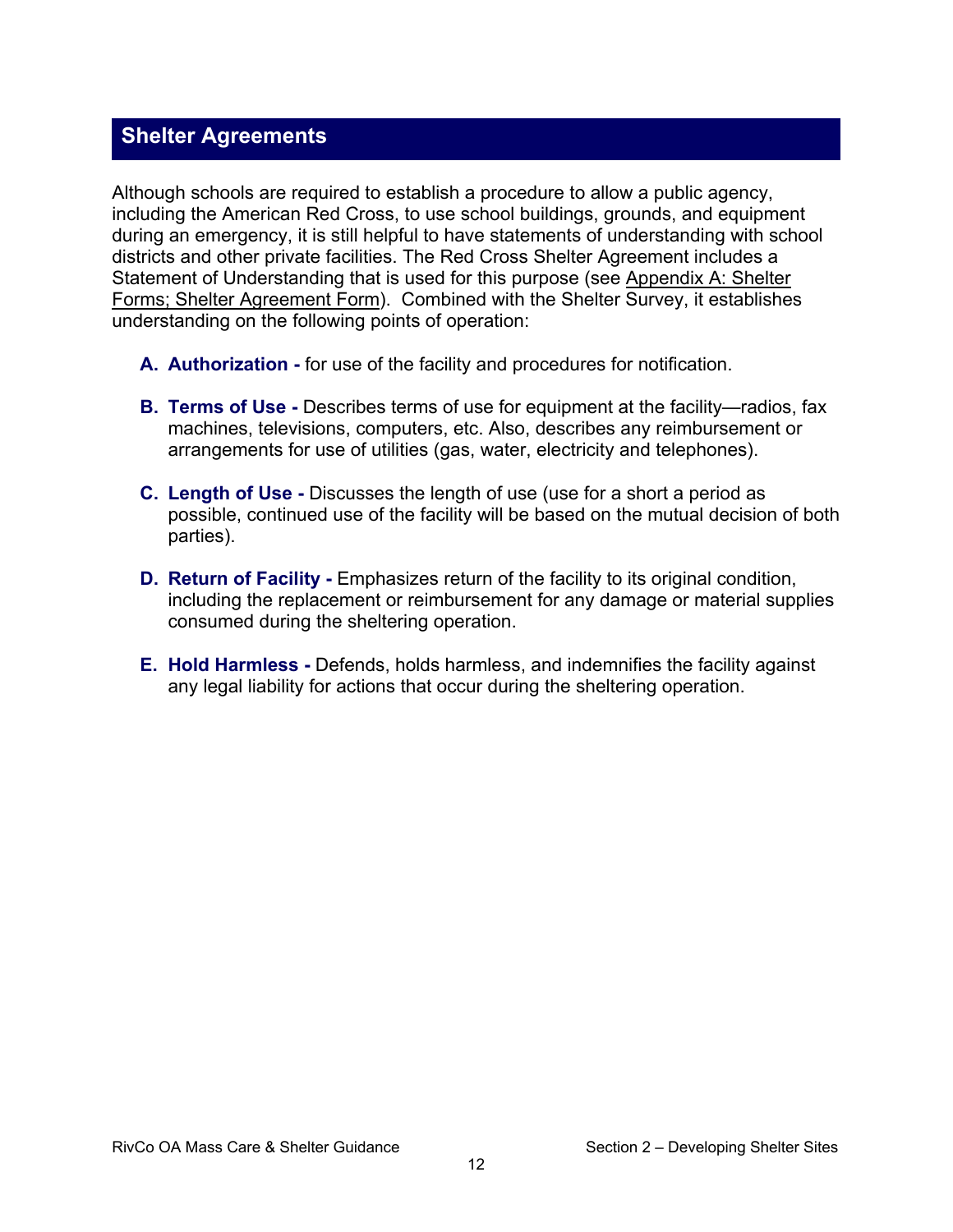# **Organizing a Shelter Management Team**



A critical component to operating a disaster shelter is the Shelter Management Team. The Shelter Management Team is responsible for inspecting the facility for safety; establishing communication with the City and/or County Emergency Operations Center (EOC) for the City in which the shelter is located; registering shelter occupants; and identifying individuals who need Functional Needs Support Services (FNSS). The Shelter Management Team is also responsible for supplying shelter occupants with food and drinks; providing a sleeping area with blankets and personal hygiene supplies; providing first aid and health care services; and providing mental health counseling.

# **Shelter Management Team Organization**

Below is a Shelter Management Organizational chart. It is the Shelter manager's responsibility to assign available staff to fill various shelter management positions.



RivCo OA Mass Care & Shelter Guidance Section 3 – Organizing A Management Team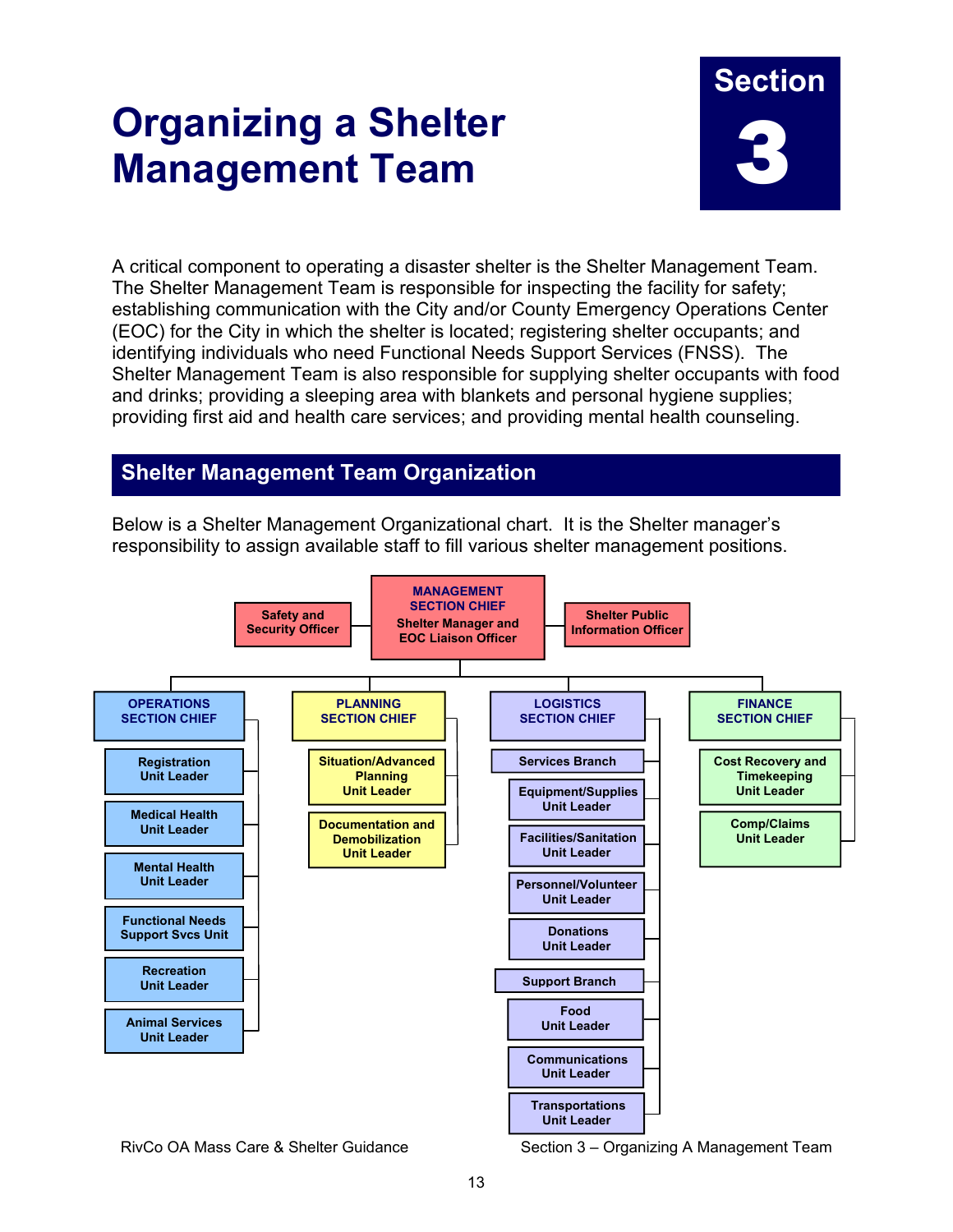# **Formation of the Shelter Management Team**

- **A. Consider designating an Assistant Shelter Manager.** It is helpful to have an assistant Shelter Manager for large shelter operations.
- **B. Recommended Amount of Staff** The Red Cross recommends a minimum of 6 staff per 100 shelter residents.
	- **a. Minimum Staffing -** Depending on the size of the disaster and the number of staff available, some shelter staff may cover more than one function until staff becomes available. At the very minimum, shelter staff should consist of one shelter manager, one nurse and four support staff.
- **C. Identify a Corps of Shelter Managers** Begin by selecting a corps of City and/or County shelter managers and assistant shelter managers.
	- **a. Recommendations** If possible, choose persons who, in a disaster, will be managing the same facility or a similar one that they normally manage during non-disaster times. For City and/or County jurisdictions, shelter managers will most likely be trained staff activated from the Care and Shelter unit in the Community Services Branch of their Emergency Operations Center (EOC) – Usually Department of Public Social Services (DPSS) or Parks and Recreation Staff.
	- **b. Skills** Choose persons with good supervisory or management skills who can handle stressful conditions. They also must be persons who can deal sensitively with a diverse shelter population given the demographics of our communities.
- **D. Recruit additional staff and provide training.** Prior to the disaster, each City and/or County should recruit staff and provide training.
	- **a. Shelter Training** Contact the Red Cross to set up Shelter training courses prior to the disaster. Recruit the following to attend**:** 
		- 1. Staff from Parks and Recreation, DPSS or the department tasked with Care and Shelter.
		- 2. City and/or County staff who do not have defined roles and responsibilities in a disaster.
		- 3. City and/or County employees with specialized skills needed to support shelter operations such as bilingual employees, employees with first aid and/or mental health training.

RivCo OA Mass Care & Shelter Guidance Section 3 – Organizing A Management Team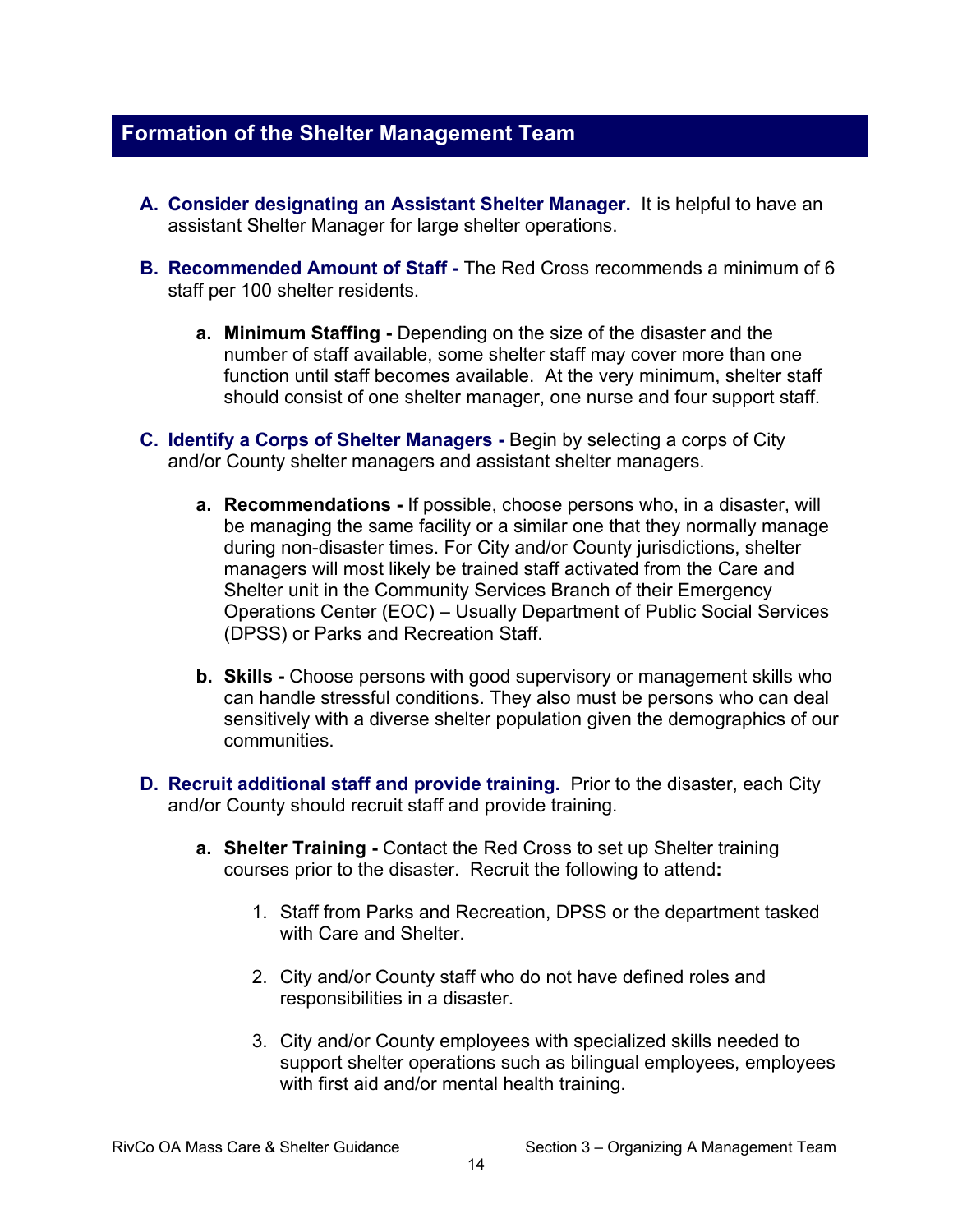- 4. School district personnel. In cases where schools become disaster shelters, school personnel may assist as shelter workers.
- **E. Shelter Management Staff Roster.** City and/or County emergency management personnel shall maintain a roster of employees, volunteers, and school personnel who are trained as shelter workers in their jurisdiction. Keep track of all shelter trained employees, volunteers, and school personnel. Periodically update their contact information such as home phone, cell phone, pager and other important information.

# **Required Training for Government Shelter Management Staff**

- **A. Required Training.** Government shelter management staff are required to attend the following Red Cross training course:
	- **a. Government Partnership Mass Care and Shelter Training** This course will prepare government staff to effectively manage shelter operations and participate in a shelter simulation. Upon completion of the course, the Red Cross will issue an identification card that should be utilized during shelter activations.
- **B. Participate in Regular Disaster Exercises that Simulate Shelter Activation.** City and/or County should conduct annual disaster exercises that will utilize shelter management skills. Consider including a shelter activation element during Countywide and/or Citywide disaster exercises.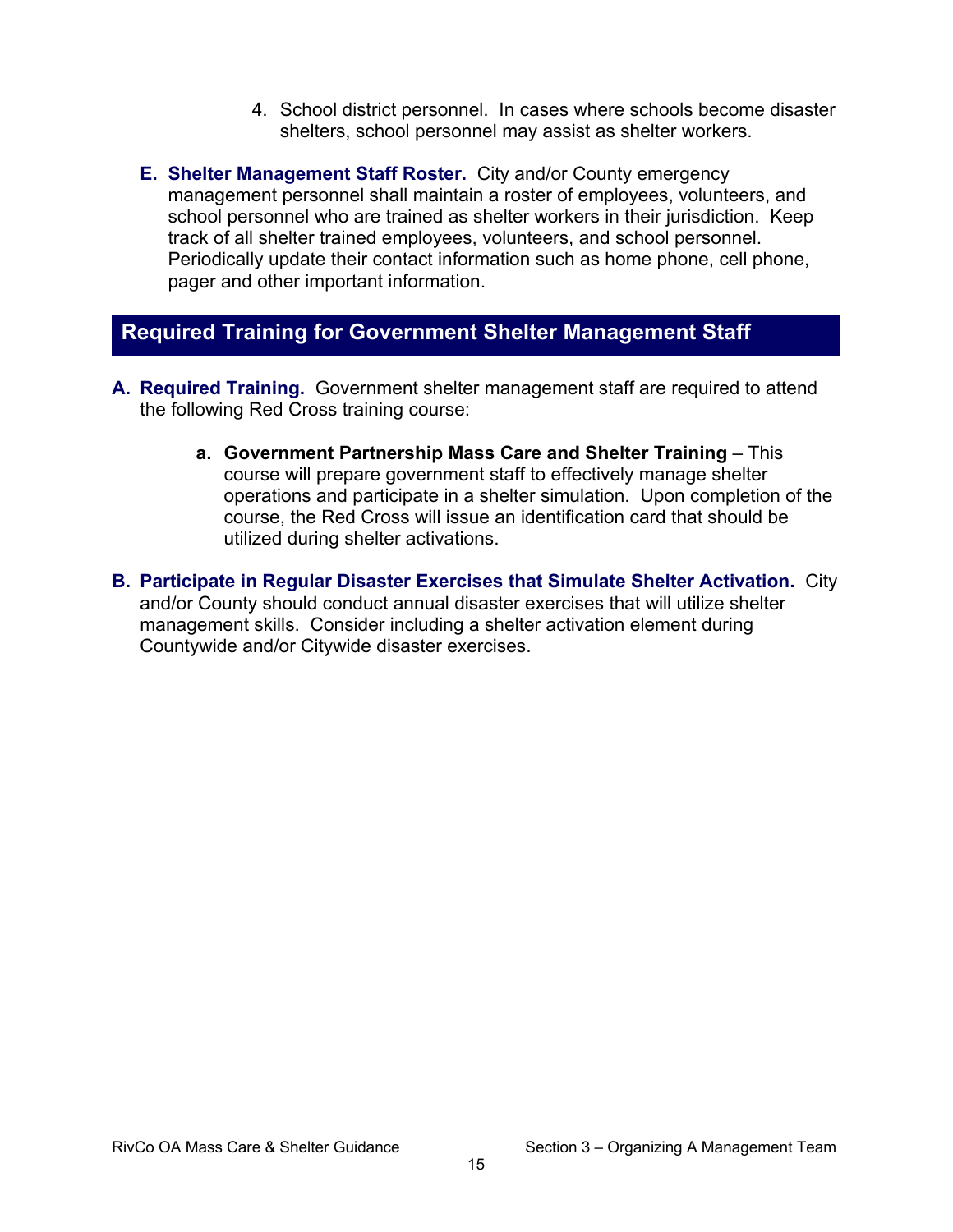# **Protocols for Opening a Shelter**



This section will give an overview of the protocols of opening a shelter, including identifying the need for a shelter and opening a shelter when Red Cross is or is not available.

# **The Decision to Open a Shelter**

#### **A. Identify the Need:**

- **a. Who Will Determine if a Shelter is Needed?** The local jurisdiction (typically police or fire) will identify the need for care and shelter operations. A large disaster will require activation of the City and/or County Emergency Operations Center (EOC).
- **b. Determine the Extent** The local jurisdiction will identify the extent of shelter needs (i.e., number of persons to be sheltered and those who need Functional Needs Support Services, such as elderly persons, or persons who may need medical supervision/care).
- **c. Determine the Location** The local jurisdiction then selects appropriate shelter based on the need and the location of the hazard, assuring that it is located in a safe area.
- **d. Make Contact** The local jurisdiction should make telephone contact with the appropriate contact person for the shelter facility (as identified in the Shelter Agreement) to ensure facility access.
- **e. Have the Shelter Site Inspected** Following a major earthquake, flooding, or other emergency potentially affecting structures, damage assessment field units must inspect each shelter site both before occupancy. In addition, damage assessment must inspect the facility after each significant aftershock.
- **f. Coordinate Shelter Opening** When utilizing individual school sites, please be sure to coordinate shelter openings with the school district's main office whenever possible.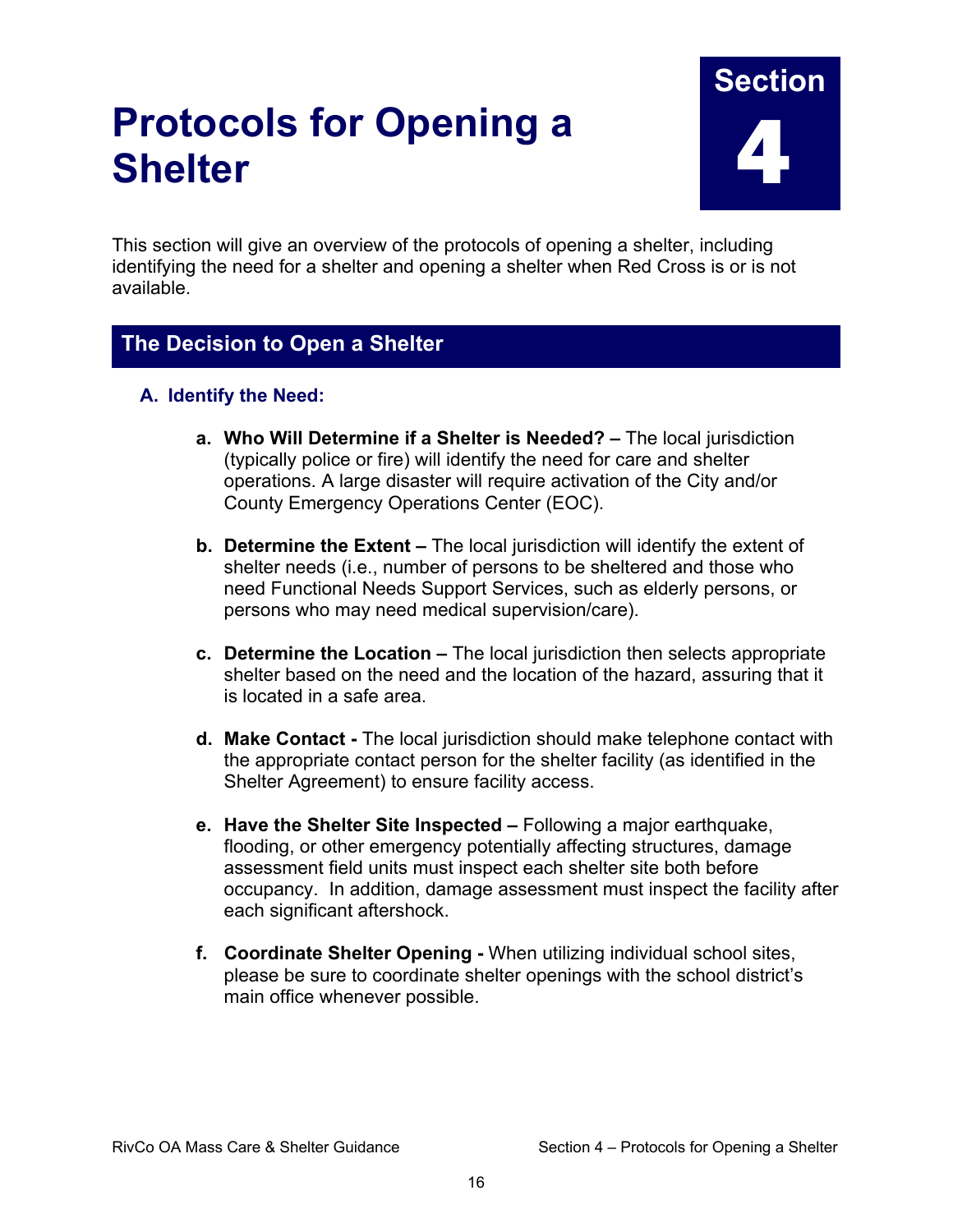# **If the Red Cross is Available to Open and Staff the Shelter**

#### **A. Procedures when the Red Cross IS available to open the shelter:**

- **a. Local Responsibility -** Care and shelter is the responsibility of the local jurisdiction and cannot be delegated. As such, the local jurisdiction should provide a City and/or County staff person to coordinate and assist the Red Cross during shelter activation.
- **b. Assist and Provide** The local jurisdiction will assist the Red Cross as needed to ensure that adequate food supplies, equipment, staff and services are available to launch and sustain shelter operations. This shall include coordinating needs and requests with the City and/or County Emergency Operations Center (EOC) Logistics Section.
- **c. Costs** The Red Cross will pay costs that the Red Cross independently incurs.

# **If the Red Cross is NOT Available to Open and Staff the Shelter**

#### **A. Procedures when the Red Cross is NOT available to open the shelter:**

- **a. Activate Government Employees** The local jurisdiction should activate their government employees (i.e. from Parks and Recreation, Department of Social Services or another department) who are trained to open and run a shelter.
- **b. Deploy** Local jurisdiction should deploy staff and support personnel, along with startup supplies, to open and run the shelter.
- **c. Additional Personnel** Request additional shelter staff as needed from the City and/or County EOC Logistics Section (Personnel Unit).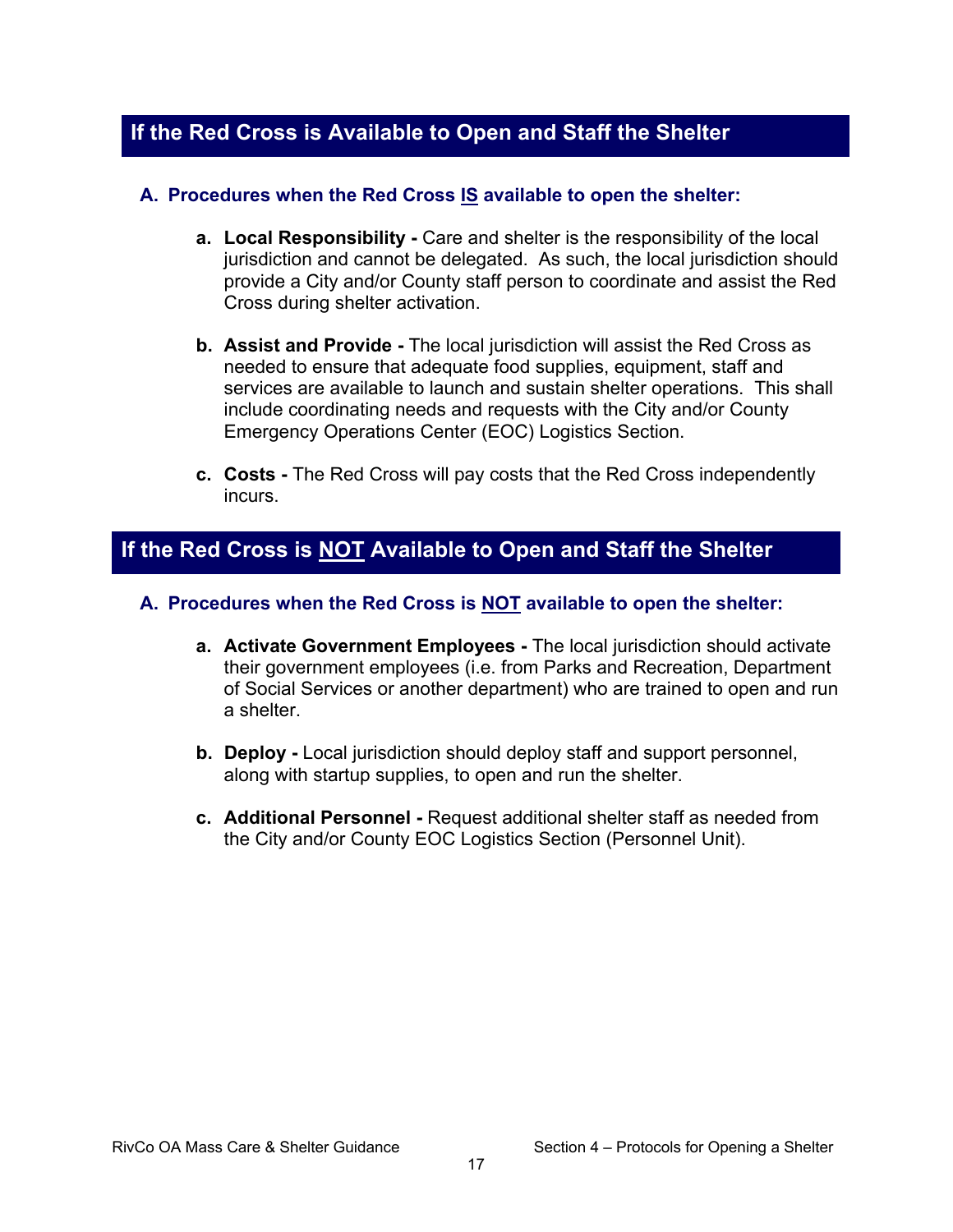# **Shelter Operations**



This section provides an overview of the services, functions and some of the resources necessary to support people in disaster

shelters. While public shelters, at a minimum, must provide occupants with a safe place to sleep along with some provisions for food, large urban disaster shelters have the challenge of also trying to meet a diversity of human needs. Care and shelter personnel are encouraged to use this section as they plan to meet disaster shelter needs.

# **Opening the Shelter**

#### **A. Prior to Opening the Shelter:**

- **a. Have the Building Cleared** If there is an issue of potential structural damage; ensure the building inspector clears the facility for use as shelter.
- **b. Conduct a Walk Thru** The Shelter Manager and staff should perform a facility walk-through to survey the condition of the shelter before occupancy (along with the facility owner or its representative if available).
- **c. Lay Out the Building** Lay out the building for shelter operation and occupancy.
- **d. Check for Existing Supplies** Check with facility owner or its representative for availability of existing supplies at facility.
- **e. Establish Communications** Establish communications with the City and/or County Emergency Operations Center (EOC). Work with the Logistics Section for additional resources. See Appendix D: Shelter Logistics Supply/Equipment List for a list of recommended supplies.
- **f. Work with the City and/or County EOC** Work with the City and/or County EOC to have Animal Services to set up an adjacent pet shelter, if possible. Only service animals are allowed at shelter sites (see Section 6: Functional Needs Support Services).
- **g. Set Up a Team** Organize available staff as a shelter operations team.
- **h. Set Up a Waiting Area If Needed** If potential shelter residents are already waiting outside the shelter prior to opening the shelter, set aside an area within the shelter for people to wait comfortably.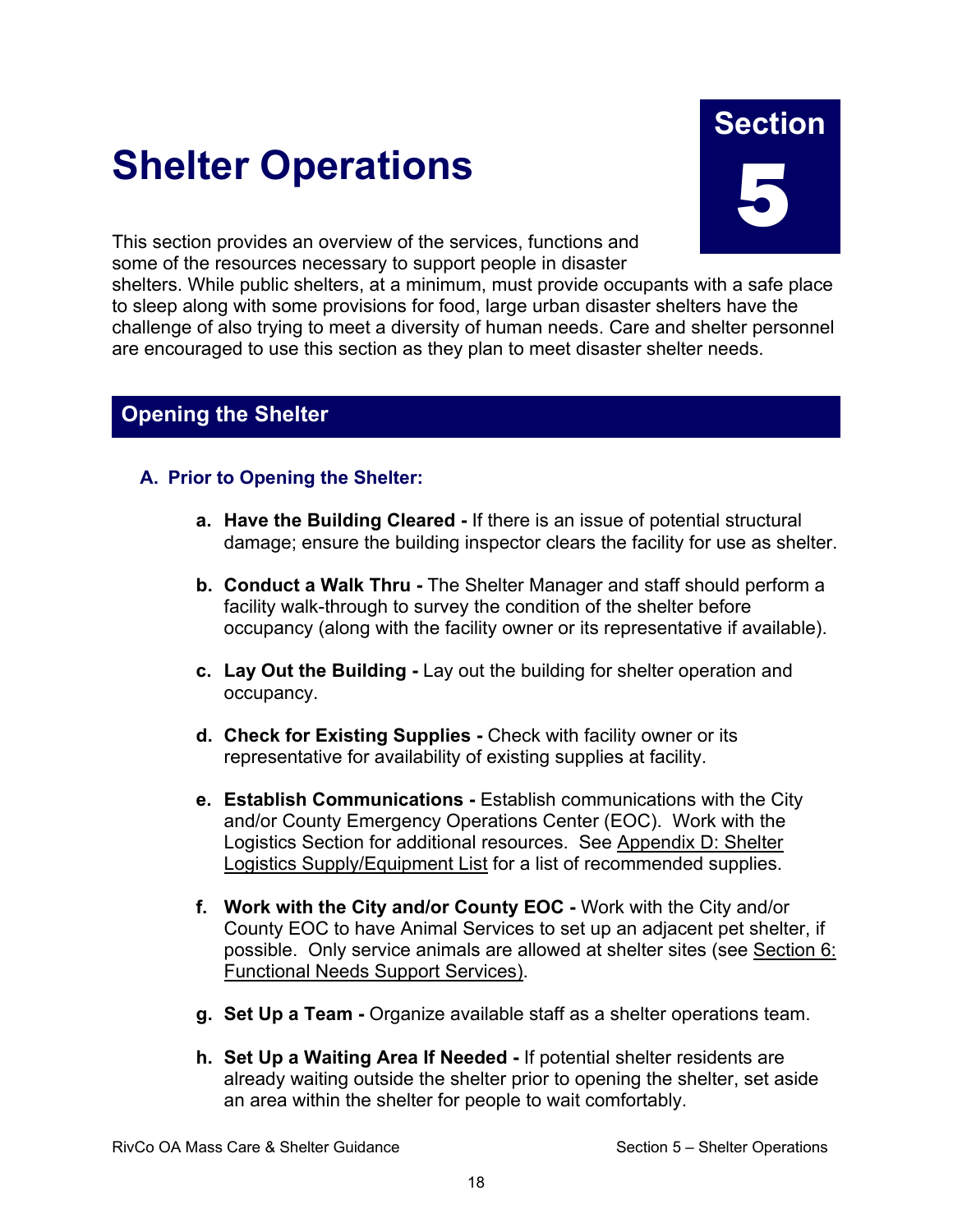#### **B. Once Shelter Site is Confirmed:**

- **a. Inform the Public** Work with the City and/or County Emergency Operations Center (EOC) Public Information Officer (PIO) to inform the public of the shelter location(s) and status.
	- Public information messages should clearly identify the location of shelters and encourage persons to bring a "Go Kit" (see Appendix I: Definitions) with them to include their own blankets, a change of clothes and basic toiletries including any prescription medications.
- **b. Provide Signage** The shelter will need high visibility signage to identify its location in the front of the building and at various cross streets.
- **C. Opening the Shelter –** The Shelter Manager and staff should:
	- **a. Register the Shelter Residents.** Be sure to determine if there are any Functional Needs Support Services (FNSS) needed. Document the names and number of persons sheltered; keep records on all activities and expenses incurred by shelter operations. For questions concerning care for older or disabled adults (or other persons who need Functional Needs Support Services) see Section 6: Functional Needs Support Services (FNSS).
	- **b. Provide First Aid -** Provide emergency first aid as needed.
	- **c. Provide Snacks -** Offer beverages and snacks as soon as people register.
	- **d. Provide Meals –** Begin offering regular meal service soon thereafter. Shelter personnel will need to ration limited resources initially. Resources will trickle in faster as mutual aid and outside assistance becomes available.
	- **e. Provide Individual and Family Support -** Arrange for individual and family support services for more information on the planning for services.
	- **f. Establish Routines** The sooner that "routines" are established within the shelter, the better for the adjustment of shelter residents.
	- **g. Activate a Central Database -** If multiple shelters are operating, activate a central database of shelter registrations and a welfare inquiry system to coordinate information on missing/displaced persons such as Next of Kin Registry (NOKR) or American Red Cross Safe & Well program.
	- **h. Maintain Contact with the EOC** Maintain ongoing contact with the City and/or County EOC to report on (1) the number of people being sheltered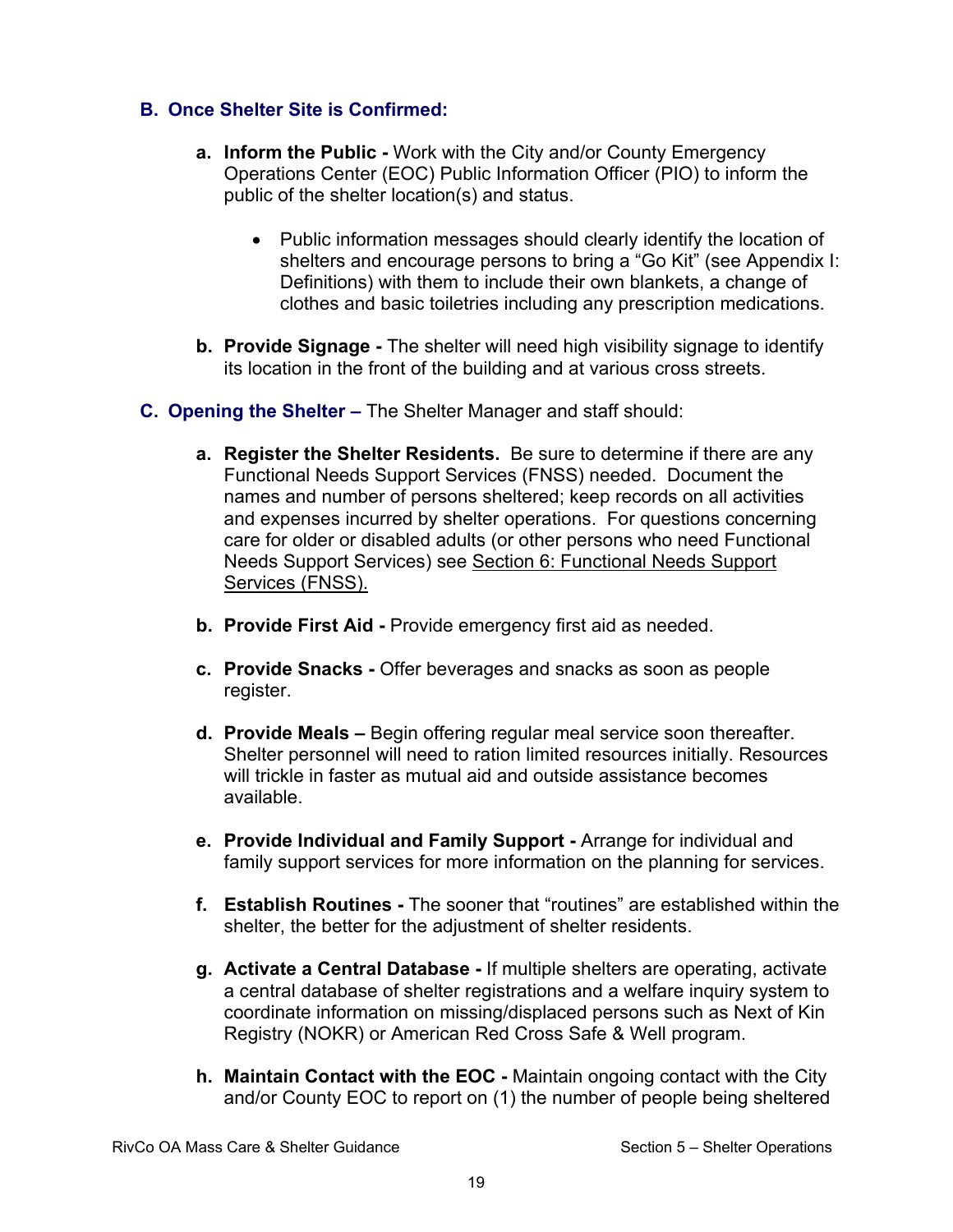and number of meals served, (2) the status of supplies and (3) any problem areas.

**D. Closing the Shelter:** See (Section 9: Shelter Demobilization).

## **Shelter Layout Recommendations**

**A. Space Considerations –** In allocating space give considerations to the following:

- **a. Reception and registration**
- **b. Emergency medical care**
- **c. Sleeping** 40 square feet per person
- **d. Counseling/interviewing space**
- **e. Feeding**
- **f. Shelter manager's office**
- **g. Storage for food and supplies**
- **h. Child activities**
- **i. Storage for personal belongings**
- **j. Restroom for staff (in larger recreation shelters)**
- **k. Functional Needs Support Services (FNSS) area**
- **l. Isolation area**

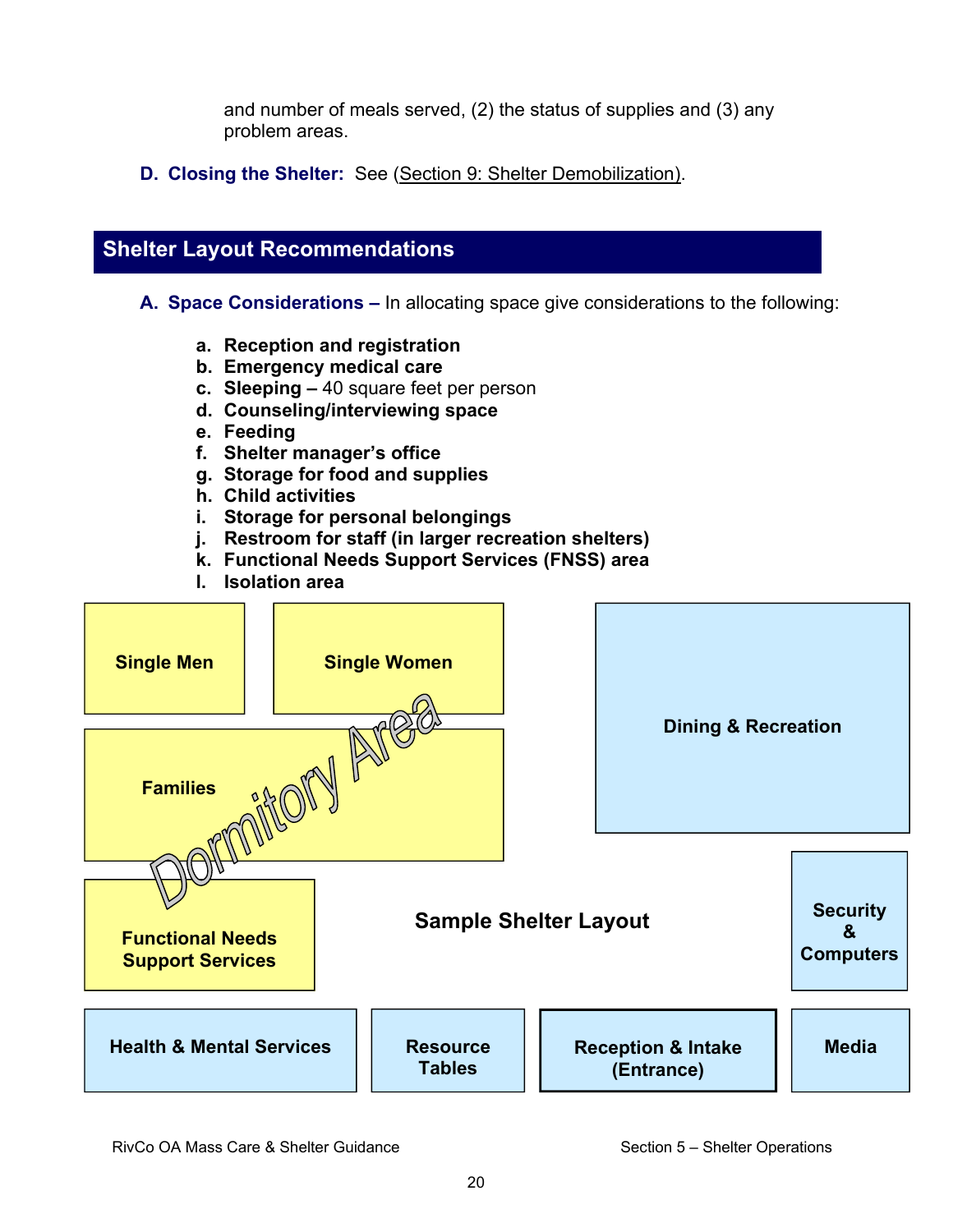#### **A. Shelter Layout Tips: Additional Shelter Layout Tips**

- **a. Registration** Place the registration near the front of the shelter. Shelter residents should first proceed to the registration desk before going to their lodging area.
- **b. Sleeping Area** Set-up the sleeping area, so each person has 40 square feet of space (5'x8'). Space cots or bedding to allow access for people with mobility disabilities and ensure clear paths to all fire exits. If space permits, set-up separate sleeping areas for the elderly, people who are ill, and families with small children.
- **c. Shelter Staff** Provide adequate space for a shelter manager and associated staff to function 24 hours per day. This includes space for staff meetings, administrative functions, communications and volunteer coordination.
- **d. Functional Needs Support Services** Organize the space so that it is accessible for people with visual or mobility disabilities; make space for disabled parking in the parking lot. In addition, organize space to provide for adequate ventilation.
- **e. Medical Services** Locate medical services in a well-lighted room or area that is away from public view. If possible, keep medications and medical equipment in a lockable storage compartment.
- **f. Mental Health** Create an additional quiet area for counseling or interviewing persons.
- **g. Bulletin Board** Set-up a bulletin board near the registration table. Post messages received for shelter residents, shelter rules (see Appendix B: Shelter Rules) and relief information.
- **h. Food Storage** The food storage area should be secure and accessible by truck.
- **i.** Garbage Ensure that garbage is stored away from food storage and occupied shelter areas. A major earthquake disaster may disrupt garbage removal service for some time.
- **j. Smoking Area** Designate an outdoor smoking area away from air intake vents and flammable materials. If using a public school site, state law stipulates that there be no smoking on school grounds.
- **k. Pets** Create an area outside for the handling of pets.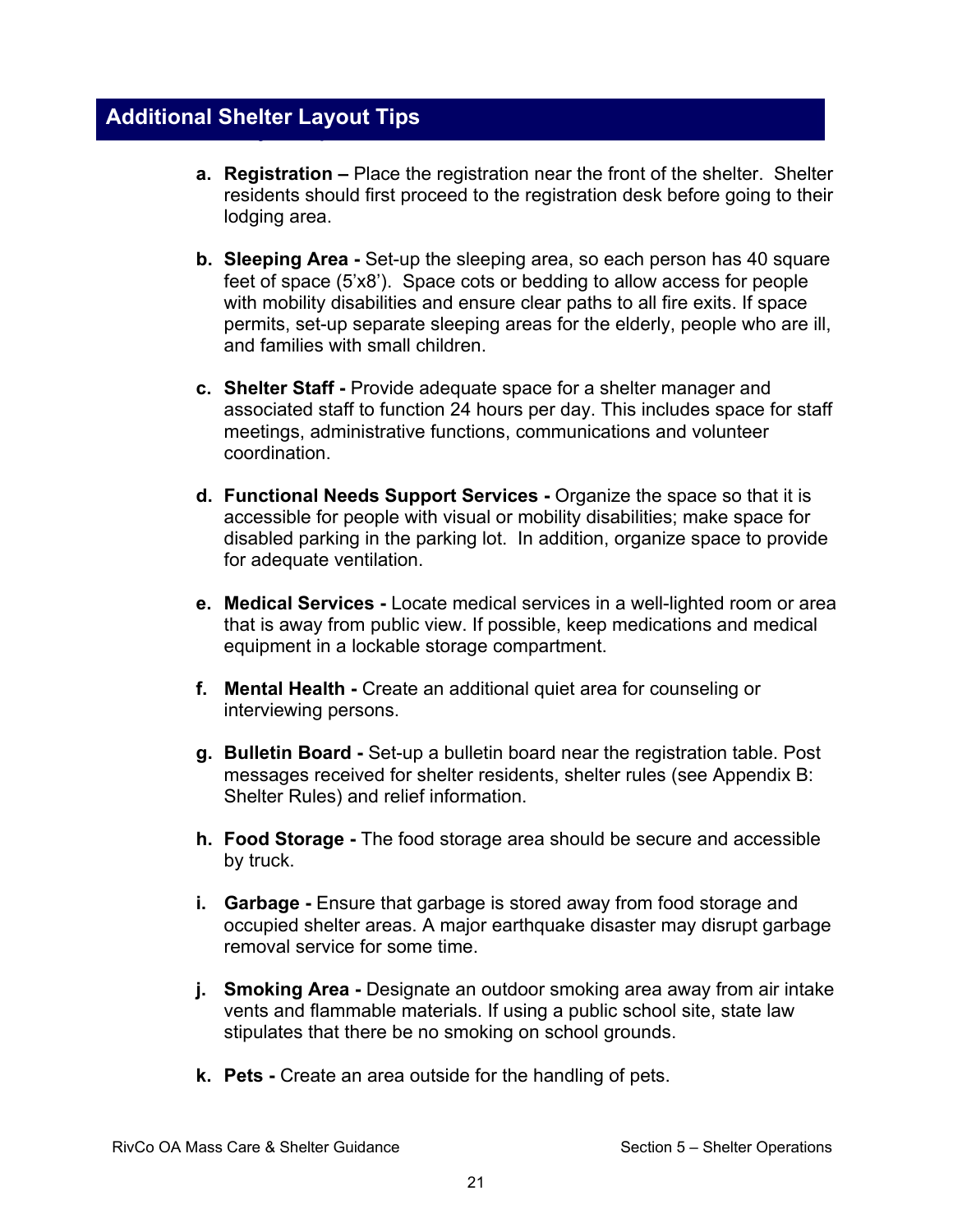Ensure that the shelter address is clearly visible from the nearby street; post a sign that clearly marks the building as a disaster

# **Registration**

Care and shelter personnel must plan for a method of registering each person housed in the shelter, including both their dates of arrival and departure. This information is the only documentation for the jurisdiction of who is in the shelter *and* helps the jurisdiction to locate missing family members. Also, plan to use the registration process as an opportunity for shelter residents to identify any medical problems or medication needs.

Special consideration should be given to conducting medical screening prior to entering the shelter site to reduce the exposure risk for shelter residents, volunteers and staff.

#### **A. Planning Considerations**:

- **a. Document all occupants** Ensure the registration of all shelter occupants upon their arrival to the shelter. Assign shelter staff to perform this task.
- **b. Registration Data** Keep a simple record on plain 3x5 inch cards of every person who is housed in the shelter (see Appendix A: Shelter Forms; Shelter Registration Form) The following registration information is needed:
	- Family last name (at the top of the card)
	- First, and middle names for husband and wife (include wife's maiden name)
	- Names and ages of all other family members
	- Pre-disaster address
	- Note any health concerns or Functional Needs Support Services (FNSS) requirements.
	- Date arrived in the shelter and date departed shelter
	- Post disaster address

#### **B. Emergency Contact Name and Phone Number**

- **C. Functional Needs Support Services (FNSS) –** Use registration as an opportunity for people to self-identify any medical, dietary, medication, or accommodation needs (i.e., needs for special assistance)
	- **a. Request an Activation of Functional Assessment and Service Team (FAST).** Consider requesting that the City and/or County activate FAST to assess people with disabilities and assist them. FAST will conduct a needs assessment and arrange for support by requesting Functional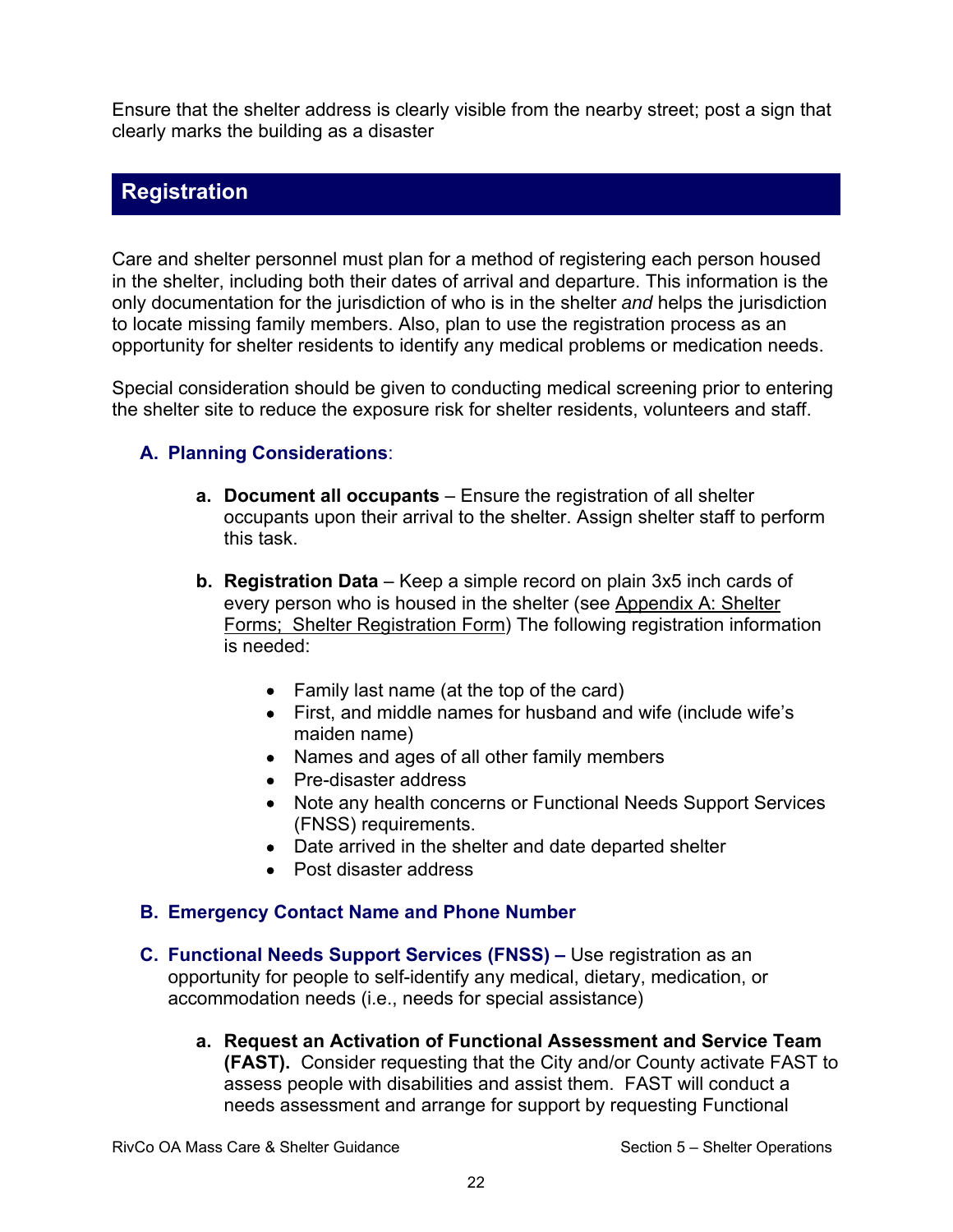Needs Support Services (FNSS) resources such as durable medical equipment, consumable medical supplies, essential medications, communication access and personal assistants.

- **D. Sign-In / Sign-out Policy** Establish a sign-in / sign-out policy when shelter residents leave for any period. This helps to keep an accurate shelter population head count.
- **E. Reporting Needs** Shelter personnel will provide the following registration information to the City and/or County Emergency Operations Center (EOC):
	- **a. Number of shelters open**
	- **b. Number of persons in shelters**

### **Food Services**

Care and shelter personnel must ensure that a food provision and ordering system is in place to feed shelter residents. This will require a close working relationship with the Logistics Section of the City and/or County EOC to implement any of the following planning strategies.

- **A. Option One Catered or Fast Food**. The simplest strategy for feeding the shelter population is to have food catered or brought in from the outside.
	- **a. Fast Food Outlets** Given the confusion immediately following the disaster (or until mass feeding operations can be organized), it may be easiest to initially use 24 hour restaurants or fast food outlets in obtaining meals for shelter residents. Later it will become easier to prepare hot meals.
	- **b. Restaurant Caterers –** Identify local commercial suppliers restaurants, catering firms, hotels, etc. – and make pre-planned arrangements for suppliers to provide meals to persons in shelters.
	- **c. Institutional Suppliers –** There are numerous suppliers that will provide fully prepared, packaged meals for institutions in bulk and in an emergency, they could be used to supply disaster shelters.
	- **d. Local vendors –** Locals vendors such as Sam's Club, Costco, Smart n Final and grocery stores may provide packaged meals.
- **B. Option Two Designate a Central Kitchen**. An alternative strategy is to designate one large, central institutional kitchen within the local jurisdiction as the site to prepare and provide meals for each shelter operating within the jurisdiction.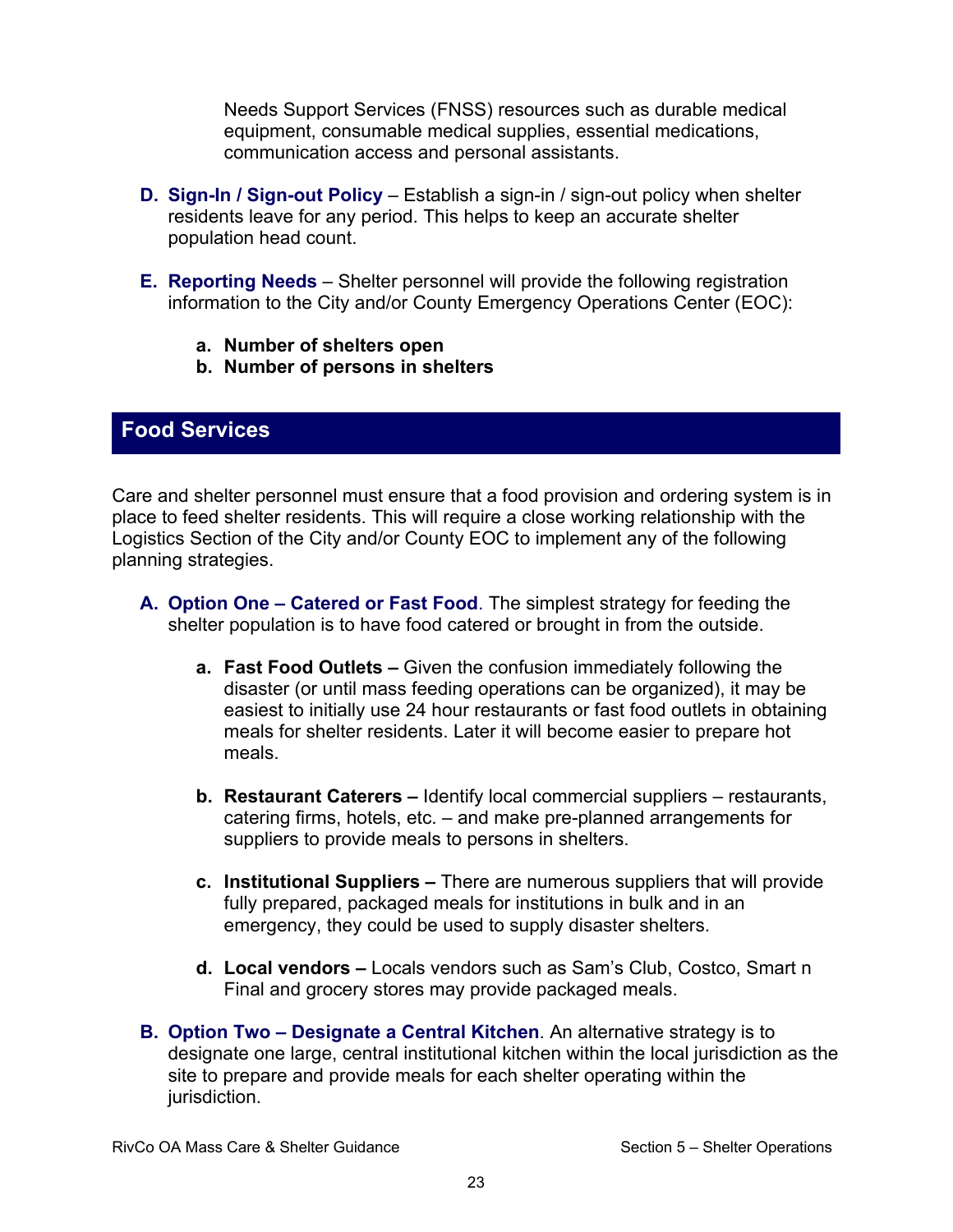- **a. Bulk Food Donations –** Utilize the Logistics Section of the EOC to obtain large bulk food items from local sources and then direct supplies to the central kitchen. Sources to consider are schools and airlines.
- **b. Shelter Delivered Meals –** Once meals are prepared, they can be delivered to local shelters (similar to a meals on wheels operation) and meals provided by Salvation Army, Religious Community and other nonprofit agencies.
- **C. Option Three On-site Meal Preparation.** A third strategy, assuming the shelter site contains kitchen or cafeteria facilities, is to prepare meals on-site.
	- **a. Cafeteria Staff –** If a school is used for the shelter facility, care and shelter personnel may have the use of food services staff that normally operates the cafeteria.
	- **b. Food Preparation and Cleanup Volunteers –** Shelter residents can also assist as part of food preparation and cleanup crews.
	- **c. Basic Menu Planning Tips –** Plan menus in terms of foods available. Use perishable foods first. Prepare sufficient food to provide second servings, if possible.
- **D. Meeting Special Diet Needs –** Consider special dietary needs, including ethnic, vegetarian and infant considerations. Strive to meet as many special diet requests as possible, although resources to do so may be limited immediately following a disaster.
	- **a. Low Salt / Sugar –** If meals are prepared through an on-site or central kitchen, use low salt and low sugar guidelines in consideration of persons with restrictions.
	- **b. Infant Nutrition –** Determine the need for infant formulas of baby foods.
	- **c. Hospital Dietary Departments –** For the persons on special diets (such as a person with diabetes, heart, or kidney disease), care and shelter personnel may need to consult with medical staff or have meals catered from local hospitals.
- **E. Reporting Needs**  Care and shelter personnel are responsible for a daily count of people fed within each shelter and must report the following data to the Emergency Operations Center (EOC):
	- **a. Number of fixed feeding sites**
	- **b. Number of mobile feeding sites**
	- **c. Number of persons fed in past 24 hours**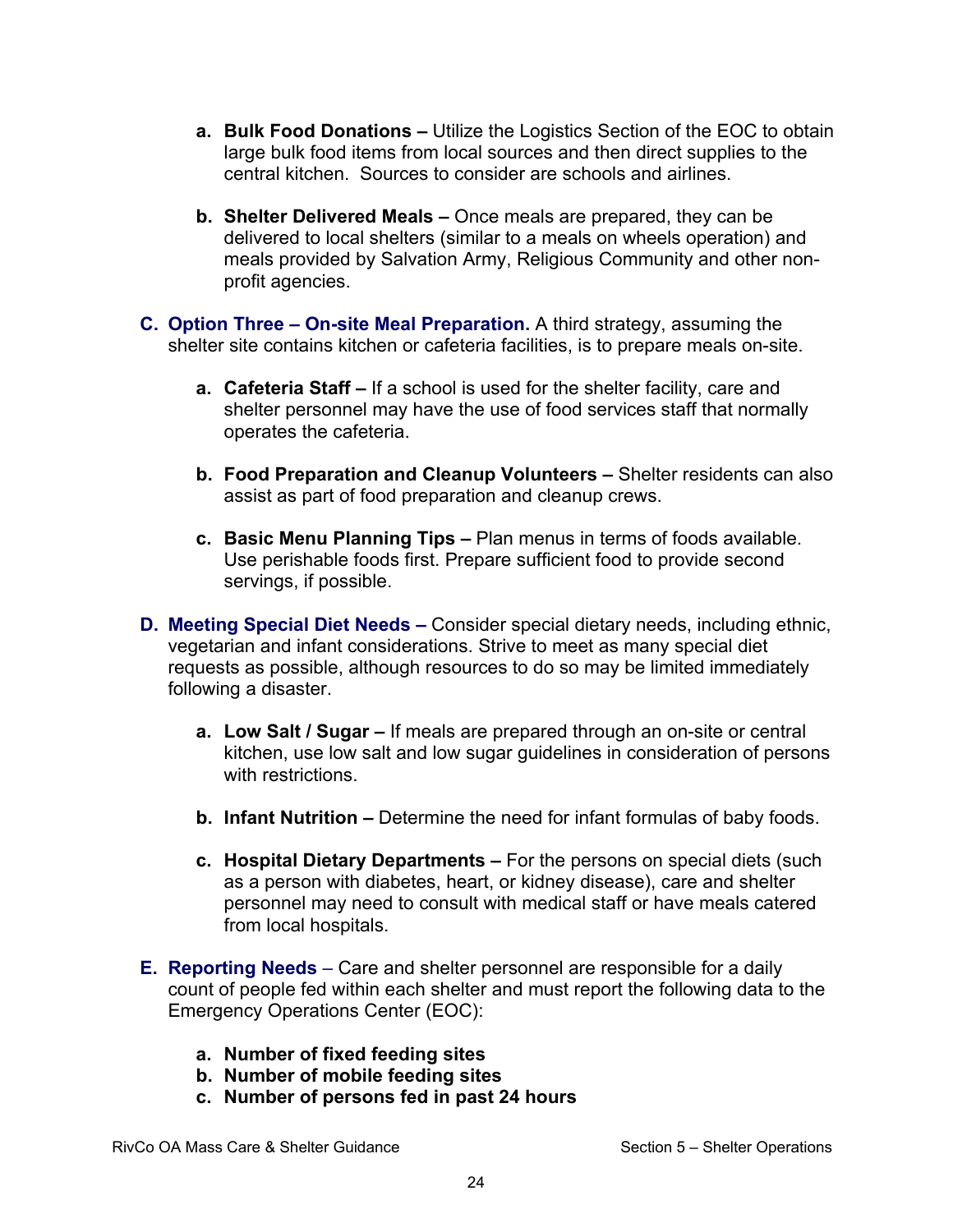#### **d. Number of persons projected to be fed in next 24 hours**

# **Medical Health Services**

Given that health care issues will arise, shelter facilities must provide access to adequate health care services. A well-run shelter must protect the health of residents, prevent disease, and provide first aid as needed. It is also necessary to maintain records on all health incidents and related actions taken.

#### **A. Planning Considerations**:

- **a. First Aid –** Shelter personnel must plan to have basic first aid assistance available at the shelter. People will come to the shelter with minor injuries.
- **b. Identify Staff with First Aid Training –** Inventory city employees as to disaster skills and have employees with first aid skills assigned to shelter teams.
- **c. Use trained shelter residents –** Residents within the shelter may include persons with first aid, nursing, or medical backgrounds.
- **d. Medical Emergencies –** Call upon local paramedics or coordinate with the Medical Unit in the Operations Section of the Emergency Operations Center (EOC) for medical emergencies. Transfer anyone with serious injuries, or anyone who is very sick, to the care of a local hospital.
- **B. Role of the County Public Health Department –** Care and shelter personnel should plan to call upon County Public Health when needed to perform the following:
	- **a. Health & Sanitation Inspection –** To provide periodic health inspections of the shelter, including a sanitary inspection.
	- **b. County Public Health Nurses –** To provide County public health nursing services to shelter residents.
	- **c. Prevent Communicable Disease –** To monitor / evaluate the health status of the shelter population and prevent the spread of communicable disease.
		- Note: In a large disaster, the available pool of County Public Health nurses and medical personnel will be extremely limited. Moreover, additional nursing staff may be necessary if there is a significant amount of illness in the shelter population.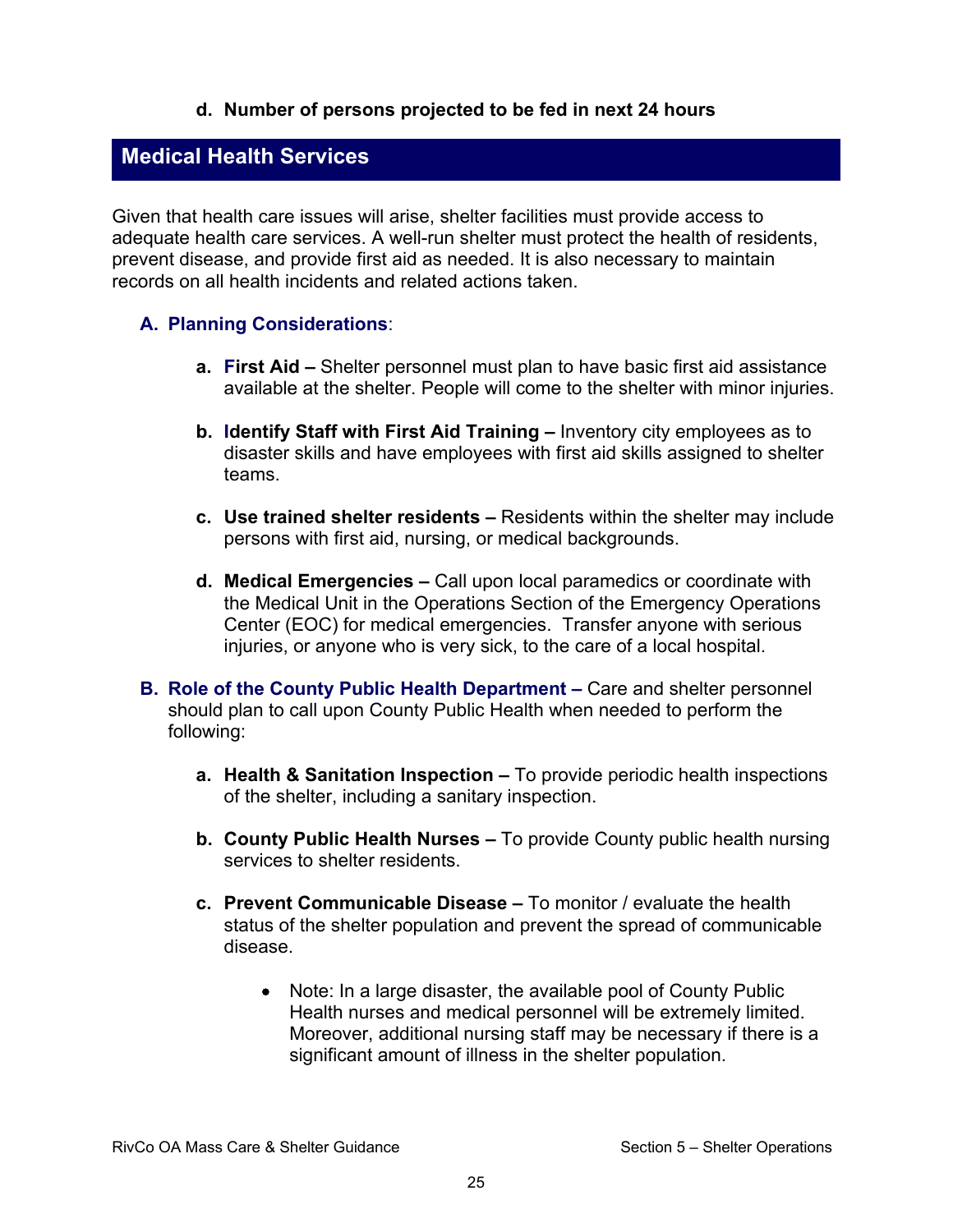- **d. Other Resources –** Local community clinics and Nursing Homes are also a health care or medical resource for jurisdictions.
- **e. Contract for Medical Personnel –** Local jurisdictions may need to plan to hire, or contract for additional medical personnel from private sources.

#### **C. Contagious Disease Concerns & Medically Fragile Persons**

- **a. Separation to Reduce Spreading –** Plan to provide for the separation of persons with suspected communicable diseases that can range from common colds to more severe influenza and intestinal infections.
	- Note: Given the close confines of shelter conditions, illness (especially respiratory infections) spread easily among the shelter population without intervention actions.
- **b. Temporary Infirmary –** If necessary, set aside a part of the shelter as a section for the privacy and isolation of ill persons. In addition, use this area to provide a higher level of care for persons who are more medically fragile.
- **c. Pre-Designated Alternative Facilities –** Setup an alternate shelter facility and coordinate support through the Operational Area (OA) given the following. If a large number of persons have a communicable disease in the shelter, or if a large population needs ongoing medical assistance (such as evacuation of residents from a medical care facility). See Functional Needs Support Services (FNSS) for more detail.
- **D. Prescription Drug Management** Some persons within the shelter will have very individualized medication regimes that cannot be interrupted without consequences.
	- **a. Storage of Medication –** Plan for the secured storage of medications; refrigeration is required for some medications (e.g., insulin and some Human Immunodeficiency Virus (HIV) antibiotics).
	- **b. Prescription Refills –** Plan to refill prescriptions; establish vendor agreements with local pharmacies and clarify how to obtain medications post-disaster (e.g., with a current prescription, with a prescription phoned in by a licensed physician, with a prescription validated by another pharmacy, or with a prescription bottle).

# **Mental Health Services**

The mental health impact of disasters ranges from emotional stress and anger to severe trauma and depression. The potential for drug and alcohol abuse increases. Mental

RivCo OA Mass Care & Shelter Guidance Section 5 – Shelter Operations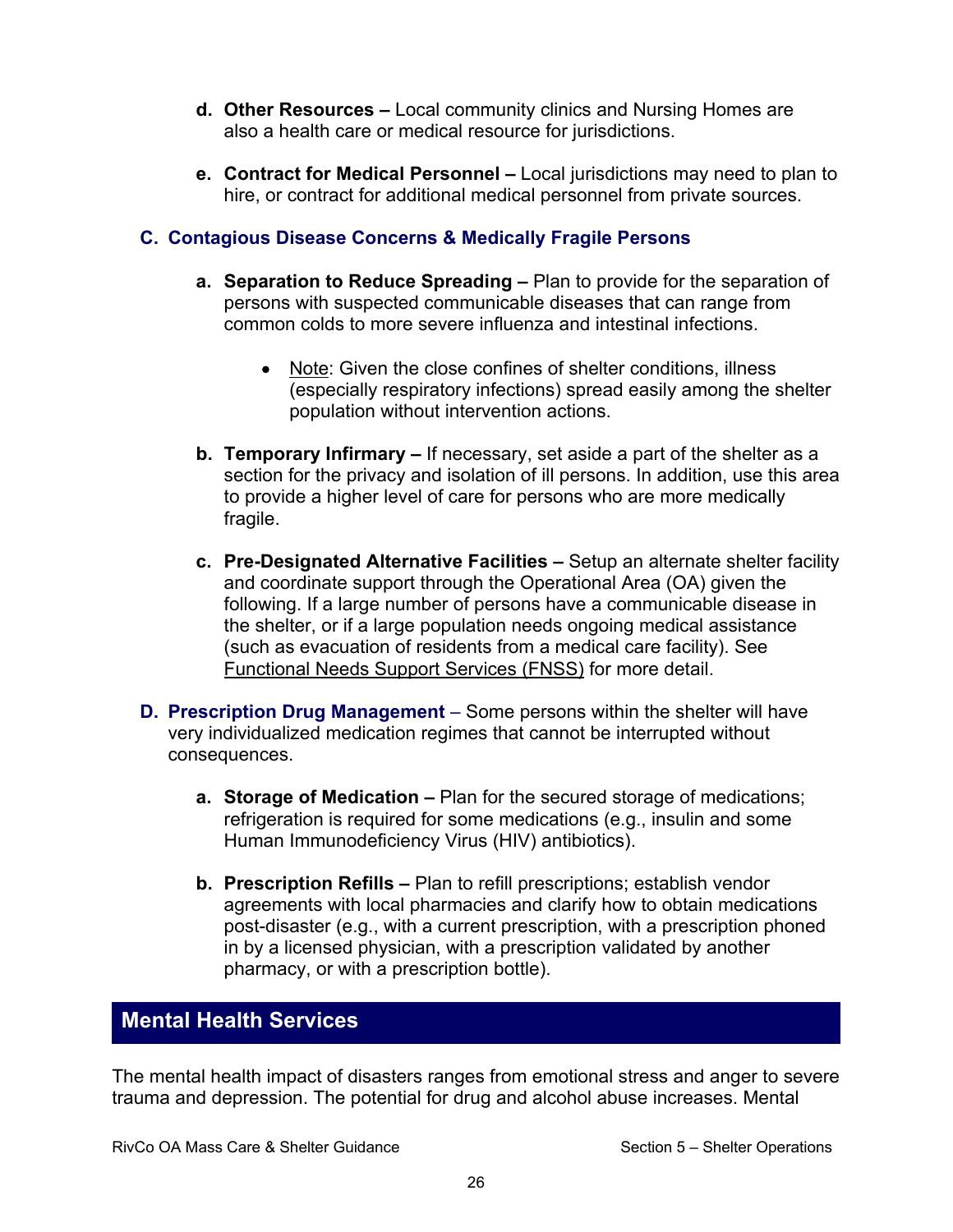health support for shelter residents is very important in helping people to deal with their losses and begin the recovery process. It will also help people to manage feelings of post-traumatic stress. Planning considerations are:

- **A. Enlist Mental Health Counselors –** Plan to work with the Logistics Section of the Emergency Operations Center (EOC) to obtain as many qualified personnel as possible to provide counseling and support disaster victims with their emotional needs.
	- **a. Community Counseling Resources –** In addition to County Mental Health (see below), develop a resource list of community mental health providers or services to call upon if needed. These resources include:
		- Community Based Organizations (CBO) that provide crisis counseling.
		- Pastoral Counseling Services (congregations and faith-based organizations often provide counseling services).
		- Volunteers from the community who are trained as licensed therapists.

Note:In a large disaster, the available pool of County Mental Health counselors may be extremely limited (similar to the situation with Public Health Nurses).

#### **B. Role of County Mental Medical Services**

- **a. Assess Mental Health Needs –** To assess and activate responses to mental health issues resulting from the disaster.
- **b. Provide Crisis Support –** To provide crisis support services for shelter and community residents traumatized by the disaster.

#### **C. Organizing Additional Support**

- **a. Debriefing Sessions –** Without trained counselors, shelter personnel can organize community group debriefing sessions as an opportunity for shelter residents to share their feelings and to realize that their particular reactions are not abnormal.
- **b. Children –** Consider activities to help children express their feelings about the disaster.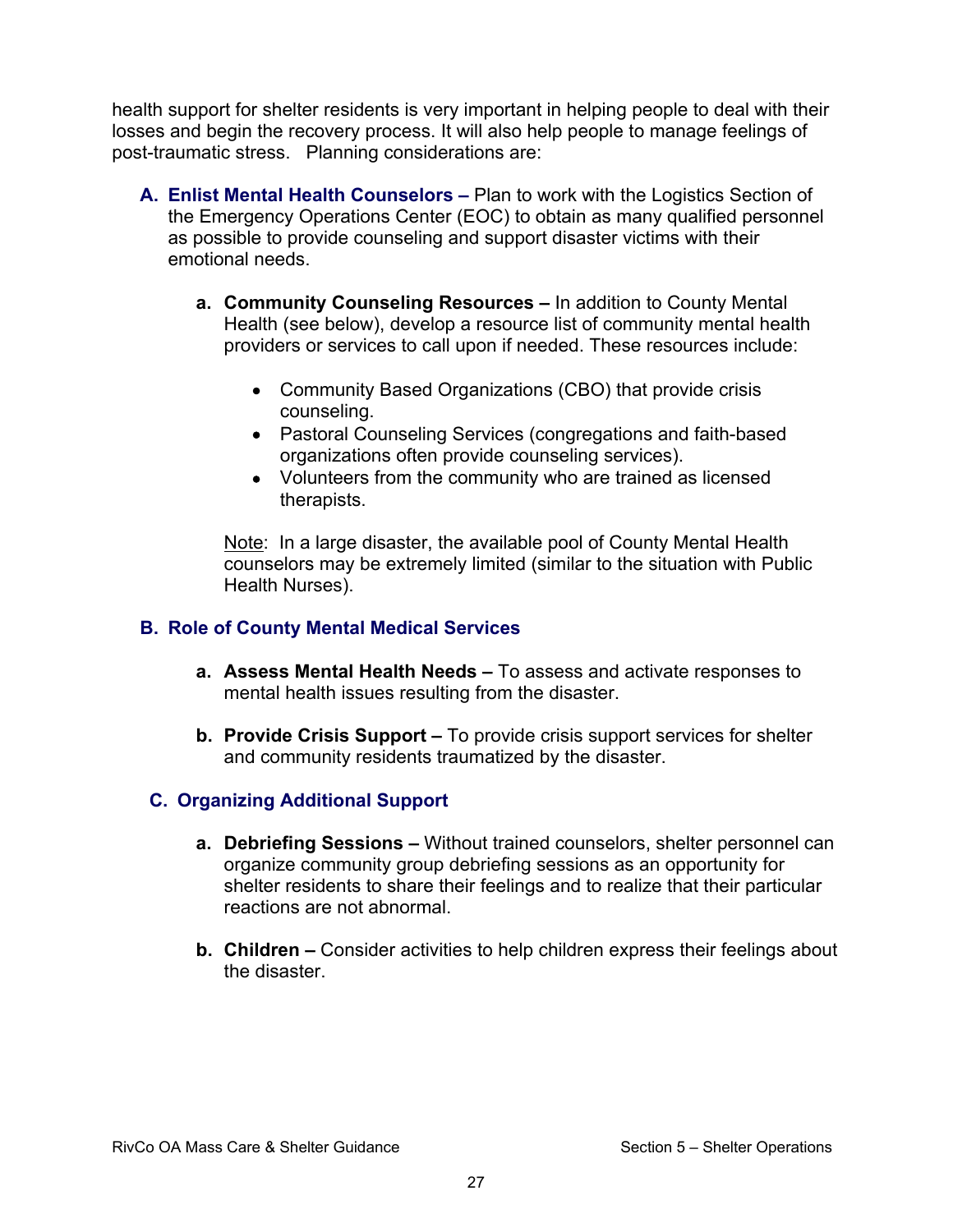# **Transportation**

During the period in which the shelter is in operation, some persons will require transportation to the shelter, as well as door-to-door transportation from the shelter to medical and other appointments. In addition, people with disabilities will need para transit assistance. Planning considerations include:

- **A. Coordination with Logistics –** Shelter personnel must plan to work closely with the Logistics Section of the Emergency Operations Center (EOC) to provide transportation resources for shelter residents.
	- **a. Transportation Resources –** Aside from local government and county resources (e.g., Riverside Transit Authority (RTA) or SunLine), other transportation resources for moving people may include school buses and commercial shuttle vans.
	- **b. Para transit Resources –** Identify local para transit resources for the transport of persons using wheelchairs. In addition, identify local taxi service to support the transportation needs of frail elderly persons.
	- **c. Transportation in an Evacuation –** Consider plans for moving large numbers of people if there is a need for a mass evacuation of community residents to disaster shelters.
	- **d. Transporting Supplies & Resources –** The movement of shelter supplies and resources will also require transportation resources.

# **Shelter Communications**

Shelter personnel must plan for the collection, communication and distribution of care and shelter information. This includes information about the disaster, about relief services available to shelter residents, as well as information to help reunite separated family members.

- **A. Public Shelter Messages –** As the jurisdiction puts out public messages about shelter locations, stress that residents going to disaster shelters bring a go-kit with blanket or sleeping bag, change of clothes, personal hygiene items and prescription medications.
- **B. Bulletin Boards** Set up bulletin boards near the shelter registration area as a means for disseminating information to the shelter population. Web based bulletin boards should be created and utilized through coordination with the City and/or County EOC.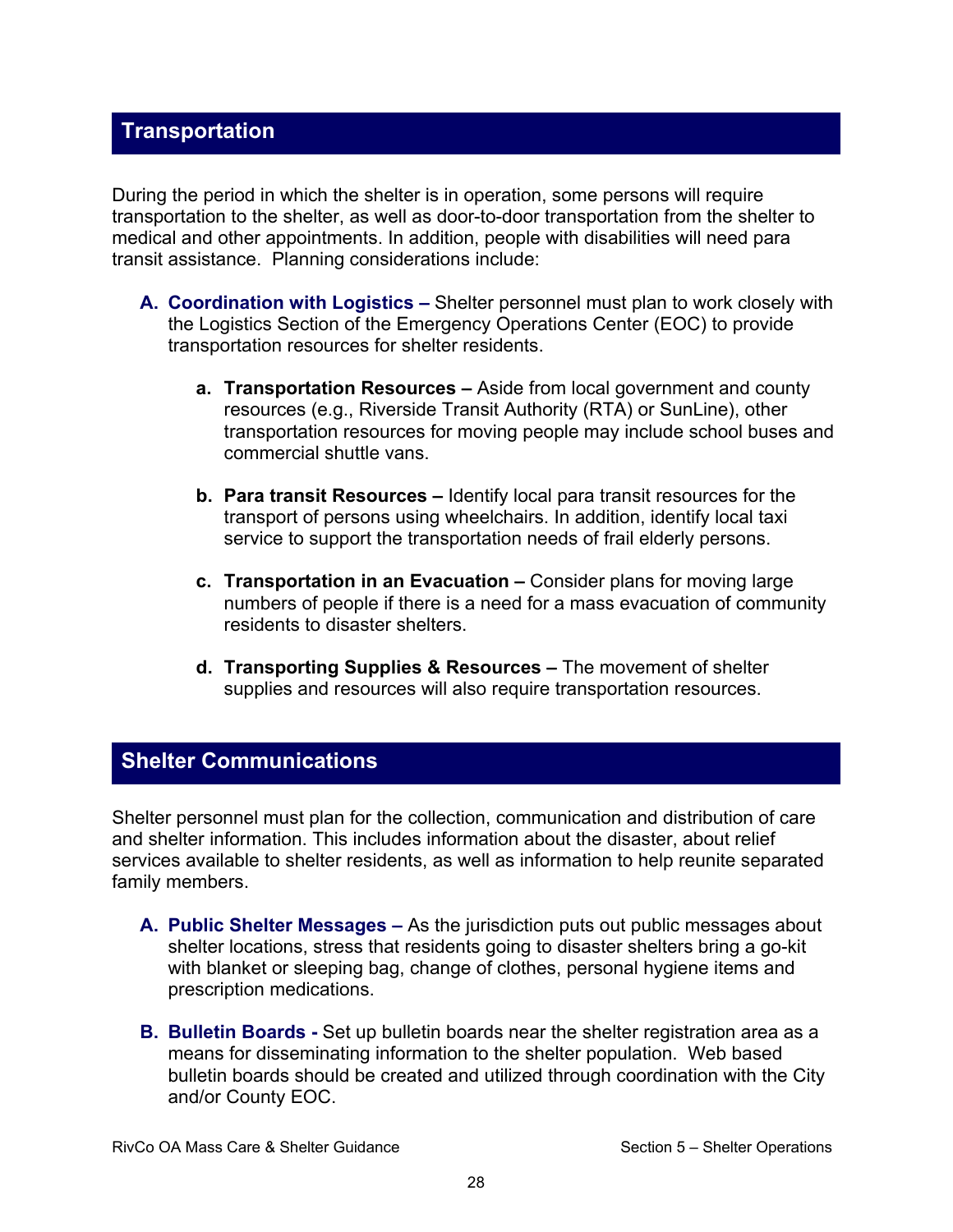- **a. News Postings –** Post daily updated news on the response to the disaster, along with news and information about shelter activities for the day.
- **b. Recovery Services –** Provide information on recovery services available through disaster relief organizations such as the Red Cross, Salvation Army, and Federal Emergency Management Agency (FEMA), along with other government disaster assistance programs.
- **c. Community Based Organization (CBO) Relief Assistance –** In addition, include information on any active community-based or faith-based relief and assistance programs.
- **d. Functional Needs Support Services (FNSS) Communications –** Consider the information needs of persons who are deaf, or blind, or non-English speaking (see Section 6: Functional Needs Support Services (FNSS) for further information).
- **C. Shelter Briefings** It is the responsibility of the Shelter Manager to hold daily shelter briefings as a way to share information and dispel false rumors that may be circulating within the shelter population. Briefings should be held 30 minutes after the shelter staff meeting. Information will then be consistent with information staff learned at their meeting. Suggested times for briefings are; 10a.m., 3p.m. and 7p.m.
- **D. Public Information Officer** A Public Information Officer (PIO) should be designated at the shelter. The PIO can attend meetings and briefings off site at Incident Command Posts or in the Local Government Emergency Operations Center (EOC) and bring back verified information to share with the staff and shelter population. This information can then be posted at the shelter. A PIO can be requested from the Command Post or from the Local Government EOC for regular visits if shelter staff does not have the ability to fill the position.
- **E. Disaster Welfare Inquiries**  Respond to disaster welfare inquiries (seeking to located persons who are presently unaccounted) by referring to shelter registrations.
	- **a. Central Shelter Registration Log –** Consider implementing a central shelter registration log to combine registrations from all shelter locations.
	- **b. Coordination with Red Cross –** Coordinate family reunification support with the Red Cross, which operates a regional Disaster Welfare inquiry system.
- **F. EOC Communication** Telephones are the primary communication link between shelter facilities and the EOC. If the telephones are not functional, use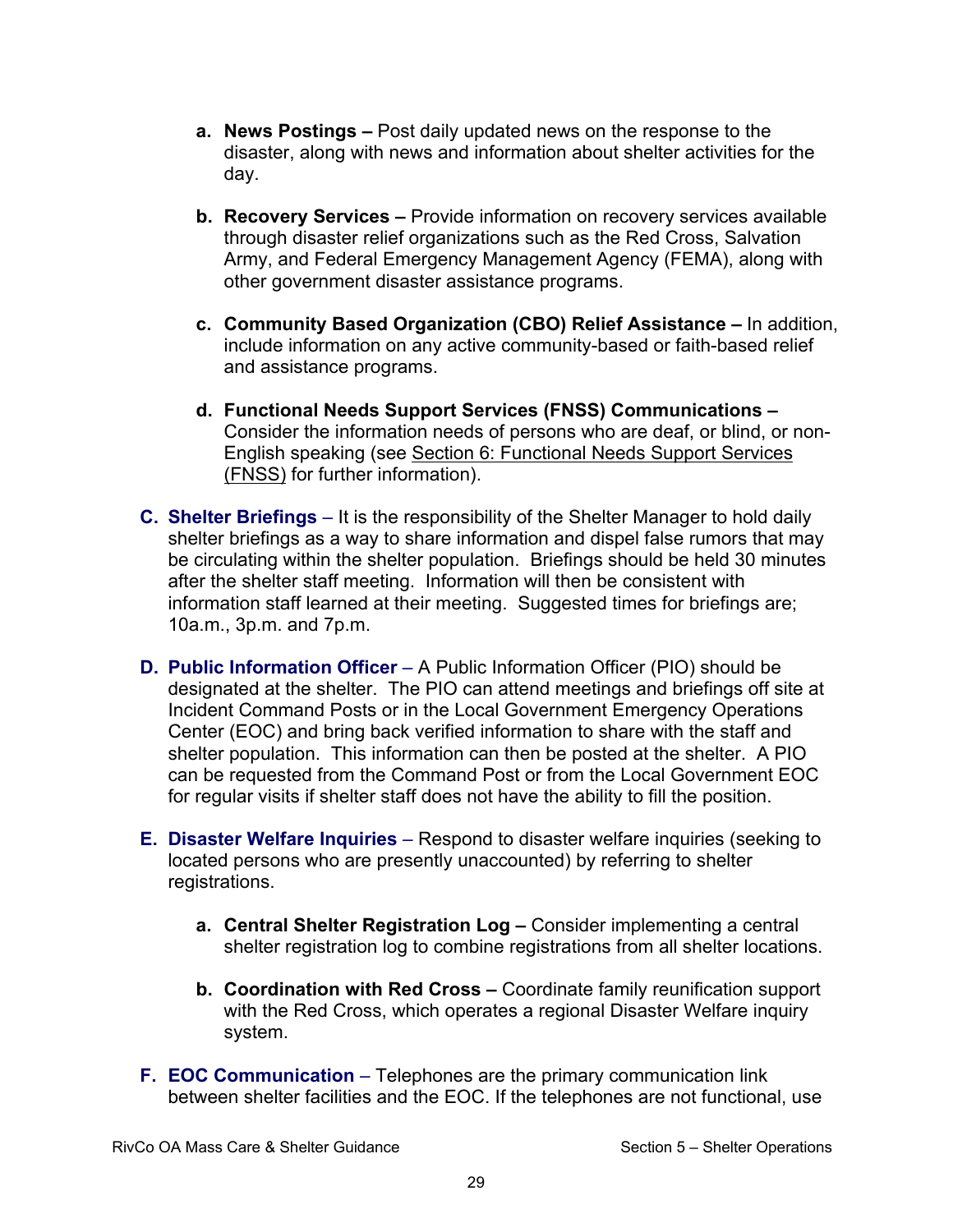amateur radio operators for ham radio communications. As a last resort, use runners to relay messages.

**G. Additional Resources** – Plan for additional telephones to facilitate communication between shelter residents and family members outside the area. The telephone company can bring in a phone trailer to supplement shelter telephone capacity. Consideration to bring in internet services and equipment as well as cable services for other ways of information sharing. Electronic bulletin boards, traffic message signs and satellite systems should also be considered. Riverside County 2-1-1 should be contacted and used for referring services for the shelter population.

# **Social and Personal Needs**

Given a significant disaster event, residents will begin to work toward recovery while in the shelter. Shelter personnel should plan to coordinate with external agencies and services via the Logistics Section of the Emergency Operations Center (EOC) to help meet the personal needs of shelter residents. Some planning considerations are:

- **A. Child activities** If a shelter remains open for more than a day or two, plan to provide child activities.
- **B. Clothing** Emergency clothing becomes a need when possessions are lost in a disaster.
	- **a. Community Donations –** Local businesses may provide bulk clothing donations.
	- **b. Red Cross Clothing Vouchers –** Traditionally, the Red Cross makes vouchers available to disaster victims for the purchase of new clothes at local retail stores.
- **C. Comfort Kits** Shelter residents will need basic hygiene items such as soap, a washcloth, toothbrush, toothpaste, a razor, and a comb.
	- **a. Local Suppliers –** Plan to obtain these items either through commercial vendors, American Red Cross, or through donations from local businesses.

#### **D. Long Term Housing Assistance**

**a. Housing Resource List –** Identify resources (e.g., hotels, motels, apartment complexes, local congregations, trailer parks, etc.) with the potential to provide post disaster temporary housing for shelter residents.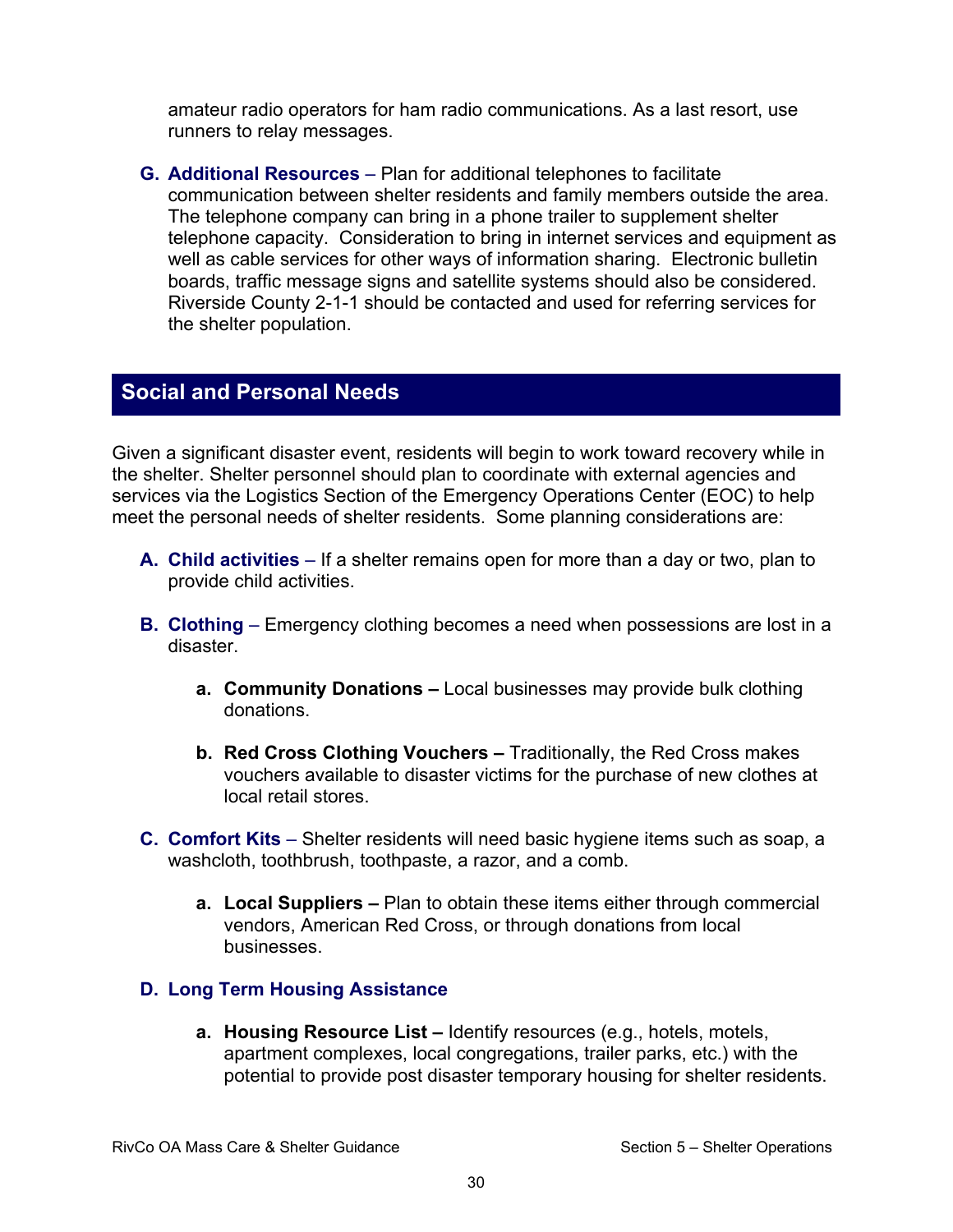- **b. Transitional Support Needs –** Collaborate with family services providers and county social workers to support shelter residents in their transition from the shelter into temporary or longer-term housing.
- **E. Language Translation** Consider the following options for bilingual support. See Section 6: Functional Needs Support Services (FNSS) for more information.
	- **a. Bilingual Shelter Residents** Ask bilingual shelter occupants to volunteer and assist non-English speaking shelter occupants.
	- **b. Bilingual Volunteers –** Seek out city disaster volunteers with bilingual skills.
	- **c. Community Based Organizations (CBO) with Ethnic Specific Services –** Coordinate with CBOs that specialize in serving specific ethnic communities and have bilingual staff.
- **F. Recovery Services** Shelter residents will need assistance in identifying where to go for services to meet their specific disaster recovery needs. Disaster relief organizations such as the Red Cross, Salvation Army, and Federal Emergency Management Agency (FEMA), along with other government, faith and community-based relief programs, may all initiate recovery services for disaster victims.
	- **a. Distribute Resource Lists –** Develop resource lists with contact information and a description of available relief and recovery services for disaster victims.
	- **b. Information and Referral Services –** Care and shelter personnel can work in coordination with community-based Information and Referral service programs, including the Riverside County Office On Aging call center, that are linked with hundreds of human service providers. Local Libraries are an additional information and referral service.
	- **c. CBO Collaboration** Care and shelter personnel will identify the needs of those in shelters and then coordinate, via the Logistics Sections of the Emergency Operations Center (EOC), with support agencies and relevant CBOs to arrange assistance.
	- **d. Collaborate with Voluntary Organizations Active in Disaster (VOAD) and CBO agencies –** To establish long-term recovery and unmet needs committees.
- **G. Replacement Equipment** Elderly persons and people with disabilities will need to help to replace personal supplies and equipment, if lost or damaged in the disaster (e.g., items like orthopedic braces, wheelchairs, or hearing aids).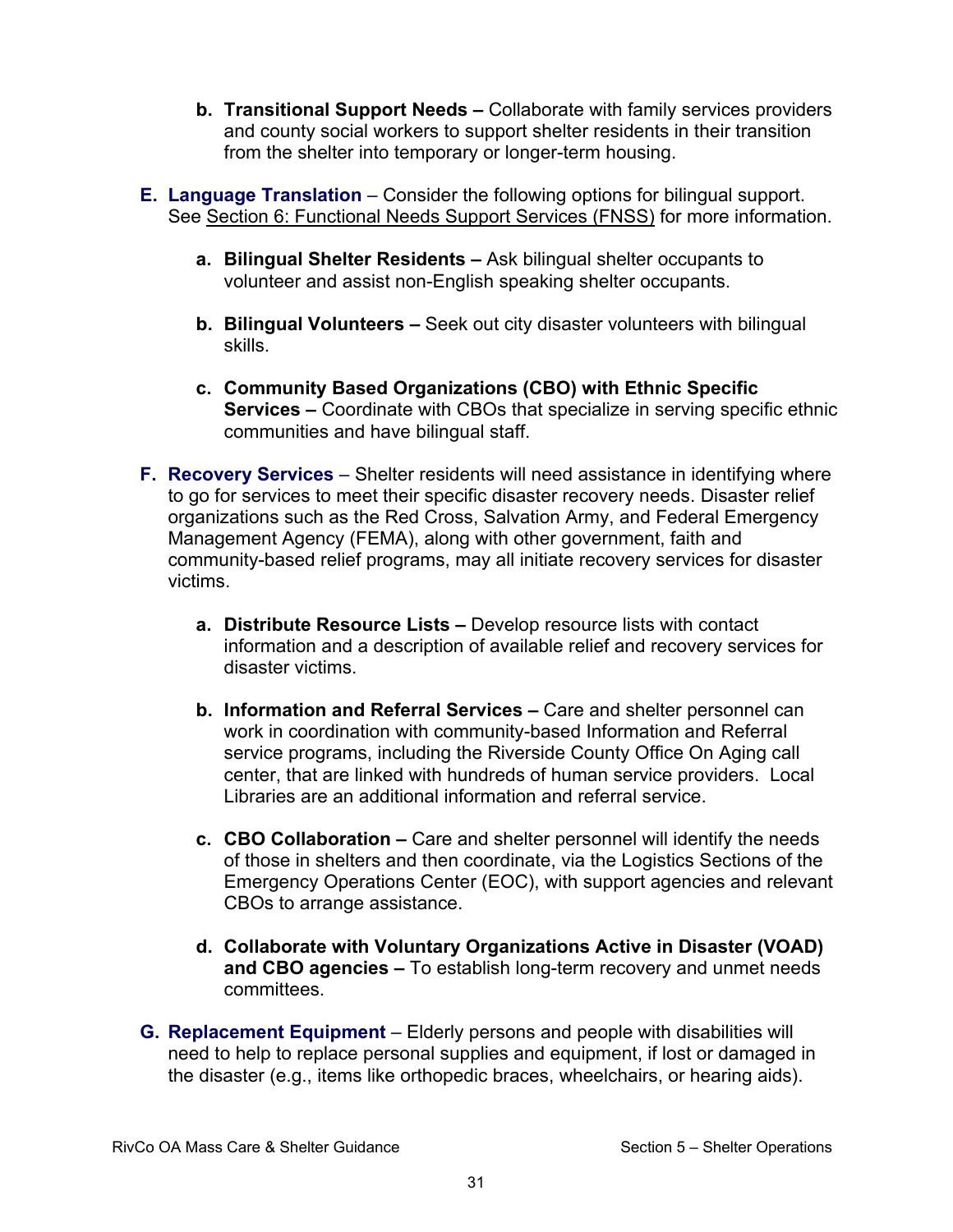- **a. Local Vendors –** Work through local vendors to replace items.
- **H. Recreation –** If large numbers of persons are housed in the shelter, and if the shelter operation is prolonged, provide recreation opportunities for shelter residents.
	- **a. City Recreation Department –** Arrange support through the city recreation department.
	- **b. Recreational Supplies –** Recreational supplies include videos, newspapers, books, games, and TV sets.

# **Animal Care**

Care and shelter personnel should work with the City and/or County EOC to address the need for care of animals for shelter residents. Shelter residents are usually emotionally attached to animals and would benefit by having their beloved animals nearby if possible. If feasible, work with Animal Services to set up a portable animal shelter next to the emergency shelter.

- **A. Animal Care** Work with the City and/or County EOC to plan for the care of pets during the sheltering operation. Ensure that a shelter facility for animals is identified in the plan that provisions are made for the temporary care of pets.
	- **a. Clearly Communicate the Pet Policy –** Clearly and publicly state the policy regarding pets to avoid misunderstanding when people arrive at public disaster shelters.
	- **b. Service Animals –** Service animals are allowed in the shelter. Set up a sleeping space in a separate room, if possible. People may have allergies to animal dander. Be sure to assign a dog relief area and provide disposal containers.
	- **c. Reassurance –** Pet owners need to be fully reassured that their pet will be safely cared for – issues are sure to arise of pet owners refusing to evacuate or go to a shelter if it means separating from their animal.
	- **d. Pet Identification (ID) Tags –** Plan to identify the pet with a Pet ID tag to make for easy reunification with its owner later.
- **B. Onsite Holding Area Until Animal Care is Available –** Create a makeshift pet holding area outside the shelter facility. This requires the provision of food, water, and exercise for pets, and if necessary, supplies from Logistics to create a pet holding area (e.g., cages or fencing).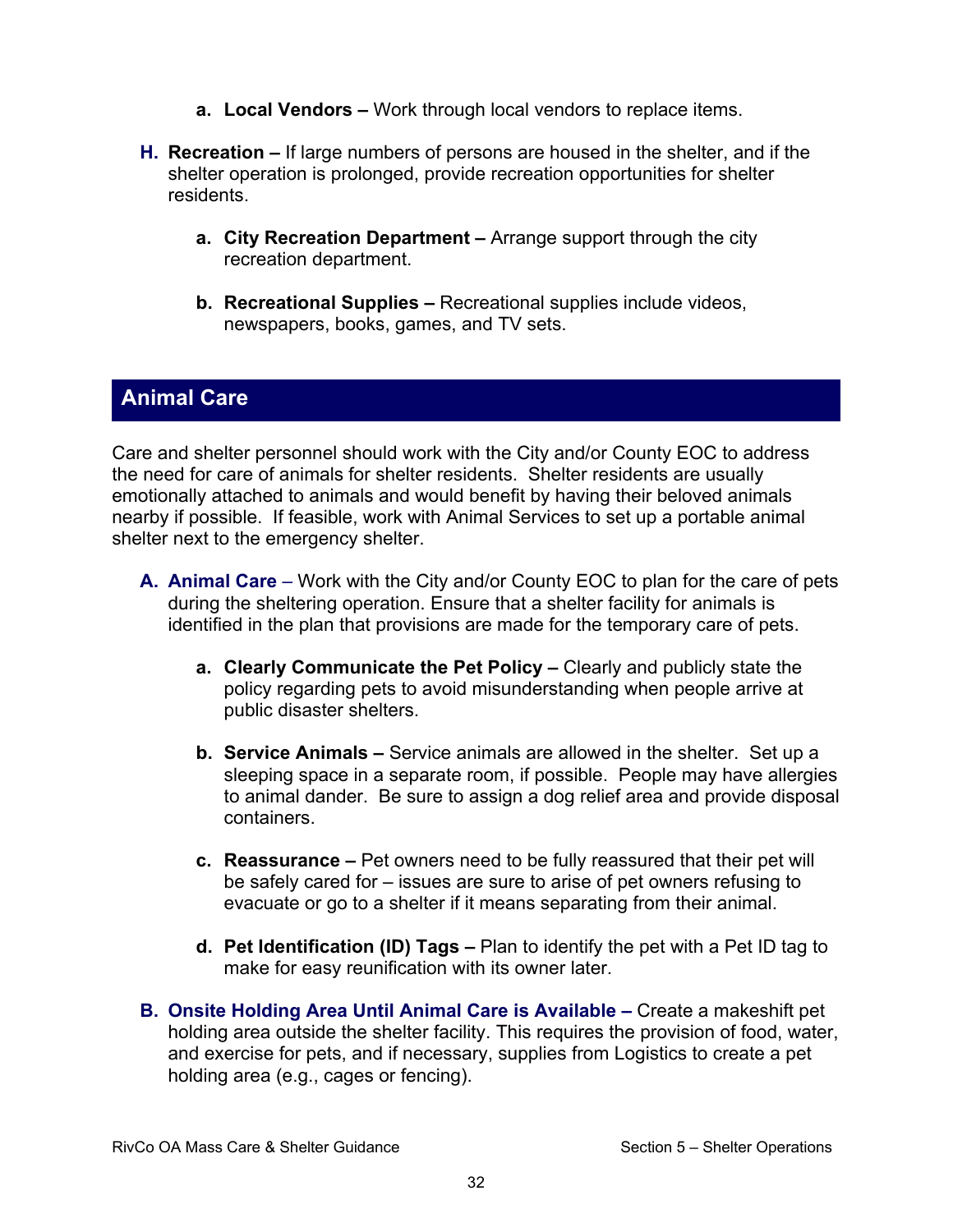# **Safety and Security**

Care and shelter personnel must plan to operate shelter facilities in a manner that promotes the safety and security of each resident within the shelter. This includes establishing and posting clearly understood rules so all shelter occupants understand what is expected of them.

#### **A. Shelter Rules**

- **a. Provide Rules at Registration –** Shelter residents must understand the rules upon registration. Plan to have rules prominently posted (or passed out as an information sheet) and then reinforced at shelter orientation sessions. See Appendix B: Shelter Rules.
- **b. Translation of Rules –** For non-English speaking persons have shelter rules and regulations translated into other languages (e.g., Spanish and Vietnamese).
- **c. Enforcement of Rules –** Use rules as a cause for dismissal if broken. Depending on the circumstances, employ a shelter committee to oversee disputes and call on local law enforcement to assist with serious disputes or rule violations.

#### **B. Policing Functions**

- **a. Security / Safety Inspections –** Plan to regularly inspect the facility (and the surrounding grounds) to ensure compliance with shelter rules, fire regulations, and to spot any potential problems. Coordinate with the local Emergency Operations Center (EOC) for assistance from officials for inspections when needed.
- **b. Private Security –** Given a large shelter population, the City and/or County EOC may contract with a private security company to handle policing functions.
- **c. Monitoring Occupant Flow –** Establish one entrance and exit to the shelter and secure all other entrances and exits. This is to prevent theft from people outside the facility and to facilitate sign-in / sign-out procedures.

# **Shelter Maintenance and Equipment**

Operating a shelter for a sustained period requires plans for the daily upkeep of the facility and for the ongoing acquisition of equipment and supplies. Since it is their "temporary home", ask shelter residents to assist with housekeeping and cleaning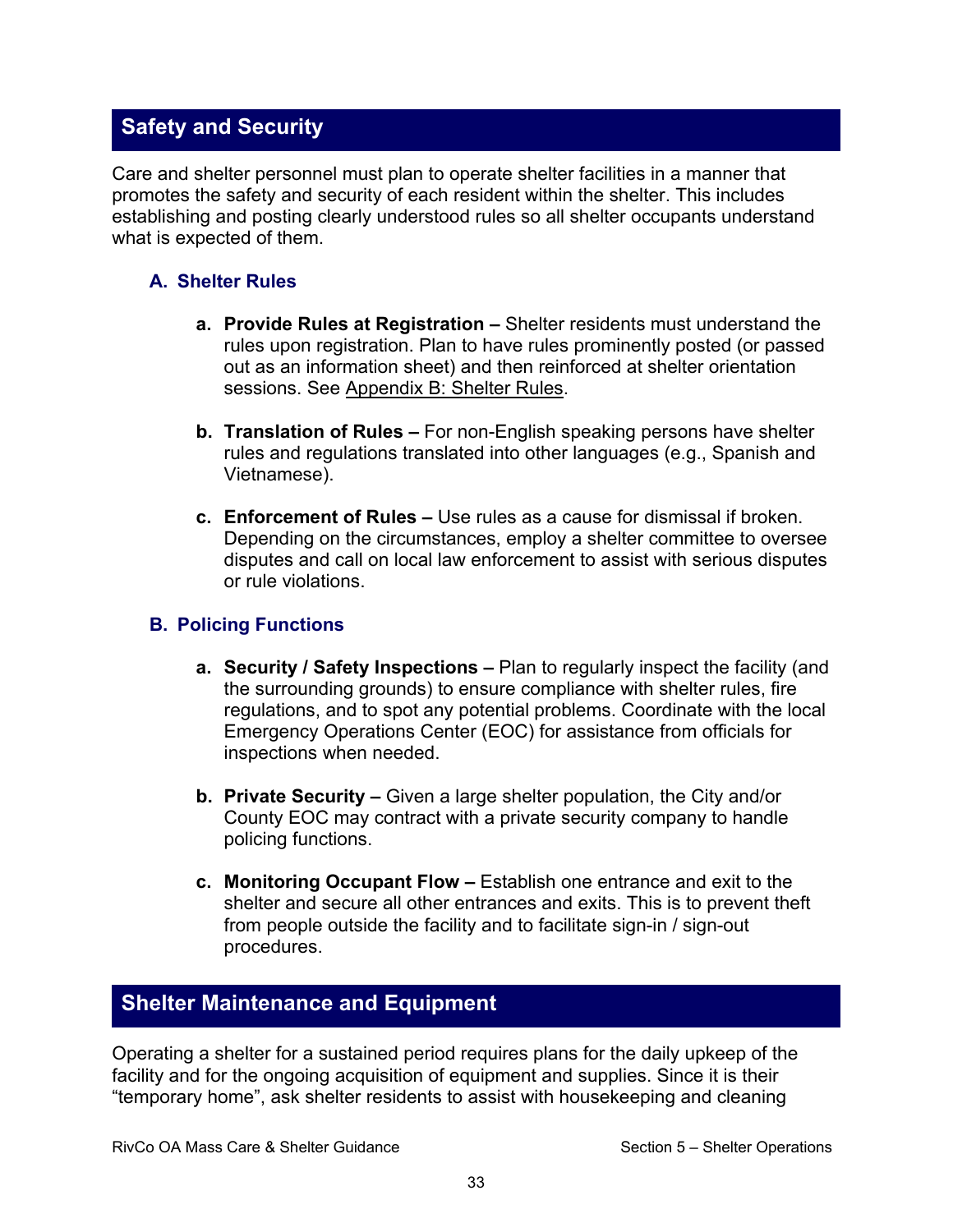activities. Staff normally responsible for the facility (e.g., school janitorial services) may be available to support operations. County Health can address food, water safety and sanitation issues in shelters.

- **A. Shelter Supplies** Work with the Logistics Section of the Emergency Operations Center (EOC) to obtain additional supplies and equipment such as cots, blankets, first aid supplies, cleaning equipment, and tools.
	- **a. Initial Inventory –** Conduct a pre-occupancy inventory of potential shelter sites to determine what operational supplies may already be in place.
	- **b. On-Site Cache of Supplies –** Consider pre-positioning critical shelter supplies (e.g., water, nonperishable foods, cots, blankets, first aid kits, tools and other supplies) in trailers or shipping containers on the grounds of, or near, potential shelter sites.
	- **c. Vendor Agreements –** Form as many agreements or vendor relationships as necessary with local businesses now, to supply goods later during shelter operations.
	- **d. Donated Goods / Services –** During operations, work with Logistics to obtain donated goods and services to support shelter operations.
- **B. Waste Management**  Plan to arrange for daily garbage / waste removal. A major earthquake disaster will most likely disrupt regular service.
- **C. Portable Toilets** As necessary, arrange for the installation of additional toilets and possibly shower facilities. It is recommended to provide 1 restroom for every 40 shelter residents. Ideally, you should also provide 1 shower for every 40 shelter residents.

# **Shelter Population Demographics**

We can estimate that a large percentage of those displaced persons will seek alternative arrangements to public disaster shelters. This may include lodging with friends or relatives, staying in hotels, camping in their backyard, or even sleeping in the family car. However, while many persons will sleep elsewhere, they may still use local shelter services for meals and for obtaining information.

#### **A. Demographic Implications for Care and Shelter Planners**

**a. Elderly Demographics –** Seniors may need Functional Needs Support Services (FNSS). Use the elderly demographic data in Appendix G: Demographics to determine your senior population.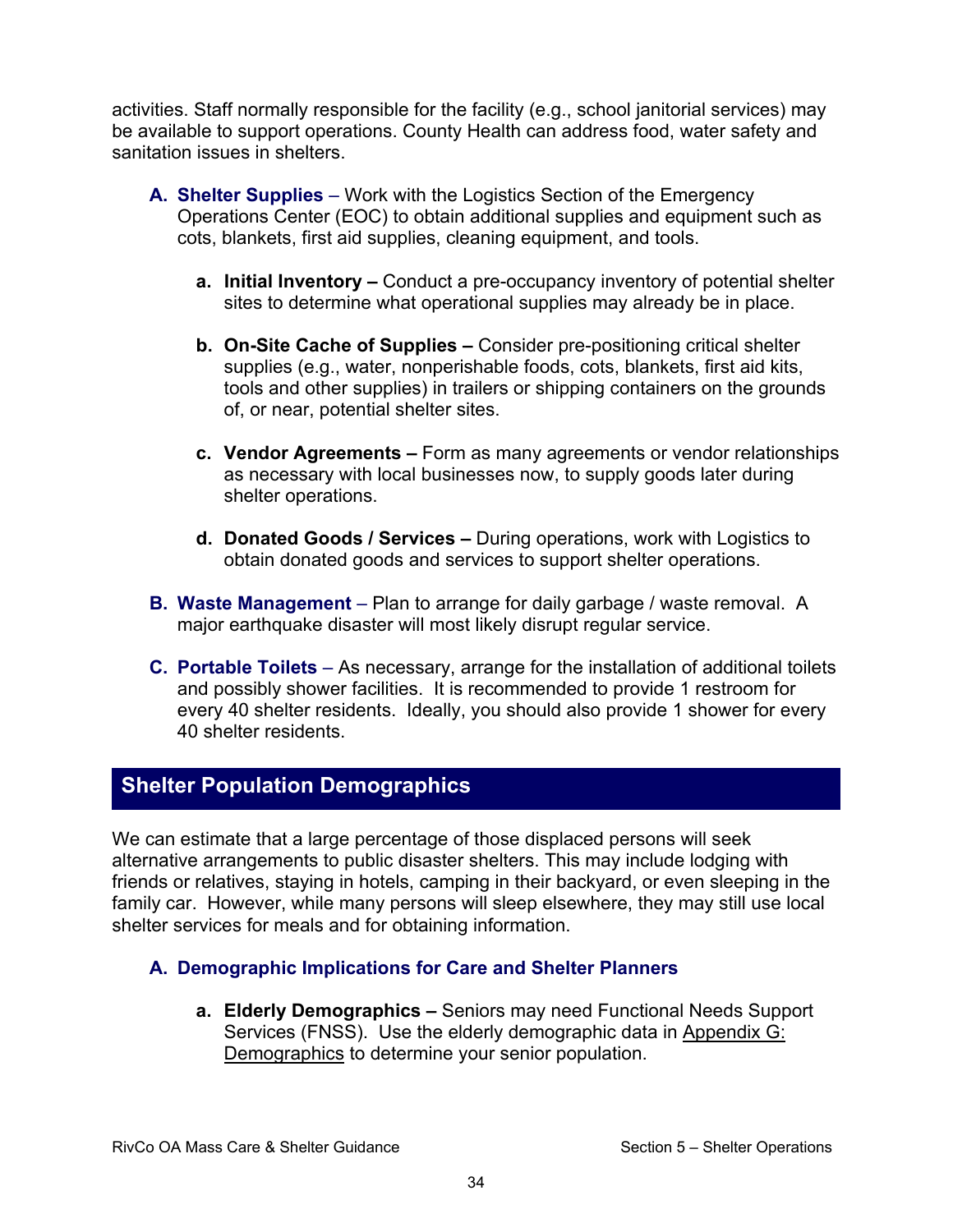- **b. Housing Stock –** An awareness of the jurisdiction's vacant housing stock and its related vulnerability will indicate those areas in the community with potential for the greatest damage.
- **c. Commuters and Tourists –** Another factor that may contribute to an increase in the shelter population are non-resident populations (commuters and tourists).
- **d. Long Term Needs –** By the seventh day into disaster, the shelter population will have peaked. Thereafter, what remains of the shelter population are generally persons with fewer resources and more long-term housing and social services needs. A major disaster might significantly reduce the supply of available housing. Shelters may need to maintain operations for a longer period of time (that is, more than 3 weeks) until long-term sheltering or adequate replacement housing is found for those remaining occupants. Local government needs to work in close partnership with Community Based Organizations (CBO), Department of Public Social Services (DPSS) and Red Cross to meet the long-term personal needs of shelter residents.
- **e. Public Education and Collaboration –** Public education can reduce the demand for shelter in a disaster. Instruct local residents on the need to collect necessary camping supplies in the event they need to establish shelter on their property. Moreover, as shelter residents are most likely to come from multifamily housing units and have lower incomes, preparedness programs must also target the agencies that provide services to these populations (i.e., seniors, low-income persons and people with disabilities).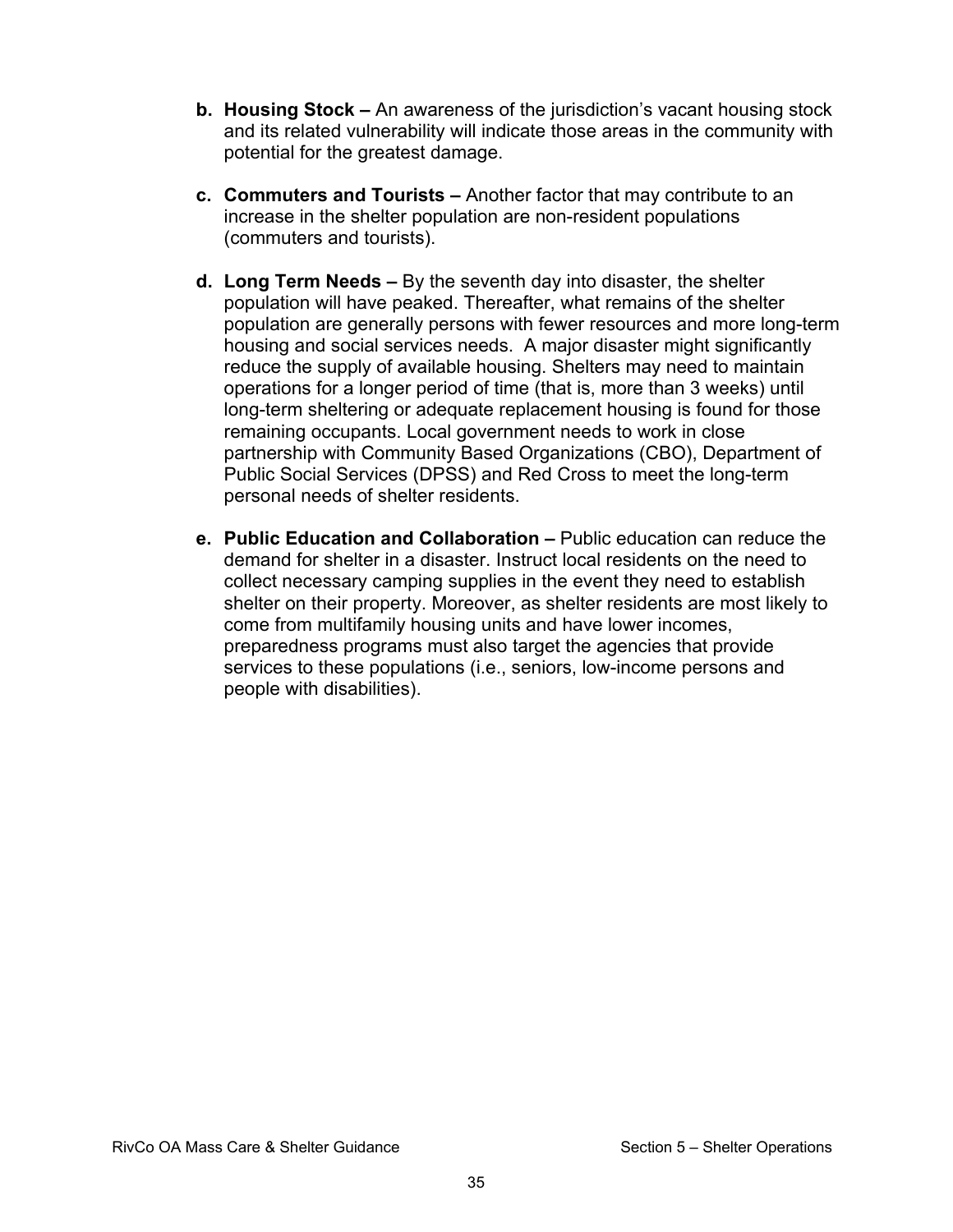# **Functional Needs Support Services (FNSS)**



According to the U.S. Census Bureau, approximately one-fifth of the U.S. population has a disability. Individuals with disabilities have differing capabilities, opinions, needs and circumstances. This section will provide information to facilitate planning and provide assistance to individuals who need Functional Needs Support Services (FNSS).

# **Seniors and People with Disabilities**

When disasters occur, older and disabled persons are the most likely to suffer its impact. Physical or mental disabilities may limit their capacity to respond or to seek help. Many older and disabled persons require community support services such as Meals on Wheels, Home Care Support, and Senior Centers to live independently. Any emergency that disrupts those lifelines leaves them vulnerable. Below are some planning tips for assisting people with functional needs:

- **A. Maintain Critical Services** by supporting the continuity of critical services to the populations identified in this section.
	- **a. Ask the City and/or County Emergency Operations Center (EOC)** to assist with helping local service providers obtain the resources necessary to maintain their post-disaster operations. Consider requesting that the City and/or County activate a Functional Assessment and Service Team (FAST). FAST will conduct a needs assessment and arrange for support by requesting functional needs resources such as durable medical equipment, consumable medical supplies, essential medications, communication access and personal assistants.
	- **b. Collaborate** with agencies that regularly serve these populations to continue service and identify their clients that may need outreach.

#### **B. Encourage Cooperative Outreach**

- **a. Door-to-Door Outreach-** this can be accomplished by door-to-door outreach in areas heavily impacted by the disaster to check on older and disabled persons to assure they are okay and have adequate food, water and medications on hand. Place special emphasis on the following:
	- Mobile home parks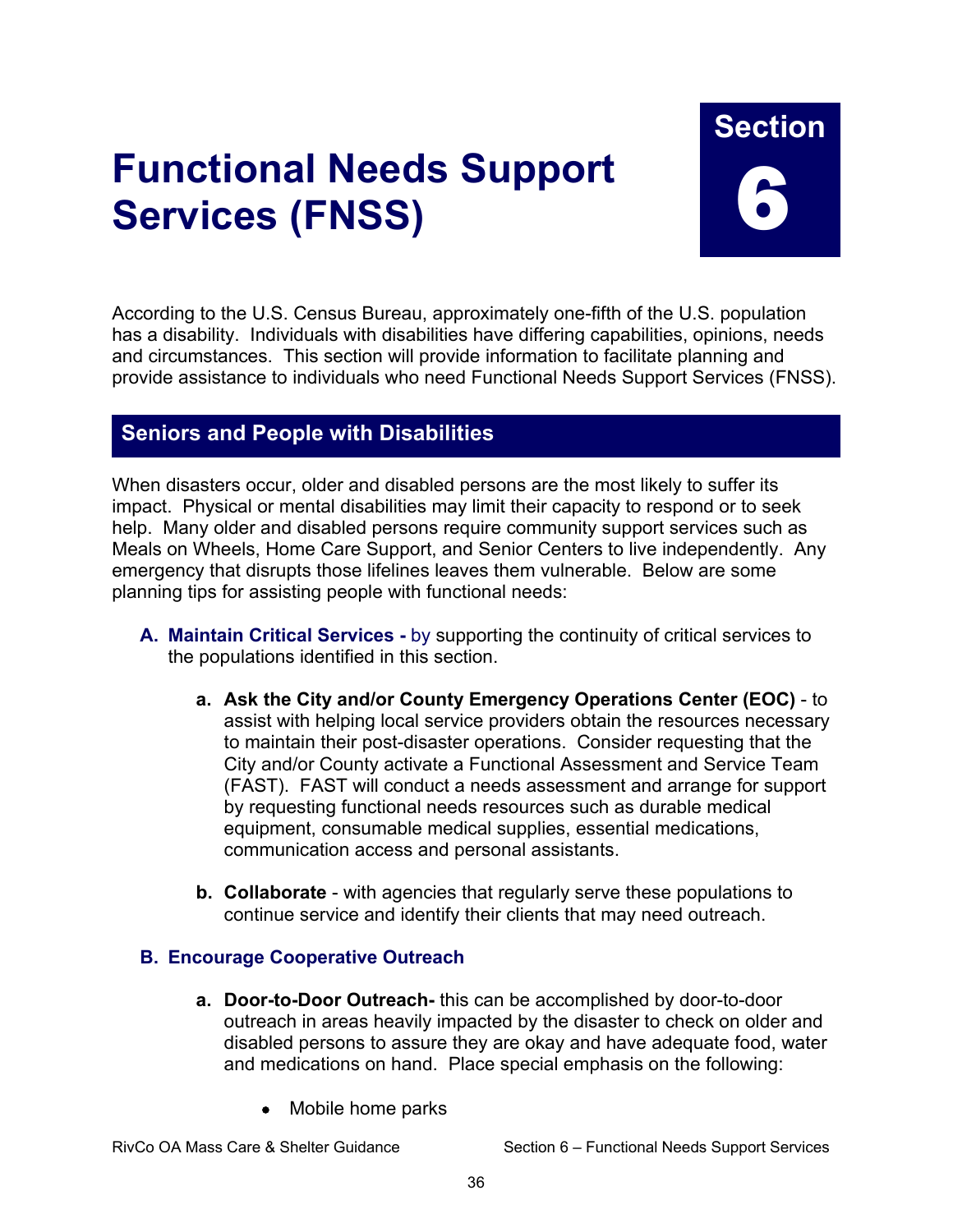- Senior housing
- Assisted living centers
- Single room occupancy hotels
- Lower income areas
- Meals on wheels recipients
- In-home care recipients
- **C. Transportation Functional Needs** Some persons with mobility impairments may have no means of transport to shelters or help centers and will require accessible transportation.
	- **a. Work with the Emergency Operations Center (EOC)** to arrange for transportation for those who have no means of transportation.
	- **b. Wheel Chairs** assure that transportation provided will accommodate for wheel chairs and other functional needs equipment.
- **D. Identify Functional Needs During Registration.** Use shelter registration form to identify needs that older or disabled persons may have for special assistance.
	- **a. Prescription Medications –** identify individuals in need of emergency prescription medications replacement.
	- **b. Dietary Needs –** identify individuals that need special diets such as those with diabetes or hypertension.
	- **c. Functional Needs Equipment –** identify individuals who may require wheel chairs or other functional needs equipment.
	- **d. Personal Care or One-on-One Assistant –** identify those who need personal care or one-on-one assistants to help with bathing, dressing, feeding, walking or need help communicating.
- **E. Provide Individualized Shelter Orientation.** Shelter orientations help persons with functional needs adjust to the shelter environment.
	- **a. Walk Through Provide a walk-through of areas within the shelter.** 
		- Orientate to bathrooms, sleeping and eating areas
		- Explain shelter schedule and rules
		- Introduce to shelter staff.
- **F. Shelter Accessibility.** Pre-identify shelters that meet the accessibility standards (see Appendix A: Shelter Forms; Shelter Facility Form) that will enable persons who use wheelchairs or other mobility aids to function with greater independence. Standards include: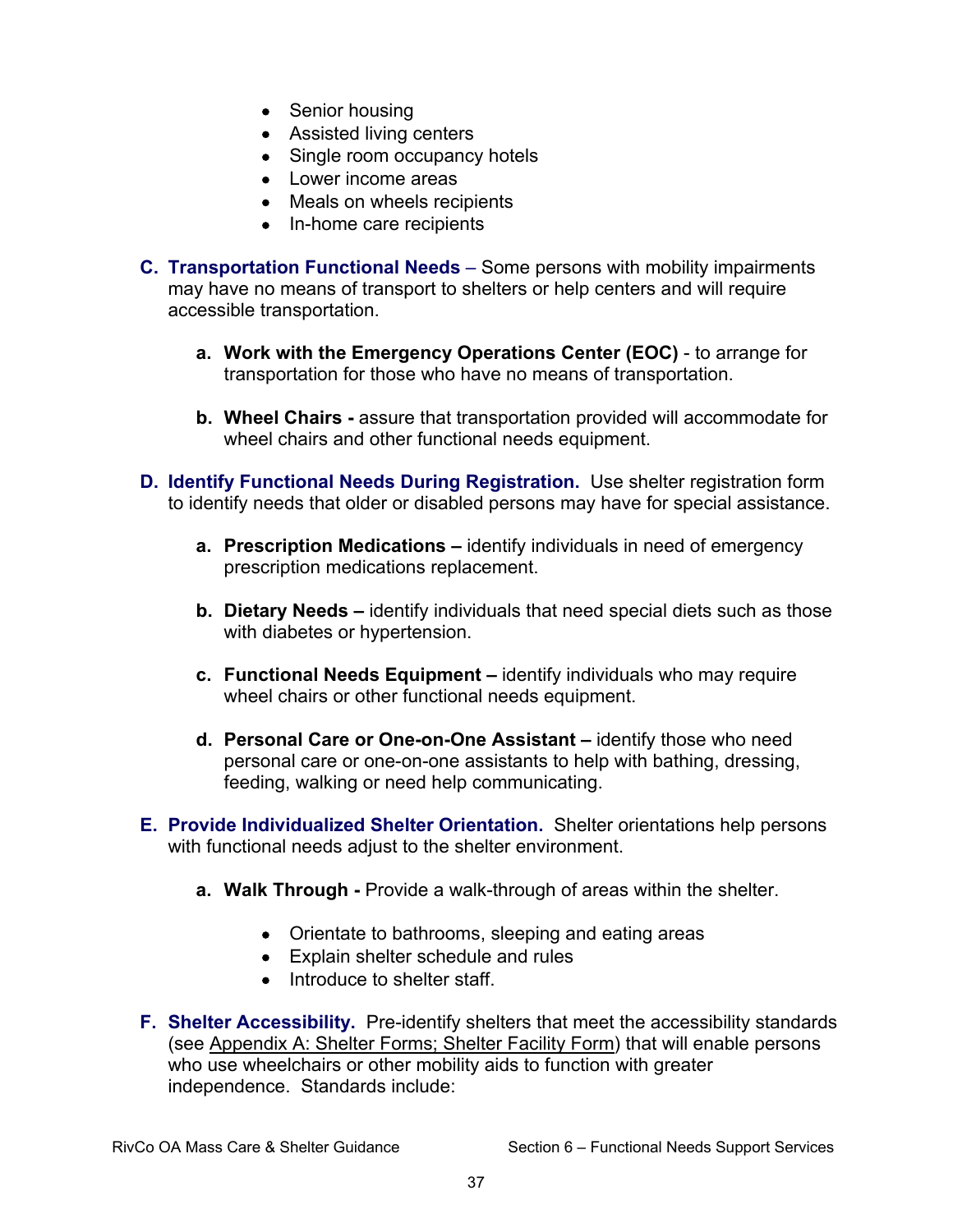- **a. Parking** arrange for parking that is close to the building entrance with appropriate curb cuts.
- **b. Accessible Ramp** provide an accessible entrance to the shelter with a ramp if there are steps at the front. It should have doors that are easy to open, or are automatic.
- **c. Access to All Shelter Service Areas** provide access to all shelter service areas such as eating, sleeping and bathrooms.
- **d. Restrooms** provide restrooms that allow for free access to toilet and washing facilities.
- **e. Open Aisles -** once the shelter is in operation, arrange furniture and equipment as needed to keep access aisles clear of obstructions and to ensure that those with a visual or mobility disability are able to access.
- **G. Provide Basic Communication.** Ensure that persons who are deaf or hearing impaired receive and understand all shelter announcements. Have note pads, pens and pencils available at the shelter for staff or volunteers to use in communicating with deaf or hearing-impaired persons. Keep language simple and draw pictures if necessary.
- **H. Medications, Supplies and Equipment –** Physically disabled persons may have less opportunity to access their personal items and emergency medical supplies before evacuating their home to disaster shelters.
	- **a. Disability Supplies** request disability supplies from Logistics such as wheel chairs, canes, walkers, hearing aids and colostomy bags.
	- **b. Seniors -** give first priority to seniors and people with disabilities when cots and blankets are limited.
	- **c. Vendor Agreements** establish vendor agreements with local pharmacies to expedite purchase for medication or personal equipment needs. Care and shelter personnel must also work with their City and/or County Emergency Operations Center (EOC) Medical Unit to create a system for medication assessment and disbursement at shelters.
- **I. Privacy Area –** Create a section of the shelter that is separate from the other shelter residents for use a "privacy room". Some persons with disabilities must change catheter bags and attend to other personal hygiene needs. In addition, some elderly persons, persons with psychiatric disabilities, and even parents with very young children may benefit from a privacy area.
- **J. Alternate Shelter Sites –** In cases where entire group homes or care facilities evacuate to public shelter, consider making smaller, alternative facilities available for their shelter. Care facility staff can then evacuate to the alternate facility and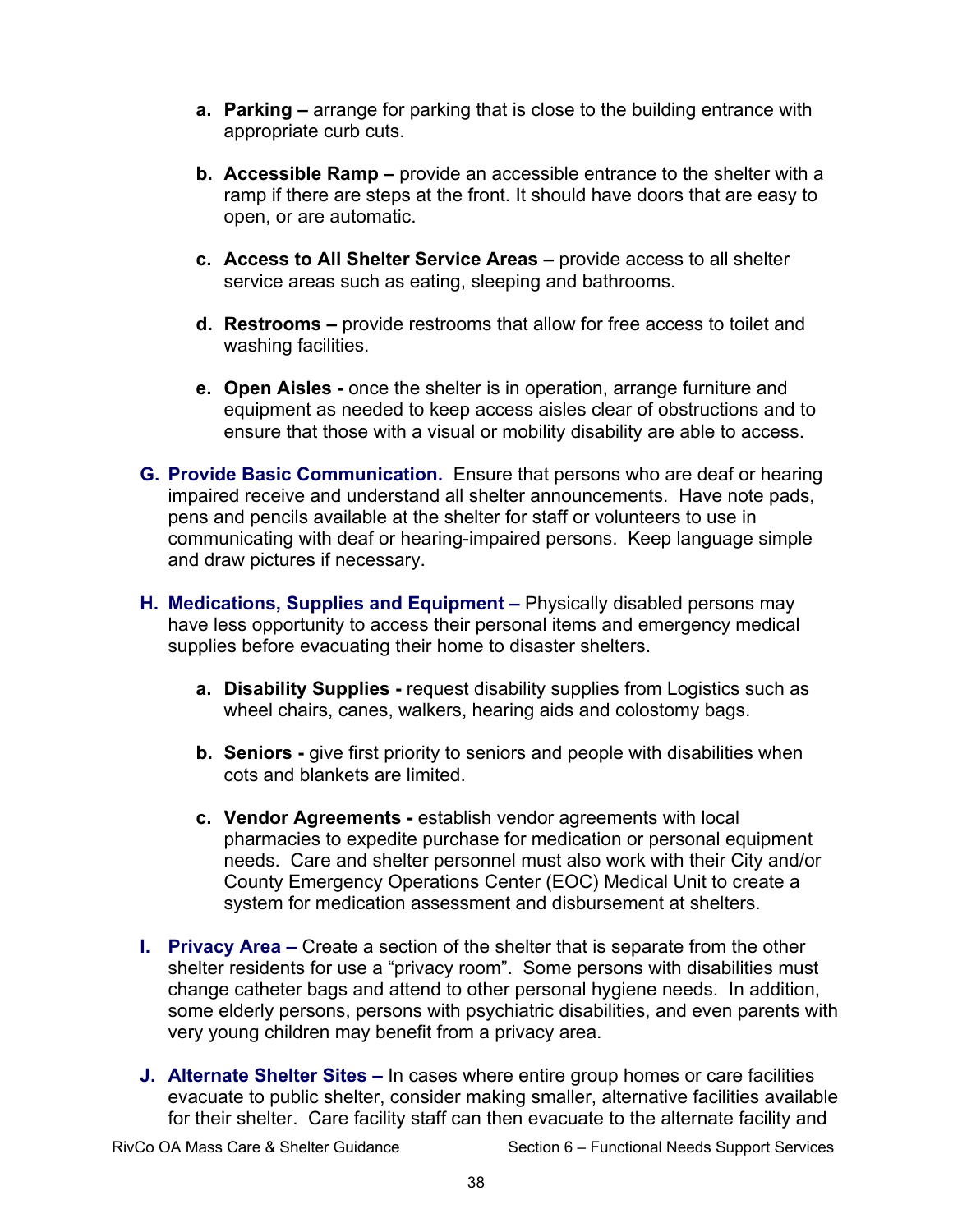continue to maintain care of their residents outside of the mass care environment. Care facilities include homes for:

- **a. Elderly Persons**
- **b. People With Developmental or Cognitive Disabilities**
- **c. People With Psychiatric Disabilities**
- **d. People Who are Medically Fragile**

## **People who are Medically Fragile or Dependent**

This includes people who live at home with the help of life support systems such as dialysis or respirators, as well as persons who are severely ill and require home health care. In extreme cases, some may need to evacuate to an environment with backup electric power for their medical equipment.

#### **A. Care and Shelter Planning Tips for Medically Fragile or Dependent:**

- **a. Caregivers and Equipment –** persons dependent on life-support equipment or home health care will need to bring the equipment and/or personal support they receive at home to the shelter with them. If necessary, an area of the shelter may be sectioned off to provide privacy.
- **b. Backup Generators –** pre-identify shelter sites with backup generators.
- **c. Shelter Isolation Area** designate a separate room or space within the facility for people who have asthma, multiple chemical sensitivities or allergies. People with seriously weakened immune systems (e.g. persons with AIDS or cancer) who are very susceptible to germs in the environment may also require isolation within the shelter.
- **d. Transportation –** coordinate with the Emergency Operations Center (EOC) Logistics Section (Transportation Unit) if there are requests for specialized transport.

#### **B. Options for Medical Support:**

- **a. Local EOC Support –** coordinate with the Operations Section (Medical Unit) for local nursing and medical personnel to provide support in a care and shelter.
- **b. Qualified Shelter Residents** doctors or Nurses within the shelter population can provide interim support if a need for supervised or skilled nursing care is necessary.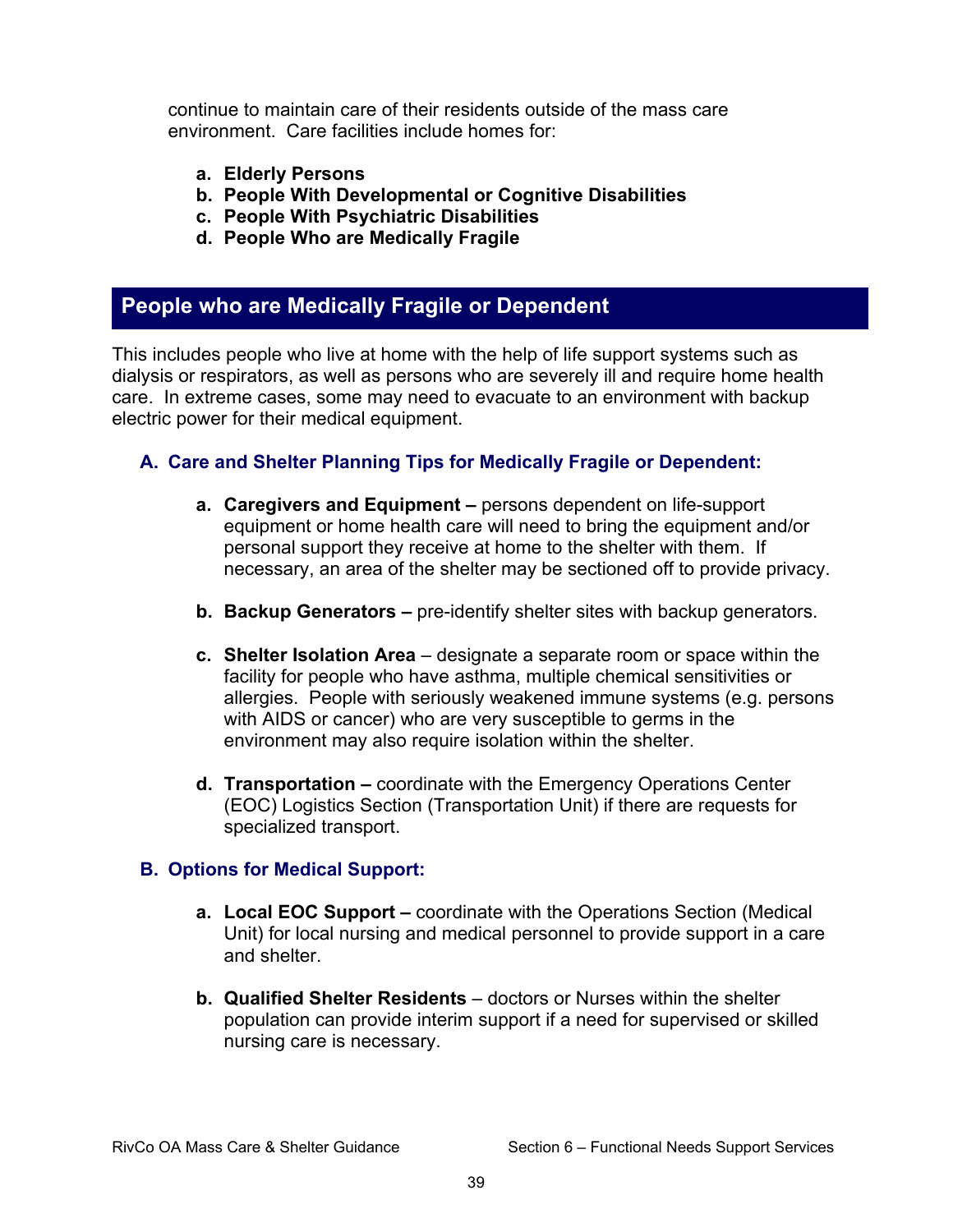- **c. Operational Area Support** care and shelter personnel may also request support from County Public Health through their City and/or County Emergency Operations Center (EOC).
- **d. Private Nursing Care –** contract with private, nursing care providers to support medically fragile shelter residents in cases where local and county government resources are at full capacity.
- **e. Alternate facilities –** in cases where there are persons with contagious health conditions or medical needs that cannot be handled by shelter staff, transfer to an alternate facility that is appropriately equipped and properly staffed. This may include a hospital, nursing home; functional needs shelter, or alternate care home. The jurisdiction may also set aside or reserve at least one shelter site for people who need a higher level of medical care, or a more controlled care environment.

# **Non-English Speaking Persons**

Care and Shelter staff needs to be responsive to language and cultural differences. The five most commonly spoken languages in Riverside County are:

- Spanish;
- Vietnamese;
- Tagalog;
- Hmong; and
- $\bullet$  Lao.

Other spoken languages include American Sign Language (ASL), Farsi, Cantonese, Khmer, Armenian, Mandarin, Russian, Punjabi, Arabic and Mien.

#### **A. Care and Shelter Planning Tips for Persons who are Non-English Speaking:**

- **a. Outreach –** work with the media to identify non-English language media for radio, TV and newspapers. Identify Community Based Organizations (CBO) which serves specific ethnic communities and enlist their help to reach diverse non-English speaking populations.
- **B. Bilingual Assistance –** The City and/or County EOC should identify and prearrange for bilingual assistance or translation services to assist with care and shelter operations. The following are tips for getting bilingual workers/volunteers to help at disaster shelters:
	- **a. Use Shelter Residents –** ask bilingual shelter residents to volunteer and assist persons who are non-English speaking.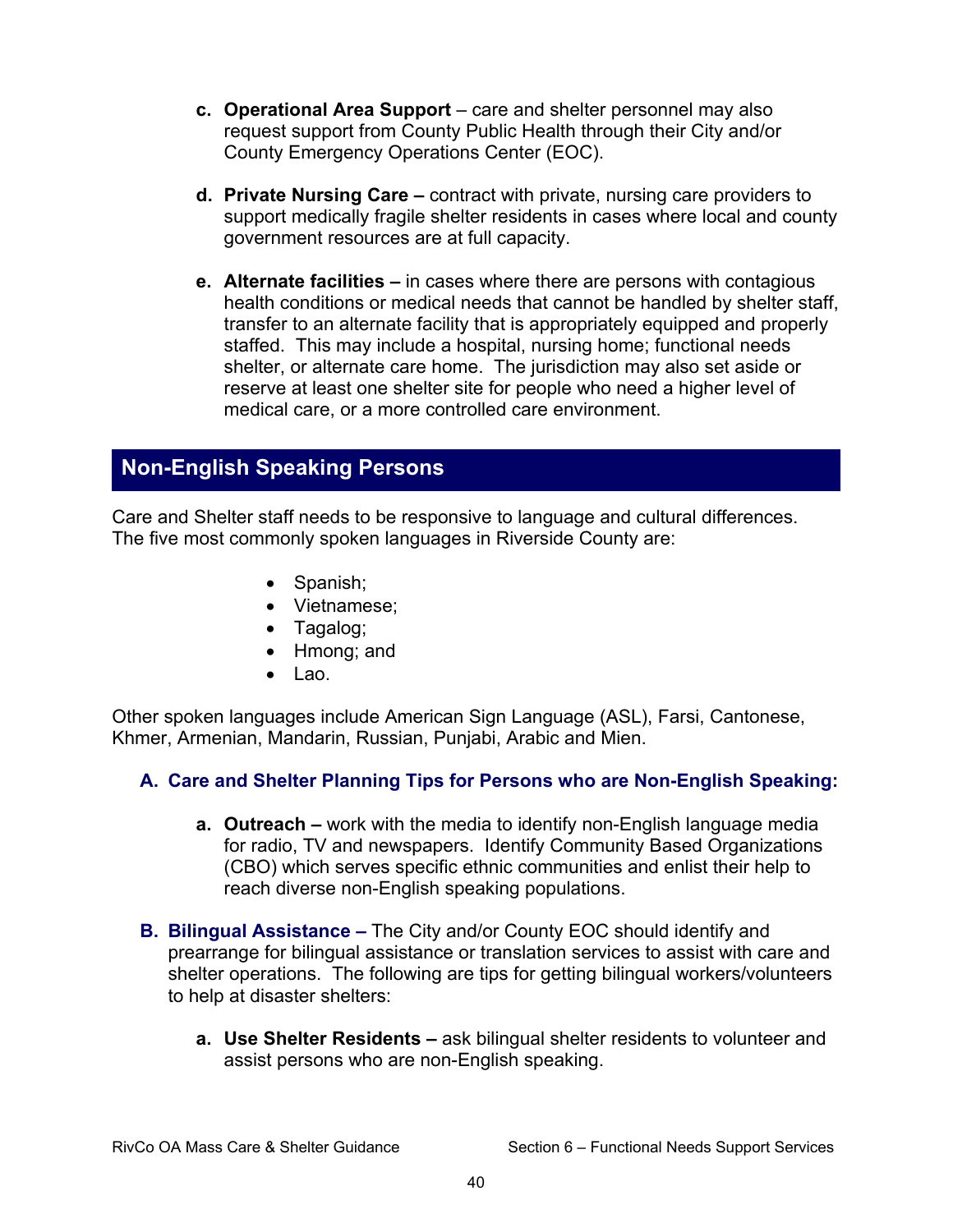- **b. Use City/County Employees –** City and/or County Emergency Operations Centers (EOCs) should poll their employees to develop a list of those who speak, write, or read other languages. Consider recruiting and training bilingual employees to serve as shelter workers.
- **c. Use Community Based Organizations (CBO) –** prearrange agreements with CBOs to allow the utilization of bilingual staff.
- **d. Community Resources –** other sources for locating bilingual staff include universities, the court system, school districts and churches or contact the Volunteer Center of Riverside County.
- **e. Private Translation Services –** prearrange agreements with private translations services to assist with care and shelter bilingual needs.
- **f. Department of Social Services Support –** request support from Department of Public Social Services (DPSS) through the City and/or County EOC.

# **People with Visual and Hearing Disabilities**

A shelter can be especially challenging for those wish to navigate their way around using landmarks as cots, tables and chairs are often moved during the day. The hearing impaired will need special assistance with communications either by using American Sign Language (ASL) or notepads and paper. Below are some planning considerations:

#### **A. Visual Disability Considerations:**

- **a. Verbal Orientation** be prepared to provide a verbal orientation to the shelter facility.
- **b. Assistance with Phones** provide assistance with equipment such as phones.
- **c. Provide Assistance with Food Lines**
- **d. Designate Area for Cot** assign a cot space in an area with a permanent fixture such as a wall or column and where access to eating areas and restrooms are unobstructed.
- **e. Post General Information in Large Print.**
- **f. Offer to Read Information Aloud.**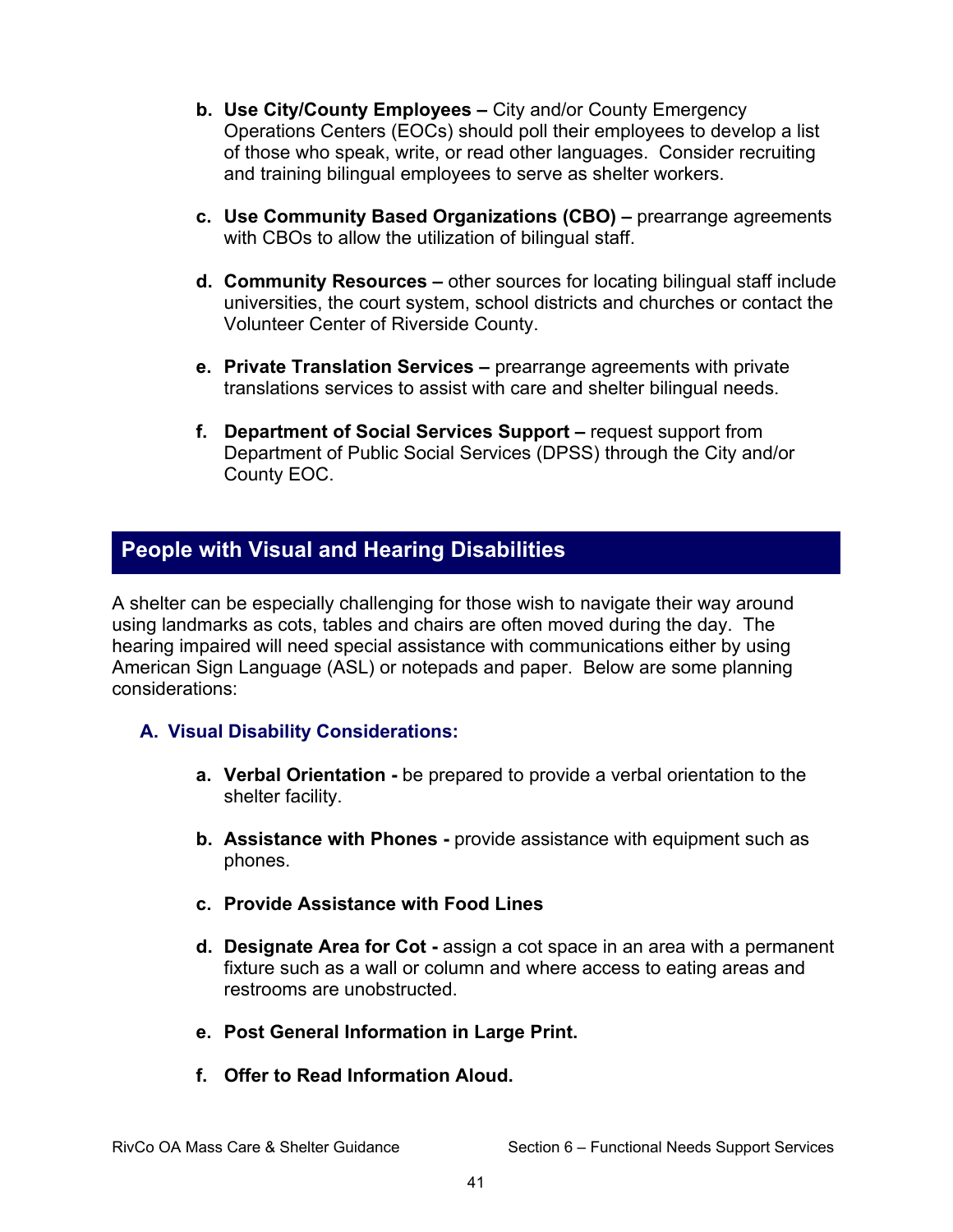- **g. Service Animals**\*\* **–** are welcome in Care and Shelter facilities. A service animal means that any **dog** that is individually trained to do work or perform tasks for the benefit of an individual with a disability, including a physical, sensory, psychiatric, intellectual, or other mental disability (American Disabilities Act of 1990, 42 U.S.C. 12181).
	- Offer a sleeping space in a separate room if possible. People might have allergies to animal dander.
	- Address who is responsible for the feeding and care of the service animal.
	- Assign a dog relief area and provide disposal containers.

\*\*All other animals are NOT allowed in the shelter. Please see (Section 6: Shelter Operations) for more information about animal care and sheltering.

#### **B. Hearing Disability Considerations:**

- **a. American Sign Language (ASL)** if the client communicates using ASL, ask if there are workers or clients who know ASL.
- **b. Be Prepared** have workers carry a pen and paper to communicate with hearing impaired.
- **c. Separate the Client** try to separate the client from a noisy and distracting environment.
- **d. Post Information** post general information in numerous locations.
- **e. Text Telephone (TTY)** provide access to closed captioned televisions and TTY (text telephone) or TDD (Telecommunications Device for the Deaf).

# **Children Who Are Unaccompanied or Unsupervised**

Following a disaster, many children and families can be separated.

#### **A. Care and Shelter Planning Tips for Unaccompanied / Unsupervised Children:**

- **a. Reunification of Children with Parents –** Plan to help with the reunification of families who are separated during the disaster. The following are tips for helping unaccompanied or unsupervised children.
	- Establish a central database to track information on missing persons.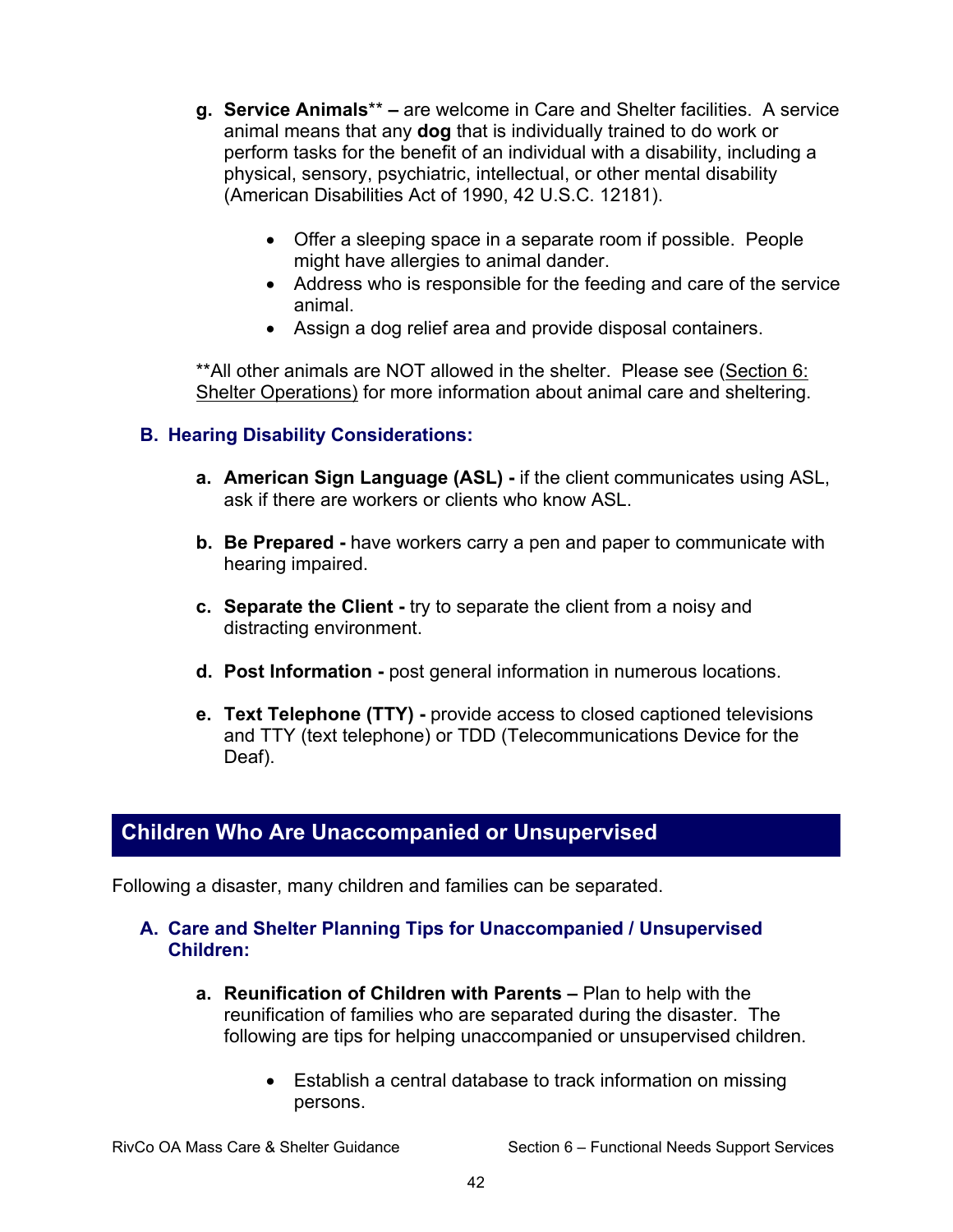- Use the registration lists from community shelters to help locate displaced family members.
- If a child arrives at the shelter without a parent, get the parent's name and try to locate the parent. Plan for a qualified staff person to supervise the child until such a time that the parent or guardian can be located.
- If the child is not picked up within 12 hours, contact Child Protective Services (CPS) through the City and/or County Emergency Operations Center (EOC).
- Consider mental health support for children.

# **Pre-Disaster Homeless Persons**

A large-scale disaster may disrupt the usual sources of food and shelter for persons who were homeless prior to disaster. Pre-disaster homeless persons will have to be integrated at disaster shelters with people who are temporarily homeless. Those who are chronically homeless may have pre-existing medical, mental and substance abuse issues. A challenge is to maintain the continuity of pre-disaster shelter programs so that they can continue to serve the existing pre-disaster homeless population.

#### **A. Care and Shelter Planning Tips for Pre-Disaster Homeless Persons:**

- **a. Keep Pre-Disaster Shelter Programs Open** work with the City and/or County EOC to keep pre-disaster shelter programs open.
- **b. Keep a Referral List of Programs** homeless shelters generally run at full capacity, but will accept more persons after a disaster. Keep a referral list of pre-disaster homeless shelter programs.
- **c. Seek Additional Support Services** when pre-disaster homeless persons comprise part of the shelter population, there may be a need for additional support services. This includes:
	- Substance abuse addiction
	- Mental Medical Health Services
	- Transitional housing assistance
- **d. Request DPSS Support** request operational area support from Riverside County Department of Public Social Services (DPSS) through the City and/or County EOC.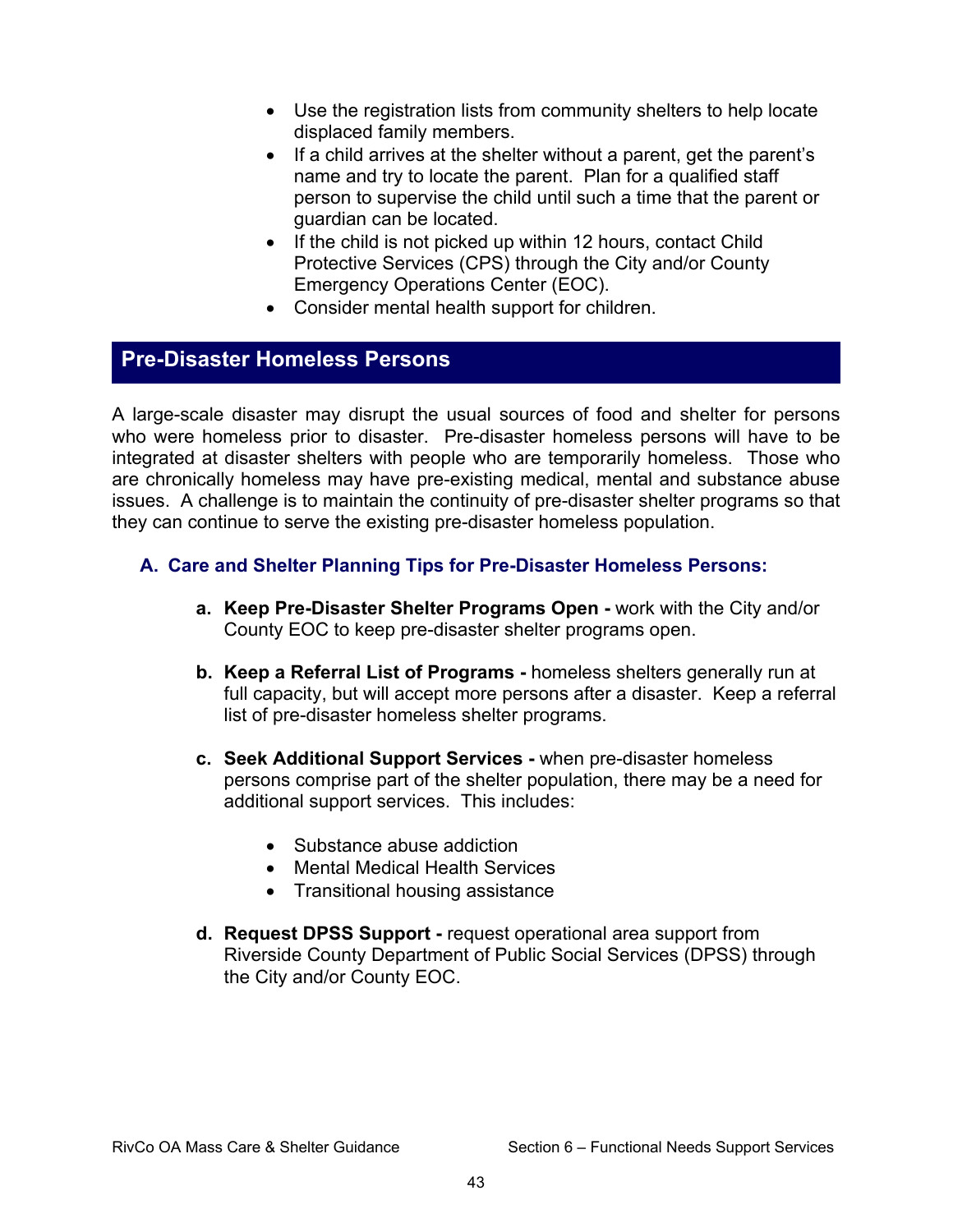# **Donations and Volunteer Management**

**Section** 7

The purpose of this section is to provide detailed information for donations and volunteer management, which include considerations for pre-trained and spontaneous shelter volunteers, as well as a City and/or County activation of a Donations and Volunteer Coordination Center (DVCC).

## **Pre-Trained Shelter Volunteers**

Pre-trained shelter volunteers are vitally important to the success of mass care and shelter operations. Planning considerations include:

- **A. Sources for Volunteer Recruitment of Pre-Trained Shelter Volunteers** The jurisdiction should work to train a cadre of local volunteers in advance of the disaster to provide support at disaster shelters. It is recommended that each jurisdiction maintain a list of shelter-trained volunteers and include them in disaster exercises to practice shelter activation. Sources of volunteers for care and shelter training include:
	- **a. Community Emergency Response Team (CERT).** CERT members are an excellent volunteer source to recruit and train in advance of a disaster. Jurisdictions can arrange for Care and Shelter training as an add-on to the CERT curriculum, offered as additional training for CERT graduates.
	- **b. Community Residents.** Community residents are an excellent source of Care and Shelter volunteers. Use volunteers from the community, either through referrals from the city's personnel office, the Red Cross or local volunteer center.
	- **c. Voluntary Organizations.** Community Based Organizations (CBO), faithbased organizations, local congregations and the Eastern and Western Regional Retired and Senior Volunteer Program's (RSVP) are another source for recruiting Care and Shelter volunteers.
	- **d. RACES.** City and/or County Radio Amateur Civil Emergency Services (RACES) volunteers are excellent candidates to assist with shelter communications.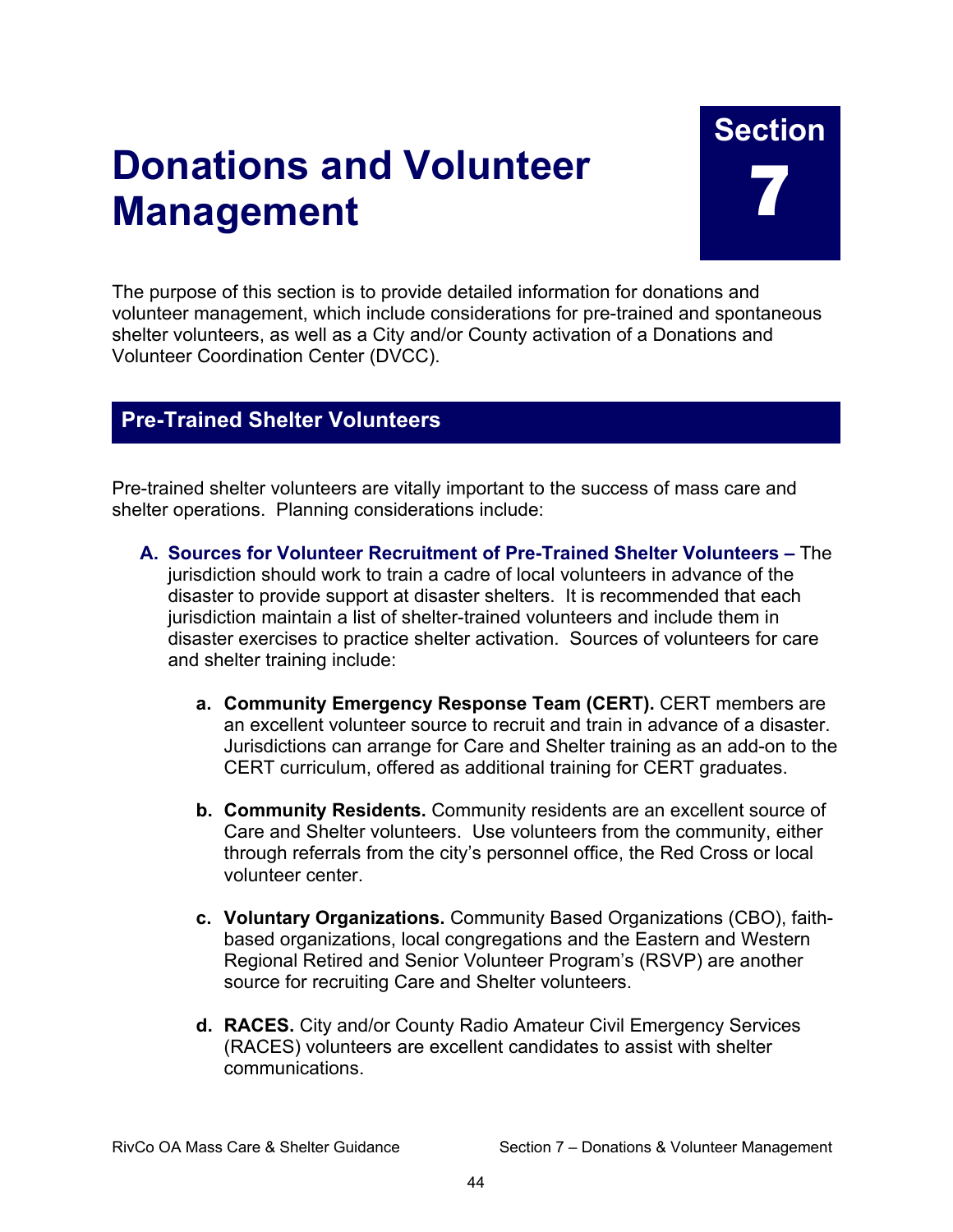- **e. Medical Volunteer Program (MVP).** The Medical Volunteer Program is a community-based civilian volunteer initiative that utilizes local health care professionals and others to build and support the public health infrastructure. Riverside County coordinates a Medical Volunteer Program (MVP) that can be requested by the City and/or County Emergency Operations Center (EOC) to support a shelter by providing Medical Services.
- **B. Areas for Volunteer Involvement** The following are some of the roles for volunteers within the shelter:
	- **a. Reception.** Meet and greet arriving shelter residents and provide comfort.
	- **b. Registration.** Help newly arrived shelter residents to fill out registration forms.
	- **c. Runners.** Help in obtaining goods and services or acting as "runners".
	- **d. General Operations**. Support with shelter operations such as shelter set up, food services, shelter maintenance, etc.
	- **e. Health and Human Services.** Support with more specialized services such as first aid, mental health, child activities, recreation and personal assistance services from support to seniors and people with disabilities to help with language translation.
- **C. Mass Care and Shelter Training** Work with the Red Cross to conduct government partnership shelter training in advance of a disaster. It is important for each jurisdiction to maintain a list of their own trained volunteers (such as CERT members, etc) that are pre-identified to respond to shelters within their jurisdictions. To assist with shelter preparation within each jurisdiction, the Red Cross will:
	- **a. Provide Government Partnership Care and Shelter Training.** Each jurisdiction should work with the Red Cross to arrange periodic Mass Care and Shelter training. Red Cross may elect to offer regional training, whereby several jurisdictions are invited to send pre-identified volunteers.
	- **b. Conduct Background Checks.** Red Cross will conduct modified background checks for volunteers who complete the shelter training.
	- **c. Issue Identification Badges.** Red Cross will provide Red Cross shelter identification badges to volunteers who complete the required registration, background check, and Care and Shelter courses.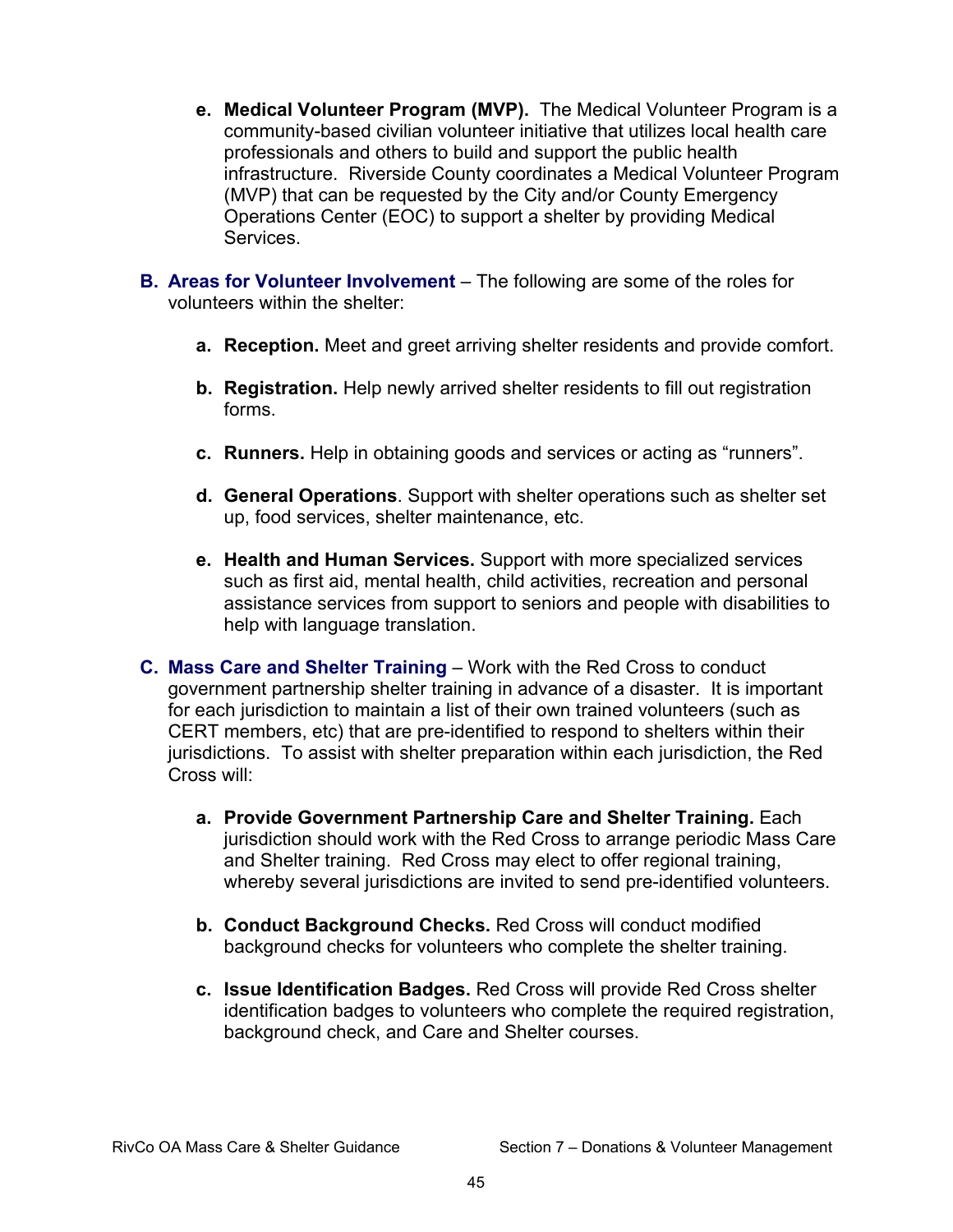# **Donations and Volunteer Coordination Center (DVCC)**

Predictably, donations and spontaneous volunteers will arrive at the shelter without warning during a large-scale emergency or disaster. Because donations must be sorted, tracked and distributed and spontaneous volunteers must be registered, categorized and placed into service, donations and spontaneous volunteers should be directed to a Donations and Volunteer Coordination Center (DVCC). **It is important to note that managing a DVCC is NOT a function assigned to shelter operations.** Instead, based on identified needs, a City and/or County Emergency Operations Center (EOC) will consider activation of a DVCC to provide a centralized location to manage donations and coordinate spontaneous volunteers. Planning considerations for DVCCs include:

- **A. Shelter Responsibilities** Upon shelter activation, shelter staff will:
	- **a. Request the City and/or County EOC Consider Activating a DVCC.**  Upon activation of a mass care and shelter in support of a large-scale emergency or disaster, shelter staff will request that the City and/or County EOC consider activating a DVCC.
	- **b. Identify Volunteer Needs.** Shelter staff will identify the need for shelter volunteers and communicate those needs regularly to DVCC staff;
	- **c. Identify Donation Needs.** Shelter staff will identify the need for shelter donations and communicate those needs regularly to DVCC staff; and
	- **d. Direct all Donations and Spontaneous Volunteers to the DVCC.**  Shelter staff will direct donations and spontaneous volunteers to the DVCC for processing.
- **B. DVCC Responsibilities** Upon the establishment of the City and/or County EOC activated DVCC, the DVCC will:
	- **a. Work to Provide Outreach to the Public.** DVCC staff, in coordination with the City and/or County EOC, will ensure that the public is notified of the DVCC activation, location and hours, as well as specific needs.
	- **b. Coordinate, Register and Assign Spontaneous Volunteers.** DVCC staff will coordinate, register and assign spontaneous volunteers to assist with shelter operations if requested. Spontaneous volunteers could be assigned to help serve food to shelter residents or other duties that do not require prior mass care and shelter training.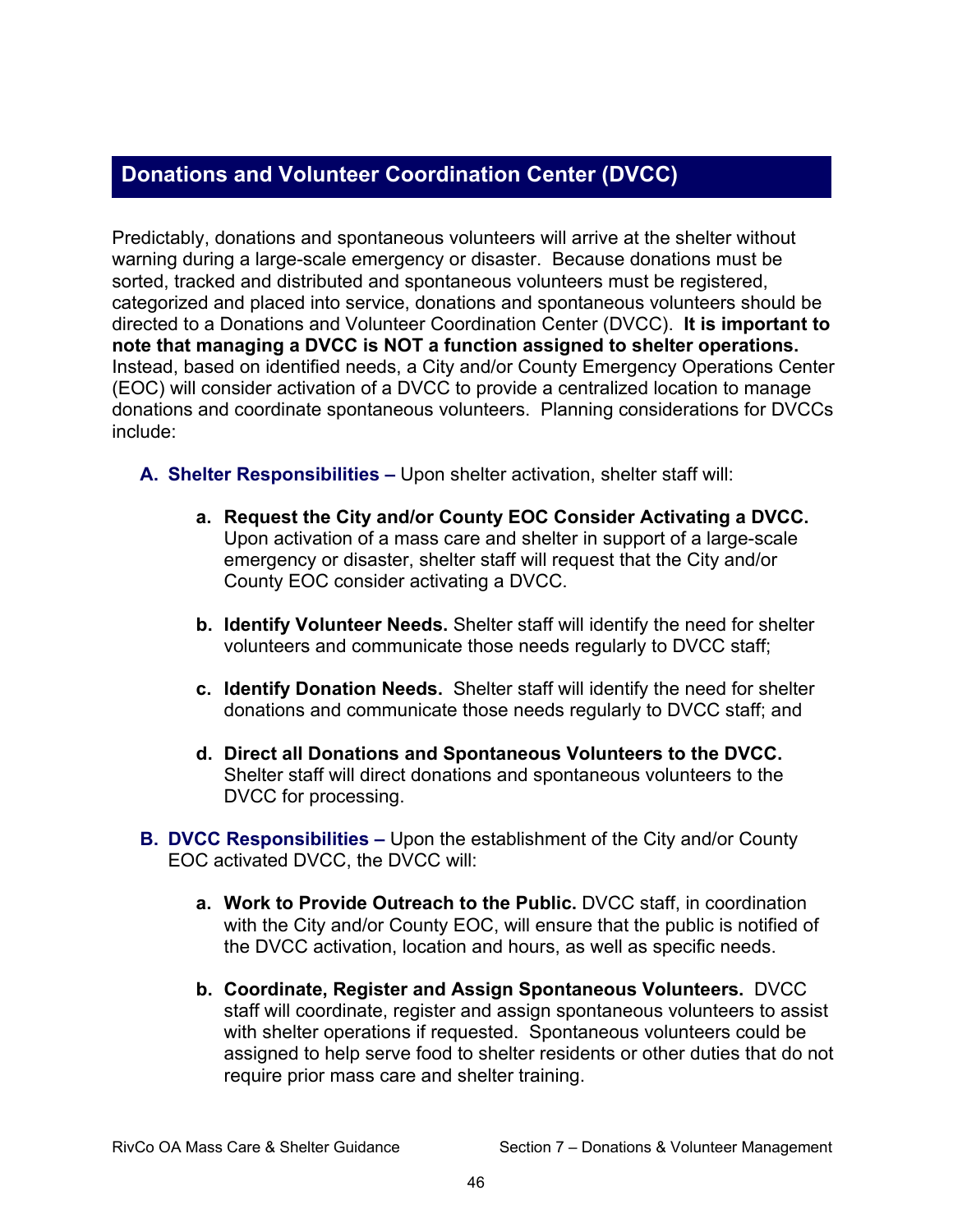- **c. Coordinate, Categorize and Distribute Donated Goods.** DVCC staff will coordinate, categorize and distribute donated goods to the shelter if requested.
- **d. Track Donations and Provide Recognition.** Donations and Volunteer Coordination Center (DVCC) staff will track donations and work with the City and/or County EOC once the disaster is over to provide donor recognition, especially for large donations.

# **Shelter Donation Needs**

It is important to pre-identify which donation items can and cannot be accepted in emergency shelters and clearly communicate these needs to the designated DVCC. Some planning considerations include:

- **A. New Clothing and/or Household Items** Clothing and household items are generally accepted and can be requested from the DVCC; however, they must be new. Used clothing and household items are not acceptable items for distribution in a shelter. Shelter residents may be given a referral or voucher to select used items directly from a partner agency (such as Salvation Army or Goodwill), who may provide assistance to the victims.
- **B. Commercially Prepared Food, Water and Other Items –** Commercially prepared food, water and new items can be accepted for use in the shelters. Items such as new pillows, sunscreen, and antibacterial hand wash and other new items are generally desired.
- **C. Commercial Large Quantity Donations** The Donations and Volunteer Coordination Center (DVCC) may elect to process, track and arrange for delivery of large quantity donations directly to the shelter site without processing through the DVCC.

#### **D. New Items (unused) - Donations That Can be Equitably Distributed in a Shelter Include:**

- Facial cleansers
- Toothbrush/toothpaste
- Hairbrush/comb
- Body/hand cleanser
- Body/hand lotion
- Sunscreen
- Gel sanitizer
- Washcloth/hand towel/bath towel
- Mouthwash
- Baby Bottles

RivCo OA Mass Care & Shelter Guidance Section 7 – Donations & Volunteer Management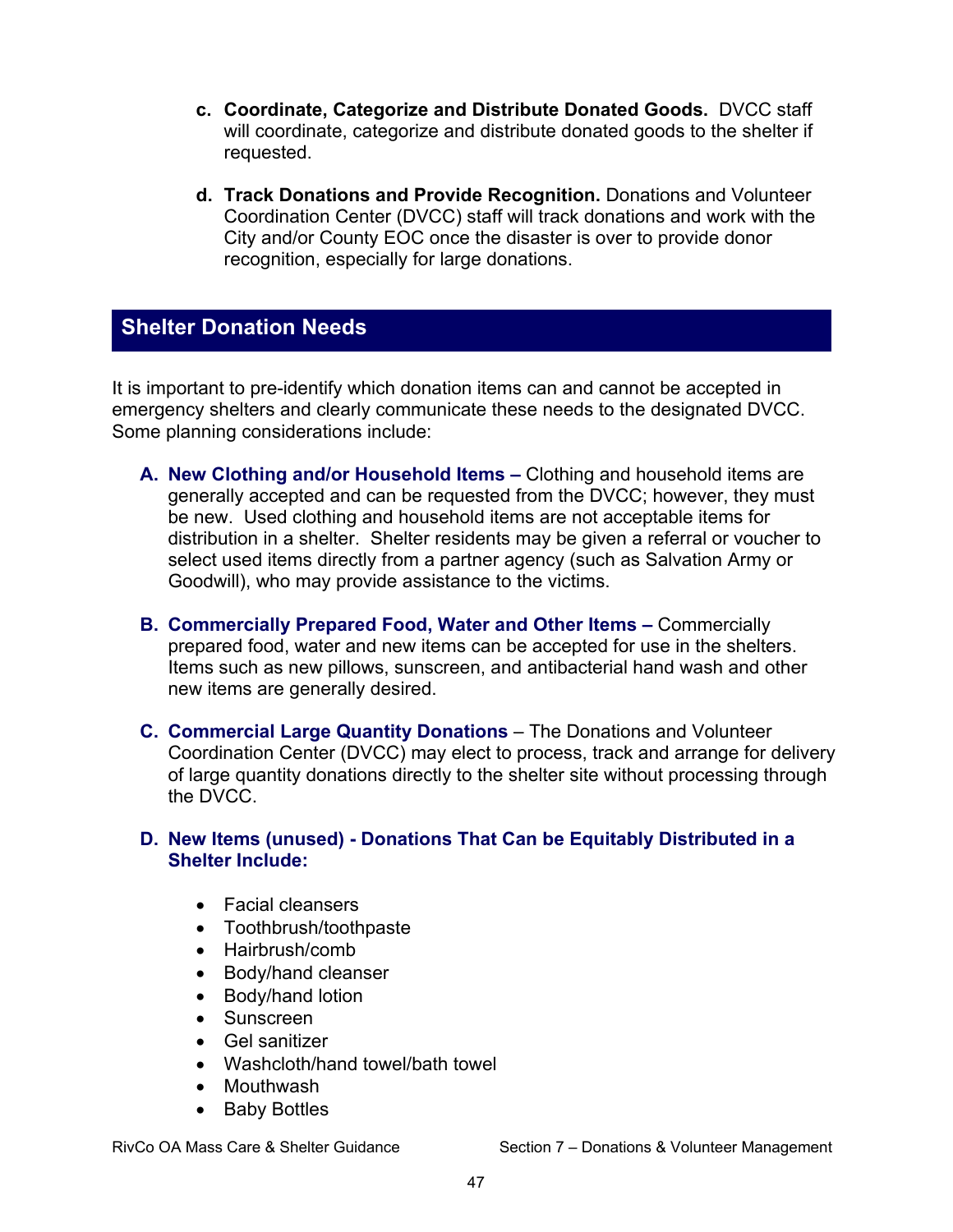- Diapers (infant & adult)
- Infant toiletries
- Bottled water
- Bottled juice drinks
- New and unopened toys
- Commercially prepared snacks
- Functional Needs Support Services (FNSS) equipment

#### **E. Gently Used Items Include:**

- Reading glasses (can be sanitized with alcohol wipes)
- Books and magazines

#### **F. Items That Should NOT be Accepted Include:**

- Used clothing
- Used toys
- Food (packaged, bought or homemade)
- Furniture
- Appliances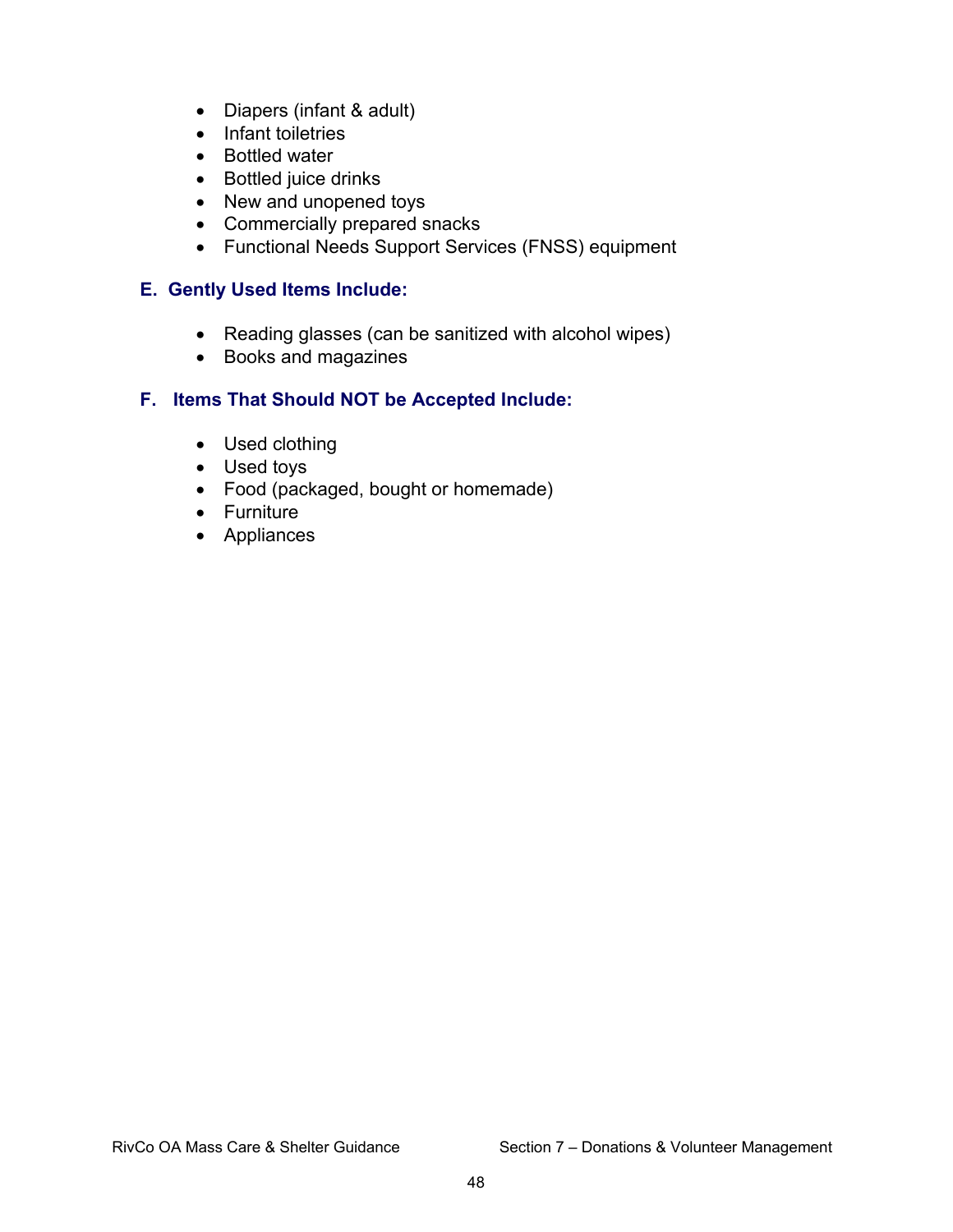# **Building Relationships with CBOs to Strengthen Care and Shelter Operations**



Care and shelter personnel will work through the Logistics Section of their Emergency Operations Center (EOC) and through other government departments to come up with the services and resources that are necessary to meet the needs of disaster victims. Working with the resources of government will not be enough to meet the needs of all disaster victims. The human service demands created by the disaster (as identified in previous sections) will require that personnel find additional support within their community to meet needs.

# **How CBOs May Support Care and Shelter Operations**

- **A. Maintaining Services to Vulnerable Populations**. Community Based Organizations (CBO) will continue important services to vulnerable populations post disaster such as providing meals, home care, transportation, residential care, health and mental Medical Health Services. More significantly, some CBOs may expand these services. If the CBO community is active in supporting the disaster needs of vulnerable populations, it reduces demand on the overall care and shelter system.
- **B. Extending Government Resources.** CBO can augment or supplement the care and shelter support government provides. Consider CBOs as partners in supporting government with the following care and shelter functions.
- **C. Community-Based Sheltering**. CBOs that serve vulnerable populations may provide shelter to people they serve following a disaster.
- **D. Long Term Recovery**. CBOs will continue to support impacted neighborhoods and individuals long after the care and shelter function is demobilized.

# **Finding Community Based Organizations**

Contact the EOC for Community Based Organization (CBO) assistance if needed. Examples of some services of the organizations are as follows:

**a. Distribution Clothing, Bedding and Food Following a Major Disaster.**  Also provides counseling.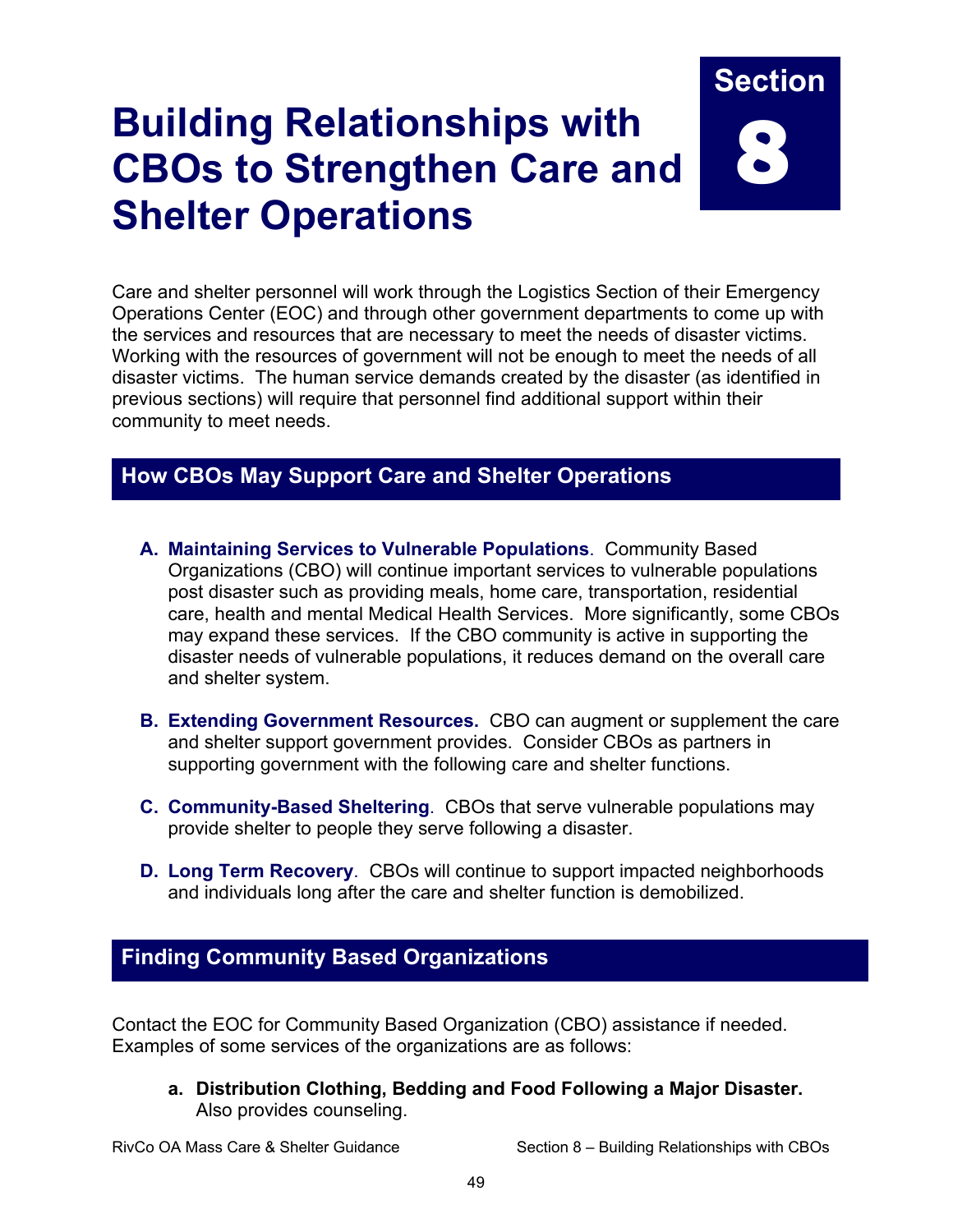- **b. Home Repair and Rebuilding Services.**
- **c. Clothing, Bedding and Counseling after a Major Disaster.**

# **Working with CBOs**

Local government should establish working relationships with local Community Based Organizations (CBO) to help supplement their care and shelter operations. Suggested areas for involvement and cooperative planning with local CBOs:

- **A. Identify and Build Relationships.** Begin by identifying and building relationships through informal meetings or workshops to discuss potential areas for CBO involvement in care and shelter operations, or any area of post-disaster assistance.
	- **a. Work Cooperatively.** Discuss how you might work cooperatively to ensure that care and shelter services meet the needs of more vulnerable residents within the local community.
	- **b. How Can CBOs Help?** Discuss how CBOs can help with volunteer management during a disaster.
	- **c. Be Supportive.** Determine how you can be supportive of CBO efforts to keep services going to the population they serve following a disaster.
- **B. Encourage CBOs to Take Disaster Training.** If you have a Community Emergency Response Team (CERT) program encourage CBOs to go through CERT training.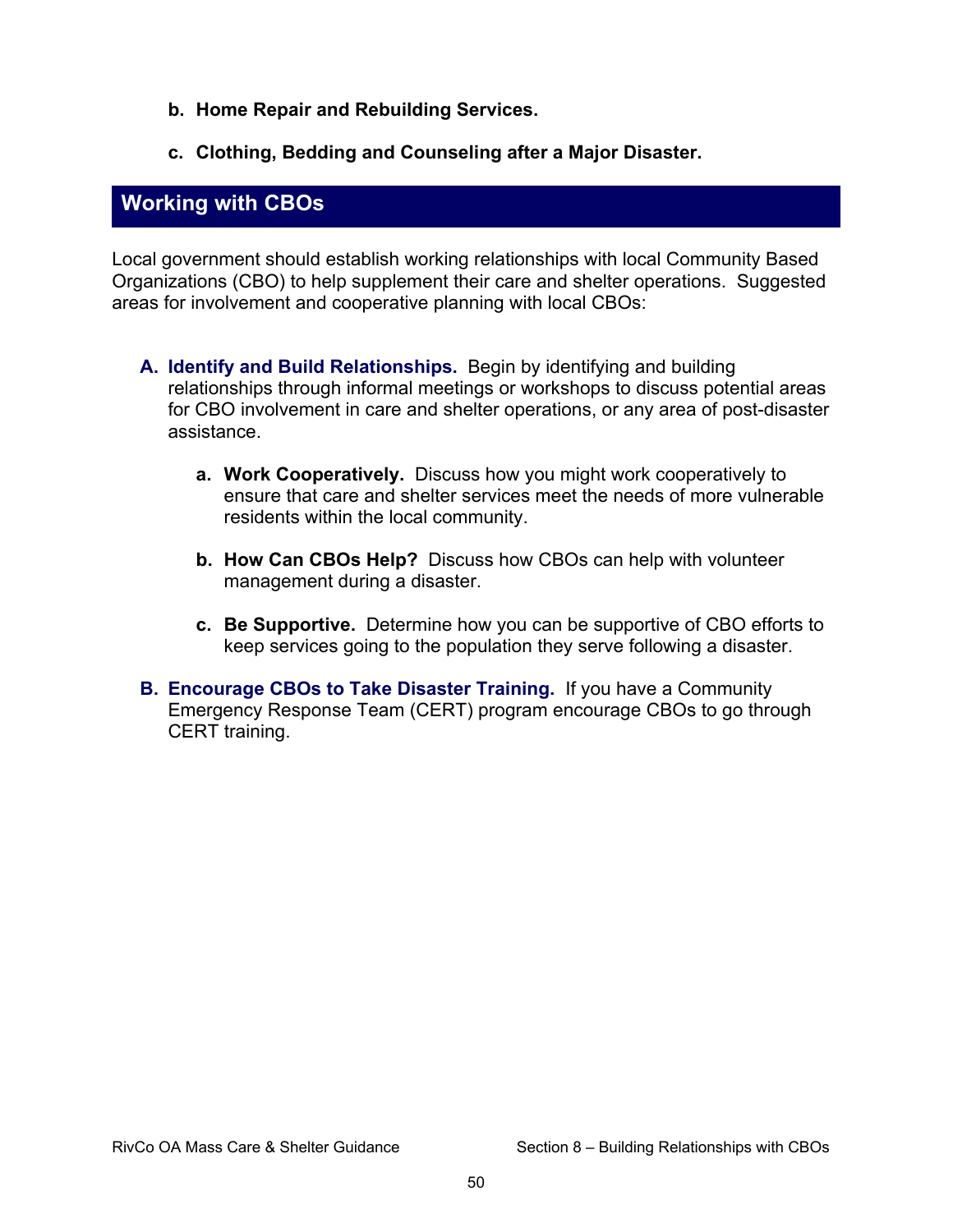# **Shelter Demobilization**



Shelters should remain open until all clients can return to their home or make other arrangements for housing. Demobilization plans can be developed when the emergency incident is under control. The Shelter Manager will begin the closing process when it is clear that all residents have made other housing arrangements.

# **Protocols**

- City and/or County Emergency Operations Center (EOC) in cooperation with the Care and Shelter branch will determine when the shelter closes.
- Local jurisdictions will identify what community resources and agencies will be needed to ensure all remaining clients have housing arrangements.
- Effective demobilization will require a media plan that can be coordinated by City and/or County EOC in cooperation with the Joint Information Center.

# **Responsibilities**

#### **A. City and/or County Emergency Operations Center (EOC)**

- **a. Determine Triggers for Demobilization**.
- **b. Develop Effective Media Plan and Outreach**.
- **c. Identify Surplus.** Obtain identification and description of surplus resources, and their probable release times from shelter staff (see Appendix A: Shelter Forms; Excess Resource Inventory Form).
- **d. Identify Equipment Damage and Unsafe Conditions**. Identify damage requiring immediate attention or isolation for further evaluation.

#### **B. Shelter Manager**

- **a. Coordinate a Demobilization Plan.**
- **b. Notify Facility Administration.**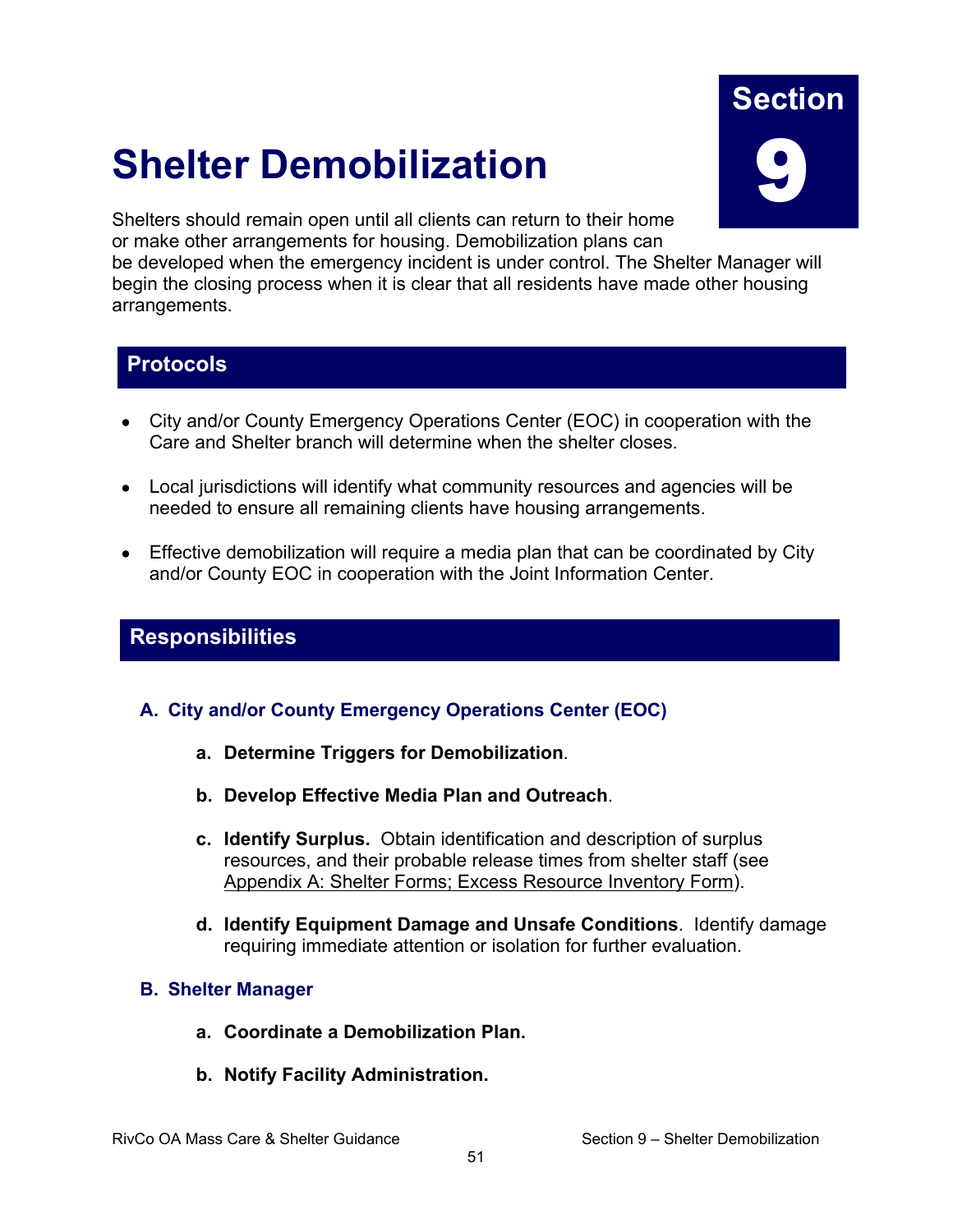- **c. Notify Shelter Residents.**
- **d. Post Notice of Shelter Closing.** Post shelter closing 24 hours in advance of closure (see Appendix C: Shelter Signs; Shelter Closing Notification Sign).

# **Demobilization Considerations**

Demobilization plans can begin to be developed when the emergency incident is under control.

- **A. Coordinate with the City and/or County Emergency Operations Center (EOC).** The City and/or County EOC will determine when the shelter shall be demobilized.
- **B. Establish Triggers for Closing the Shelter.** Work with the EOC to establish triggers for closing the shelter. Some triggers to consider are:
	- **a. Decreasing Number of Clients Remaining.** Consider the amount of clients remaining.
	- **b. Incident-Related "All Clear".** The incident may be over and/or residents are allowed to return to their homes.
	- **c. Lack of Activity.** Activity not met over several days would trigger demobilization plan.
- **C. Determine What Agencies Can Support Client Housing Needs.** Work with agencies in advance if there will be housing needs following demobilization. For more information, please see Section 10: Recovery.
- **D. Consider Time Necessary to Breakdown and Clean Up.**

# **Closing the Shelter**

- **A. Once it is Determined That the Shelter Will Be Demobilized:** 
	- **a. Notify Facility Administration.**
	- **b. Notify Shelter Residents.**
	- **c. Post Notice of Closing**. Post a notice of closing on the main entrance and all exits at least 24 hours in advance (see Appendix C: Shelter Signs; Shelter Closing Notification).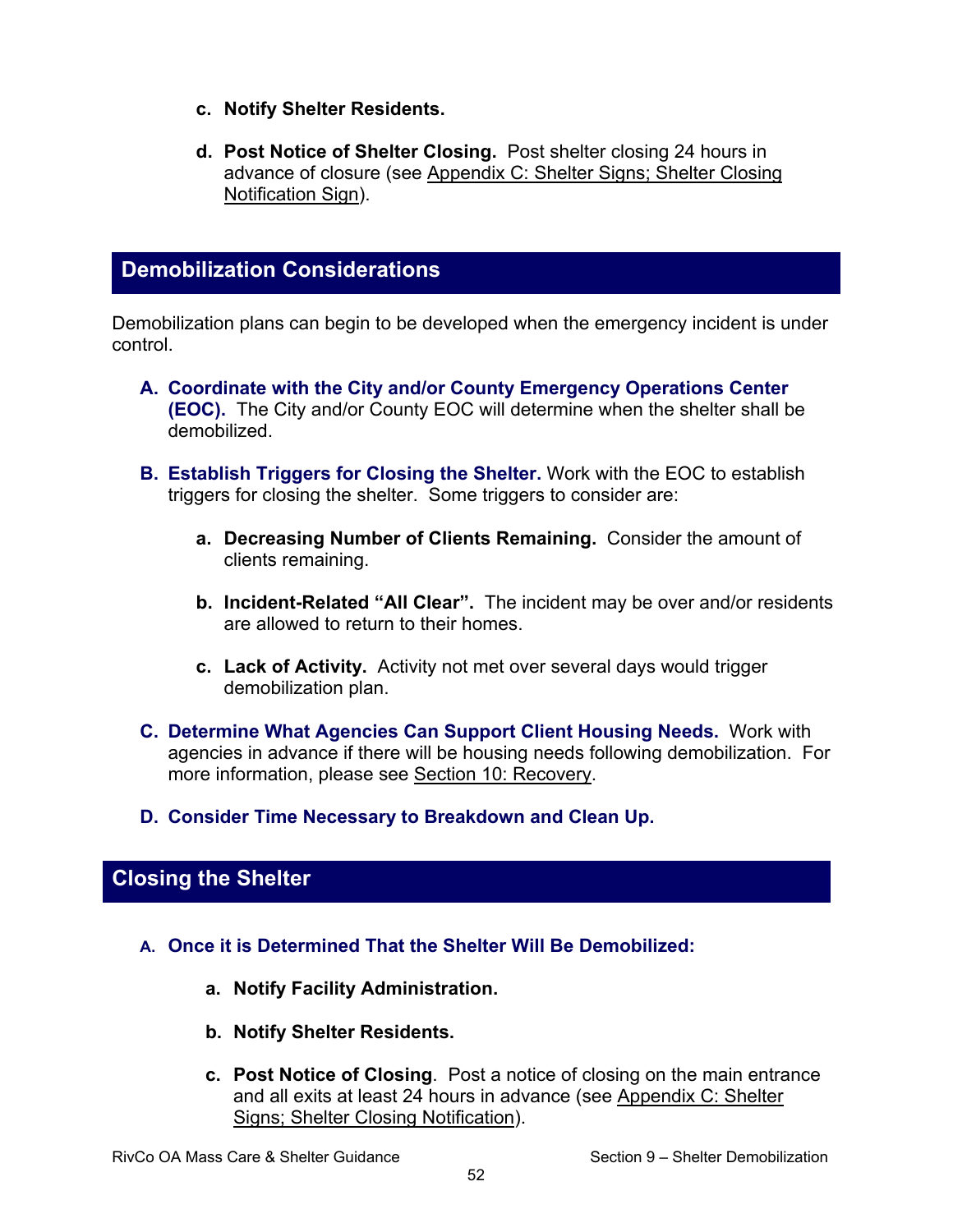- **d. Conduct a Post-Occupancy Walk Through.** Contact facility administration to conduct a post-occupancy walk through. Sign-off utilizing a Release of Facility (see Appendix A: Shelter Forms; Release of Facility Form).
- **e. Gather, Clean and Re-Pack Shelter Trailer Equipment.**
- **f. Post Local Chapter Contact Information**. Post local chapter contact information for clients seeking Red Cross services once shelter is closed (see Appendix C: Shelter Signs: Shelter Closing Notification Sign).
- **g. Clean Shelter.** All areas of shelter must be cleaned and returned to preshelter condition.

# **Administrative Records**

The Shelter Manager shall keep accurate administrative records including personnel and time; tracking of food, supplies and repairs; and other expenses incurred by the emergency shelter operation. It is recommended to obtain post event address and phone numbers of a shelteree. This should be completed during the initial shelter registration process and verified upon clients checking out of the shelter.

The Shelter Manager shall complete a shelter after action report and forward to the City and/or County Emergency Operations Center (EOC). See Appendix A: Shelter Forms; Shelter After Action Form.

Administrative records should be shared with City and/or County EOC and the American Red Cross.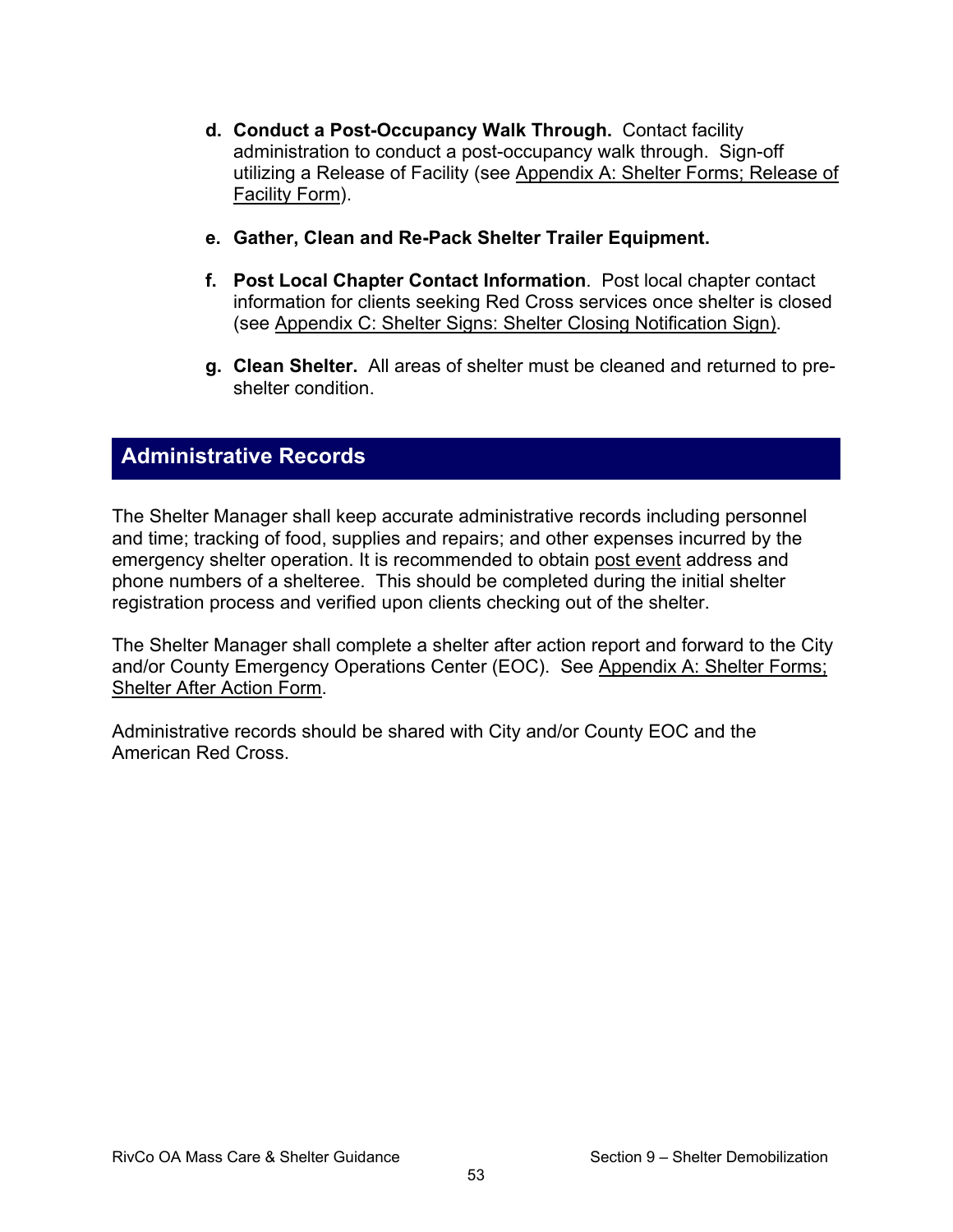



How do you care for populations that don't show up at public disaster shelters, yet still need help to meet basic survival needs? This section will outline some planning steps for local jurisdictions to take to meet needs that exist beyond disaster shelters.

# **Local Assistance Centers (LAC)**

There are considerable benefits to establishing some type of Local Assistance Center (LAC) immediately following a disaster, particularly if there has been widespread destruction within the community. Some of the benefits are:

- **Coordination** Local Assistance Centers provide local jurisdictions with a central point from which to coordinate care and shelter services or distribute relief supplies. Centers can operate jointly with other local community organizations that provide social services.
- **Location** Local Assistance Centers provide residents with a central location where they can go to get recovery information and receive assistance with their needs. Centers may be located at a local community or recreation center, library, congregation, or school. The center may also share the same site as a primary shelter facility.

Local Assistance Centers function as a clearinghouse to provide, or refer people to, the following emergency human services:

- **A. Food and Water -** Following the disaster, it may be necessary to setup feeding and water distribution sites. Local Assistance Centers can also act as mass feeding or water or bulk distribution sites. They can also provide information on where other similar distribution sites are operational. Planning considerations are:
	- **a. Fixed Feeding Facilities.** Typically, schools, congregations, or community centers are the best facilities for serving/preparing meals.
	- **b. Mobile Feeding Units.** Once resources are available, such as American Red Cross and The Salvation Army, along with other disaster relief agencies may deploy self-contained local area resources such as mobile feeding units to supplement fixed feeding facilities.
	- **c. Neighborhood Resources.** Determine if neighborhood restaurants and catering companies are willing or able to provide emergency meals to neighborhood residents.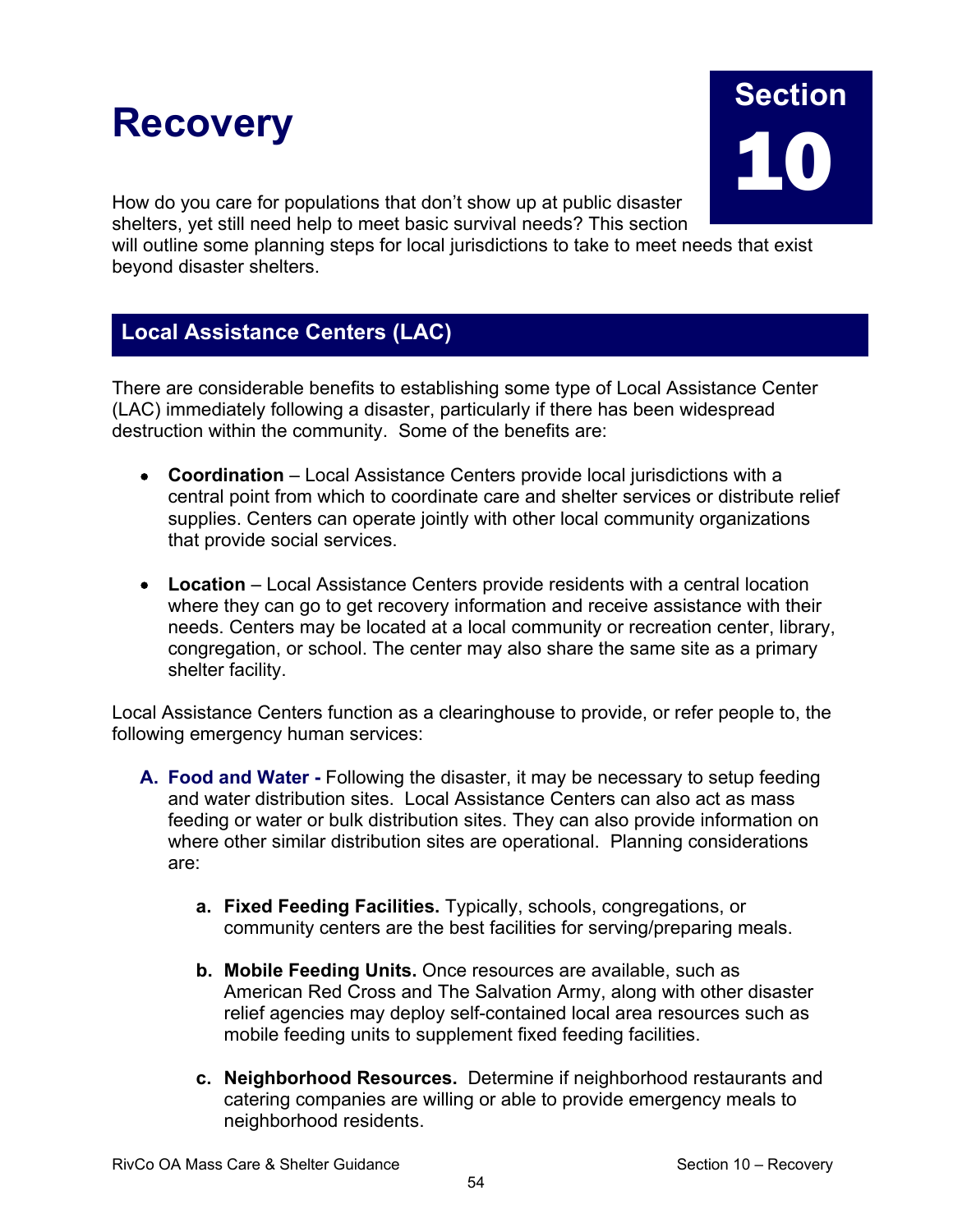- **d. Local Food Banks.** United States Department of Agriculture (USDA) food commodities are available via local food banks for use by fixed or mobile kitchens in preparing meals or for distribution to disaster victims.
- **e. Water Distribution Programs.** Damage to the public water infrastructure will require local jurisdictions to initiate a water distribution program. One option is to set-up potable water trucks so local residents can come to sites to fill large containers. Seniors and persons with disabilities will need assistance to transport containers.
- **f. Community Based Organization (CBO) and Office on Aging Meal Programs**. CBO kitchens, Office on Aging meal programs and food pantries may support mass feeding and food distribution efforts in a disaster. CBOs and Office on Aging may also assist with the distribution of food/water/supplies to homebound and at-risk populations (e.g., frail elderly persons and people with disabilities).
- **B. Health Services -** The Local Assistance Center (LAC) can supplement the jurisdiction's emergency medical response to a disaster. First, it can serve as a primary first aid or mass health care station. Second, it can act as a clearinghouse for public information on available disaster health care services. To keep up-to-date on the community health status and health information, care and shelter personnel must maintain close coordination with the agencies below.
	- **a. Local Fire Department.** Reports on local disaster health issues in addition to responding to community health emergencies and medical response needs.
	- **b. County Health Care Services.** Coordinates the countywide provision of emergency health services given the program areas below.
	- **c. Public Health Services.** Organizes a health care response to the disaster including the implementation of any critical public health programs (such as appropriate vaccination programs if necessary).
	- **d. Environmental Health Services**. Manages public health issues related to ensuring safe water, food and sanitation conditions, and will assist in dealing with hazardous materials release.
	- **e. Emergency Medical Services.** County Public Health's Emergency Medical Services (EMS) Division will provide oversight and coordination for all aspects of emergency medical services, including the evacuation of causalities and emergency ambulance services.
	- **f. Community-Based Resources.** Community-based health clinics and other health care providers will also respond to disaster medical needs. They can supplement the response of local government by also serving as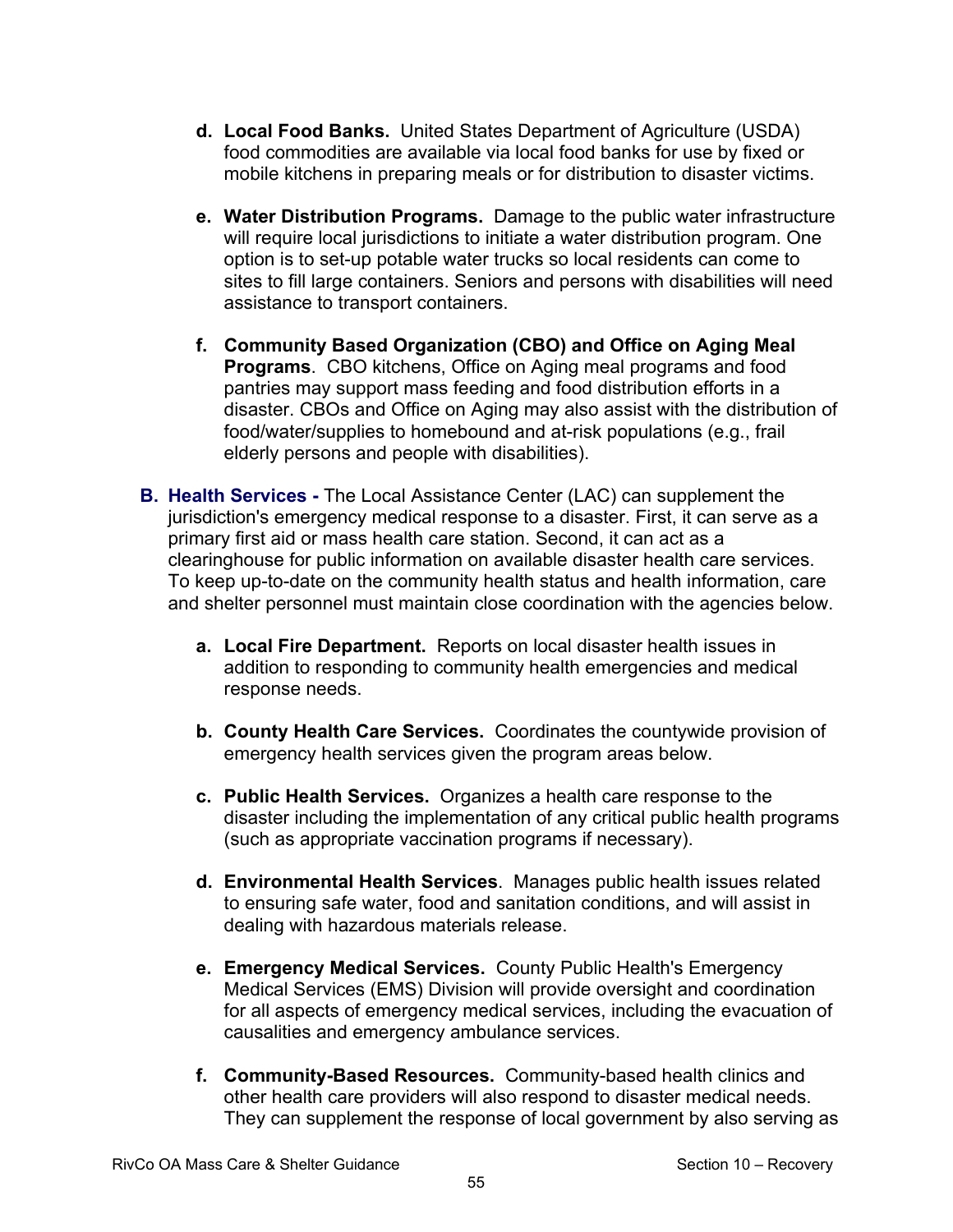first aid stations or by distributing health care information in the communities that they serve.

- **C. Mental Health Services** Local jurisdictions must consider the community mental health needs arising from the emergency. Post disaster stress can last from six months to a year or more. Local Assistance Centers (LAC) can help by providing referrals to mental health services for persons needing emotional support. Planning considerations are:
	- **a. County Mental Health.** County Mental Health Services will assess mental health issues and provide mental health services to support the recovery needs of disaster victims.
	- **b. Community-Based Resources.** Community Based Organization (CBO) crisis hotlines and grief counseling services are an important part of the network for providing emotional support to disaster victims. So are pastoral care and faith-based counseling services.
- **D. Public Information** Local jurisdictions must provide the community with information on sheltering options along with basic health and safety information. The LAC can serve as a central clearinghouse for the distribution of timely and accurate information on all aspects of care and shelter support and information on local relief and recovery services. Planning considerations are:
	- **a. Role of the Public Information Officer (PIO).** Care and shelter personnel will work with the City and/or County Emergency Operations Center (EOC) PIO to coordinate public information services.
	- **b. Public Announcements on Sheltering.** In any disaster where sheltering is required, jurisdictions will want to provide information on sheltering options, suggestions to alleviate the strain on resources and overcrowding in disaster shelters:
		- 1) Encourage displaced residents stay with family or friends if possible.
		- 2) Stress that resident's shelter-in-place, if possible, assuming they have the resources and facilities to do so.
		- 3) Stress that persons going to shelters bring a go-kit with blanket or sleeping bag, change of clothes, personal hygiene items and prescription medications.
	- **c. Communication in Other Languages.** Information must get to people in their own language. See Section 6: Functional Needs Support Services (FNSS) for details on reaching non-English speaking persons and persons who are blind or deaf.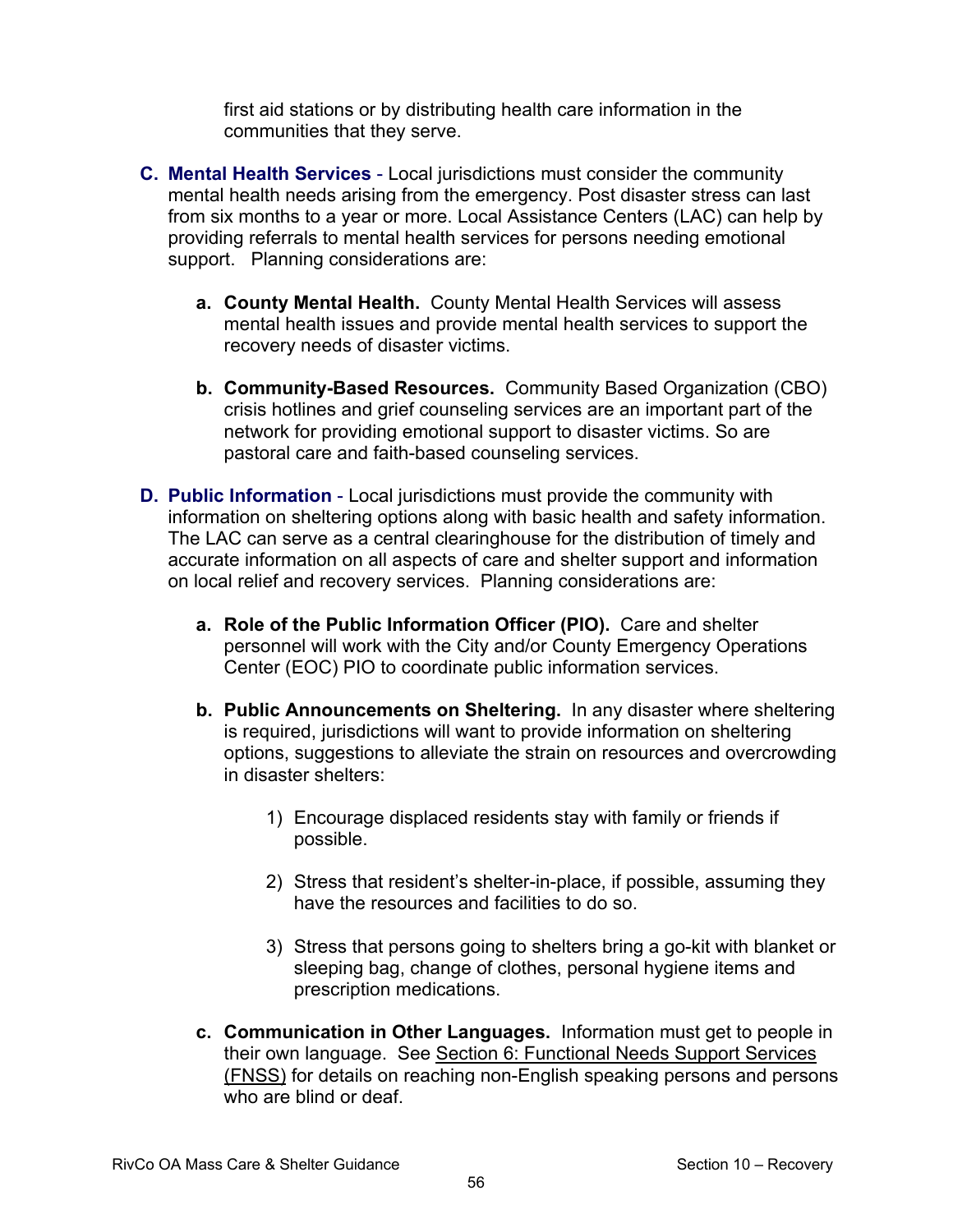- **d. Local Information and Referral Providers.** Local jurisdictions will want to work cooperatively with Information and Referral providers, including the Riverside County Office on Aging call center and 2-1-1 Riverside County, to help connect local residents who need help with available community services and resources.
- **e. Use Community Based Organizations (CBO) as Information Conduits.** Maintain ongoing communication with neighborhood CBOs to keep apprised of local needs and relief efforts. Community Based Organizations can also relay important information from government to the populations that CBOs serve.
- **E. Transportation Services -** Local jurisdictions need transportation services for the movement of people, food and other resources necessary to carry out care and shelter operations. This includes the transport of persons who otherwise have no means for getting to disaster shelters or service centers (e.g., frail elderly persons and persons with disabilities). The Local Assistance Center (LAC) may serve as a central clearing-house for receiving requests on transportation needs and then providing or coordinating transportation resources. The following are some of the transportation resources available to the jurisdiction:
	- **a. Transportation Unit.** The local jurisdiction will have a Transportation Unit within the Logistics Section of the City and/or County Emergency Operations Center (EOC) to handle emergency transportation requests.
	- **b. Additional Transportation Resources.** Include school buses or commercial services such as shuttle vans and even limousine services.
	- **c. Transportation in a Mass Evacuation.** Consider the transportation resources necessary to transport evacuees in a mass evacuation.
	- **d. Transportation for Persons in Wheelchairs.** Ensure the safe evacuation of persons using wheelchairs. This may require alternative arrangements with para transit service providers.
- **F. Volunteer Management Services -** Local jurisdictions will need a system to connect the many volunteers who emerge to help following the disaster with recovery needs in the community. The Local Assistance Center provides a primary location and means for the staging, mobilization and deployment of these emergent volunteers.
	- **a. Volunteer Center Support.** Work closely with the Riverside County Volunteer Center to obtain volunteer registration forms and operating procedures that can be used to stage a volunteer mobilization center.
	- **b. Areas for Involvement.** Opportunities for involving volunteers in disaster recovery include food services, shelter services, health care, translation,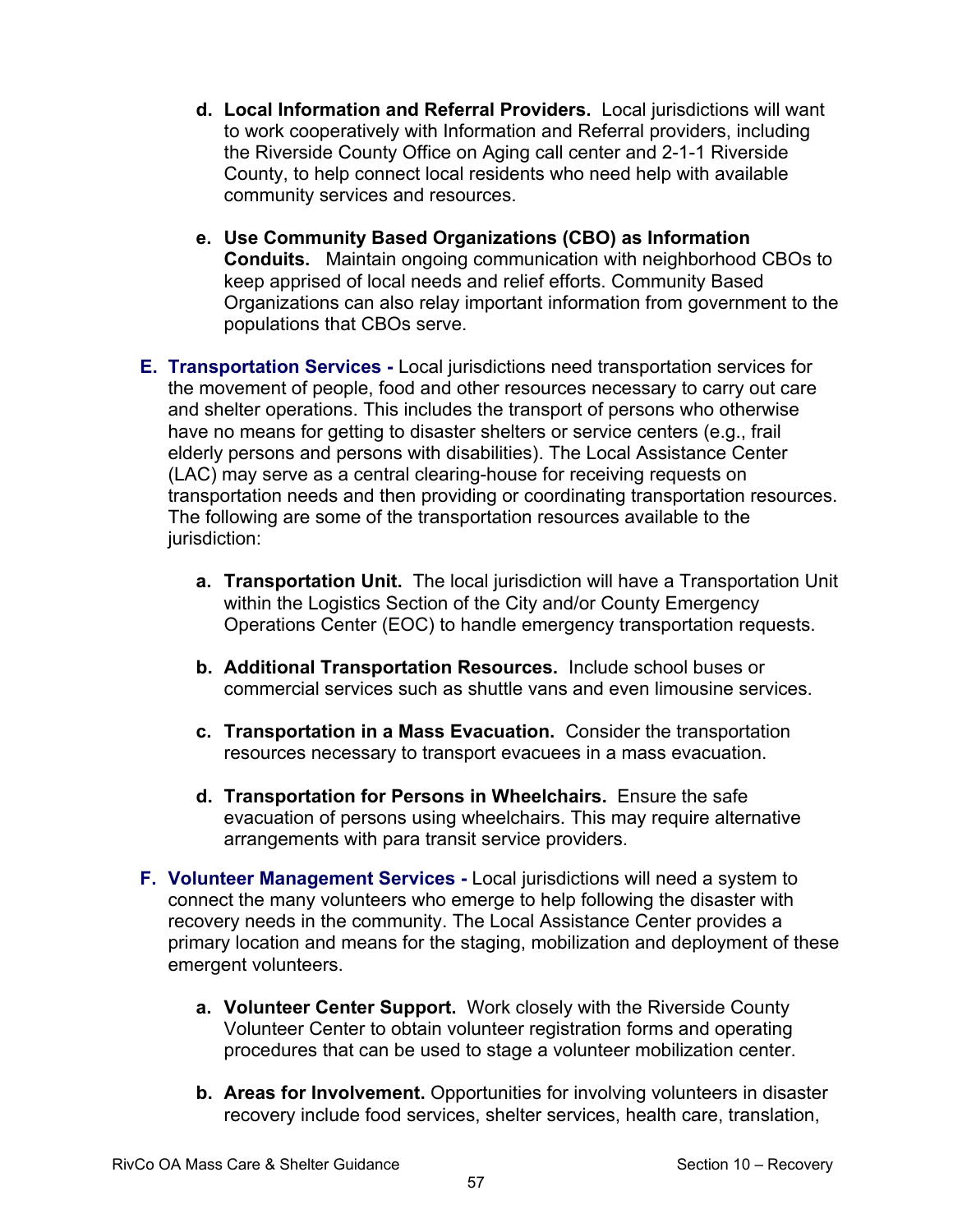clean up, supporting special populations, animal care, distributing fliers, walking door-to-door to assess needs, etc.

- **c. Community Emergency Response Team (CERT) Coordination.** Coordinate any disaster volunteer initiatives with local neighborhood emergency response team programs.
- **G. Animal Services -** Some pets become separated from their owners in a disaster. Conversely, many citizens will not go to public shelters if it means separation from their pet. Given health concerns, disaster shelters cannot allow pets (except service animals). To mitigate the effects of owner separation from pets and encourage owners to go to emergency shelters when needed, it is recommended that an animal shelter be located as close as possible to the human shelter.

To assist with mitigating animal issues as they relate to sheltering, request that the City and/or County EOC activate animal services and/or Riverside Emergency Animal Rescue System (REARS) to assist with the following issues:

- **a. Tracking Lost Pets.** Search and rescue for animals lost in the disaster.
- **b. Quarantine of Animals.** Quarantine of animals given a chemical or biological incident.
- **c. Pet Disaster Shelters.** The shelter and separate containment of pets from their owners if owners must evacuate to public disaster shelters.

# **Transition to Long Term Recovery**

- **A. Long Term Recovery Committee (LTRC) -** A Local Assistance Center (LAC) can be transitioned to more of a full-service recovery center. The local jurisdiction may assemble representatives from appropriate agencies to come to the center and provide recovery information and assistance to residents affected by the emergency as a Long Term Recovery Committee (LTRC). For the convenience of disaster victims, it is easiest to have all these representatives at one location. The committee would include representatives from organizations such as Red Cross, Salvation Army and other Voluntary Organizations Active in Disaster (VOAD) community-based or faith-based relief and assistance members. Long Term Recovery Committees offer help in a variety of ways such as providing case management and can assist victims with services such as: supplying volunteers who can help families repair their homes, replacement of tools or may provide furniture, appliances or even financial assistance such as deposits for new apartments. The LTRC is supported by a Federal Emergency Management Agency (FEMA) Voluntary Agency Liaison (VAL).
- **B. Voluntary Agency Liaisons (VAL) –** The VAL position within FEMA is invaluable to the recovery work done post disaster. Unmet needs of disaster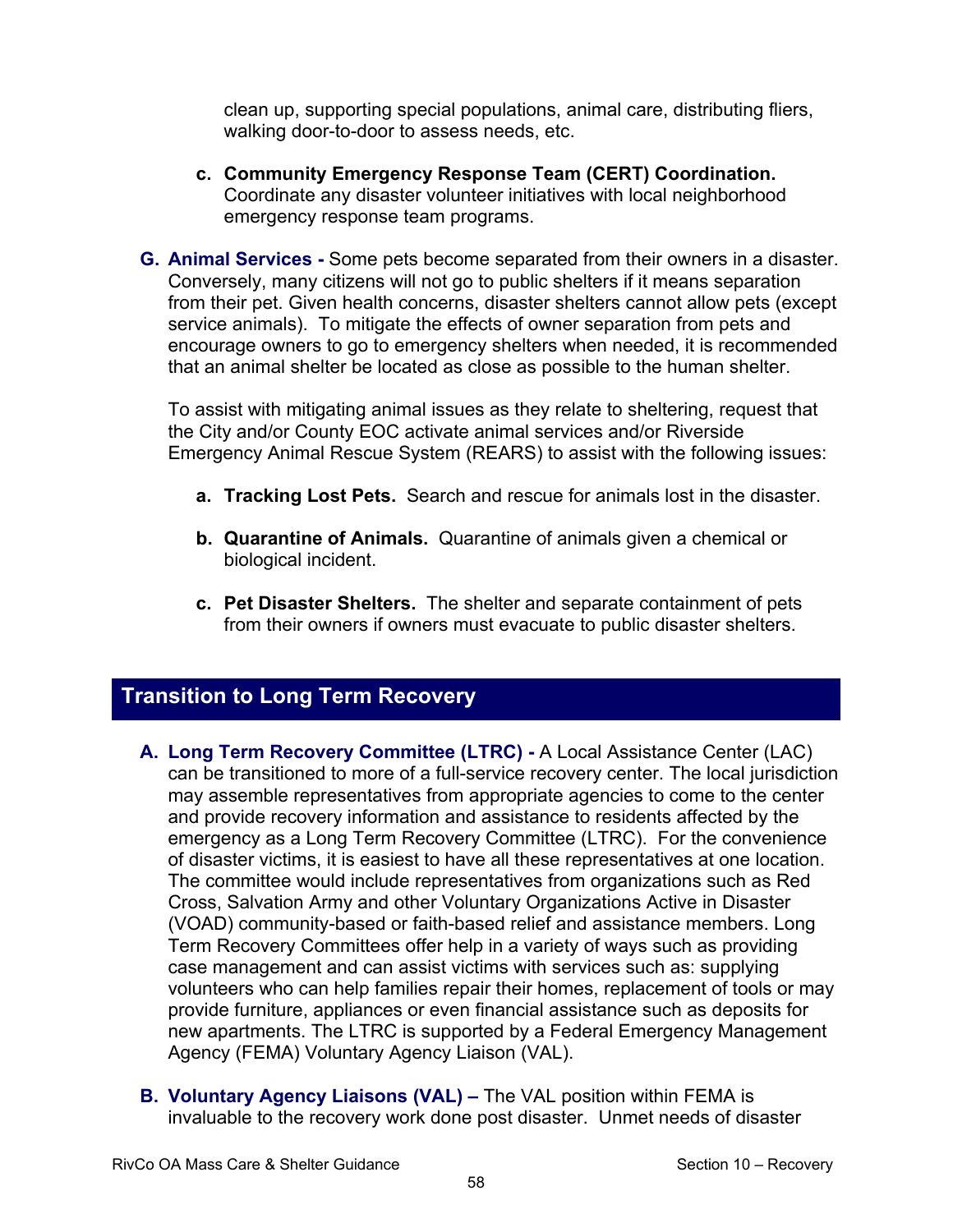victims are referred to the VAL and the LTRC. The maze of long-term recovery is manageable because the VAL's lead the way. If a Long Term Recovery Committee (LTRC) is not already established the Voluntary Agency Liaison (VAL) will act as a facilitator to the development of a LTRC.

#### **C. Disaster Aid Sequence:**

#### **→ Public Safety**

 **→ Mass Care** 

 **→ Insurance** 

 **→ Govt. programs** 

 **→ Long Term Recovery Committee** 

## **The Roles and Services of Voluntary Agencies in Recovery**

- **A. Advocacy** Some voluntary agencies work on behalf of disaster victims (particularly those with special problems such as single parent families with limited resources, the disabled, and older persons) to obtain needed resources and services (e.g., home health care, legal services, transportation, translation services, meals on wheels). Voluntary agencies may also act as advocates for change by representing the needs of the community to local and State governments. Voluntary agencies who will provide advocacy are:
	- American Red Cross
	- Christian Disaster Response
	- Christian Reformed World Relief Committee
	- Church of the Brethren Disaster Response
	- Church World Service Disaster Response
	- National Organization for Victim Assistance
	- The Phoenix Society for Burn Survivors
	- The Salvation Army
- **B. Case Management -** Some voluntary agencies help individuals complete the documentation that is required for assistance and then assist in tracking that documentation. The voluntary agencies that will help with case management are:
	- American Red Cross
	- Catholic Charities USA Disaster Response
	- The Salvation Army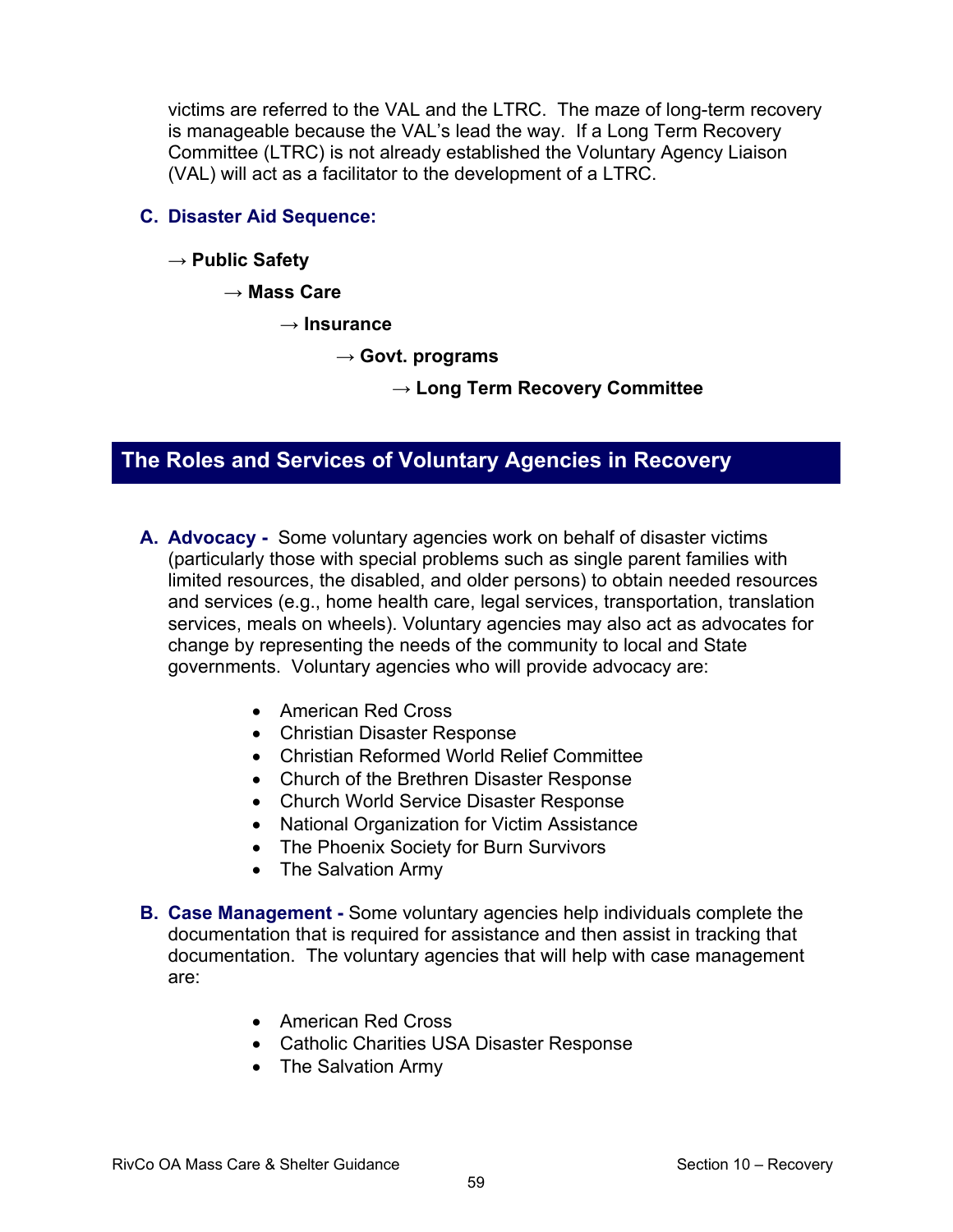- **C. Clean-Up and Rebuilding** Some voluntary agencies help individuals clean-up, repair, and rebuild their homes damaged by disaster. These voluntary agencies often work with private businesses to encourage the donation of needed building materials. Voluntary agencies that offer clean-up and rebuilding are:
	- Christian Reformed World Relief Committee
	- Church of the Brethren Disaster Response
	- Friends Disaster Service
	- Lutheran Disaster Response
	- Mennonite Disaster Services
	- Nazarene Disaster Response
	- Southern Baptist Disaster Relief
	- United Jewish Communities (UJC) Federations of North America
	- United Methodist Committee on Relief
- **D. Community Outreach -** Some voluntary agencies contact individuals and organizations, such as local businesses and churches, to educate them about the local disaster relief operation, the existing damage, and possible ways they can support the relief effort. They are:
	- Adventist Community Services
	- American Red Cross
	- Church World Service Disaster Response
	- The Salvation Army
- **E. Counseling -** Some voluntary agencies provide individual and family counseling and emotional support. They are:
	- Adventist Community Services
	- American Red Cross
	- Ananda Marga Universal Relief Team
	- Catholic Charities USA Disaster Response
	- Church World Service Disaster Response
	- Lutheran Disaster Response
	- National Organization for Victim Assistance
	- The Phoenix Society for Burn Survivors
	- The Salvation Army
	- United Jewish Communities (UJC) Federations of North America
	- United Methodist Committee on Relief
	- Volunteers of America
- **F. Damage Assessment –** Some voluntary agencies physically review areas affected by disaster in order to assign a value that can be used to estimate resources required for rebuilding or reconstruction. They are:
	- American Red Cross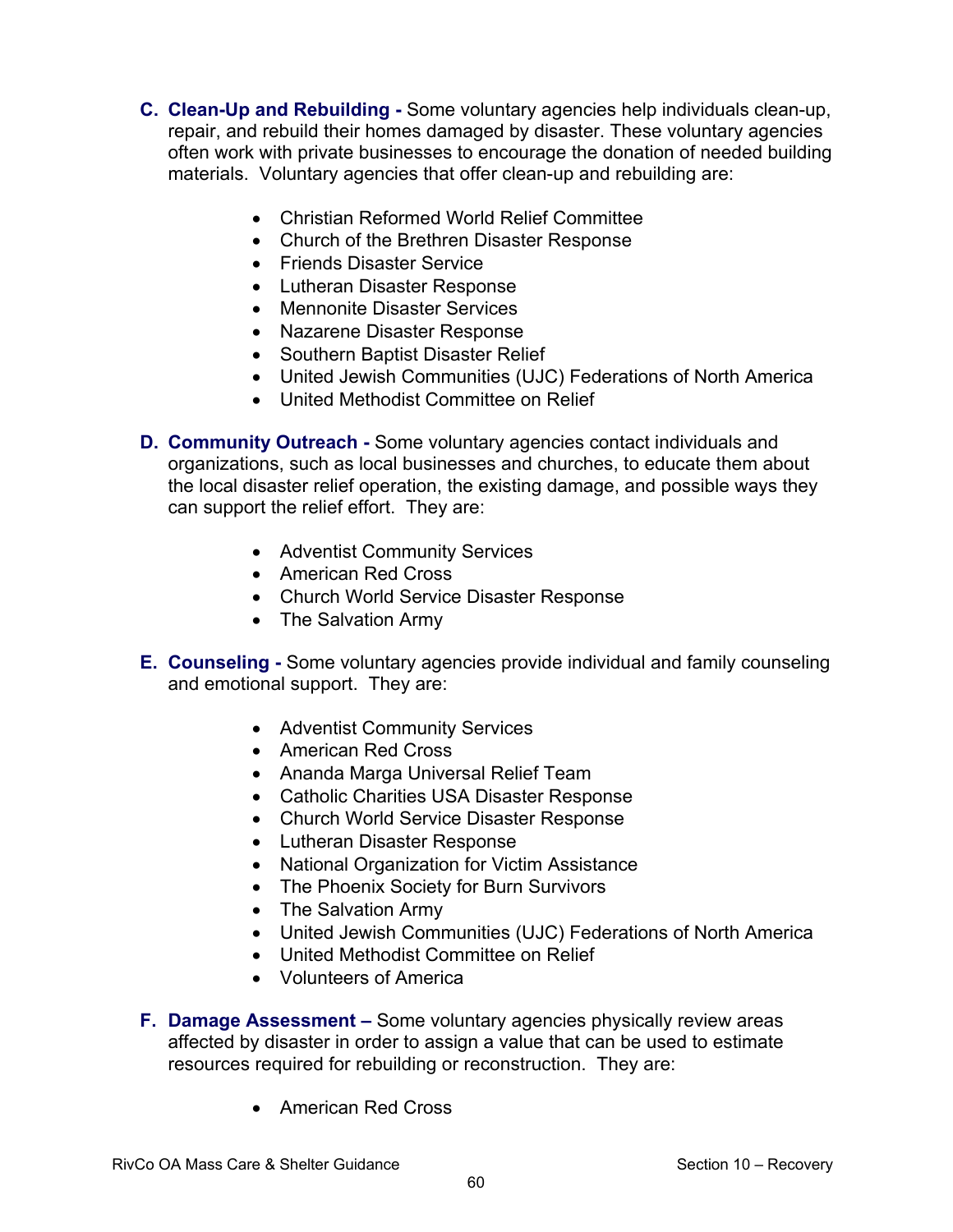- Christian Disaster Response
- The Salvation Army
- **G. Debris Removal -** Some voluntary agencies provide debris removal such as mucking out and cutting and clearing trees from entry ways.
	- Church of the Brethren Disaster Response
	- Church World Service Disaster Response
	- Lutheran Disaster Response
	- Mennonite Disaster Services
	- Southern Baptist Disaster Relief
	- United Methodist Committee on Relief

**H. Elder Care -** Some voluntary agencies provide a variety of support services, such as transportation, advocacy, casework, counseling, and entertainment to the elderly population.

- American Red Cross
- Catholic Charities USA Disaster Response
- Christian Reformed World Relief Committee
- Church World Service Disaster Response
- Lutheran Disaster Response
- The Salvation Army
- United Methodist Committee on Relief
- **I. Emergency Repairs** Some voluntary agencies provide funds, staff, equipment, or tools to make emergency repairs to homes immediately following a disaster (e.g., placing tarps on roofs to avoid further damage to the home).
	- American Red Cross
	- Christian Reformed World Relief Committee
	- Friends Disaster Service
	- Lutheran Disaster Response
	- Mennonite Disaster Services
	- The Salvation Army
	- Southern Baptist Disaster Relief
	- United Methodist Committee on Relief
- **J. Emergency Assistance** Some voluntary agencies provide emergency assistance immediately following a disaster including food, clothing, shelter, cleaning supplies, comfort kits, first aid, and medical care.
	- American Red Cross
	- Catholic Charities USA Disaster Response
	- Christian Disaster Response
	- **•** Friends Disaster Service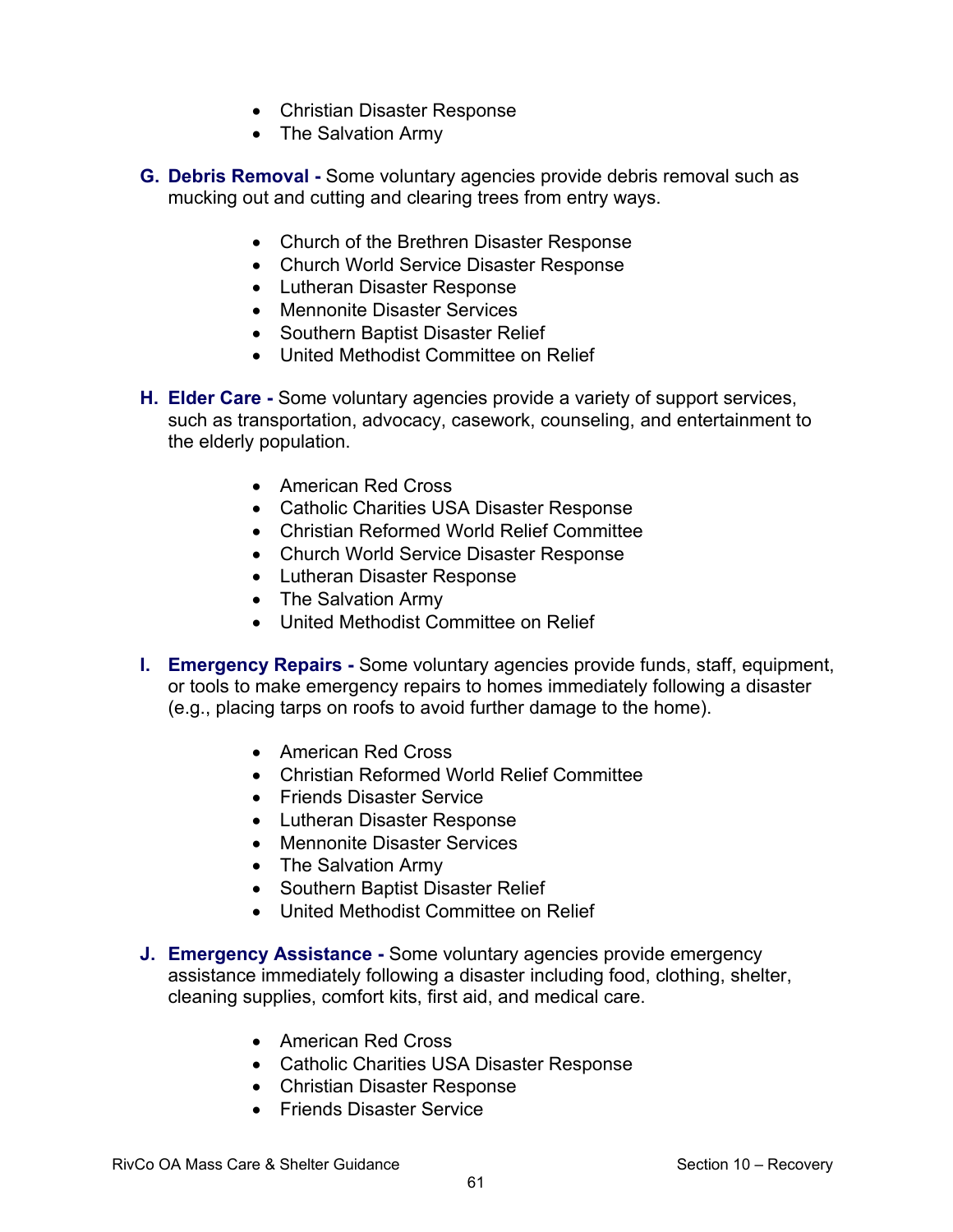- International Relief Friendship Foundation
- Lutheran Disaster Response
- National Emergency Response Team
- The Salvation Army
- Volunteers of America
- **K. Financial Assistance** Some voluntary agencies provide financial assistance to local church councils including relief grants, financial aid, and long-term rehabilitation grants.
	- American Red Cross
	- Tzu Chi Foundation
	- Church World Service Disaster Response
	- The Episcopal Church Presiding Bishop's Fund for World Relief
	- Lutheran Disaster Response
	- Nazarene Disaster Response
	- Northwest Medical Teams International
	- Presbyterian Disaster Assistance
	- United Jewish Communities (UJC) Federations of North America
	- United Methodist Committee on Relief
- **L. Financial Planning -** Some voluntary agencies help disaster victims locate personal financial records, review their current financial situation, and provide advice to help them recover from the financial effects of disaster.
	- American Red Cross
	- Catholic Charities USA Disaster Response
	- Lutheran Disaster Response
	- The Salvation Army
- **M. Funeral Services** Some voluntary agencies work with local mortuaries and mortuary associations in arranging assistance for funeral services for families that have lost loved ones in a disaster.
	- American Red Cross
	- The Salvation Army
- **N. Health Care** Some voluntary agencies will help identify local health care organizations that can provide assistance to disaster victims and relief workers.
	- American Red Cross
	- Ananda Marga Universal Relief Team
	- National Organization for Victim Assistance
	- Northwest Medical Teams International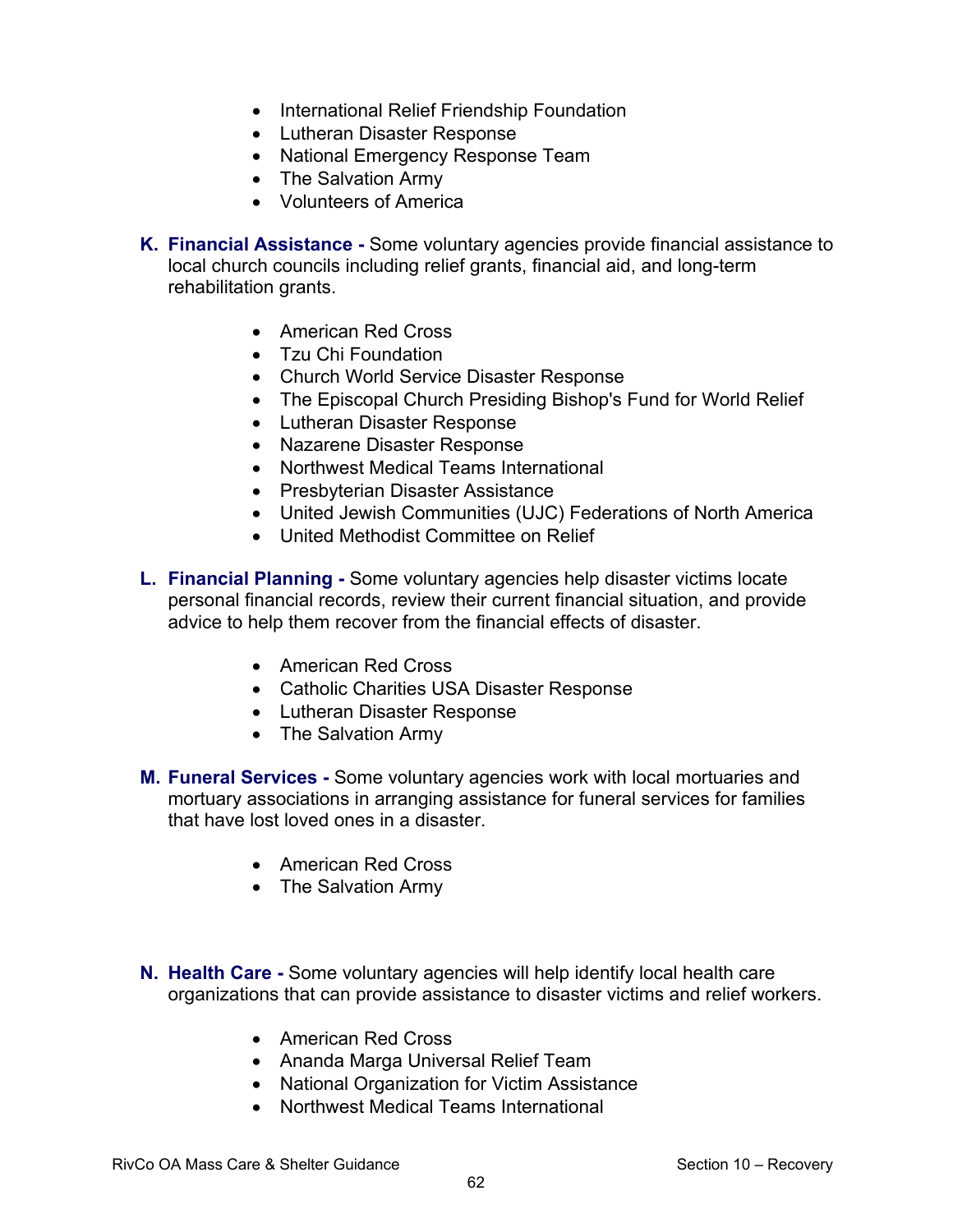- The Salvation Army
- **O. Identification** Some voluntary agencies help locate disaster victims and provide information to inquiring family and friends outside the impacted area.
	- American Red Cross
	- The Salvation Army
- **P. International Tracing Services** Some voluntary agencies provide tracing services when individuals need to locate relatives outside of the United States in times of disaster.
	- Adventist Community Services
	- American Red Cross
	- Ananda Marga Universal Relief Team
	- Christian Disaster Response
	- Christian Reformed World Relief Committee
	- Church of the Brethren Disaster Response
	- Church World Service Disaster Response
	- The Episcopal Church Presiding Bishop's Fund for World Relief
	- International Association of Jewish Vocational Services
	- International Relief Friendship Foundation
	- Mennonite Disaster Services
	- Northwest Medical Teams International
	- Next of Kin Registry (NOKR) International Emerg. Contact System
	- Presbyterian Disaster Assistance
	- The Salvation Army
	- United Methodist Committee on Relief
	- World Vision
- **Q. Mental Health Services** Some voluntary agencies provide professional assistance to disaster victims and relief workers to alleviate mental stress and anguish caused either by the disaster or the disaster relief operation.
	- American Red Cross
	- National Organization for Victim Assistance
	- The Salvation Army
- **R. Personal Care** Many faith-based voluntary agencies provide spiritual counseling from clergy. People with serious personal problems are almost twice as likely to seek assistance from clergy as other counselors. Spiritual problems such as lack of faith and discouragement are addressed through active listening and a supporting presence that communicates care and understanding.
	- Adventist Community Services
	- American Red Cross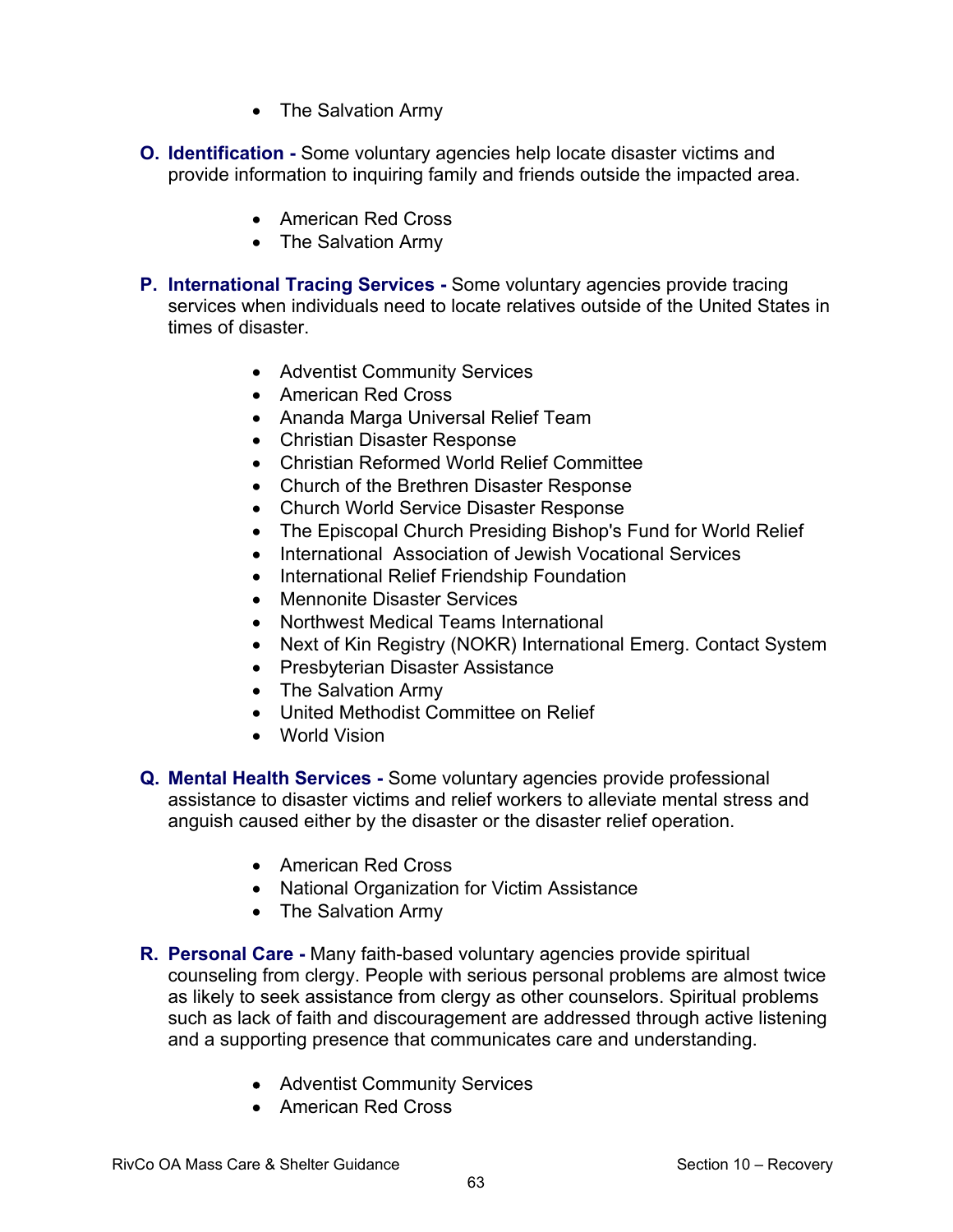- Catholic Charities USA Disaster Response
- Church of the Brethren Disaster Response
- Church World Service Disaster Response
- Lutheran Disaster Response
- Presbyterian Disaster Assistance
- The Salvation Army
- Southern Baptist Disaster Relief
- United Methodist Committee on Relief
- **S. Pet Care -** Some voluntary agencies focus on the care of animals during disaster including rescue, sheltering, and grieving services for people who have lost pets. They may also provide resources for different types of animal food.
	- American Humane Association
	- American Kennel Club
	- Canine Search and Rescue
	- Humane Society of the U.S.
	- Trauma Intervention Program (TIP)
	- United Animal Nations
	- Veterinary Medical Assistance Teams
- **T. Relocation Services -** Some voluntary agencies help move individuals and families from damaged areas to shelters and other temporary or permanent housing facilities.
	- The Salvation Army
- **U. Reunification Services –** During and after an emergency or disaster, voluntary agencies provide services to reunite family members who were separated in the incident.
	- American Red Cross
- **V. Sanitation Services -** Some voluntary agencies provide portable toilets, shower units, clean-up kits, comfort kits, or personal hygiene kits to disaster victims.
	- American Red Cross
	- Church World Service Disaster Response
	- The Salvation Army
- **W. Functional Needs Support Services (FNSS) -** Some voluntary agencies assist in identifying populations that have functional needs and then meeting those needs (e.g., the elderly, disabled, or orphaned; a particular religious group with special dietary needs).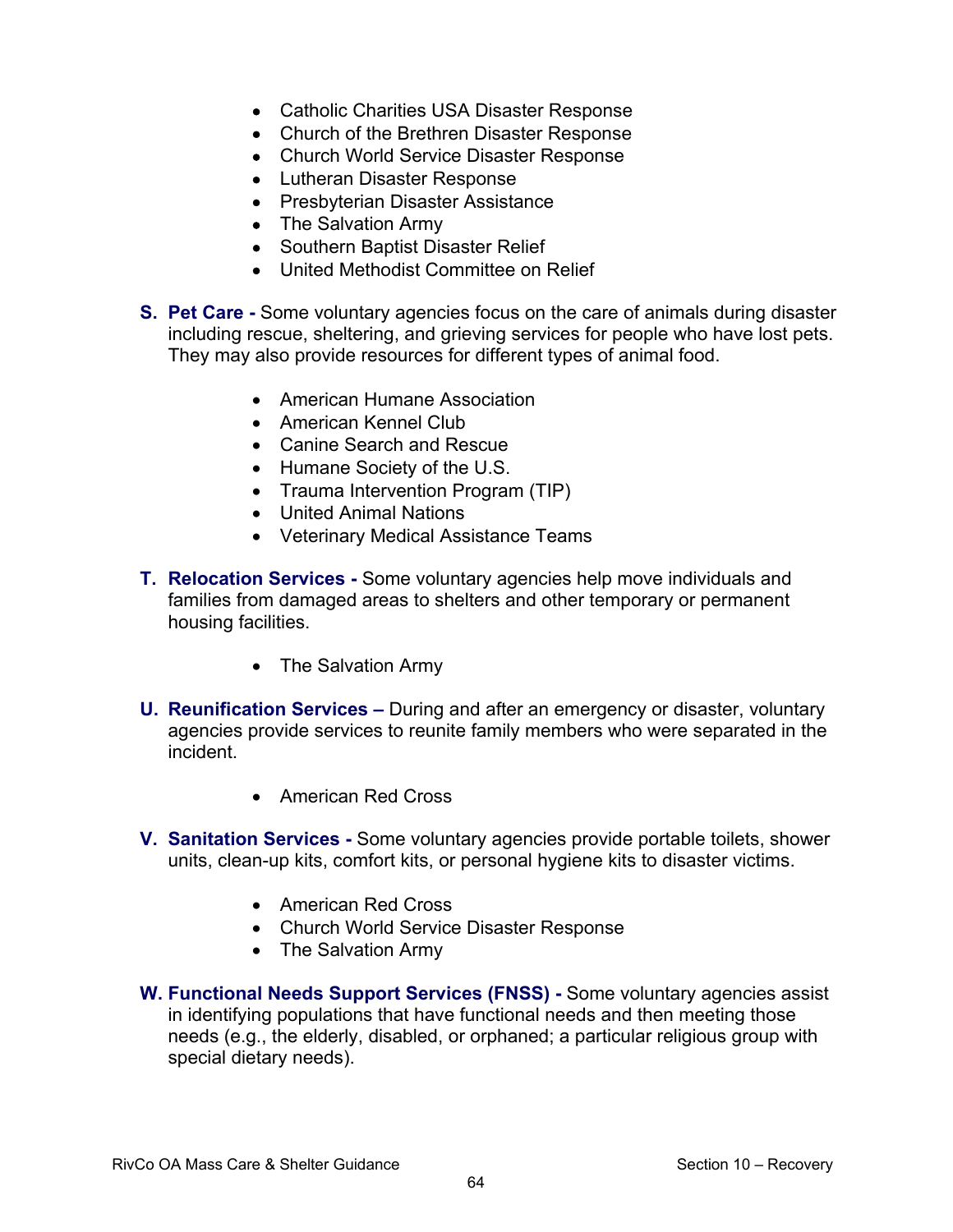- All National Voluntary Organizations Active in Disaster (NVOAD) Member Agencies http://www.nvoad.org/.
- **X. Training -** Some voluntary agencies train community-based volunteers in major response and recovery activities and provide job skills training to disasteraffected individuals.
	- American Red Cross
	- Church of the Brethren Disaster Response
	- Church World Service Disaster Response
	- International Association of Jewish Vocational Services
	- The Salvation Army
	- World Vision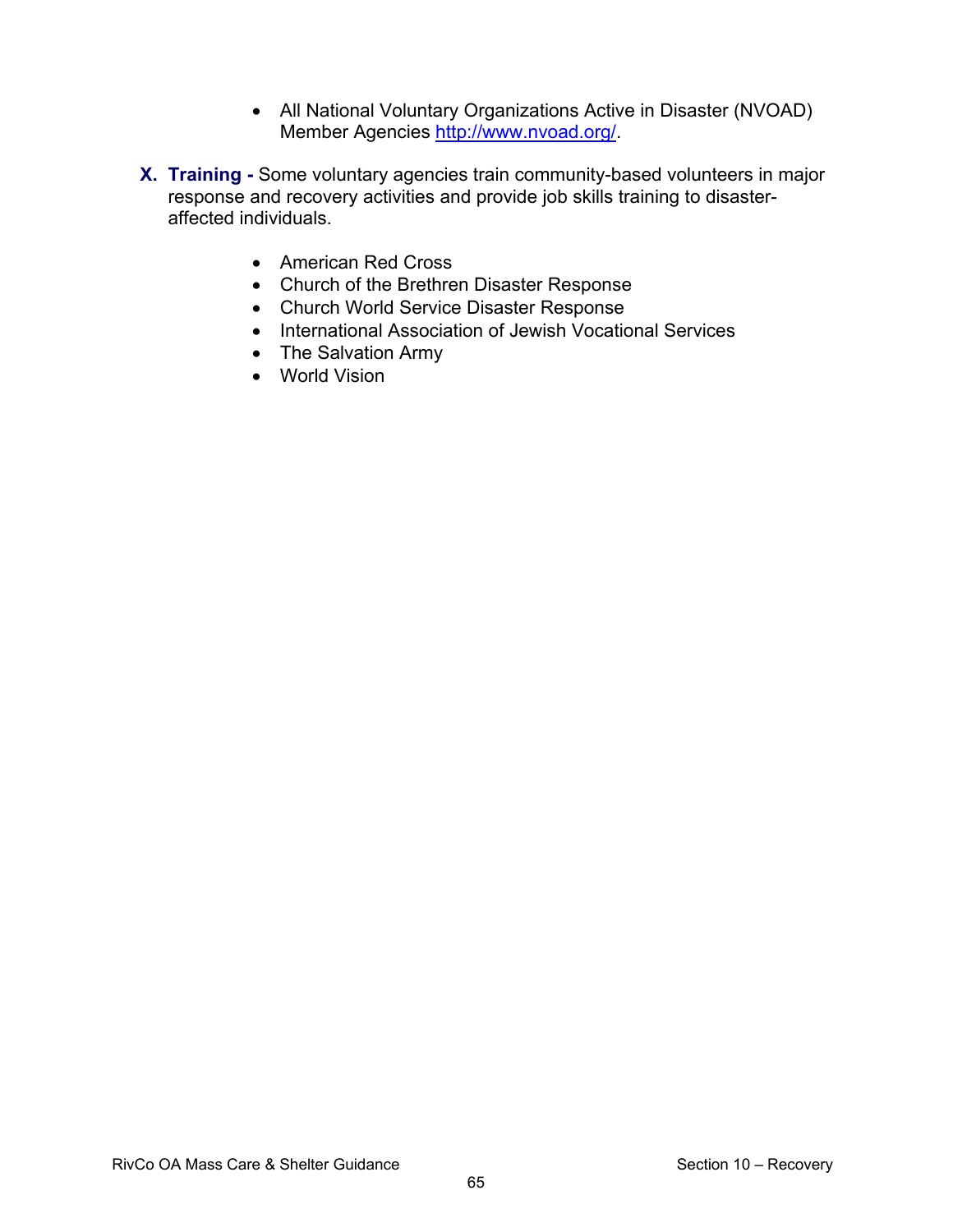# **APPENDIX A**

# **Shelter Forms**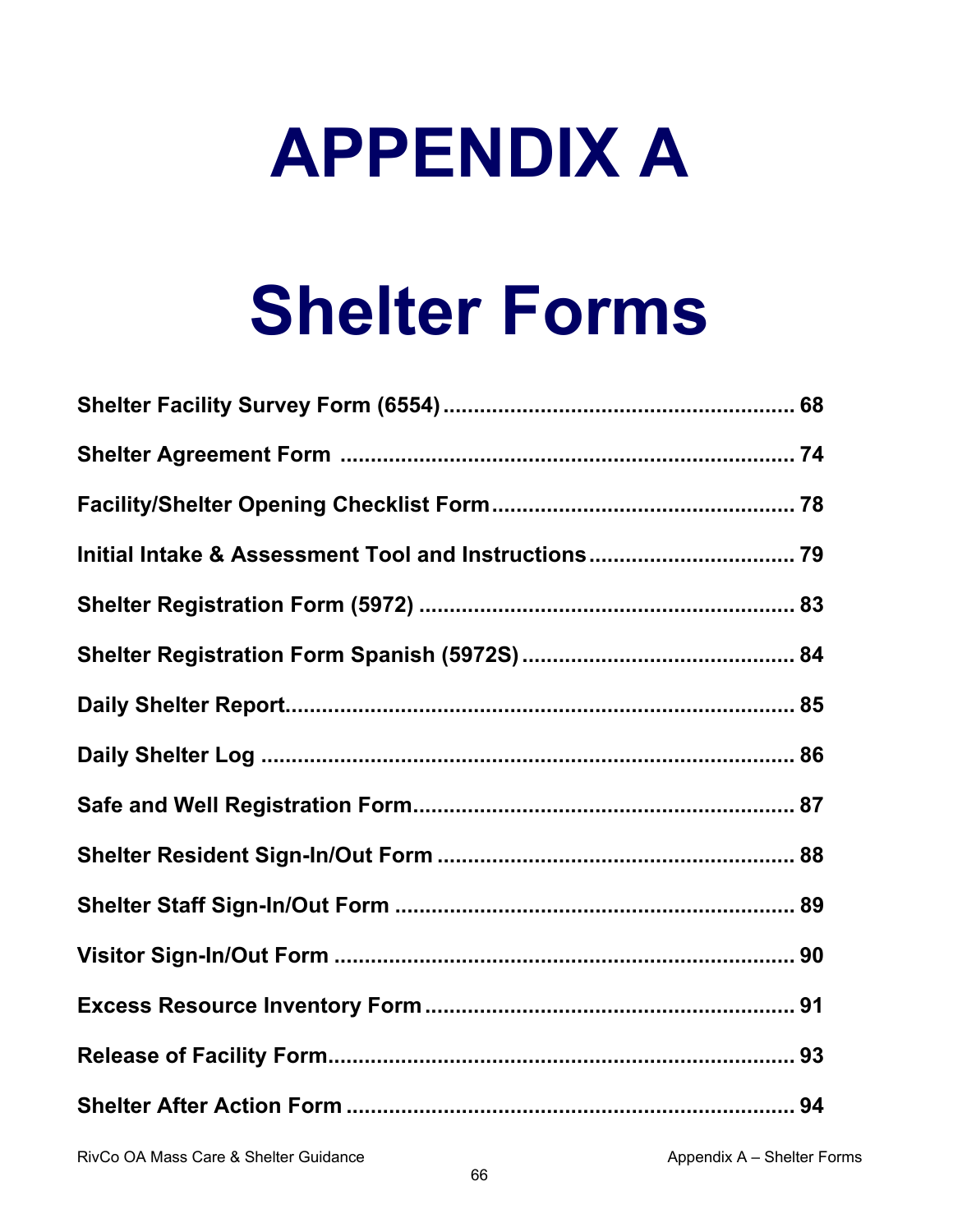

**SHELTER FACILITY SURVEY –** Form 6564 Revised February 2007

Please print all information. This form is generic to many types of shelters; some of the questions on this form might not apply to every site. In such cases, answer N/A (not applicable).

| <b>Site Name:</b>                      |                    |                          |                  |
|----------------------------------------|--------------------|--------------------------|------------------|
| <b>Street Address:</b>                 |                    |                          |                  |
| Town/City: ____                        | County/Parish: ___ | State:                   | <b>Zip Code:</b> |
| <b>Mailing Address (if different):</b> |                    |                          |                  |
| Phone: $(\_\_\_\_) \_\_\_\$            | Fax:               | <b>Contract Contract</b> |                  |
| <b>Email address (if applicable):</b>  |                    |                          |                  |

#### **EMERGENCY CONTACT INFORMATION:**

To authorize facility use, contact (Name[s], phone number[s], cell number[s]); include secondary contacts:

To open the facility 24/7, contact (Name[s], phone number[s], cell number[s]); include secondary contacts:

**Directions to the facility from the nearest major highway evacuation route.** Use major landmarks (e.g., highways, intersections, rivers, railroad crossings, etc.). Do not use landmarks likely to be destroyed or unrecognizable after the disaster. Include latitude and longitude if available (they can be obtained via GPS).

 $\overline{a}$ 

Latitude: Latitude: Longitude: Longitude: Longitude: Longitude: Longitude: Longitude: Longitude: Longitude: Longitude: Longitude: Longitude: Longitude: Longitude: Longitude: Longitude: Longitude: Longitude: Longitude: Long

#### **CAPACITY**

Capacity for all shelters should be calculated using any space that could feasibly be used as sleeping space for an event. In an evacuation shelter, capacity should be calculated using 15 to 20 square feet per person. In a general shelter, use 40 to 60 square feet per person to determine capacity.

Capacity Evacuation = \_\_\_\_\_ at \_\_\_\_\_ square feet General = \_\_\_\_\_\_ at \_\_\_\_\_ square feet

#### **LIMITATIONS ON FACILITY USE**

Some facilities are only available during certain times due to other activities. Please indicate the dates that the facility is available.

 $\Box$  This facility will be available for use at any time during the year.

This facility is **only** available for use during the following time periods.

From:  $\_\_\_\_$  to  $\_\_\_\_\_\$ 

From: \_\_\_\_\_ to \_\_\_\_\_

This facility **is not** available for use during the following time periods:

From:  $\_\_\_\_$  to  $\_\_\_\_\_$ 

From: \_\_\_\_\_ to \_\_\_\_\_

RivCo OA Mass Care & Shelter Guidance **Appendix A** – Shelter Forms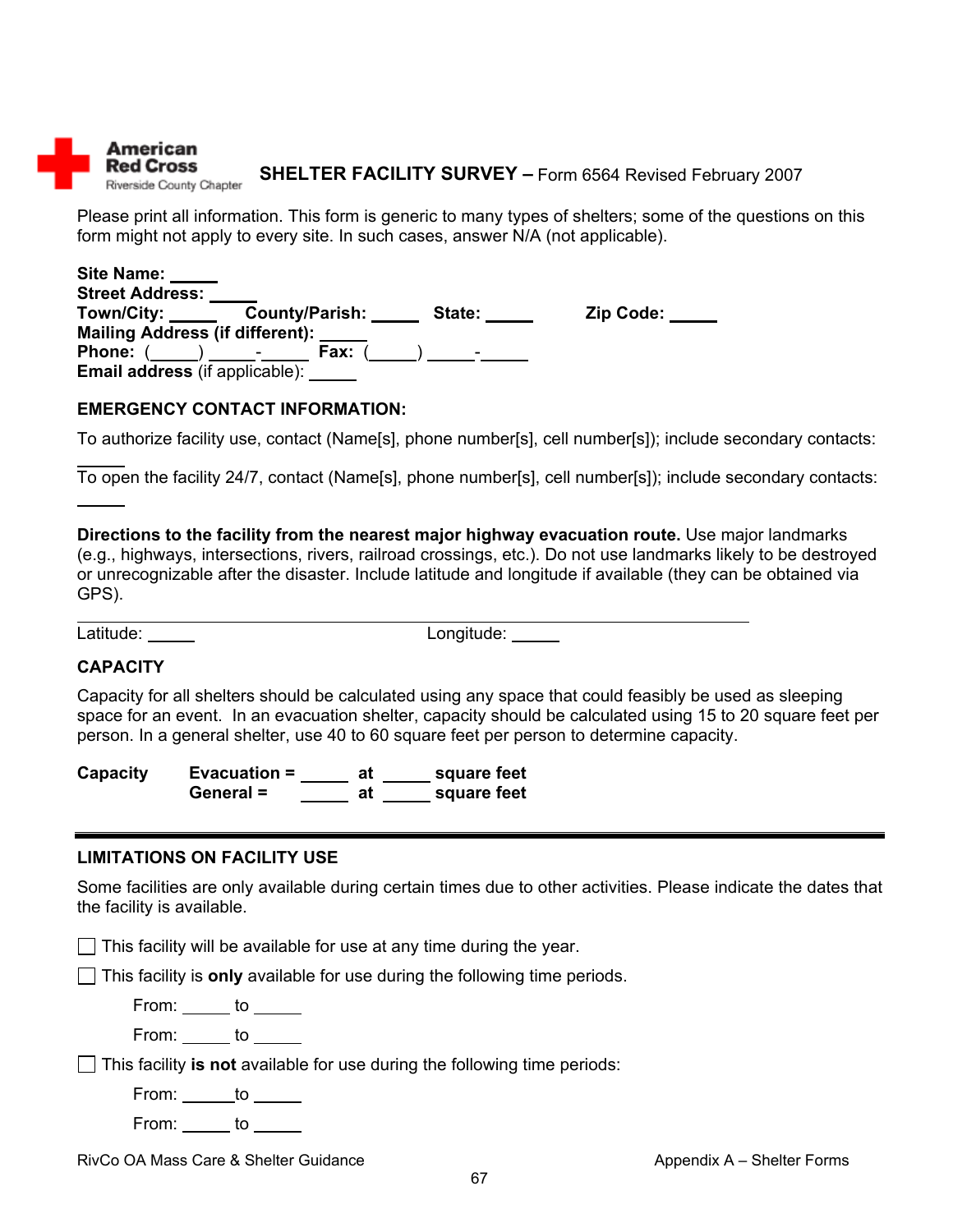Some facilities have specific areas that can be used as an emergency shelter. Please indicate restrictions on use of certain areas of the building or if the entire facility is available for use.

#### **GENERAL FACILITY INFORMATION**

#### **FIRE SAFETY**

Some facilities that appear to be suitable for sheltering might not meet fire codes based on building capacity. This list of questions is not meant to be exhaustive. It is recommended that local codes be examined to determine if the facility meets them. In addition, contact can be made with the fire department to ensure compliance.

| Does the facility have inspected fire extinguishers?                         | $\Box$ Yes $\Box$ No |
|------------------------------------------------------------------------------|----------------------|
| Does the facility have functional fire sprinklers?                           | $\Box$ Yes $\Box$ No |
| Does the facility have a fire alarm?                                         | $\Box$ Yes $\Box$ No |
| If yes, choose one: $\Box$ Manual (pull-down) $\Box$ Automatic               |                      |
| Does the fire alarm directly alert the fire department? $\Box$ Yes $\Box$ No |                      |
|                                                                              |                      |

Comments from fire department, if available:

#### **UTILITIES**

A major concern in running an emergency shelter is whether or not utilities can continue to run after a storm. This section is designed to evaluate the capabilities of the facility and to list the appropriate contacts in case the utilities fail.

| Emergency generator on site? $\Box$ Yes $\Box$ No                                           |                                               |
|---------------------------------------------------------------------------------------------|-----------------------------------------------|
| <b>IF YES</b> - Capacity in kilowatts ______ Power for entire shelter? $\Box$ Yes $\Box$ No | If no, what will it operate?                  |
| Operating time, in hours, without refueling, at rated capacity:                             |                                               |
| Auto start                                                                                  | Manual start Fuel type _____                  |
| Utility company name: ______                                                                |                                               |
| Contact name:                                                                               | Emergency phone number: $(\_\_\_\_) \_\_\_\_$ |
| Generator fuel vendor: ______                                                               | Emergency phone number: $(\_\_) \_\_$ -       |
| Generator repair contact:                                                                   | Emergency phone number: $(\_\_\_\_) \_\_\_\_$ |
|                                                                                             |                                               |

**IF NO-** Emergency generators do not have to be present in order to use the facility as a shelter. However, care must be taken to evaluate the appropriateness of the facility in emergency situations. For example, if there are no appropriate facilities in the area available for sheltering that have emergency generators, consideration should be made to use those facilities. Most pre-identified emergency shelters do not have generators. In addition, if a shelter does not have a generator on site, it is appropriate to pre-identify vendors so that a generator could be brought in if necessary.

| <b>Heating</b>                                   | $\Box$ Electric $\Box$ Natural gas $\Box$ Propane $\Box$ Fuel $\Box$ Oil |                            |
|--------------------------------------------------|--------------------------------------------------------------------------|----------------------------|
| Utility/vendor name:                             |                                                                          |                            |
| Contact name:                                    | Emergency phone number: $(\_\_)$ __________                              |                            |
| Repair contact:                                  | Emergency phone number: (____) ______-                                   |                            |
| Cooling<br>RivCo OA Mass Care & Shelter Guidance | Electric $\Box$ Natural gas $\Box$ Propane                               | Appendix A - Shelter Forms |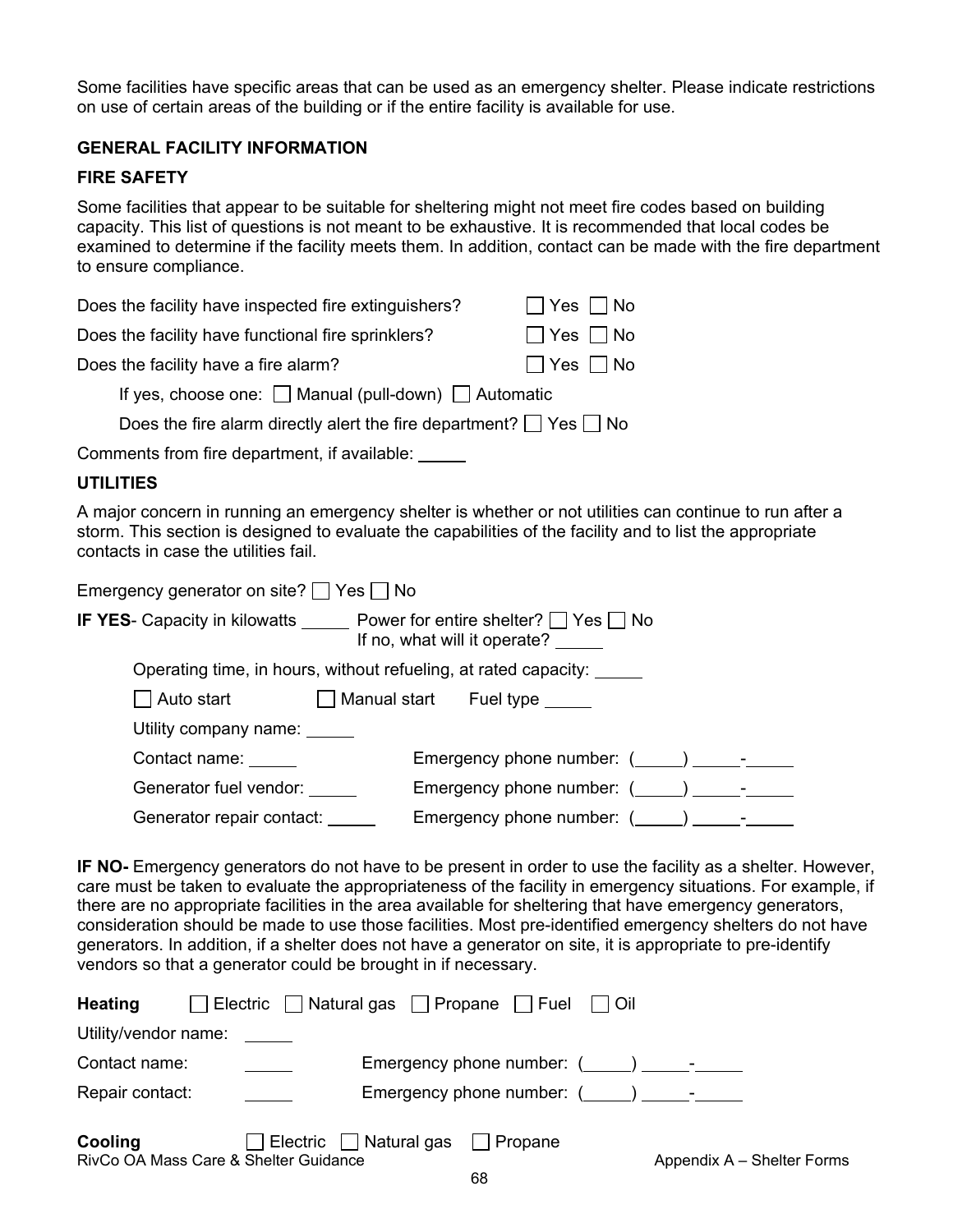| Utility/vendor name: |                                                        |                                                                                  |
|----------------------|--------------------------------------------------------|----------------------------------------------------------------------------------|
| Contact name:        | <u> 1999 - John Barnett</u>                            | Emergency phone number: $(\_\_) \_\_$ -                                          |
| Repair contact:      |                                                        | Emergency phone number: $(\_\_) \_\_$ -                                          |
| Cooking              |                                                        | Electric Natural Gas Propane No cooking facilities on site                       |
|                      | Utility/Vendor name: _____                             |                                                                                  |
| Contact name:        |                                                        | Emergency phone number: $(\_\_\_\_) \_\_\_\$                                     |
| Repair contact:      |                                                        |                                                                                  |
|                      | See the Food Preparation section below.                |                                                                                  |
|                      |                                                        | <b>Telephones</b> Business phones available to shelter staff? $\Box$ Yes<br>l No |
|                      | Phones available to shelter residents?                 | Yes     No                                                                       |
| Number of phones:    | $\overline{a}$ and $\overline{a}$ and $\overline{a}$   | Locations: _____                                                                 |
| Utility/vendor name: |                                                        |                                                                                  |
| Contact name:        |                                                        | Emergency phone number: (____) _____- ______                                     |
| Repair contact:      |                                                        | Emergency phone number: (____) _____- _____                                      |
| Water                |                                                        | $\Box$ Municipal $\Box$ Well(s) $\Box$ Trapped water                             |
|                      |                                                        |                                                                                  |
|                      |                                                        | If trapped: Potable (drinkable) storage capacity in gallons: _____               |
|                      | Non-potable (undrinkable) storage capacity in gallons: |                                                                                  |
| Utility/vendor name: |                                                        |                                                                                  |
| Contact name:        |                                                        | Emergency phone number: (____) _____- ______                                     |

#### **Planning for Drinking Water**

The recommended amount of potable water to have on hand per evacuee is one gallon per day. Presuming that existing water supplies remain available, and that the goal for resources on hand is for three days after the shelter opens, you should strive to have three gallons on hand for each projected shelter resident. *Projected population x 3 =projected number of gallons of water needed.* 

Projected population x 3

-Total available

Gallons of Water Needed

#### **MATERIAL SUPPORT**

#### **COTS & BLANKETS**

During evacuation sheltering, it is often impractical to have cots and bedding for all evacuees. However, it is desirable to have some cots and bedding on hand to be provided on a case by case basis to shelter residents who could, for a variety of reasons, experience hardship by sleeping on the floor. A good planning target for the quantity of cots to have on hand for evacuation sheltering is enough for 10% of the projected population. Generally, it is recommended to have two blankets per person in the shelter. *Projected population ÷10 = projected number of cots needed.*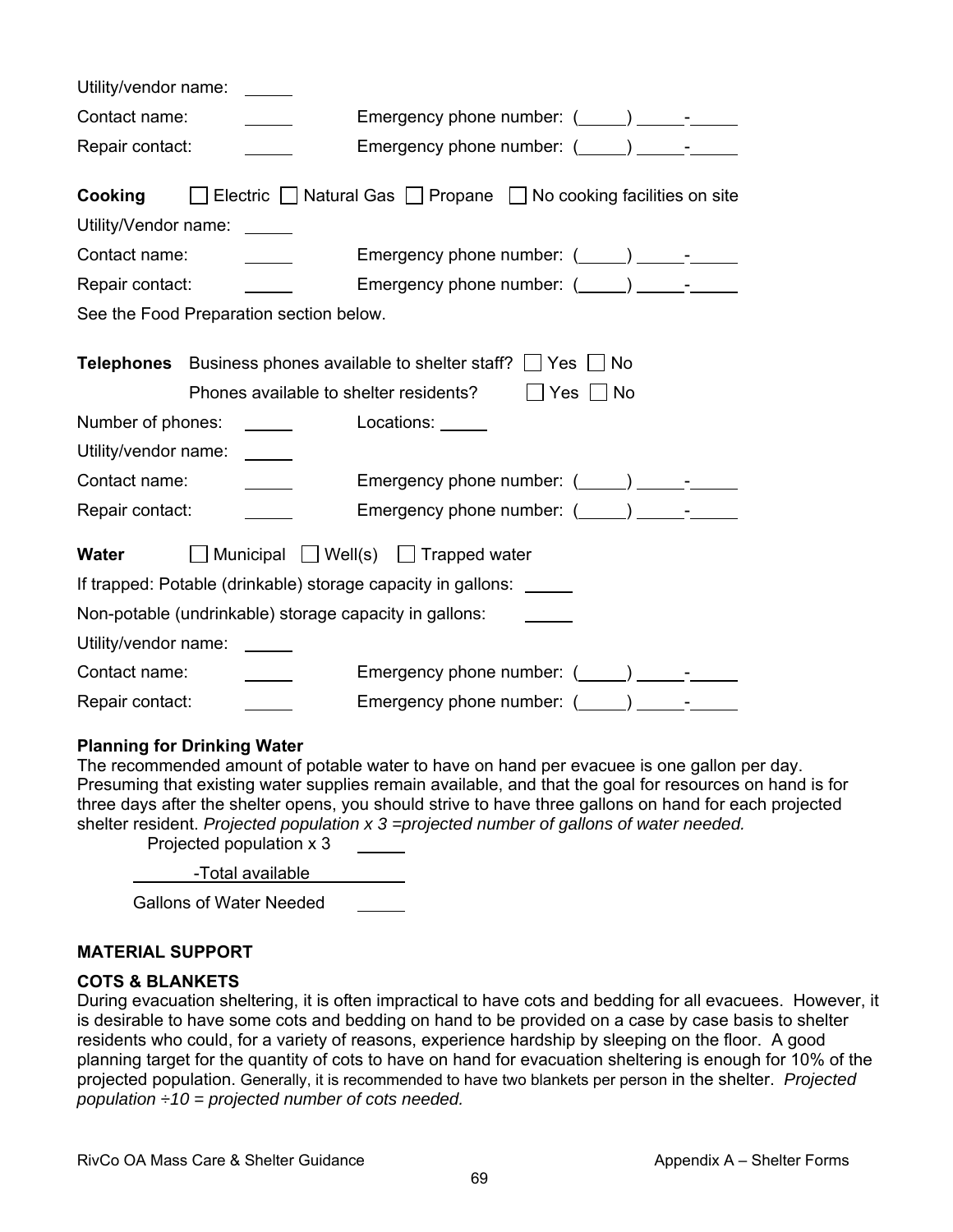| Projected population $\div 10$ | Projected population $\div$ 5 |
|--------------------------------|-------------------------------|
| - Total available              | - Total available             |
| Cots needed                    | <b>Blankets needed</b>        |

#### **ACCESSIBILITY FOR PEOPLE WITH DISABILITIES**

Many people with disabilities can be accommodated in general shelters. It is important to evaluate a building to determine if it is accessible to people with disabilities. No single deficiency in the following list makes a facility "out of compliance" or unfit for consideration. There are many acceptable temporary mechanisms that can make a facility accessible. For guidance in this area, contact your local building or safety department, an assisted living center or a disability advocacy organization.

| <b>Access to building</b><br>Curb cuts (minimum 35 inches wide)                                                                                                                |
|--------------------------------------------------------------------------------------------------------------------------------------------------------------------------------|
| Accessible doorways (minimum 35 inches wide)                                                                                                                                   |
| Automatic doors or appropriate door handles                                                                                                                                    |
| Portable<br>Ramps (minimum 35 inches wide)<br>Are ramps: $\Box$ Fixed                                                                                                          |
| Level Landings                                                                                                                                                                 |
| Accessible and accommodating restrooms<br>Grab bars (33-36 inches wide) $\Box$ Sinks @ 34 inches in height                                                                     |
| Stall (38 inches wide)<br>Towel dispenser $@39$ inches in height                                                                                                               |
| <b>Showers</b><br>Shower stall (minimum 36 inches by 36 inches) $\Box$ Grab bars (33-36 inches in height)<br>Shower seat (17-19 inches high)<br>Hand-held spray unit with hose |
| Fixed shower head (48 inches high)                                                                                                                                             |
| Accessible and accommodating cafeterias<br>Tables (28-34 inches high)                                                                                                          |
| Serving line [counter] (28-34 inches high)                                                                                                                                     |
| Aisles (minimum 38 inches wide)                                                                                                                                                |
| <b>Accessible telephones</b><br>Maximum 48 inches high<br>TDD available<br>Earpiece (volume adjustable)                                                                        |

#### **SANITATION**

#### **TOILETS**

The American Red Cross recommended ratio for toilet facilities is a minimum of 1 restroom for 40 people. Count only those facilities that will be accessible to shelter residents and shelter staff. *Projected population ÷ 40 = projected needed number of toilet facilities.* 

| Number of toilets avail: | Men | <b>Women</b> | Unisex | People with Disabilities |
|--------------------------|-----|--------------|--------|--------------------------|
| Projected need: Men      |     | Women        | Unisex | People with Disabilities |
| - Total available:       | Men | Women        | Unisex | People with Disabilities |
| Portable toilets needed  | Men | Women        | Unisex | People with Disabilities |

#### **SINKS**

RivCo OA Mass Care & Shelter Guidance Appendix A – Shelter Forms The recommended ratio of sinks is one sink for every two toilets.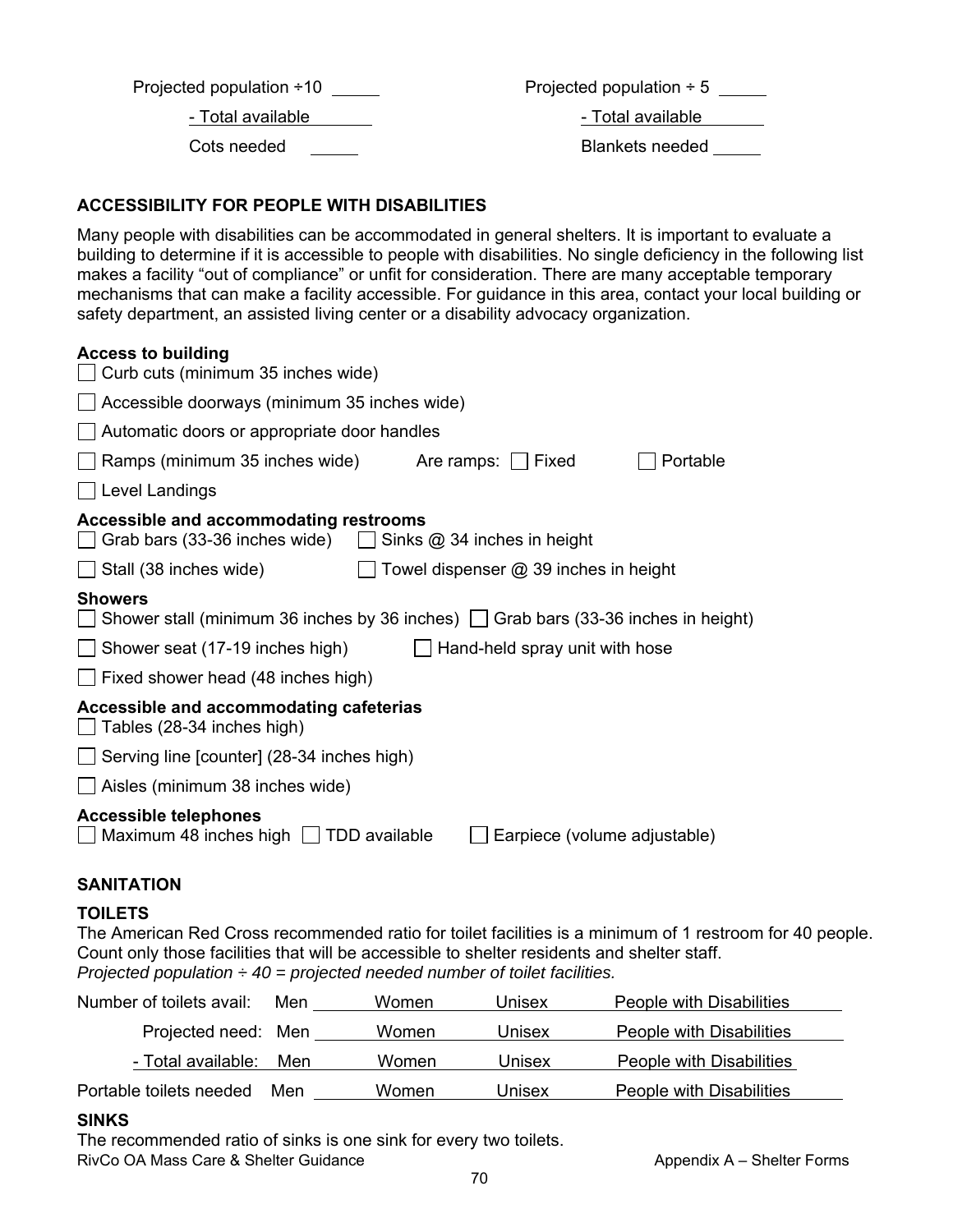| Number of sinks avail: | Men | Women | Unisex | People with Disabilities |
|------------------------|-----|-------|--------|--------------------------|
| Projected need         | Men | Women | Unisex | People with Disabilities |
| Total available:       | Men | Women | Unisex | People with Disabilities |
| Portable sinks needed  | Men | Women | Unisex | People with Disabilities |

#### **SHOWERS**

The best case scenario for showers is 1 shower for every 40 residents. In the case of evacuation shelters, the ratio can be higher. However, if it is determined that an evacuation shelter will be open longer term, alternative arrangements will have to be made. There might be a nearby facility that, while it couldn't be used a shelter, might have showers available. Consider requesting transportation through partner agencies; when a Disaster Relief Operation (DRO) has been set up, requests can go through Partner Services at the DRO. Portable showers might need to be acquired.

| # of showers avail:                                                                                                                                                                                                                                                                                                                                                                                                                                                                                                                                                                                                                                                                                                                                                                                                                                                                                                           |          |                                                                  |                          | Men Women Unisex People with Disabilities                                                          |
|-------------------------------------------------------------------------------------------------------------------------------------------------------------------------------------------------------------------------------------------------------------------------------------------------------------------------------------------------------------------------------------------------------------------------------------------------------------------------------------------------------------------------------------------------------------------------------------------------------------------------------------------------------------------------------------------------------------------------------------------------------------------------------------------------------------------------------------------------------------------------------------------------------------------------------|----------|------------------------------------------------------------------|--------------------------|----------------------------------------------------------------------------------------------------|
| # of showers needed: Men                                                                                                                                                                                                                                                                                                                                                                                                                                                                                                                                                                                                                                                                                                                                                                                                                                                                                                      |          | Women                                                            | <b>Unisex</b>            | People with Disabilities                                                                           |
|                                                                                                                                                                                                                                                                                                                                                                                                                                                                                                                                                                                                                                                                                                                                                                                                                                                                                                                               |          |                                                                  |                          | Are there any limitations on the availability of showers (time of day, etc.)? $\Box$ Yes $\Box$ No |
| Alternatives for showers on-site:                                                                                                                                                                                                                                                                                                                                                                                                                                                                                                                                                                                                                                                                                                                                                                                                                                                                                             |          |                                                                  |                          |                                                                                                    |
| Alternatives for showers off-site:                                                                                                                                                                                                                                                                                                                                                                                                                                                                                                                                                                                                                                                                                                                                                                                                                                                                                            |          |                                                                  |                          |                                                                                                    |
| <b>FOOD PREPARATION</b><br>None on site                                                                                                                                                                                                                                                                                                                                                                                                                                                                                                                                                                                                                                                                                                                                                                                                                                                                                       |          | Warming oven kitchen Full-service kitchen                        |                          |                                                                                                    |
|                                                                                                                                                                                                                                                                                                                                                                                                                                                                                                                                                                                                                                                                                                                                                                                                                                                                                                                               |          | (If full-service meals, "per meal" number that can be produced): |                          |                                                                                                    |
| $\Box$ Facility uses central kitchen $-$ meals are delivered                                                                                                                                                                                                                                                                                                                                                                                                                                                                                                                                                                                                                                                                                                                                                                                                                                                                  |          |                                                                  |                          |                                                                                                    |
| Central kitchen contact: _______ Phone Number: (_____) ______-                                                                                                                                                                                                                                                                                                                                                                                                                                                                                                                                                                                                                                                                                                                                                                                                                                                                |          |                                                                  |                          |                                                                                                    |
| <b>Planning for shelter feeding</b><br>While people coming to evacuation shelters are encouraged to bring food with them, for a variety of<br>reasons this doesn't always occur. Therefore, it pays to be prepared to feed shelter residents. For<br>planning purposes, it is helpful to think in terms of three to five days of meals with no outside assistance.<br>This covers the possibility of widespread damage to commercial food sources and infrastructure. Meals<br>can range from freshly prepared food at shelter facilities that have adequate kitchen facilities to<br>prepackaged shelf-stable meals (military-style Meals Ready to Eat [MREs], Heater Meals, etc.). The<br>planning target should be 5 meals worth of food in inventory for each projected shelter resident.<br>Projected population $x 5 =$ projected number of meals needed.<br>Projected need ______<br>- Total available<br>Meals Needed |          |                                                                  |                          |                                                                                                    |
| <b>Equipment</b> (Indicate quantity and size [sq. ft.] as appropriate).                                                                                                                                                                                                                                                                                                                                                                                                                                                                                                                                                                                                                                                                                                                                                                                                                                                       |          |                                                                  |                          |                                                                                                    |
| Refrigerators ______                                                                                                                                                                                                                                                                                                                                                                                                                                                                                                                                                                                                                                                                                                                                                                                                                                                                                                          |          | Walk-in refrigerators _____                                      |                          | Ice machines                                                                                       |
| Freezers                                                                                                                                                                                                                                                                                                                                                                                                                                                                                                                                                                                                                                                                                                                                                                                                                                                                                                                      |          | Walk-in freezers                                                 |                          | Braising pans                                                                                      |
| <b>Burners</b>                                                                                                                                                                                                                                                                                                                                                                                                                                                                                                                                                                                                                                                                                                                                                                                                                                                                                                                | Griddles |                                                                  | $\overline{\phantom{a}}$ | Warmers                                                                                            |
| Ovens                                                                                                                                                                                                                                                                                                                                                                                                                                                                                                                                                                                                                                                                                                                                                                                                                                                                                                                         |          | Convection ovens                                                 |                          | Microwave ovens ______                                                                             |
| <b>Steamers</b>                                                                                                                                                                                                                                                                                                                                                                                                                                                                                                                                                                                                                                                                                                                                                                                                                                                                                                               |          | <b>Steam kettles</b>                                             |                          |                                                                                                    |
| <b>Sinks</b>                                                                                                                                                                                                                                                                                                                                                                                                                                                                                                                                                                                                                                                                                                                                                                                                                                                                                                                  |          | <b>Dishwashers</b>                                               |                          |                                                                                                    |
| RivCo OA Mass Care & Shelter Guidance                                                                                                                                                                                                                                                                                                                                                                                                                                                                                                                                                                                                                                                                                                                                                                                                                                                                                         |          |                                                                  |                          | Appendix A - Shelter Forms                                                                         |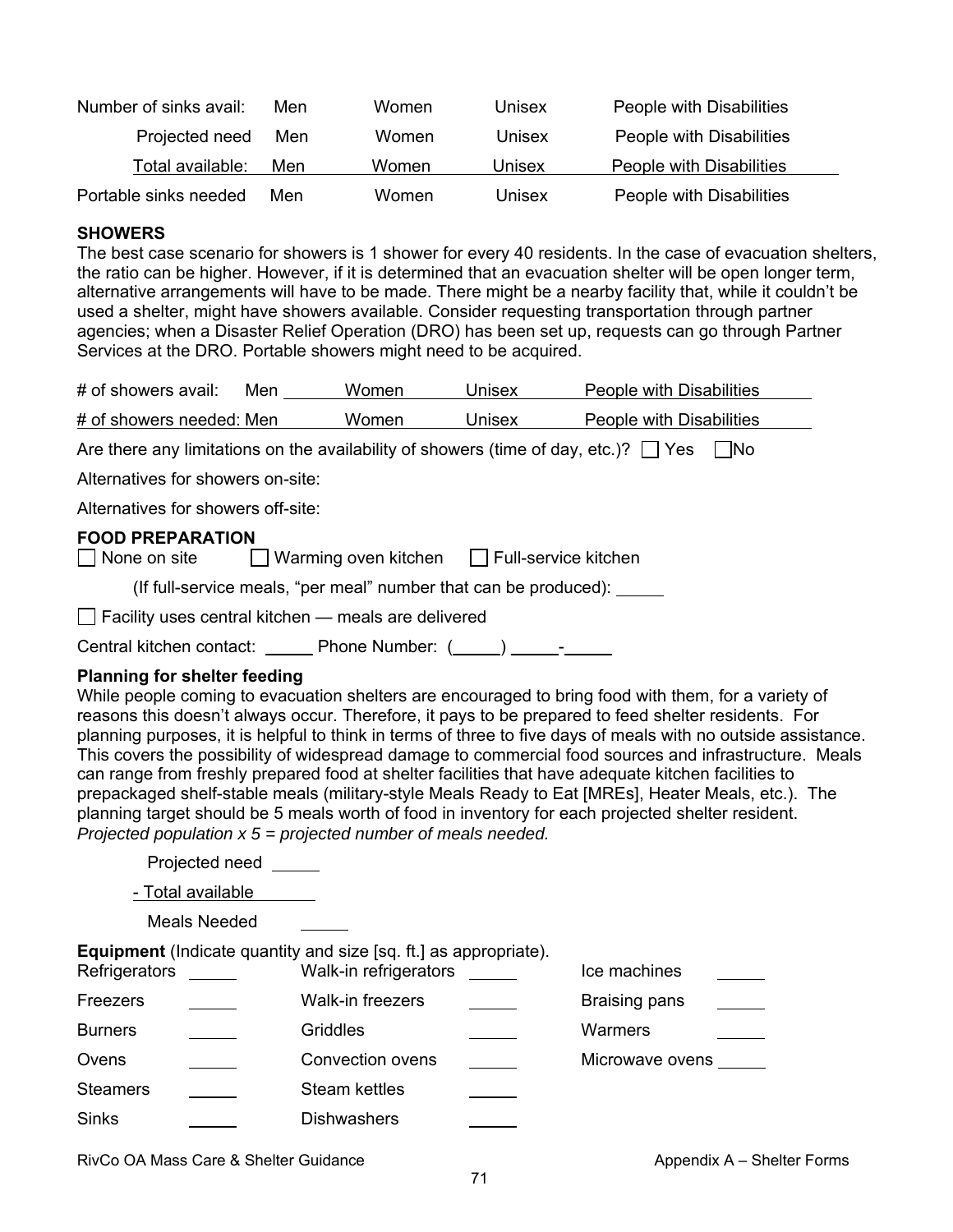#### **FEEDING AREAS**

 $\Box$  None on site  $\Box$  Snack Bar (seating capacity:  $\Box$ ) Cafeteria (seating capacity:  $\Box$ )

□ Other indoor seating (describe, including size and capacity estimate): □

Total estimated seating capacity for eating:

Comments related to feeding:

#### **OTHER CONSIDERATIONS**

#### **ARC 4496**

 "Standards for Selection of Hurricane Evacuation Shelters," or ARC4496, is a document published by the American Red Cross. Planning considerations for hurricane evacuation shelters involve a number of factors and require close coordination with local officials responsible for public safety. Technical information contained in hurricane evacuation studies, storm surge mapping, flood mapping and other data can now be used to make informed decisions about the suitability of shelters. Anyone considering using a facility as a hurricane evacuation shelters should carefully review ARC 4496 and consult with local officials to ensure safety of the facility is considered.

#### **HEALTH SERVICES**

| Number of rooms available: | Number of beds or cots available: |
|----------------------------|-----------------------------------|
| Number of rooms needed:    | Number of beds or cots needed:    |

Total square footage of available health care space:

#### **BABY AND INFANT SUPPORT SUPPLIES**

Diaper changing tables are extremely important due to health safety considerations. While there are not a recommended number of tables by population, there should be changing tables available. Beyond diaper changing, it is helpful to know in advance what baby supplies are available, if needed.

# of diaper changing tables:

# of diapers available:

Cans of formula available:

#### **LAUNDRY FACILITIES**

Generally, shelters do not have access to laundry facilities. Availability of such facilities would be considered an extra and not a necessity. These facilities would be especially useful for a shelter open longer than a week.

| Number of clothes washers:<br>Number of clothes dryers:                                             |                            |
|-----------------------------------------------------------------------------------------------------|----------------------------|
| Will the shelter worker or shelter residents have access to these machines?    Yes    No            |                            |
| Are laundry facilities coin operated? Yes No                                                        |                            |
| Special conditions or restrictions:                                                                 |                            |
| <b>ADDITIONAL INFORMATION</b><br>Does the entity that plans to manage the shelter own the building? | l INo<br>  Yes             |
| RivCo OA Mass Care & Shelter Guidance                                                               | Appendix A – Shelter Forms |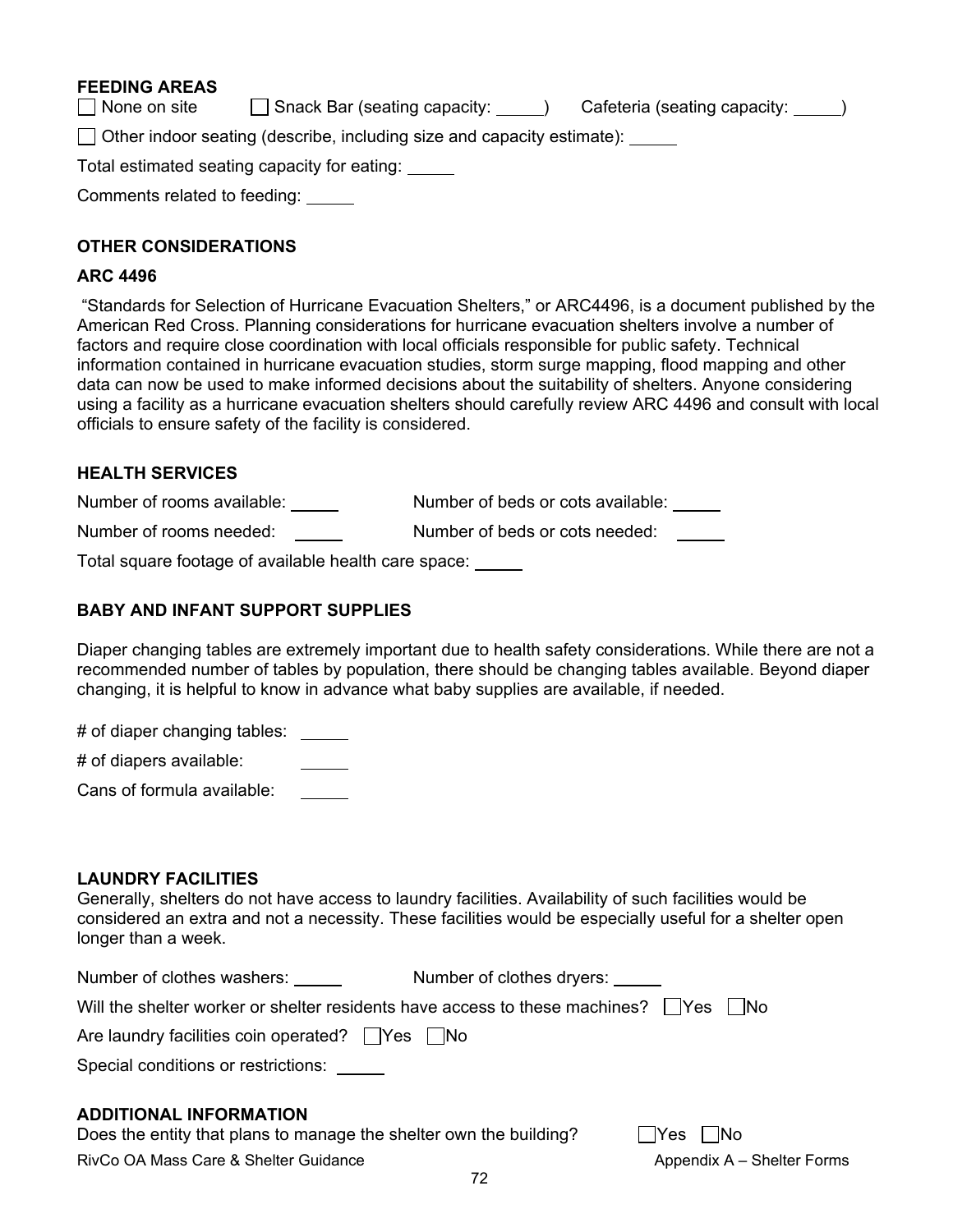| Groups associated with this facility                          |                      |
|---------------------------------------------------------------|----------------------|
| Is this facility within ten miles of a nuclear power plant?   | $\Box$ Yes $\Box$ No |
| Is this facility within five miles of an evacuation route?    | $\Box$ Yes $\Box$ No |
| If NO- is there a current written agreement to use this site? | $\Box$ Yes $\Box$ No |

| Yes    No |  |
|-----------|--|
| Yes    No |  |
| ∐Yes ∐No  |  |

| Groups associated with this facility<br>Facility staff required when using facility? |                               | Yes        | INo        |
|--------------------------------------------------------------------------------------|-------------------------------|------------|------------|
| Paid feeding staff required when using facility?                                     |                               |            | <b>No</b>  |
| Church auxiliary required when using facility?                                       | Yes                           | <b>INo</b> |            |
| Fire auxiliary required when using facility?                                         |                               |            | <b>INo</b> |
| Other:                                                                               | Required Yes No               |            |            |
| Other:                                                                               | Required $\Box$ Yes $\Box$ No |            |            |
| Will any of the above groups be trained or experienced in shelter management?        |                               |            |            |

IF YES, please list:

#### **RECOMMENDATIONS/OTHER INFORMATION (Be specific):**

#### **••••• Attach a sketch or copy of the facility floor plan •••••**

Survey completed/updated by

 $\overline{a}$ 

\_\_\_\_\_\_\_\_\_\_\_\_\_\_\_\_\_\_\_\_\_\_\_\_\_\_\_\_\_\_

Printed Name Signature Date completed

 $\overline{\phantom{a}}$  ,  $\overline{\phantom{a}}$  ,  $\overline{\phantom{a}}$  ,  $\overline{\phantom{a}}$  ,  $\overline{\phantom{a}}$  ,  $\overline{\phantom{a}}$  ,  $\overline{\phantom{a}}$  ,  $\overline{\phantom{a}}$  ,  $\overline{\phantom{a}}$  ,  $\overline{\phantom{a}}$  ,  $\overline{\phantom{a}}$  ,  $\overline{\phantom{a}}$  ,  $\overline{\phantom{a}}$  ,  $\overline{\phantom{a}}$  ,  $\overline{\phantom{a}}$  ,  $\overline{\phantom{a}}$ 

Printed Name Signature Date completed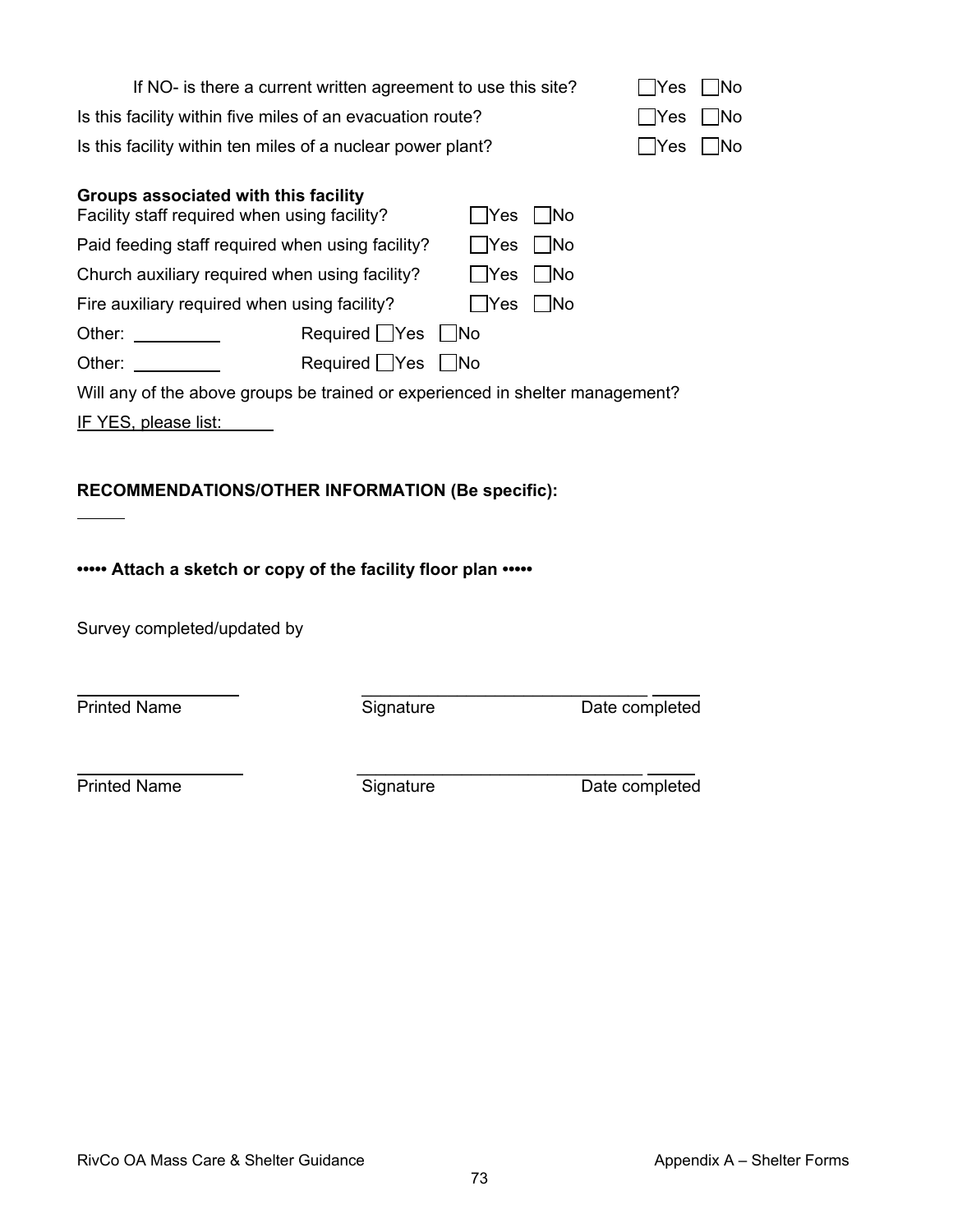#### **American Red Cross Shelter Agreement**

The American National Red Cross ("Red Cross"), a not-for-profit corporation chartered by the United States Congress, provides services to individuals, families and communities when disaster strikes. The disaster relief activities of the Red Cross are made possible by the American public, as the organization is supported by private donations and facility owners who permit their buildings to be used as a temporary refuge for disaster victims. This agreement is between the Red Cross and a facility owner ("Owner") so the Red Cross can use the facility as an emergency shelter during a disaster.

|                       |                                                                             | <b>Parties and Facility</b>                                     |              |
|-----------------------|-----------------------------------------------------------------------------|-----------------------------------------------------------------|--------------|
| Owner:<br>Legal Name: |                                                                             |                                                                 |              |
|                       |                                                                             |                                                                 |              |
|                       | 24-Hour Point of Contact:                                                   |                                                                 |              |
|                       | Name and                                                                    |                                                                 |              |
|                       | Title:                                                                      |                                                                 |              |
|                       | <b>Work</b>                                                                 |                                                                 | Cell         |
|                       | Phone:                                                                      |                                                                 | Phone/Pager: |
|                       | <b>Address for Legal Notices:</b>                                           |                                                                 |              |
|                       |                                                                             |                                                                 |              |
|                       |                                                                             |                                                                 |              |
|                       |                                                                             |                                                                 |              |
|                       |                                                                             |                                                                 |              |
| Red Cross:            |                                                                             |                                                                 |              |
| Legal                 |                                                                             | The American National Red Cross                                 |              |
| name:                 |                                                                             |                                                                 |              |
| Chapter:              | <b>Riverside County Chapter</b><br>24-Hour Point of Contact: 1-800-951-5600 |                                                                 |              |
|                       | Name and                                                                    | <b>Response Director</b>                                        |              |
|                       | Title:                                                                      |                                                                 |              |
|                       |                                                                             | Work Phone: 888-831-0031                                        | Cell         |
|                       |                                                                             |                                                                 | Phone/Pager: |
|                       | <b>Address for Legal Notices:</b>                                           |                                                                 |              |
|                       | P.O. Box 55040 Riverside, CA 92517                                          |                                                                 |              |
|                       |                                                                             |                                                                 |              |
|                       |                                                                             |                                                                 |              |
|                       |                                                                             |                                                                 |              |
|                       | Copies of legal notices must also be sent to:                               |                                                                 |              |
|                       |                                                                             | The American National Red Cross, Office of the General Counsel, |              |
|                       | 2025 E Street, NW, Washington DC 20006                                      |                                                                 |              |
| and                   |                                                                             |                                                                 |              |
|                       |                                                                             | The American National Red Cross, Disaster Operations,           |              |
|                       | 2025 E Street NW, Washington, DC 20006.                                     |                                                                 |              |
|                       |                                                                             |                                                                 |              |

Shelter Facility:

(Insert name and complete street address of building or, if multiple buildings, write "See attached Facility List" and attach Facility List including complete street address of each building that is part of this Agreement).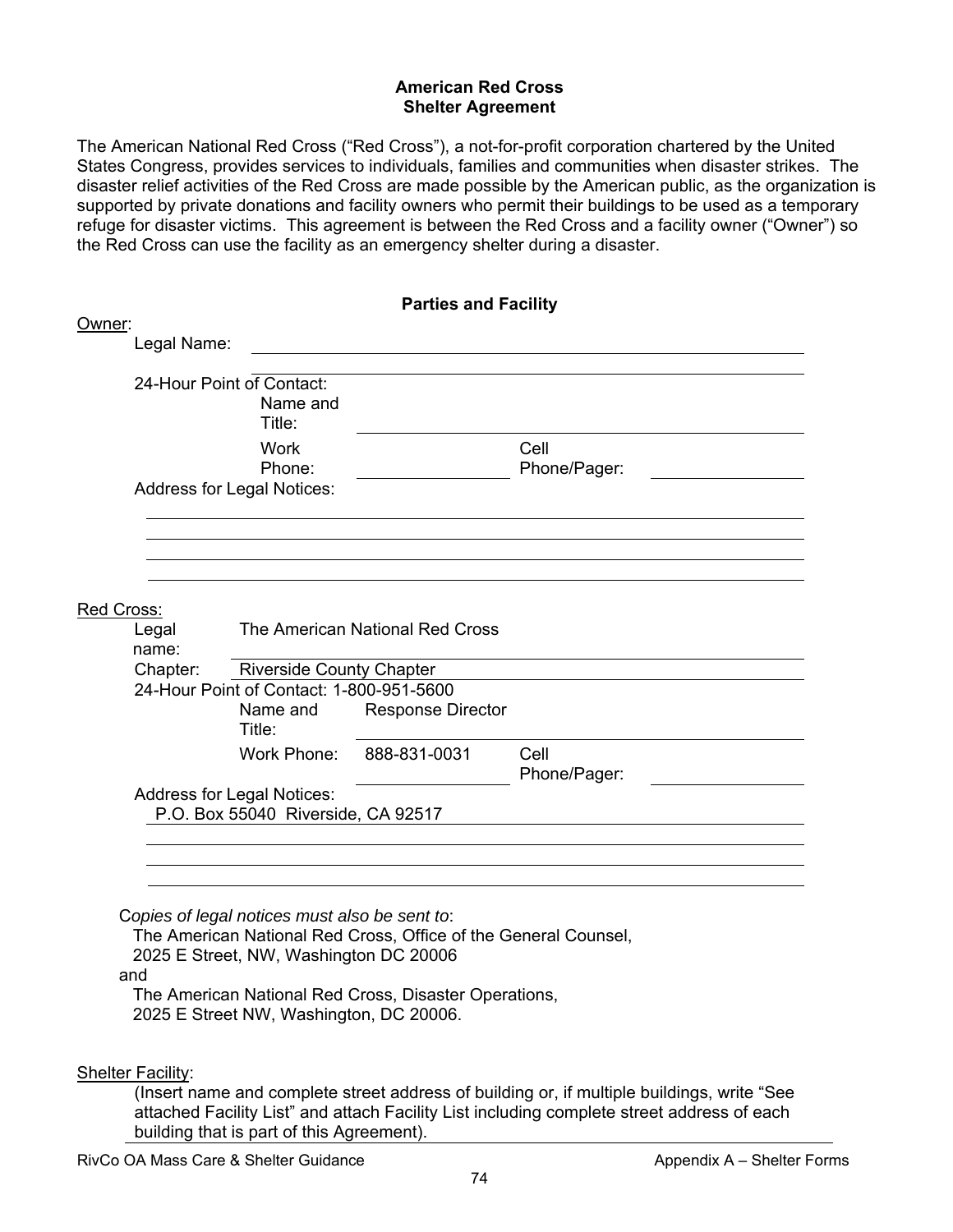| <u>. In the contract of the contract of the contract of the contract of the contract of the contract of the contract of the contract of the contract of the contract of the contract of the contract of the contract of the cont</u> |  |  |
|--------------------------------------------------------------------------------------------------------------------------------------------------------------------------------------------------------------------------------------|--|--|
|                                                                                                                                                                                                                                      |  |  |
|                                                                                                                                                                                                                                      |  |  |
|                                                                                                                                                                                                                                      |  |  |
| <u> 1999 - Johann Harry Harry Harry Harry Harry Harry Harry Harry Harry Harry Harry Harry Harry Harry Harry Harry</u>                                                                                                                |  |  |
|                                                                                                                                                                                                                                      |  |  |
|                                                                                                                                                                                                                                      |  |  |
|                                                                                                                                                                                                                                      |  |  |
|                                                                                                                                                                                                                                      |  |  |

#### **Terms and Conditions**

1. Use of Facility: Upon request and if feasible, the Owner will permit the Red Cross to use the Facility on a temporary basis as an emergency public shelter.

2. Shelter Management: The Red Cross will have primary responsibility for the operation of the shelter and will designate a Red Cross official, the Shelter Manager, to manage the sheltering activities. The Owner will designate a Facility Coordinator to coordinate with the Shelter Manager regarding the use of the Facility by the Red Cross.

3. Condition of Facility: The Facility Coordinator and Shelter Manager (or designee) will jointly conduct a pre-occupancy survey of the Facility before it is turned over to the Red Cross. They will use the first page of the *Facility/Shelter Opening/Closing Form*, available on CrossNet, to record any existing damage or conditions. The Facility Coordinator will identify and secure all equipment that the Red Cross should not use while sheltering in the Facility. The Red Cross will exercise reasonable care while using the Facility as a shelter and will make no modifications to the Facility without the express written approval of the Owner.

4. Food Services: Upon request by the Red Cross, and if such resources exist and are available, the Owner will make the food service resources of the Facility, including food, supplies, equipment and food service workers, available to feed the shelter occupants. The Facility Coordinator will designate a Food Service Manager to coordinate the provision of meals at the direction of and in cooperation with the Shelter Manager. The Food Service Manager will establish a feeding schedule, determine food service inventory and needs, and supervise meal planning and preparation. The Food Service Manager and Shelter Manager will jointly conduct a pre-occupancy inventory of the food and food service supplies in the Facility before it is turned over to the Red Cross.

5. Custodial Services: Upon request by the Red Cross and if such resources exist and are available, the Owner will make its custodial resources, including supplies and custodial workers, available to provide cleaning and sanitation services at the shelter. The Facility Coordinator will designate a Facility Custodian to coordinate the provision of cleaning and sanitation services at the direction of and in cooperation with the Shelter Manager.

6. Security: In coordination with the Facility Coordinator; the Shelter Manager, as he or she deems necessary and appropriate, will coordinate with law enforcement regarding any public safety issues at the **Shelter** 

7. Signage and Publicity: The Red Cross may post signs identifying the shelter as a Red Cross shelter in locations approved by the Facility Coordinator and will remove such signs when the shelter is closed. The Owner will not issue press releases or other publicity concerning the shelter without the express written consent of the Shelter Manager. The Owner will refer all media questions about the shelter to the Shelter Manager.

8. Closing the Shelter: The Red Cross will notify the Owner or Facility Coordinator of the closing date for the shelter. Before the Red Cross vacates the Facility, the Shelter Manager and Facility Coordinator will jointly conduct a post-occupancy survey, using the second page of the Shelter/Facility Opening/Closing Form to record any damage or conditions. The Shelter Manager and Facility Coordinator or Food Service Manager will conduct a post-occupancy inventory of the food and supplies used during the shelter operation.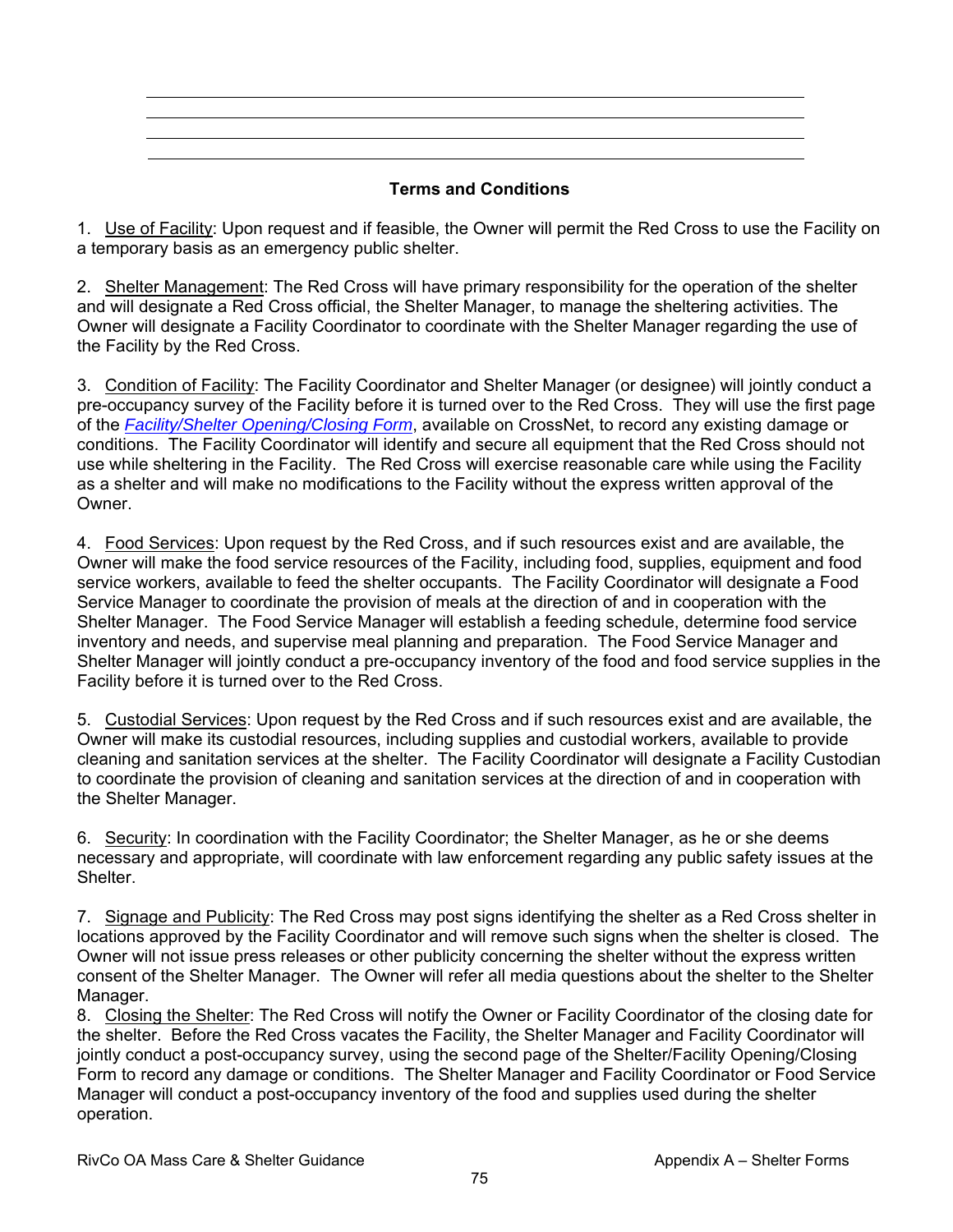- 9. Reimbursement: The Red Cross will reimburse the Owner for the following:
	- a. *Damage to the Facility or other property of Owner*, reasonable wear and tear excepted, resulting from the operations of the Red Cross. Reimbursement for facility damage will be based on replacement at actual cash value. The Red Cross will select from among bids from at least three reputable contractors. The Red Cross is not responsible for storm damage or other damage caused by the disaster.
	- b. *Reasonable costs associated with custodial and food service personnel* which would not have been incurred but for the Red Cross's use of the Facility for sheltering. The Red Cross will reimburse at per-hour, straight-time rate for wages actually incurred but will not reimburse for (i) overtime or (ii) costs of salaried staff.
	- c. *Reasonable, actual, out-of-pocket operational costs*, including the costs of the utilities indicated below, to the extent that such costs would not have been incurred but for the Red Cross's use of the Premises (both parties must initial all utilities to be reimbursed by the Red Cross):

|                       | Owner initials | <b>Red Cross</b><br>initials |
|-----------------------|----------------|------------------------------|
| Water                 |                |                              |
| Gas                   |                |                              |
| Electricity           |                |                              |
| <b>Waste Disposal</b> |                |                              |

The Owner will submit any request for reimbursement to the Red Cross within 60 days after the shelter closes. Any request for reimbursement for food, supplies or operational costs must be accompanied by supporting invoices. Any request for reimbursement for personnel costs must be accompanied by a list of the personnel with the dates and hours worked at the shelter.

10. Insurance: The Red Cross shall carry insurance coverage in the amounts of at least \$1,000,000 per occurrence for Commercial General Liability and Automobile Liability. The Red Cross shall also carry Workers' Compensation coverage with statutory limits for the jurisdiction within which the facility is located and \$1,000,000 in Employers' Liability.

11. Indemnification: The Red Cross shall defend, hold harmless, and indemnify Owner against any legal liability, including reasonable attorney fees, in respect to bodily injury, death and property damage arising from the negligence of the Red Cross during the use of the Premises.

12. Term: The term of this agreement begins on the date of the last signature below and ends 30 days after written notice by either party.

| Owner (legal name) | THE AMERICAN NATIONAL RED CROSS<br>(legal name) |
|--------------------|-------------------------------------------------|
| By (signature)     | By (signature)                                  |
| Name (printed)     | Name (printed)                                  |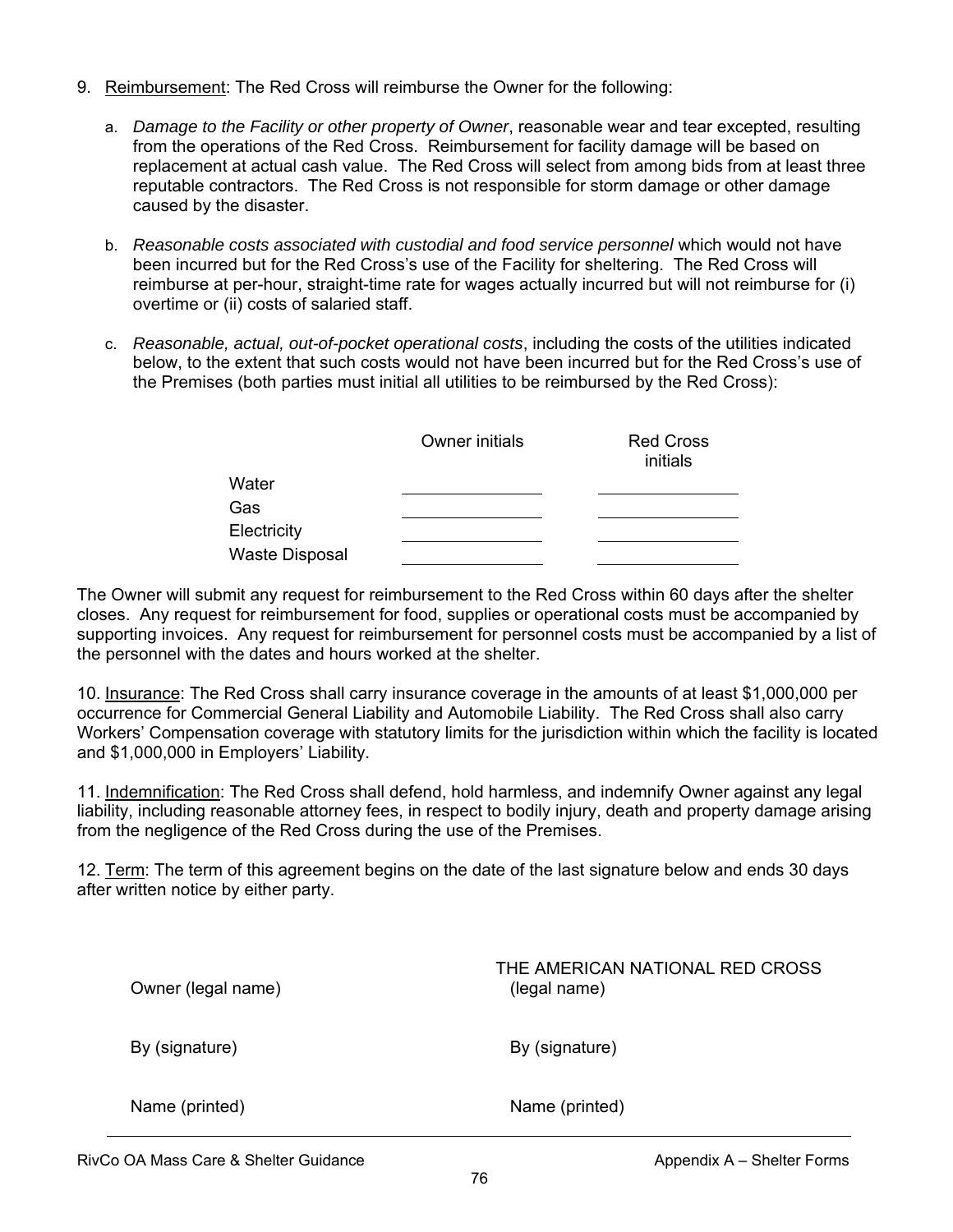| <b>Title</b>        |                      | Title<br>$\ddot{}$ |  |
|---------------------|----------------------|--------------------|--|
| Date                |                      | Date               |  |
| <b>Attachment A</b> | <b>Facility List</b> |                    |  |
|                     |                      |                    |  |

Name of Facility: Address: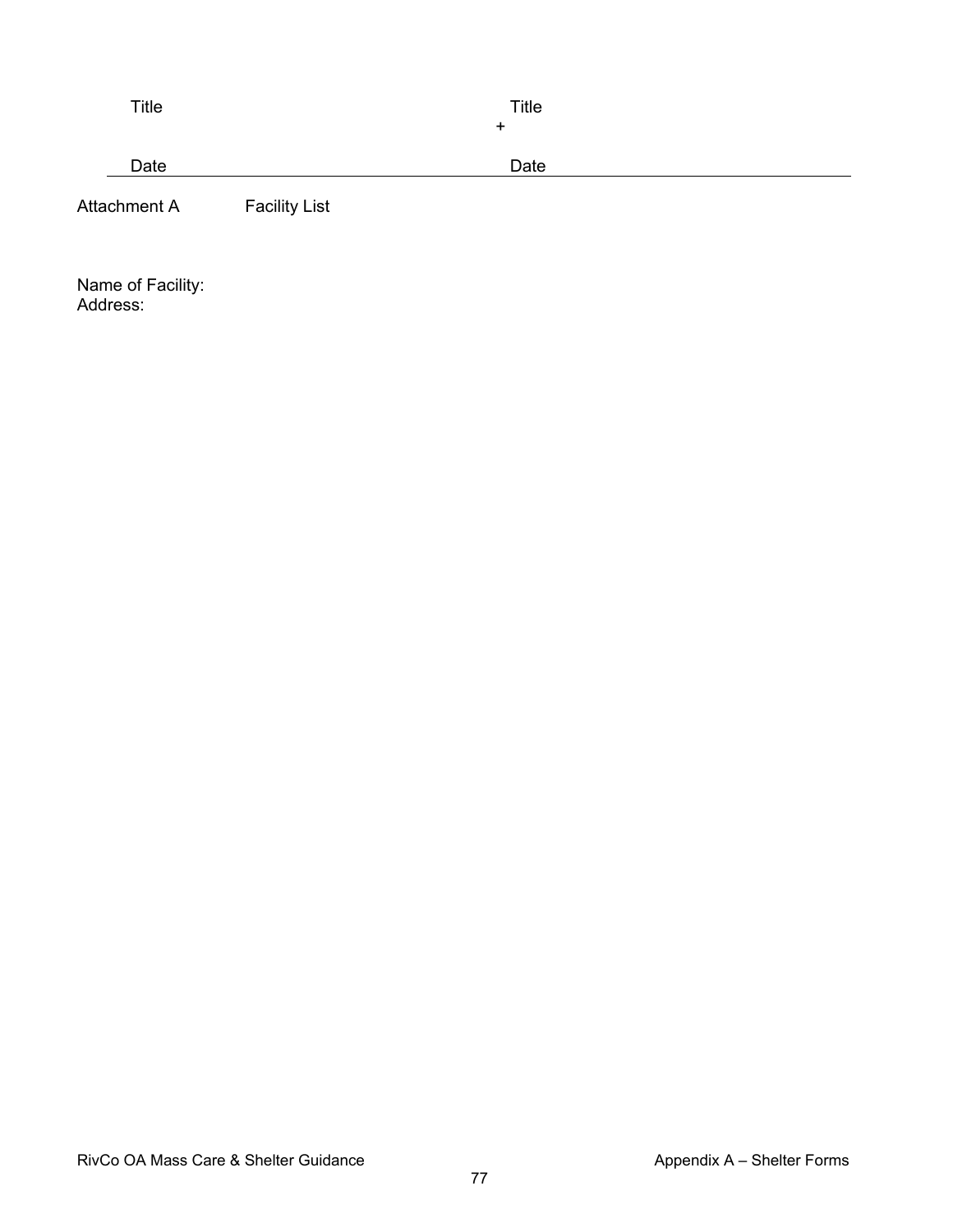**American Red Cross** 

**Riverside County Chapter Facility/Shelter Opening Checklist** 

| Facility Name:                                                                                                             |                              | Facility Representative: |           |           |   |                 |
|----------------------------------------------------------------------------------------------------------------------------|------------------------------|--------------------------|-----------|-----------|---|-----------------|
| Date of Facility Check:<br>Location:                                                                                       |                              |                          |           |           |   |                 |
|                                                                                                                            | Conducted By:                |                          |           |           |   |                 |
|                                                                                                                            | Date of Last Facility Check: |                          |           |           |   |                 |
|                                                                                                                            | Conducted By:                |                          |           |           |   |                 |
| Name of person addressing issues:                                                                                          |                              | Date Issues Addressed:   |           |           |   |                 |
| Contact information for person addressing issues:                                                                          |                              |                          |           |           |   |                 |
| Contact information for person addressing issues:                                                                          |                              |                          |           |           |   |                 |
| Or 'NA", the specific areas needing correction and the persons responsible for corrections should be noted in the comments |                              |                          |           |           |   |                 |
| column.                                                                                                                    |                              |                          |           |           |   |                 |
| <b>AREAS TO REVIEW</b>                                                                                                     |                              | <b>YES</b>               | <b>NO</b> | <b>NA</b> | U | <b>COMMENTS</b> |
| Are indoor and outdoor walking surfaces free of tripping or falling hazards                                                |                              |                          |           |           |   |                 |
| (uneven sidewalks, unprotected raised walkways/ramps/docks,                                                                |                              |                          |           |           |   |                 |
| loose/missing tiles, telephone wire, extension cords, etc.)?                                                               |                              |                          |           |           |   |                 |
| Are the pats to exits relatively straight and clear of obstructions (blocked,                                              |                              |                          |           |           |   |                 |
| chained, partially blocked, obstructed by garbage cans, etc.)?                                                             |                              |                          |           |           |   |                 |
| Are all emergency exits properly identified and secured?                                                                   |                              |                          |           |           |   |                 |
| Are there at least two exits from each floor?                                                                              |                              |                          |           |           |   |                 |
|                                                                                                                            |                              |                          |           |           |   |                 |
| Are illuminated exit and exit directional signs visible from all aisles?                                                   |                              |                          |           |           |   |                 |
| Is there an emergency evacuation plan and identified meeting place?                                                        |                              |                          |           |           |   |                 |
| Are there guidelines fro directing occupants to an identified assembly are                                                 |                              |                          |           |           |   |                 |
| away from the building once they reach the ground floor?                                                                   |                              |                          |           |           |   |                 |
| Are there any site specific hazards (hazardous chemicals, machinery)?<br>If so, describe them.                             |                              |                          |           |           |   |                 |
| Is the facility clean, neat and orderly?                                                                                   |                              |                          |           |           |   |                 |
| Are the following building systems in good working order?                                                                  |                              |                          |           |           |   |                 |
| Electrical                                                                                                                 |                              |                          |           |           |   |                 |
| Water                                                                                                                      |                              |                          |           |           |   |                 |
| Sewage System                                                                                                              |                              |                          |           |           |   |                 |
| HVAC, if necessary                                                                                                         |                              |                          |           |           |   |                 |
| Are fire extinguishers and smoke detectors present, inspected, and                                                         |                              |                          |           |           |   |                 |
| properly services?                                                                                                         |                              |                          |           |           |   |                 |
| If power fails, is automatic emergency lighting available for egress routes,                                               |                              |                          |           |           |   |                 |
| stairs and restrooms?                                                                                                      |                              |                          |           |           |   |                 |
| Are first aid kits readily available and fully stocked? Where?                                                             |                              |                          |           |           |   |                 |
| Will occupants of the building be notified that an emergency evacuation is                                                 |                              |                          |           |           |   |                 |
| necessary by PA or alarm?                                                                                                  |                              |                          |           |           |   |                 |
| ANY DAMAGE OR ADDITIONAL COMMENTS:                                                                                         |                              |                          |           |           |   |                 |
|                                                                                                                            |                              |                          |           |           |   |                 |
|                                                                                                                            |                              |                          |           |           |   |                 |
|                                                                                                                            |                              |                          |           |           |   |                 |
|                                                                                                                            |                              |                          |           |           |   |                 |
|                                                                                                                            |                              |                          |           |           |   |                 |
|                                                                                                                            |                              |                          |           |           |   |                 |
|                                                                                                                            |                              |                          |           |           |   |                 |
|                                                                                                                            |                              |                          |           |           |   |                 |
|                                                                                                                            |                              |                          |           |           |   |                 |
|                                                                                                                            |                              |                          |           |           |   |                 |
|                                                                                                                            |                              |                          |           |           |   |                 |
|                                                                                                                            |                              |                          |           |           |   |                 |
|                                                                                                                            |                              |                          |           |           |   |                 |
|                                                                                                                            |                              |                          |           |           |   |                 |
|                                                                                                                            |                              |                          |           |           |   |                 |
| Worker                                                                                                                     |                              |                          | Date:     |           |   |                 |
| Signature:                                                                                                                 |                              |                          |           |           |   |                 |
|                                                                                                                            |                              |                          |           |           |   |                 |
| Reviewer                                                                                                                   |                              |                          | Date:     |           |   |                 |
| Signature:                                                                                                                 |                              |                          |           |           |   |                 |
|                                                                                                                            |                              |                          |           |           |   | Revised 6/2009  |

Revised 6/2009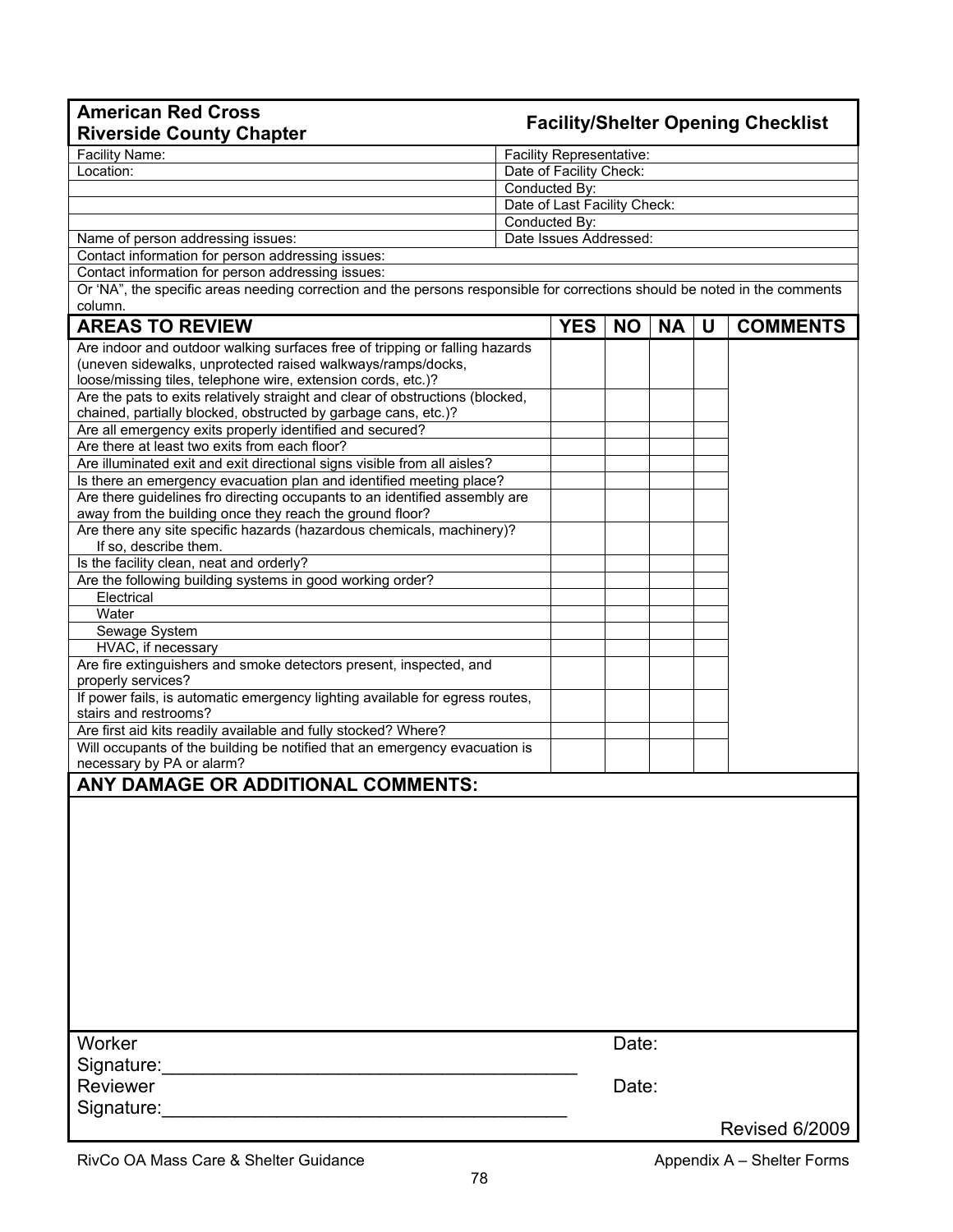|                                                                                                                                                                       |                  | INITIAL INTAKE AND ASSESSMENT TOOL - AMERICAN RED CROSS - U.S. DEPARTMENT OF HEALTH AND HUMAN SERVICES              |                                                                                                                     |
|-----------------------------------------------------------------------------------------------------------------------------------------------------------------------|------------------|---------------------------------------------------------------------------------------------------------------------|---------------------------------------------------------------------------------------------------------------------|
| <b>Shelter Name/City/State:</b><br>Date/Time:                                                                                                                         |                  |                                                                                                                     | DRO Name/#:                                                                                                         |
| <b>Family Last Name:</b>                                                                                                                                              |                  |                                                                                                                     |                                                                                                                     |
| Primary language spoken in home:                                                                                                                                      |                  |                                                                                                                     | Does the family need language<br>assistance/interpreter?:                                                           |
| Names/ages/genders of all family members present:                                                                                                                     |                  |                                                                                                                     |                                                                                                                     |
| If alone and under 18, location of next of kin/parent/guardian:<br>Home Address:                                                                                      |                  | If unknown, notify shelter manager & interviewer initial here:                                                      |                                                                                                                     |
| <b>Client Contact Number:</b>                                                                                                                                         |                  | Interviewer Name (print name):                                                                                      |                                                                                                                     |
| <b>INITIAL INTAKE</b>                                                                                                                                                 | <b>Circle</b>    | <b>Action to be taken</b>                                                                                           | <b>Include ONLY name of affected family</b><br>member                                                               |
| 1. Do you need assistance hearing me?                                                                                                                                 | YES / NO         | If Yes, consult with Disaster<br>Health Services (HS).                                                              |                                                                                                                     |
| 2. Will you need assistance with understanding or<br>answering these questions?                                                                                       | YES / NO         | If Yes, notify shelter manager and<br>refer to HS.                                                                  |                                                                                                                     |
| 3. Do you have a medical or health concern or need<br>right now?                                                                                                      | YES / NO         | If Yes, stop interview and refer to<br>HS immediately. If life<br>threatening, call 911.                            |                                                                                                                     |
| 4. Observation for the Interviewer: Does the client<br>appear to be overwhelmed, disoriented, agitated,<br>or a threat to self or others?                             | YES / NO         | If life threatening, call 911. If<br>yes, or unsure, refer immediately<br>to HS or Disaster Mental Health<br>(DMH). |                                                                                                                     |
| 5. Do you need medicine, equipment or electricity to<br>operate medical equipment or other items for daily<br>living?                                                 | YES / NO         | If Yes, refer to HS.                                                                                                |                                                                                                                     |
| 6. Do you normally need a caregiver, personal assistant,<br>or service animal?                                                                                        | YES / NO         | If Yes, ask next question. If no,<br>skip next question.                                                            |                                                                                                                     |
| 7. Is your caregiver, personal assistant, or service<br>animal inaccessible?                                                                                          | YES / NO         | If Yes, circle which one and refer<br>to HS.                                                                        |                                                                                                                     |
| 8. Do you have any severe environmental, food, or<br>medication allergies?                                                                                            | YES / NO         | If Yes, refer to HS.                                                                                                |                                                                                                                     |
| 9. Question to interviewer: Would this person<br>benefit from a more detailed health or mental<br>health assessment?                                                  | YES / NO         | If Yes, refer to HS or DMH.                                                                                         | *If client is uncertain or unsure of<br>answer to any question, refer to HS or<br>DMH for more in-depth evaluation. |
| <b>STOP</b><br><b>STOP HERE!</b><br>STOP                                                                                                                              | <b>REFER to:</b> | HS Yes □ No □<br>DMH Yes D No D                                                                                     | Interviewer Initial                                                                                                 |
| DISASTER HEALTH SERVICES/DISASTER MENTAL HEALTH ASSESSMENT FOLLOW-UP                                                                                                  |                  |                                                                                                                     |                                                                                                                     |
| <b>ASSISTANCE AND SUPPORT INFORMATION</b>                                                                                                                             | Circle           | Actions to be taken                                                                                                 | Comments                                                                                                            |
| Have you been hospitalized or under the care of a<br>physician in the past month?                                                                                     | YES / NO         | If Yes, list reason.                                                                                                |                                                                                                                     |
| Do you have a condition that requires any special medical<br>equipment/supplies? (Epi-pen, diabetes supplies,<br>respirator, oxygen, dialysis, ostomy supplies, etc.) | YES / NO         | If Yes, list potential sources if<br>available.                                                                     |                                                                                                                     |
| Are you presently receiving any benefits<br>(Medicare/Medicaid) or do you have other health<br>insurance coverage?                                                    | YES / NO         | If Yes, list type and benefit<br>number(s) if available.                                                            |                                                                                                                     |
| <b>MEDICATIONS</b>                                                                                                                                                    | <b>Circle</b>    | <b>Actions to be taken</b>                                                                                          | <b>Comments</b>                                                                                                     |
| Do you take any medications(s) regularly?                                                                                                                             | YES / NO         | If No, skip to the questions<br>regarding hearing.                                                                  |                                                                                                                     |
| When did you last take your medication?                                                                                                                               |                  | Date/Time.                                                                                                          |                                                                                                                     |
| When are you due for your next dose?                                                                                                                                  |                  | Date/Time.                                                                                                          |                                                                                                                     |
| Do you have the medications with you?<br>Revision as of 6-20-08                                                                                                       | YES / NO         | If No, identify medications and<br>process for replacement.                                                         | Initial Intake and Assessment Tool                                                                                  |

RivCo OA Mass Care & Shelter Guidance Appendix A – Shelter Forms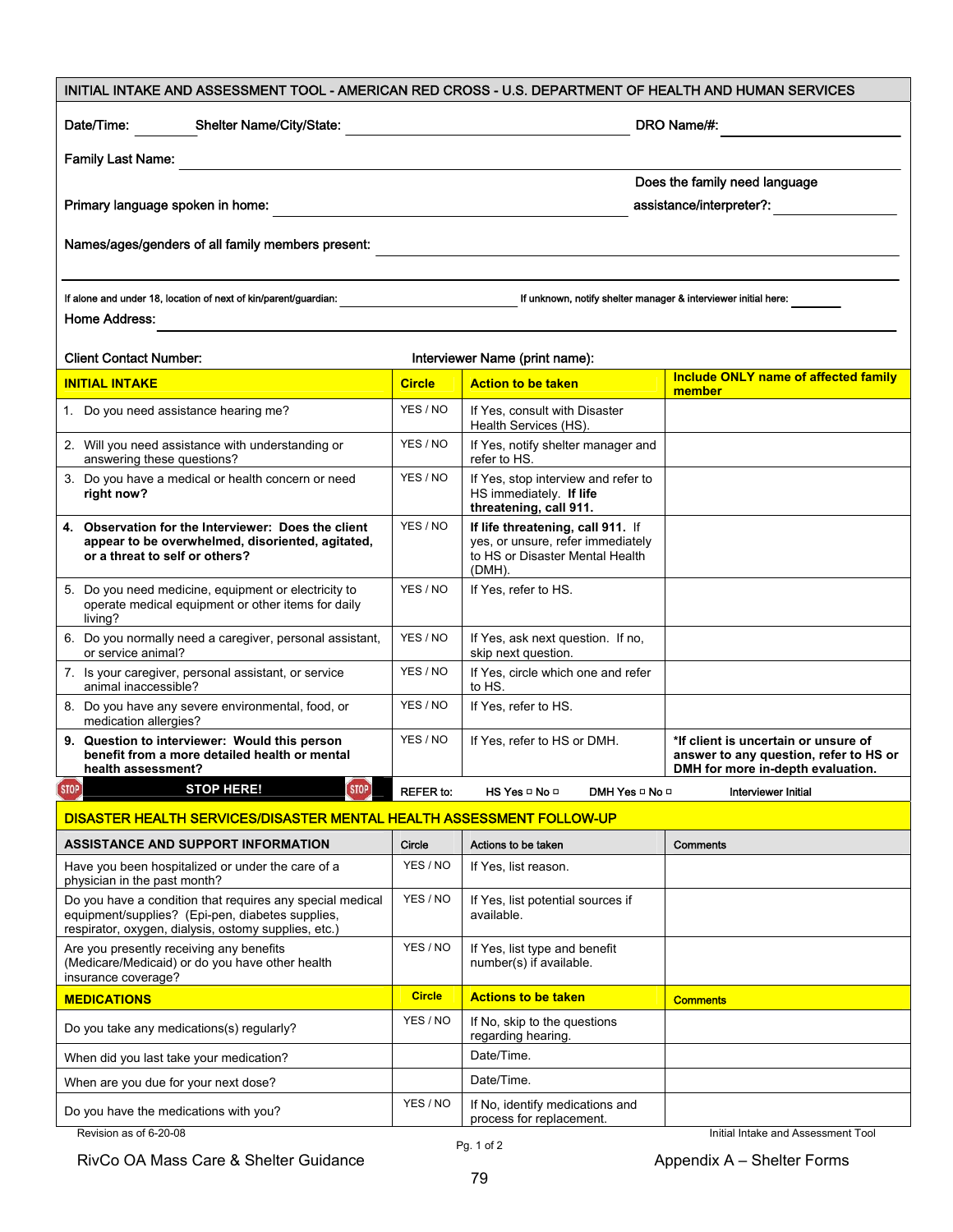| INITIAL INTAKE AND ASSESSMENT TOOL - AMERICAN RED CROSS - U.S. DEPARTMENT OF HEALTH AND HUMAN SERVICES |               |                                                                                                      |                 |  |  |  |
|--------------------------------------------------------------------------------------------------------|---------------|------------------------------------------------------------------------------------------------------|-----------------|--|--|--|
| <b>HEARING</b>                                                                                         | <b>Circle</b> | <b>Actions to be taken</b>                                                                           | <b>Comments</b> |  |  |  |
| Do you use a hearing aid and do you have it with you?                                                  | YES / NO      | If Yes to either, ask the next two<br>questions. If No, skip next two<br>questions.                  |                 |  |  |  |
| Is the hearing aid working?                                                                            | YES / NO      | If No, identify potential resources<br>for replacement.                                              |                 |  |  |  |
| Do you need a battery?                                                                                 | YES / NO      | If Yes, identify potential<br>resources for replacement.                                             |                 |  |  |  |
| Do you need a sign language interpreter?                                                               | YES / NO      | If Yes, identify potential<br>resources in conjunction with<br>shelter manager.                      |                 |  |  |  |
| How do you best communicate with others?                                                               | YES / NO      | Sign language? Lip read? Use a<br>TTY? Other (explain).                                              |                 |  |  |  |
| <b>VISION/SIGHT</b>                                                                                    | <b>Circle</b> | <b>Actions to be taken</b>                                                                           | <b>Comments</b> |  |  |  |
| Do you wear prescription glasses and do you have them<br>with you?                                     | YES / NO      | If Yes to either, ask next<br>question. If No, skip the next<br>question.                            |                 |  |  |  |
| Do you have difficulty seeing, even with glasses?                                                      | YES / NO      | If No, skip the remaining<br>Vision/Sight questions and go to<br>Activities of Daily Living section. |                 |  |  |  |
| Do you use a white cane?                                                                               | YES / NO      | If Yes, ask next question.<br>If No, skip the next question.                                         |                 |  |  |  |
| Do you have your white cane with you?                                                                  | YES / NO      | If No, identify potential resources<br>for replacement.                                              |                 |  |  |  |
| Do you need assistance getting around, even with your<br>white cane?                                   | YES / NO      | If Yes, collaborate with HS and<br>shelter manager.                                                  |                 |  |  |  |
|                                                                                                        |               |                                                                                                      |                 |  |  |  |
| <b>ACTIVITIES OF DAILY LIVING</b>                                                                      | <b>Circle</b> | <b>Actions to be taken</b>                                                                           | <b>Comments</b> |  |  |  |
| Do you need help getting dressed, bathing, eating,<br>toileting?                                       | YES / NO      | If Yes, specify and explain.                                                                         |                 |  |  |  |
| Do you have a family member, friend or caregiver with<br>you to help with these activities?            | YES / NO      | If No, consult shelter manager to<br>determine if general population<br>shelter is appropriate.      |                 |  |  |  |
| Do you need help moving around or getting in and out of<br>bed?                                        | YES / NO      | If Yes, explain.                                                                                     |                 |  |  |  |
| Do you rely on a mobility device such as a cane, walker,<br>wheelchair or transfer board?              | YES / NO      | If No, skip the next question. If<br>Yes, list.                                                      |                 |  |  |  |
| Do you have the mobilty device/equipment with you?                                                     | YES / NO      | If No, identify potential resources<br>for replacement.                                              |                 |  |  |  |
| <b>NUTRITION</b>                                                                                       | <b>Circle</b> | <b>Actions to be taken</b>                                                                           | <b>Comments</b> |  |  |  |
| Do you wear dentures and do you have them with you?                                                    | YES / NO      | If needed, identify potential<br>resources for replacement.                                          |                 |  |  |  |
| Are you on any special diet?                                                                           | YES / NO      | If Yes, list special diet and notify<br>feeding staff.                                               |                 |  |  |  |
| Do you have any allergies to food?                                                                     | YES / NO      | If Yes, list allergies and notify<br>feeding staff.                                                  |                 |  |  |  |
| IMPORTANT! HS/DMH INTERVIEWER EVALUATION                                                               |               |                                                                                                      |                 |  |  |  |
| Question to interviewer: Has the person been able to<br>express his/her needs and make choices?        | YES / NO      | If No or uncertain, consult with<br>HS, DMH and shelter manager.                                     |                 |  |  |  |
| Question to interviewer: Can this shelter provide the<br>assistance and support needed?                | YES / NO      | If No, collaborate with HS and<br>shelter manager on alternative<br>sheltering options.              |                 |  |  |  |

This following information is only relevant for interviews conducted at HHS medical facilities: Federal agencies conducting or sponsoring collections of information by use of these tools, so long<br>as these tools are used in

The authority for collecting this information is 42 USC 300hh-11(b) (4). Your disclosure of this information is voluntary. The principal purpose of this collection is to appropriately treat, or provide<br>assistance to, you. healthcare workers, and to other federal agencies to facilitate treatment and assistance, and to the Justice Department in the event of litigation. Providing the information requested will assist us in<br>properly triaging yo

80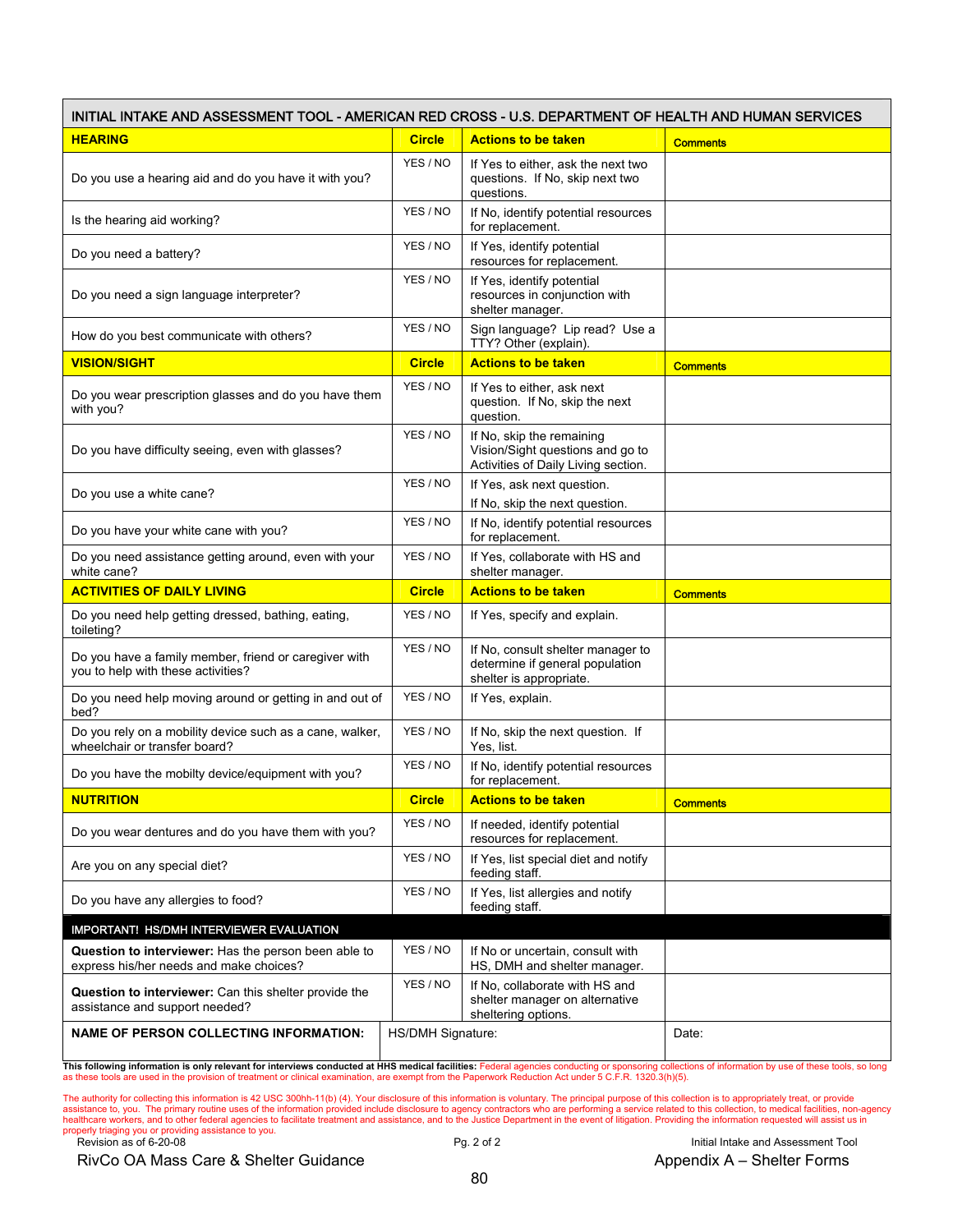**American Red Cross Instructions for Use of the Disaster Services American Red Cross Health and Human Services Program Guidance Initial Intake and Assessment Tool** June 20, 2008

#### **Purpose**

The main purpose of the *Initial Intake and Assessment Tool* is to enable Red Cross staff to decide if simple accommodations can be provided that will enable individuals to stay in general population shelters. The secondary purpose is to ensure proper and safe placement of those clients with medical or functional needs beyond the scope and expertise of care offered in Red Cross shelters. The Red Cross, and its partner, the U.S. Department of Health and Human Services (HHS), are determined to maximize the use of this tool in order to minimize stress and emphasize the safety and well-being of those we serve during times of disaster.

#### **Top Section of the Tool**

Shelter workers meet with clients and legibly record pertinent information in the top of the tool and questions 1 through 9. The remaining questions are only to be filled out by Disaster Health Services (HS) and Disaster Mental Health (DMH) workers. Only *one form* is used for *each family\**. Questions in the early part of the tool are designed to identify language barriers, separated families and other important information to be passed onto the shelter manager. The top section of the tool asks for basic demographic information in addition to:

- DRO stands for Disaster Relief Operation (enter name and number of DRO)
- List *all* of the names of the family members in the shelter
- The shelter worker initials that he/she has notified the shelter manager when a child under the age of 18 is unaccompanied in the shelter

#### **Questions 1 - 9**

The shelter worker asks the head of the family the first nine "yes/no" questions, except for questions 4 and 9 which are questions to the interviewer. You should not ask the client questions 4 and 9. All 9 questions pertain to all family members listed on the form. Where there is a "yes" answer, the worker notes ONLY the name of the relevant family member, discontinues the interview and refers the client to HS or DMH. **(Do not write confidential information anywhere in the first 9 questions!)** Only HS and/or DMH, *in conjunction* with the shelter manager, will make decisions regarding shelter accommodation.

If there is a need for a language interpreter or if the client needs assistance in understanding or answering the questions, end the interview and contact the shelter manager. Questions 3, 4 and 9 refer to emergency situations and/or urgent referrals to HS or DMH.

<sup>\*</sup> **Although the intake tool is designed for the entire family, there could be a need to use more than one form if the family has several individuals with different needs.**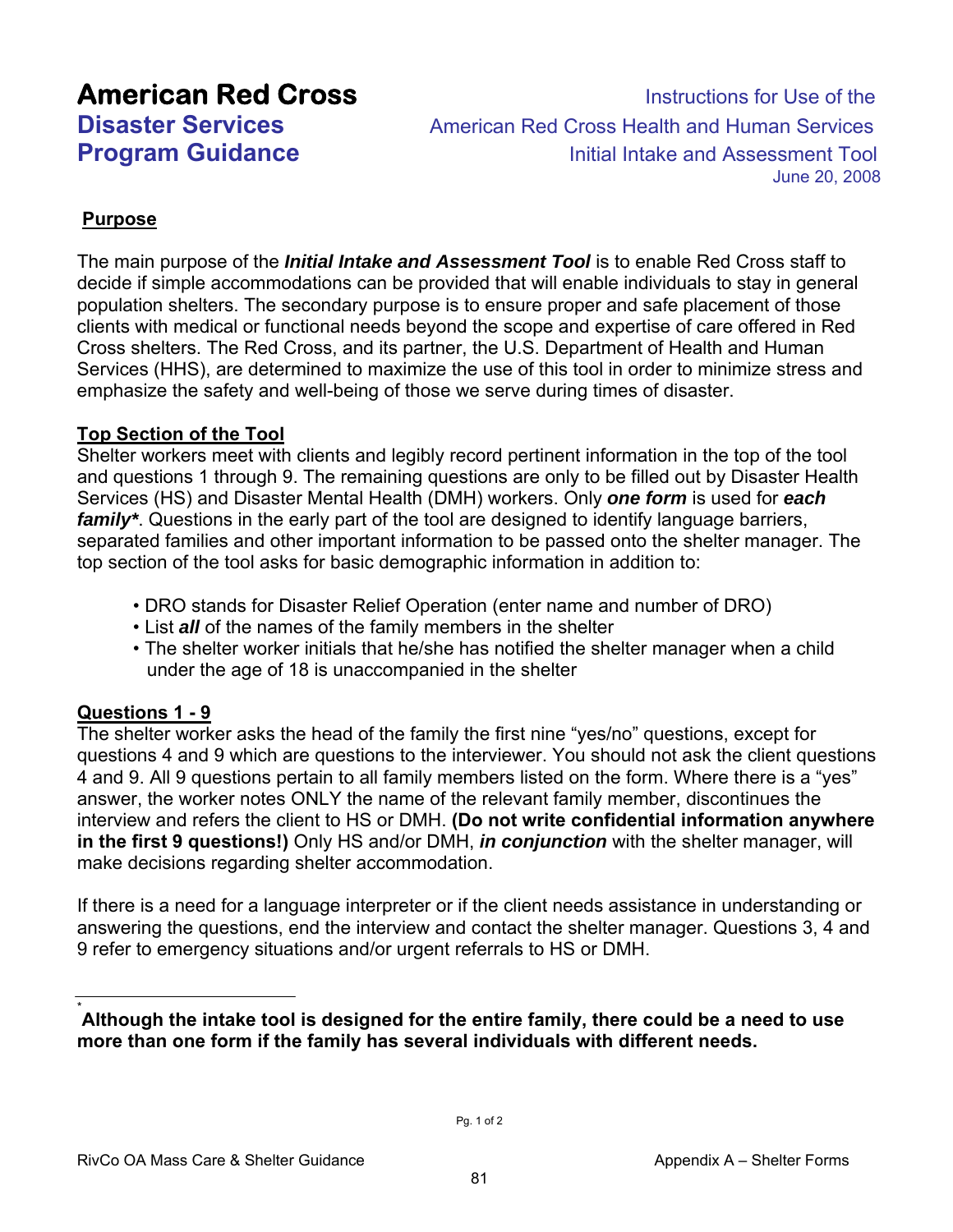**American Red Cross** Instructions for Use of the ARC − HHS *Initial Intake and Assessment Tool* 

**Question 3**: In cases of illness or emergency do not continue the interview. A call to 911 must be made in any life-threatening emergency (such as chest pain, heavy bleeding or multiple injuries. HS will take over at this point). If the client has an illness, medical condition, or if you are unsure or confused as to the client's answer to question 3, refer to HS or DMH immediately. Escort the client to HS or DMH when necessary and hand the HS/DMH worker the tool. (*Do not give the tool to the client*)

**Observation 4**: This is NOT a question to the client. Document your observation as the interviewer. If the client appears to be a threat to self or others, call 911. If you answer "yes" to observation 4 or are unsure, refer immediately to DMH or HS.

**Question 9**: This is NOT a question to the client. Refer the client to HS or DMH if you think the client would benefit from a more detailed health or mental health assessment or if the client is unsure or confused about any of his/her answers.

#### **STOP the Interview**

Place your initials on the tool and indicate whether you've referred the client to HS or DMH. Do not answer any questions beyond this point (they are for HS and DMH workers only). If you answered "no" to all questions, attach the intake tool to the shelter registration form. If you answered "yes" to any questions or were unsure, refer the client to HS or DMH.

#### **Where to Put the Initial Intake and Assessment Tool**

If you answered "no" to all of the first 9 questions and were sure the client did not need a referral to HS or DMH, then attach the tool to the shelter registration form. If you answered "yes" or were unsure as to any question and referred the client to HS or DMH, the HS or DMH worker will attach the tool to the Client Health Record (F2077). (*Do not give the tool to the client*).

#### **FOR HS and DMH ONLY**

Pre-existing conditions, both physical and psychological, are frequently exacerbated during times of extreme stress. HS and DMH workers should be aware of the potential for a client to decompensate or decline in health. Previously healthy individuals may have new medical/mental health needs due to the disaster.

- Once a client has been referred to HS/DMH, **all information is confidential** and will only be seen by licensed health care providers. Initiate a *Client Health Record (F2077)*  for the client and attach the tool*.*
- In situations where a client has both physical and psychological concerns, he/she should be seen by both a DMH and an HS worker.

#### **Questions?**

If you have any questions or concerns about using this form contact your supervisor and/or a Disaster Health Services or Disaster Mental Health worker.

Pg. 2 of 2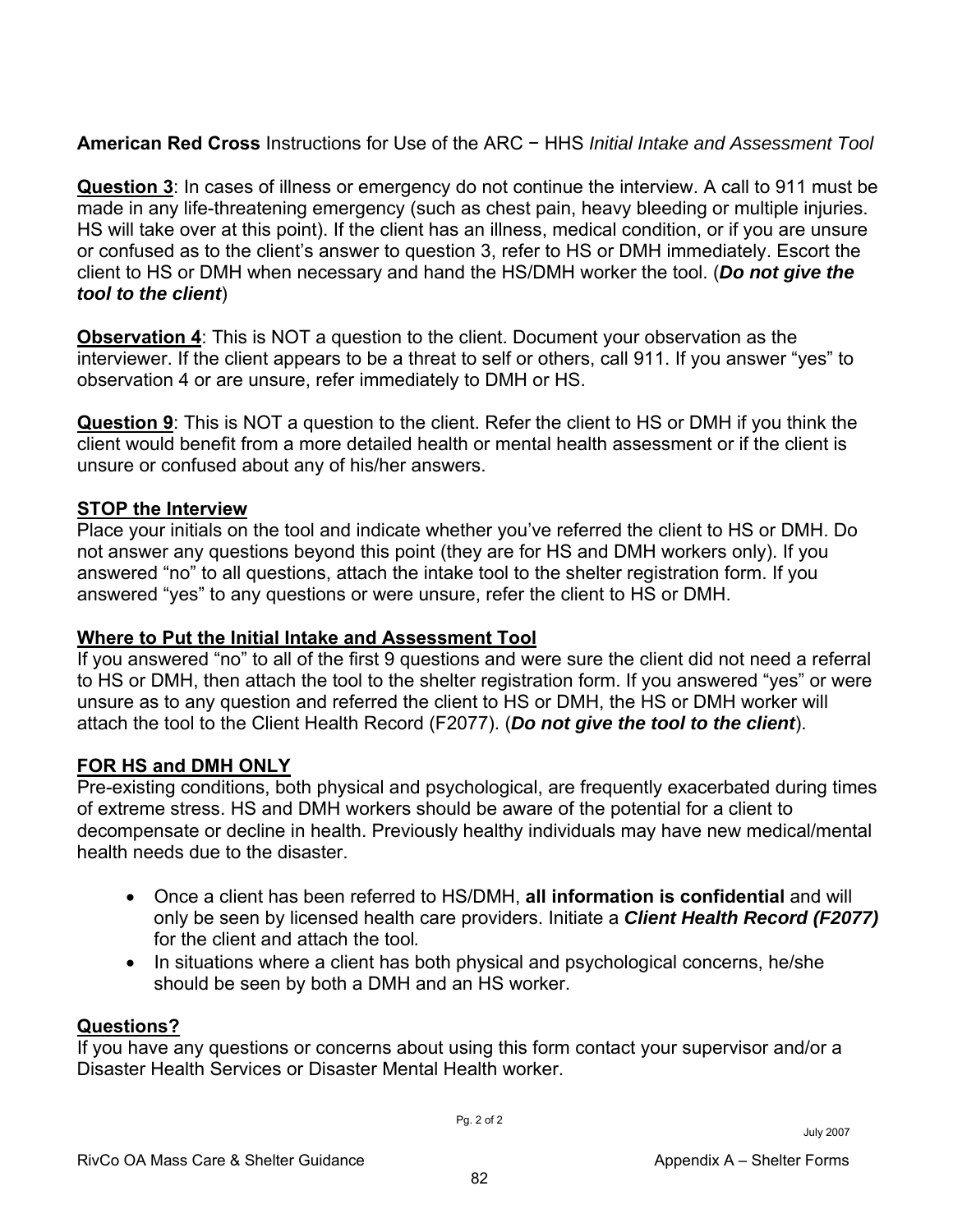#### **AMERICAN RED CROSS RIVERSIDE COUNTY CHAPTER SHELTER REGISTRATION FORM**

#### Incident / DR Number & Name: \_\_\_\_\_\_\_\_\_\_\_\_\_\_\_\_\_\_\_\_\_\_\_\_\_\_\_\_\_\_ Shelter Name: \_\_\_\_\_\_\_\_\_\_\_\_\_\_\_\_\_\_\_\_\_\_\_\_\_\_\_\_\_\_ Shelter City, County/Parish, State: \_\_\_\_\_\_\_\_\_\_\_\_\_\_\_\_\_\_\_\_\_\_\_\_\_\_\_\_\_\_

*Please print all sections* 

| Family Name (last Name):                                                                                      |                                                          | Total family members registered:<br>Total family members sheltered:                                          |
|---------------------------------------------------------------------------------------------------------------|----------------------------------------------------------|--------------------------------------------------------------------------------------------------------------|
| Pre-Disaster Address<br>(City/State/Zip):                                                                     | Post-Disaster Address (if different)<br>(City/State/Zip) | Identification verified by (Record type of<br>ID; if non, write none):                                       |
| Home Phone:<br>Method of Transportation:<br>If personal vehicle-plate #/State<br>(for security purposes only) | Cell Phone/Other:                                        | Primary Language: If primary language is<br>not English, please list any family<br>members who speak English |

#### **INFORMATION ABOUT INDIVIDUAL FAMILY MEMBERS** (for additional names, use back of page)

| Name (Last, First) | Age | Gender<br>(M/F) | Rm./Cot<br># | Arrival<br>Date | Departure<br>Date | Departing? Relocation<br>address and phone |
|--------------------|-----|-----------------|--------------|-----------------|-------------------|--------------------------------------------|
|                    |     |                 |              |                 |                   |                                            |
|                    |     |                 |              |                 |                   |                                            |
|                    |     |                 |              |                 |                   |                                            |
|                    |     |                 |              |                 |                   |                                            |
|                    |     |                 |              |                 |                   |                                            |
|                    |     |                 |              |                 |                   |                                            |
|                    |     |                 |              |                 |                   |                                            |

Are you required by law to register with any state or local government agency for any reason?  $\Box$  Yes  $\Box$  No If yes, please ask to speak to the shelter manager immediately.

I acknowledge that I have read/been read and understand the Red Cross shelter rules and agree to abide by them.

Signature **Example 2** and the set of the set of the set of the set of the set of the set of the set of the set of the set of the set of the set of the set of the set of the set of the set of the set of the set of the set o

#### **CONFIDENTIALITY STATEMENT**

American Red Cross generally will not share personal information that you have provided to them with others without your agreement. In some circumstances disclosure could be required by law or the Red Cross could determine that disclosure would protect the health or well-being of its clients, others, or the community, regardless of your preference.

Below, please initial if you agree to release information to other disaster relief, voluntary or non-profit organizations and/or government agencies providing disaster relief.

I agree to release my information to other disaster relief, voluntary or non-profit organizations I agree to release my information to governmental agencies providing disaster relief

By signing here, I acknowledge that I have read the confidentiality statement and understand it.

Signature \_\_\_\_\_\_\_\_\_\_\_\_\_\_\_\_\_\_\_\_\_\_\_\_\_\_\_\_\_\_\_\_\_\_\_\_\_\_\_\_\_\_\_\_\_\_\_\_\_\_ Date: \_\_\_\_\_\_\_\_\_\_\_\_\_\_\_\_\_\_\_\_\_\_\_\_\_\_\_\_\_\_\_\_\_\_\_

Shelter Worker Signature \_\_\_\_\_\_\_\_\_\_\_\_\_\_\_\_\_\_\_\_\_\_\_\_\_\_\_\_\_\_\_\_\_\_\_\_\_\_\_\_\_\_\_\_\_\_\_\_\_\_\_\_\_\_\_\_\_\_\_\_\_\_\_\_\_\_\_\_\_\_\_\_\_\_\_\_\_\_

After registration, each family should go through the Shelter Initial Intake Form to determine if further assistance or accommodation is needed.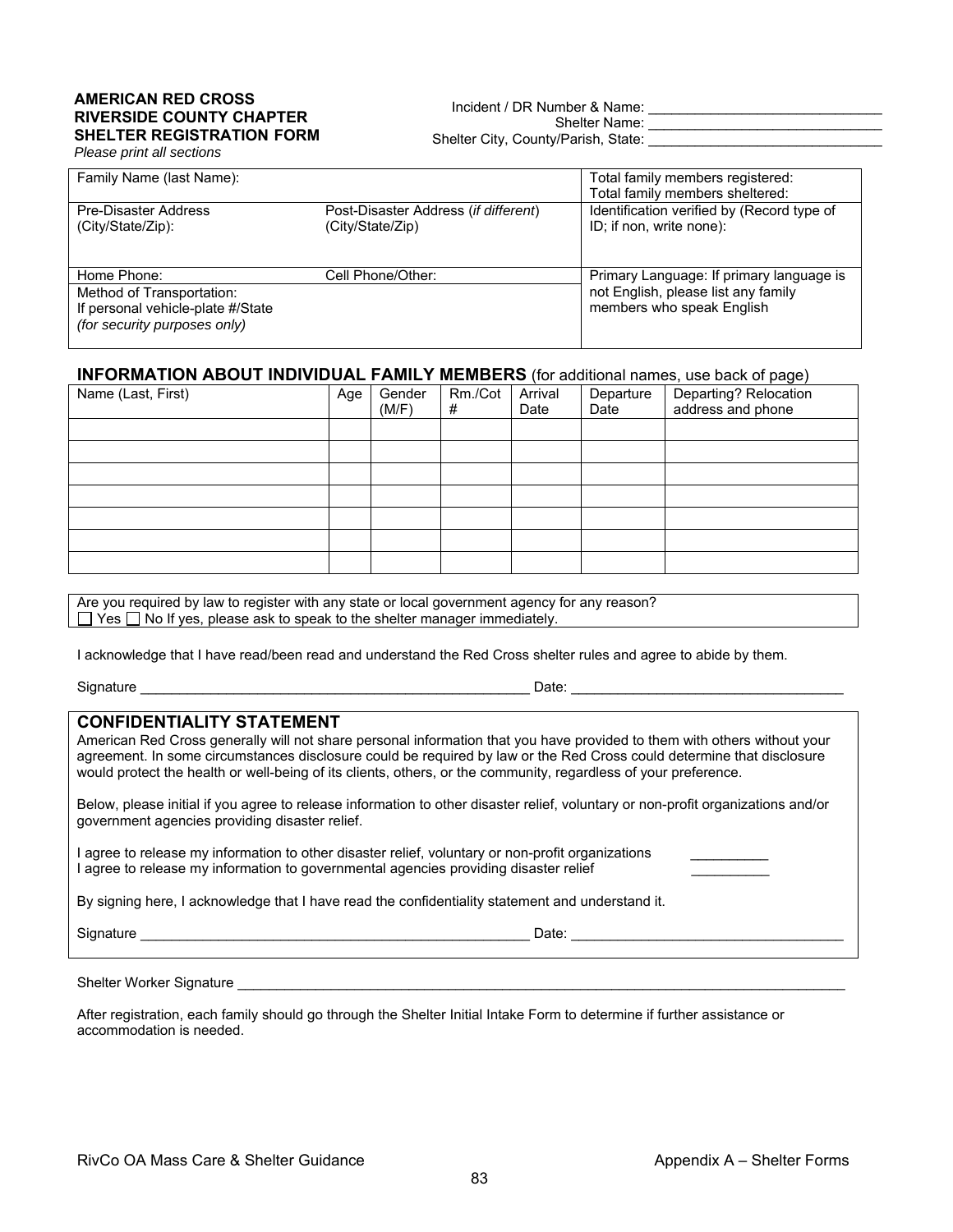## **FORMULARIO DE**

#### **CRUZ ROJA AMERICANA** Núm. y nombre del incidente/desastre:

Nombre del refugio:

| Escribir en letra de imprenta.                                                                                                                                                                                                                                                                                                                                                                                           |                        |               | Ciudad, condado/diócesis, estado donde se |                       |                    |                                                                                                                     |  |  |
|--------------------------------------------------------------------------------------------------------------------------------------------------------------------------------------------------------------------------------------------------------------------------------------------------------------------------------------------------------------------------------------------------------------------------|------------------------|---------------|-------------------------------------------|-----------------------|--------------------|---------------------------------------------------------------------------------------------------------------------|--|--|
| Apellido del grupo familiar:                                                                                                                                                                                                                                                                                                                                                                                             |                        |               |                                           | encuentra el refugio: |                    |                                                                                                                     |  |  |
|                                                                                                                                                                                                                                                                                                                                                                                                                          |                        |               |                                           |                       |                    | Núm. total de<br>familiares inscriptos:                                                                             |  |  |
|                                                                                                                                                                                                                                                                                                                                                                                                                          |                        |               |                                           |                       |                    | Núm. total de<br>familiares en el refugio:                                                                          |  |  |
| Domicilio antes del desastre                                                                                                                                                                                                                                                                                                                                                                                             |                        |               | Domicilio después del desastre (si fuera  |                       |                    | Identificación verificada por: (anotar tipo de documento                                                            |  |  |
| (ciudad/estado/código postal):                                                                                                                                                                                                                                                                                                                                                                                           |                        |               | diferente) (ciudad/estado/código postal): |                       | "ninguno")         | de identidad; si no se presentara documento, indicar                                                                |  |  |
| Teléfono de la casa:                                                                                                                                                                                                                                                                                                                                                                                                     | Teléfono celular/otro: |               |                                           |                       |                    | Idioma principal: (Si el idioma principal no es el inglés,<br>indique cuáles miembros de la familia hablan inglés.) |  |  |
| Medio de transporte: Si es un vehículo particular, indicar núm. de matrícula y                                                                                                                                                                                                                                                                                                                                           |                        |               |                                           |                       |                    |                                                                                                                     |  |  |
| estado:<br>(para fines de seguridad únicamente)                                                                                                                                                                                                                                                                                                                                                                          |                        |               |                                           |                       |                    |                                                                                                                     |  |  |
| INFORMACIÓN DE CADA MIEMBRO DE LA FAMILIA (Utilice el dorso de esta hoja para incluir más nombres.)                                                                                                                                                                                                                                                                                                                      |                        |               |                                           |                       |                    |                                                                                                                     |  |  |
| Nombre y apellido                                                                                                                                                                                                                                                                                                                                                                                                        | Edad                   | Sexo<br>(M/F) | $N^{\circ}$ de<br>hab./catre              | Fecha de              | Fecha de<br>salida | ¿Se muda? Nueva dirección y teléfono                                                                                |  |  |
|                                                                                                                                                                                                                                                                                                                                                                                                                          |                        |               |                                           | ingreso               |                    |                                                                                                                     |  |  |
|                                                                                                                                                                                                                                                                                                                                                                                                                          |                        |               |                                           |                       |                    |                                                                                                                     |  |  |
|                                                                                                                                                                                                                                                                                                                                                                                                                          |                        |               |                                           |                       |                    |                                                                                                                     |  |  |
|                                                                                                                                                                                                                                                                                                                                                                                                                          |                        |               |                                           |                       |                    |                                                                                                                     |  |  |
|                                                                                                                                                                                                                                                                                                                                                                                                                          |                        |               |                                           |                       |                    |                                                                                                                     |  |  |
|                                                                                                                                                                                                                                                                                                                                                                                                                          |                        |               |                                           |                       |                    |                                                                                                                     |  |  |
|                                                                                                                                                                                                                                                                                                                                                                                                                          |                        |               |                                           |                       |                    |                                                                                                                     |  |  |
|                                                                                                                                                                                                                                                                                                                                                                                                                          |                        |               |                                           |                       |                    |                                                                                                                     |  |  |
|                                                                                                                                                                                                                                                                                                                                                                                                                          |                        |               |                                           |                       |                    |                                                                                                                     |  |  |
| ¿Tiene usted obligación legal de inscribirse ante algún organismo del gobierno local o estatal por algún motivo?<br>□ Sí □ No En caso afirmativo, hable con el administrador del refugio de inmediato.                                                                                                                                                                                                                   |                        |               |                                           |                       |                    |                                                                                                                     |  |  |
|                                                                                                                                                                                                                                                                                                                                                                                                                          |                        |               |                                           |                       |                    | Declaro que he leído/me han leído y comprendo las normas del refugio de la Cruz Roja y me comprometo a cumplirlas.  |  |  |
| Firma:                                                                                                                                                                                                                                                                                                                                                                                                                   |                        |               |                                           |                       |                    | Fecha: $\frac{1}{2}$                                                                                                |  |  |
| (mes/día/año)                                                                                                                                                                                                                                                                                                                                                                                                            |                        |               |                                           |                       |                    |                                                                                                                     |  |  |
| <b>DECLARACIÓN DE CONFIDENCIALIDAD</b>                                                                                                                                                                                                                                                                                                                                                                                   |                        |               |                                           |                       |                    |                                                                                                                     |  |  |
| En general, la Cruz Roja Americana no revela a terceros, sin su consentimiento, la información personal que usted le brinda. En algunos<br>casos, es posible que su divulgación sea obligatoria conforme a la ley. En otros casos, la Cruz Roja podría determinar que su divulgación<br>protegería la salud o el bienestar de sus clientes, otras personas, o la comunidad, a pesar de la preferencia que usted indique. |                        |               |                                           |                       |                    |                                                                                                                     |  |  |
| Por favor, firme con sus iniciales a continuación si acepta dar a conocer sus datos a otras organizaciones de socorro de voluntarios o sin                                                                                                                                                                                                                                                                               |                        |               |                                           |                       |                    |                                                                                                                     |  |  |
| fines de lucro, y/o entidades gubernamentales que ofrecen socorro en casos de desastre.                                                                                                                                                                                                                                                                                                                                  |                        |               |                                           |                       |                    |                                                                                                                     |  |  |
| Acepto suministrar mi información a otras organizaciones de voluntarios o sin fines de lucro<br>que ofrecen socorro en casos de desastre.<br>Acepto suministrar mi información a organismos del gobierno que ofrecen socorro en casos de desastre.                                                                                                                                                                       |                        |               |                                           |                       |                    |                                                                                                                     |  |  |
| Al firmar el presente, reconozco que he leído esta declaración de confidencialidad y comprendo sus términos.                                                                                                                                                                                                                                                                                                             |                        |               |                                           |                       |                    |                                                                                                                     |  |  |
|                                                                                                                                                                                                                                                                                                                                                                                                                          |                        |               |                                           |                       |                    | Fecha: ________________                                                                                             |  |  |
|                                                                                                                                                                                                                                                                                                                                                                                                                          |                        |               |                                           |                       |                    |                                                                                                                     |  |  |
| (mes/día/año)                                                                                                                                                                                                                                                                                                                                                                                                            |                        |               |                                           |                       |                    |                                                                                                                     |  |  |

| adicional o aloiamiento.                                |                                              |                              |
|---------------------------------------------------------|----------------------------------------------|------------------------------|
| Para uso exclusivo de la Cruz Roia                      |                                              | Formulario 5972 Rev. 02/07   |
| Distribución de eiemplares                              |                                              |                              |
| 1. Archivo de registros en el refugio - Atención masiva | 2. Gestión de información (ingreso de datos) | <b>3.</b> Cliente (a pedido) |
| RivCo OA Mass Care & Shelter Guidance                   |                                              | Appendix A – Shelter Forms   |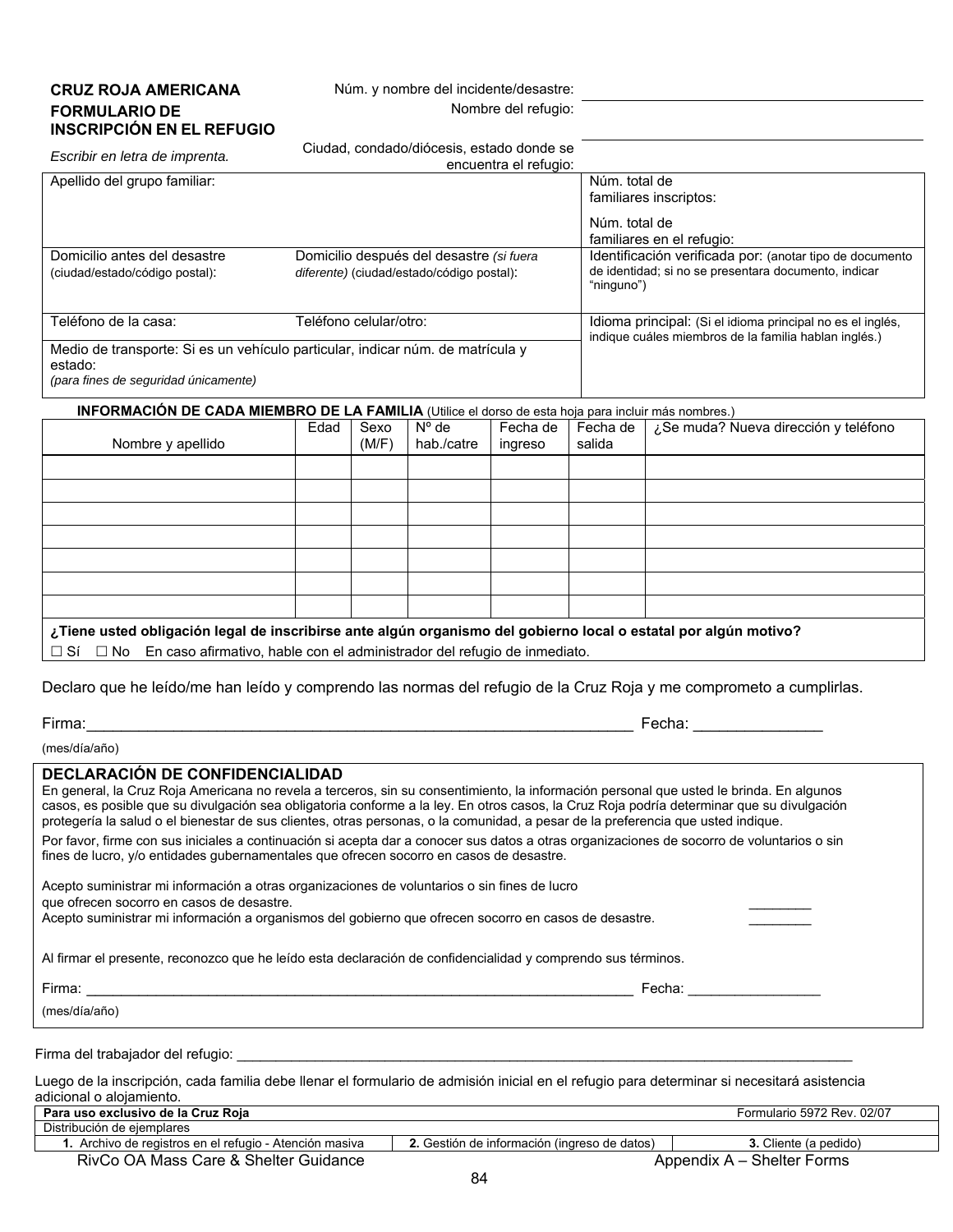

## American **DAILY SHELTER REPORT** Report No.

|                                         |                                                           | Telephone: _____________        |        |
|-----------------------------------------|-----------------------------------------------------------|---------------------------------|--------|
|                                         |                                                           |                                 |        |
|                                         |                                                           |                                 |        |
|                                         |                                                           |                                 |        |
|                                         |                                                           |                                 |        |
|                                         |                                                           |                                 |        |
| <b>Shelter Population:</b>              | Current number of people in shelter:                      | Supplies Needed:<br>On Hand     | Needed |
|                                         | New registrations today:                                  | Cots:                           |        |
|                                         |                                                           |                                 |        |
|                                         | Total number of registrations:                            | Blankets: _____                 |        |
|                                         |                                                           | Comfort kits:                   |        |
| Meals Served:                           | Date: <u>_________</u>                                    | Cleanup kits: _____             |        |
|                                         | Breakfast: _______                                        |                                 |        |
|                                         | Dinner:                                                   | Any unusual situations:         |        |
|                                         | Total: <u>_________</u>                                   |                                 |        |
|                                         | Snacks:                                                   |                                 |        |
| Special diet requirements:              |                                                           |                                 |        |
|                                         |                                                           |                                 |        |
|                                         |                                                           |                                 |        |
| Staff:                                  |                                                           |                                 |        |
| Red Cross volunteer staff:              |                                                           |                                 |        |
| Red Cross paid staff:                   |                                                           |                                 |        |
|                                         | Facility staff: __________                                |                                 |        |
| Time of count:                          |                                                           |                                 |        |
| Safety, security, & housekeeping check: |                                                           | Time: _________________________ |        |
|                                         |                                                           |                                 |        |
|                                         |                                                           |                                 |        |
|                                         | Prepared by (signature): <u>_________________________</u> |                                 |        |
| Prepared by (printed name):             |                                                           |                                 |        |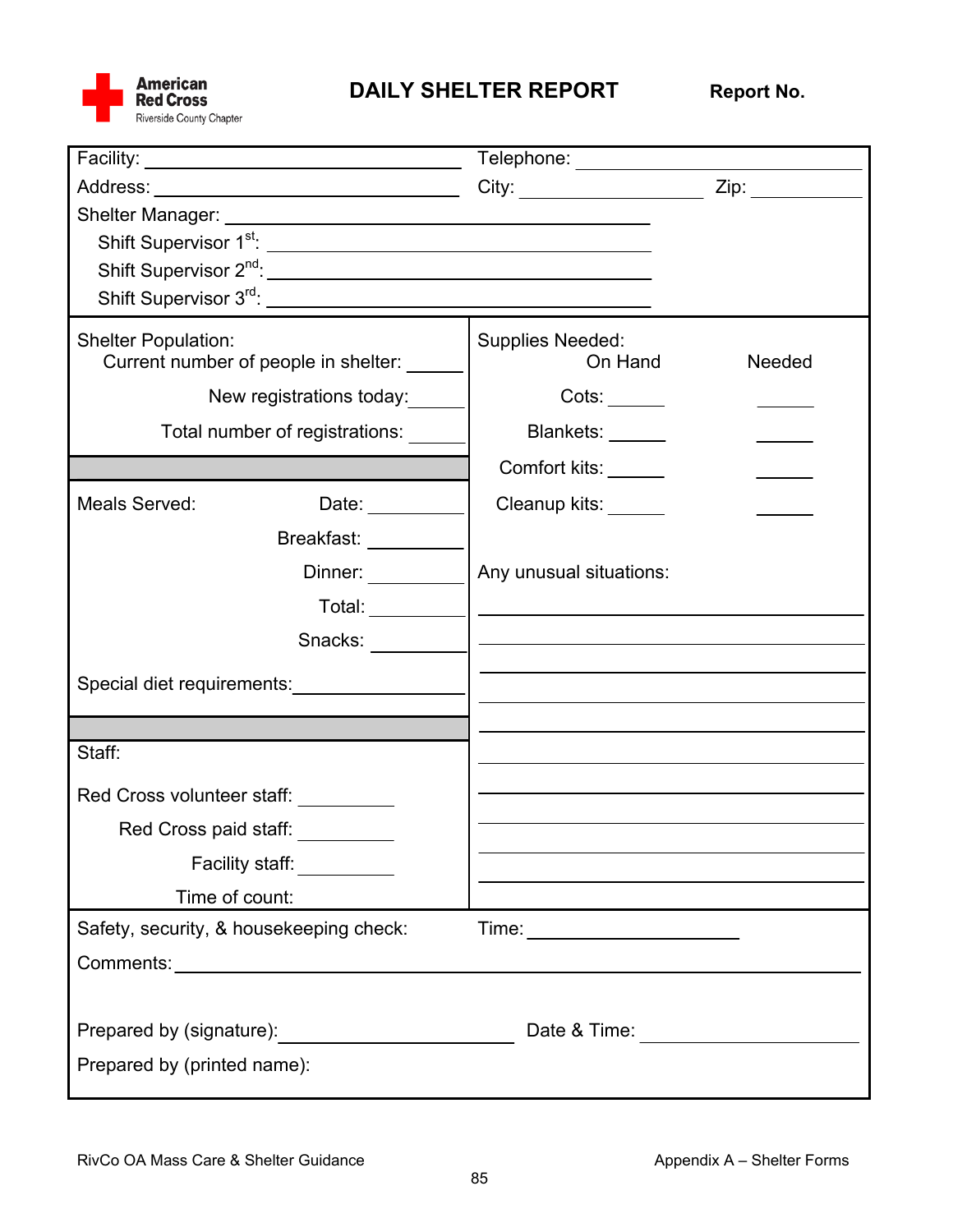

## **Daily Shelter Log**

|             | DR#         |                                      | Page #                                       |
|-------------|-------------|--------------------------------------|----------------------------------------------|
|             | DR Name:    | <u> 1980 - Johann Barbara, martx</u> |                                              |
|             |             | <b>SHELTER LOG for (location):</b>   |                                              |
|             |             |                                      |                                              |
|             |             | <b>LOG ENTRY</b>                     |                                              |
| <b>Date</b> | <b>Time</b> | (show name of person making entry;   | Follow-up Action Required or<br><b>Taken</b> |
|             |             | use additional lines as needed)      |                                              |
|             |             |                                      |                                              |
|             |             |                                      |                                              |
|             |             |                                      |                                              |
|             |             |                                      |                                              |
|             |             |                                      |                                              |
|             |             |                                      |                                              |
|             |             |                                      |                                              |
|             |             |                                      |                                              |
|             |             |                                      |                                              |
|             |             |                                      |                                              |
|             |             |                                      |                                              |
|             |             |                                      |                                              |
|             |             |                                      |                                              |
|             |             |                                      |                                              |
|             |             |                                      |                                              |
|             |             |                                      |                                              |
|             |             |                                      |                                              |
|             |             |                                      |                                              |
|             |             |                                      |                                              |

Disaster Mass Care Tool (Rev. 02/07)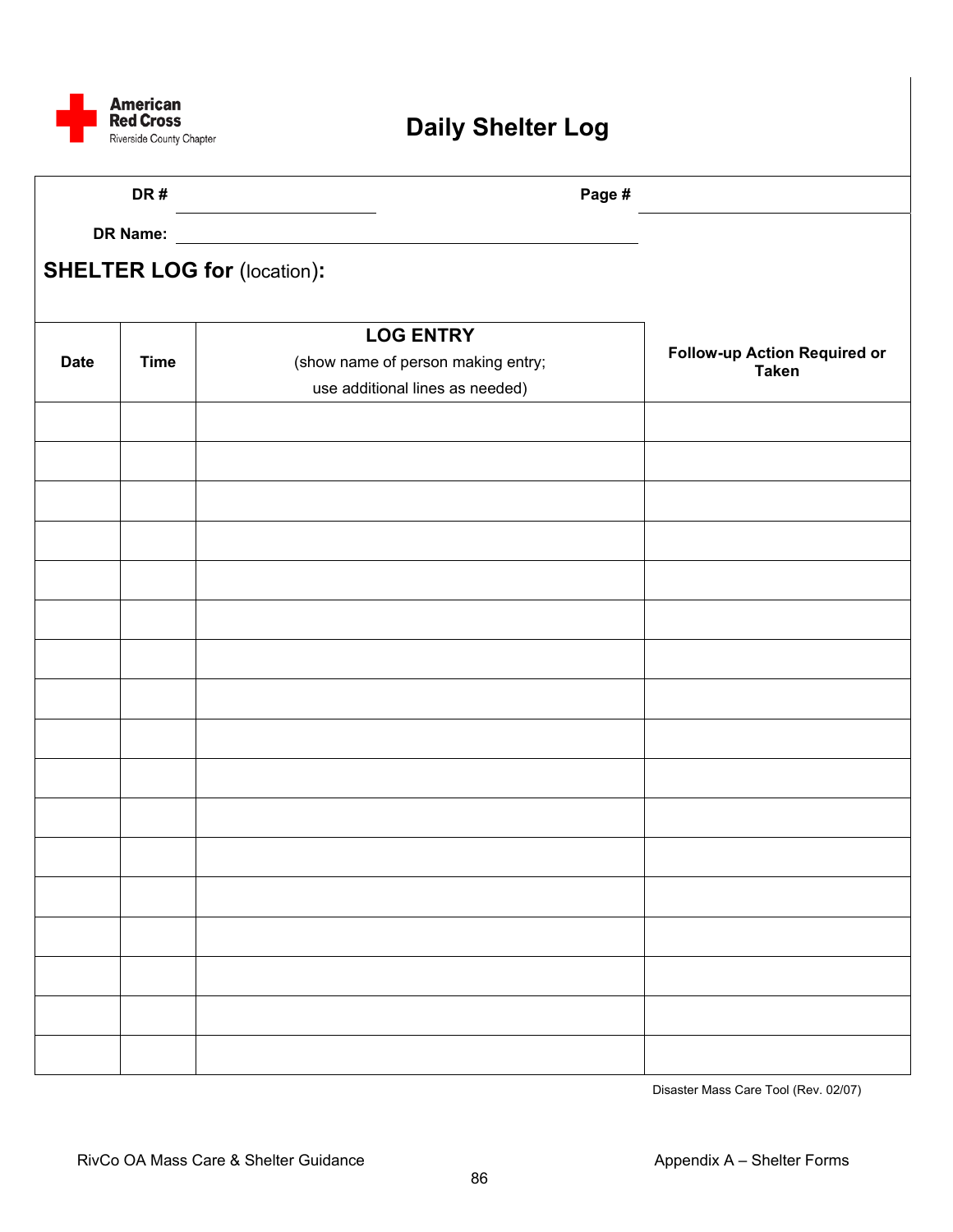#### **American Red Cross www.SafeandWell.org Registration Form** ARC Instructions for Use of Form

This form is to be used when there is no internet connectivity available at the time of contact with someone *within* the disaster area wishing to communicate with someone *outside* the disaster area or as a first step to reunite persons who have been separated as a result of the disaster. Upon completion of the form, it should be taken to the nearest location for data entry into the Safe and Well database and shall be retained by the affected Chapter following data entry.

#### **"Have you contacted your family or loved ones?"**

The American Red Cross can assist you in communicating to your loved ones that you are safe and well. By completing this form, we can register you on the American Red Cross Safe and Well Website by using standard messaging that will ensure your privacy. Once registered, your loved one can search this site and be assured that you are safe and well. If you have loved ones who may be concerned about your welfare, complete the information below in as much detail as possible and sign the privacy statement.

|                                                                                                                                                                                                                                                                                                                                                                                                                                                                                                                                                                                                                      | <b>CLIENT INFORMATION</b>        |  |                                                                       |  |                   |              |                              |  |
|----------------------------------------------------------------------------------------------------------------------------------------------------------------------------------------------------------------------------------------------------------------------------------------------------------------------------------------------------------------------------------------------------------------------------------------------------------------------------------------------------------------------------------------------------------------------------------------------------------------------|----------------------------------|--|-----------------------------------------------------------------------|--|-------------------|--------------|------------------------------|--|
| <b>FIRST NAME</b>                                                                                                                                                                                                                                                                                                                                                                                                                                                                                                                                                                                                    |                                  |  | <b>LAST NAME</b>                                                      |  |                   |              |                              |  |
| <b>EMAIL ADDRESS</b>                                                                                                                                                                                                                                                                                                                                                                                                                                                                                                                                                                                                 |                                  |  |                                                                       |  | <b>DOB</b>        |              |                              |  |
|                                                                                                                                                                                                                                                                                                                                                                                                                                                                                                                                                                                                                      |                                  |  |                                                                       |  |                   |              |                              |  |
|                                                                                                                                                                                                                                                                                                                                                                                                                                                                                                                                                                                                                      | PRE-DISASTER HOME INFORMATION    |  |                                                                       |  |                   |              |                              |  |
| <b>HOME PHONE</b>                                                                                                                                                                                                                                                                                                                                                                                                                                                                                                                                                                                                    | <b>WORK PHONE</b>                |  |                                                                       |  | <b>CELL PHONE</b> |              |                              |  |
| <b>HOME ADDRESS</b>                                                                                                                                                                                                                                                                                                                                                                                                                                                                                                                                                                                                  |                                  |  | <b>CITY</b>                                                           |  |                   | <b>STATE</b> | <b>ZIP</b>                   |  |
|                                                                                                                                                                                                                                                                                                                                                                                                                                                                                                                                                                                                                      |                                  |  |                                                                       |  |                   |              |                              |  |
|                                                                                                                                                                                                                                                                                                                                                                                                                                                                                                                                                                                                                      | BEST CURRENT CONTACT INFORMATION |  |                                                                       |  |                   |              |                              |  |
| <b>BEST PHONE</b>                                                                                                                                                                                                                                                                                                                                                                                                                                                                                                                                                                                                    | <b>WORK PHONE</b>                |  |                                                                       |  | <b>CELL PHONE</b> |              |                              |  |
|                                                                                                                                                                                                                                                                                                                                                                                                                                                                                                                                                                                                                      |                                  |  |                                                                       |  |                   |              |                              |  |
| <b>ADDRESS</b>                                                                                                                                                                                                                                                                                                                                                                                                                                                                                                                                                                                                       |                                  |  | <b>CITY</b>                                                           |  |                   | <b>STATE</b> | <b>ZIP</b>                   |  |
| <b>MESSAGE</b> (Check boxes next to the appropriate messages to make your selections)                                                                                                                                                                                                                                                                                                                                                                                                                                                                                                                                |                                  |  |                                                                       |  |                   |              |                              |  |
| $\Box$ I am safe and well                                                                                                                                                                                                                                                                                                                                                                                                                                                                                                                                                                                            |                                  |  |                                                                       |  |                   |              |                              |  |
| □ Family and I are safe and well                                                                                                                                                                                                                                                                                                                                                                                                                                                                                                                                                                                     |                                  |  | $\Box$ Currently at a hotel<br>$\Box$ Will make phone calls when able |  |                   |              |                              |  |
| □ Currently at shelter                                                                                                                                                                                                                                                                                                                                                                                                                                                                                                                                                                                               |                                  |  | □ Will email when able                                                |  |                   |              |                              |  |
| □ Currently at home                                                                                                                                                                                                                                                                                                                                                                                                                                                                                                                                                                                                  |                                  |  | □ Will mail letter/postcard when able                                 |  |                   |              |                              |  |
| □ Currently at friend/family member/neighbor's house                                                                                                                                                                                                                                                                                                                                                                                                                                                                                                                                                                 |                                  |  |                                                                       |  |                   |              |                              |  |
|                                                                                                                                                                                                                                                                                                                                                                                                                                                                                                                                                                                                                      | <b>Privacy Statement</b>         |  |                                                                       |  |                   |              |                              |  |
| The American Red Cross Safe and Well Website provides a method for persons affected by a disaster to enter personal information<br>regarding their general welfare in the "List Myself as Safe and Well" section of the website. The American Red Cross is committed to<br>protecting the privacy needs of children. Children under the age of 13 should not enter personal information into this website without<br>adult supervision.                                                                                                                                                                              |                                  |  |                                                                       |  |                   |              |                              |  |
| The information collected on this website includes first and last name, home address and telephone number, current city and state,<br>name of the disaster, and the status of the person's welfare. Certain optional information, including date of birth, email address, and<br>current address and telephone number, may also be entered. Because persons self-register on this website, the Red Cross cannot<br>verify the accuracy of the information entered nor accept any responsibility for inaccurate information. The information entered in the<br>Safe and Well Website will be maintained for one year. |                                  |  |                                                                       |  |                   |              |                              |  |
| By signing below I acknowledge that I have read and accept the terms of the Privacy Statement listed above and I consent to my name<br>and welfare status being posted on the Safe and Well Website.                                                                                                                                                                                                                                                                                                                                                                                                                 |                                  |  |                                                                       |  |                   |              |                              |  |
| X                                                                                                                                                                                                                                                                                                                                                                                                                                                                                                                                                                                                                    |                                  |  |                                                                       |  |                   |              |                              |  |
| Signature (Required for listing on Safe and Well                                                                                                                                                                                                                                                                                                                                                                                                                                                                                                                                                                     |                                  |  | Date                                                                  |  |                   |              |                              |  |
|                                                                                                                                                                                                                                                                                                                                                                                                                                                                                                                                                                                                                      | For ARC Use Only                 |  |                                                                       |  |                   |              |                              |  |
| Date and time entered in<br>www.SafeandWell.org                                                                                                                                                                                                                                                                                                                                                                                                                                                                                                                                                                      | Location                         |  |                                                                       |  |                   |              | Print Name or Enter DSHR No. |  |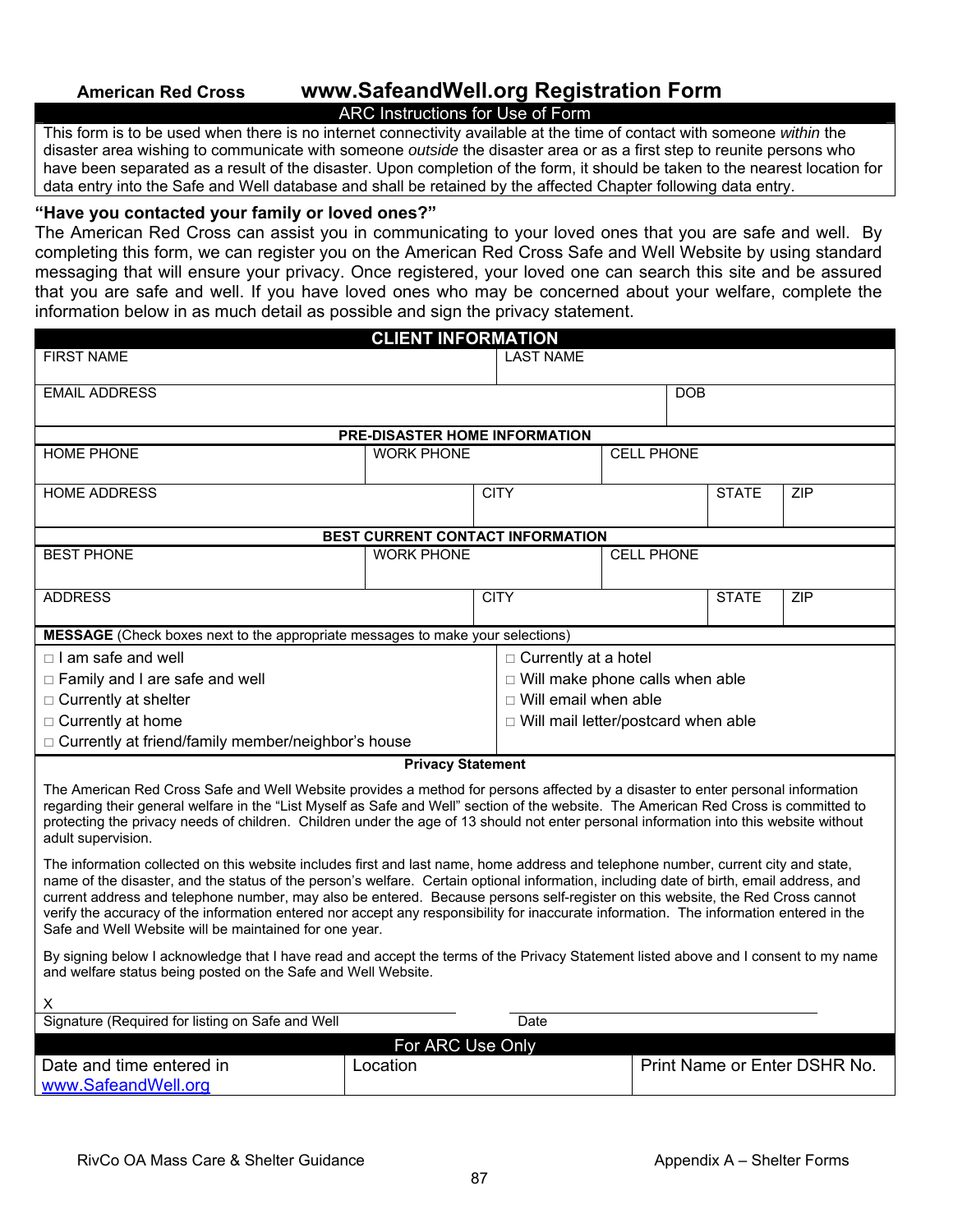

### **Shelter Resident Sign-in/Out Form**

#### **Date: \_\_\_\_\_\_\_\_\_ Location of Shelter: \_\_\_\_\_\_\_\_\_\_\_\_\_\_\_\_\_\_\_\_\_\_\_\_\_\_\_**

| I n | <b>Time Time</b><br>Out | <b>Name</b> | (Optional)<br>Where are you<br>going? | Are you<br>returning?<br>Yes/No | <b>Emerg. Contact</b><br>Phone # |
|-----|-------------------------|-------------|---------------------------------------|---------------------------------|----------------------------------|
|     |                         |             |                                       |                                 |                                  |
|     |                         |             |                                       |                                 |                                  |
|     |                         |             |                                       |                                 |                                  |
|     |                         |             |                                       |                                 |                                  |
|     |                         |             |                                       |                                 |                                  |
|     |                         |             |                                       |                                 |                                  |
|     |                         |             |                                       |                                 |                                  |
|     |                         |             |                                       |                                 |                                  |
|     |                         |             |                                       |                                 |                                  |
|     |                         |             |                                       |                                 |                                  |
|     |                         |             |                                       |                                 |                                  |
|     |                         |             |                                       |                                 |                                  |
|     |                         |             |                                       |                                 |                                  |
|     |                         |             |                                       |                                 |                                  |
|     |                         |             |                                       |                                 |                                  |
|     |                         |             |                                       |                                 |                                  |
|     |                         |             |                                       |                                 |                                  |
|     |                         |             |                                       |                                 |                                  |
|     |                         |             |                                       |                                 |                                  |
|     |                         |             |                                       |                                 |                                  |
|     |                         |             |                                       |                                 |                                  |
|     |                         |             |                                       |                                 |                                  |
|     |                         |             |                                       |                                 |                                  |
|     |                         |             |                                       |                                 |                                  |
|     |                         |             |                                       |                                 |                                  |
|     |                         |             |                                       |                                 |                                  |
|     |                         |             |                                       |                                 |                                  |
|     |                         |             |                                       |                                 |                                  |
|     |                         |             |                                       |                                 |                                  |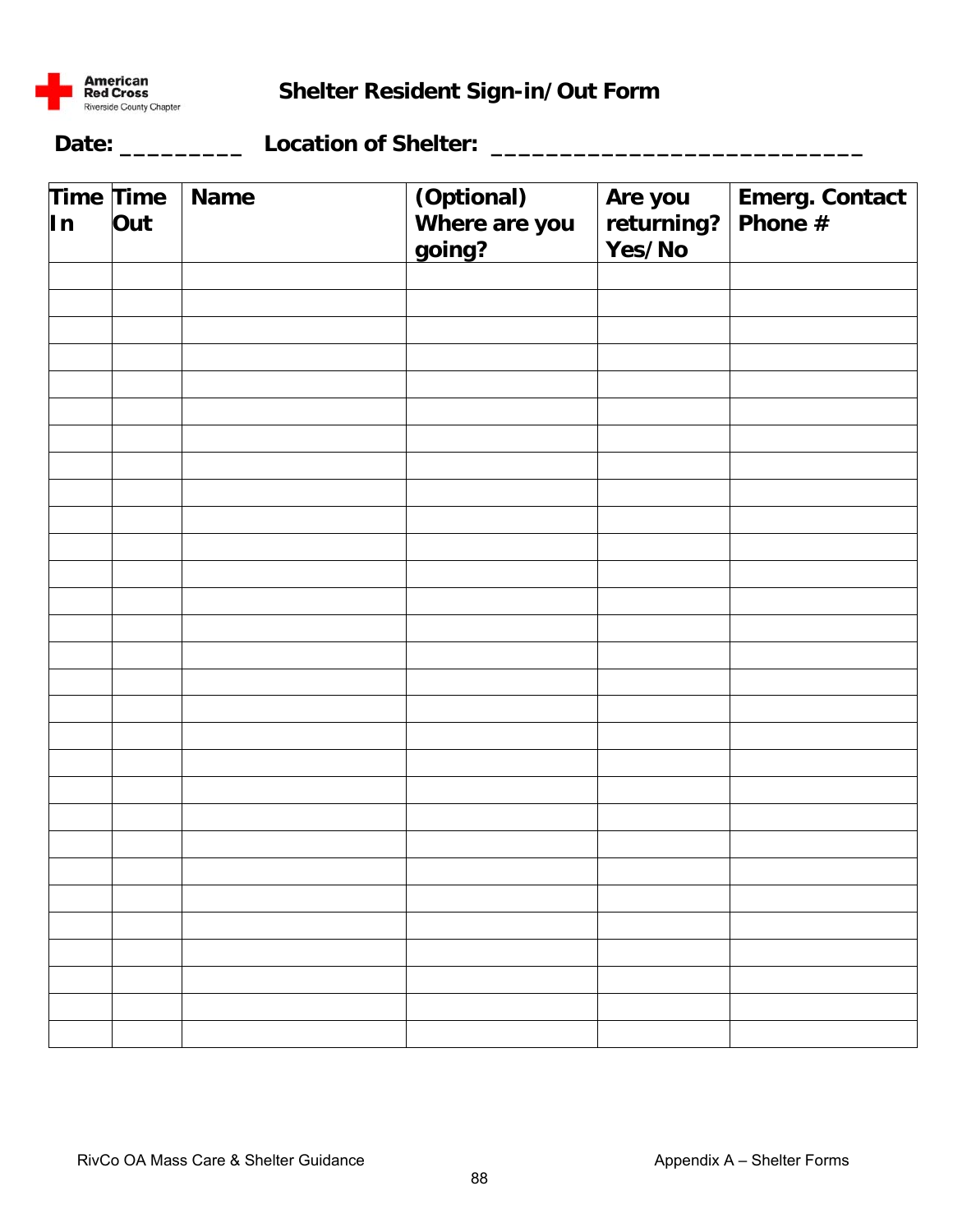

### **Shelter STAFF Sign-in/Out Form**

 **Date: \_\_\_\_\_\_\_\_\_ Location of Shelter: \_\_\_\_\_\_\_\_\_\_\_\_\_\_\_\_\_\_\_\_\_\_\_\_\_\_\_** 

| In | Time Time<br>Out | <b>Name</b> | <b>Shelter Position</b> | Emerg. Contact<br>Phone # |
|----|------------------|-------------|-------------------------|---------------------------|
|    |                  |             |                         |                           |
|    |                  |             |                         |                           |
|    |                  |             |                         |                           |
|    |                  |             |                         |                           |
|    |                  |             |                         |                           |
|    |                  |             |                         |                           |
|    |                  |             |                         |                           |
|    |                  |             |                         |                           |
|    |                  |             |                         |                           |
|    |                  |             |                         |                           |
|    |                  |             |                         |                           |
|    |                  |             |                         |                           |
|    |                  |             |                         |                           |
|    |                  |             |                         |                           |
|    |                  |             |                         |                           |
|    |                  |             |                         |                           |
|    |                  |             |                         |                           |
|    |                  |             |                         |                           |
|    |                  |             |                         |                           |
|    |                  |             |                         |                           |
|    |                  |             |                         |                           |
|    |                  |             |                         |                           |
|    |                  |             |                         |                           |
|    |                  |             |                         |                           |
|    |                  |             |                         |                           |
|    |                  |             |                         |                           |
|    |                  |             |                         |                           |
|    |                  |             |                         |                           |
|    |                  |             |                         |                           |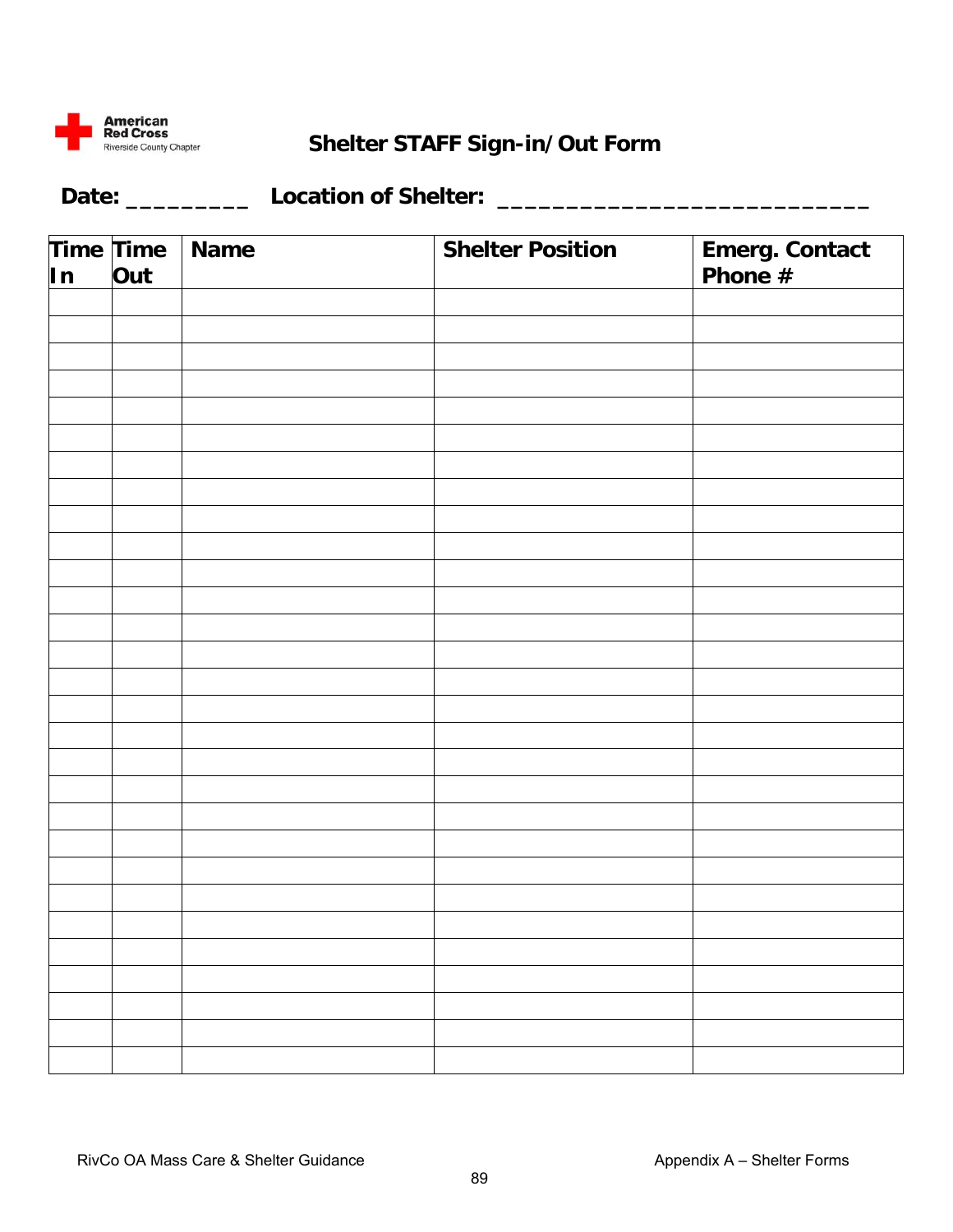

### **Visitor Sign-in/Out Form**

### **Date: \_\_\_\_\_\_\_\_\_ Location of Shelter: \_\_\_\_\_\_\_\_\_\_\_\_\_\_\_\_\_\_\_\_\_\_\_\_\_\_\_**

| $\ln$ | Time Time<br>Out | <b>Name</b> | <b>Agency Name or<br/>Name of Shelter Resident</b><br><b>You are Visiting</b> | Phone |
|-------|------------------|-------------|-------------------------------------------------------------------------------|-------|
|       |                  |             |                                                                               |       |
|       |                  |             |                                                                               |       |
|       |                  |             |                                                                               |       |
|       |                  |             |                                                                               |       |
|       |                  |             |                                                                               |       |
|       |                  |             |                                                                               |       |
|       |                  |             |                                                                               |       |
|       |                  |             |                                                                               |       |
|       |                  |             |                                                                               |       |
|       |                  |             |                                                                               |       |
|       |                  |             |                                                                               |       |
|       |                  |             |                                                                               |       |
|       |                  |             |                                                                               |       |
|       |                  |             |                                                                               |       |
|       |                  |             |                                                                               |       |
|       |                  |             |                                                                               |       |
|       |                  |             |                                                                               |       |
|       |                  |             |                                                                               |       |
|       |                  |             |                                                                               |       |
|       |                  |             |                                                                               |       |
|       |                  |             |                                                                               |       |
|       |                  |             |                                                                               |       |
|       |                  |             |                                                                               |       |
|       |                  |             |                                                                               |       |
|       |                  |             |                                                                               |       |
|       |                  |             |                                                                               |       |
|       |                  |             |                                                                               |       |
|       |                  |             |                                                                               |       |
|       |                  |             |                                                                               |       |
|       |                  |             |                                                                               |       |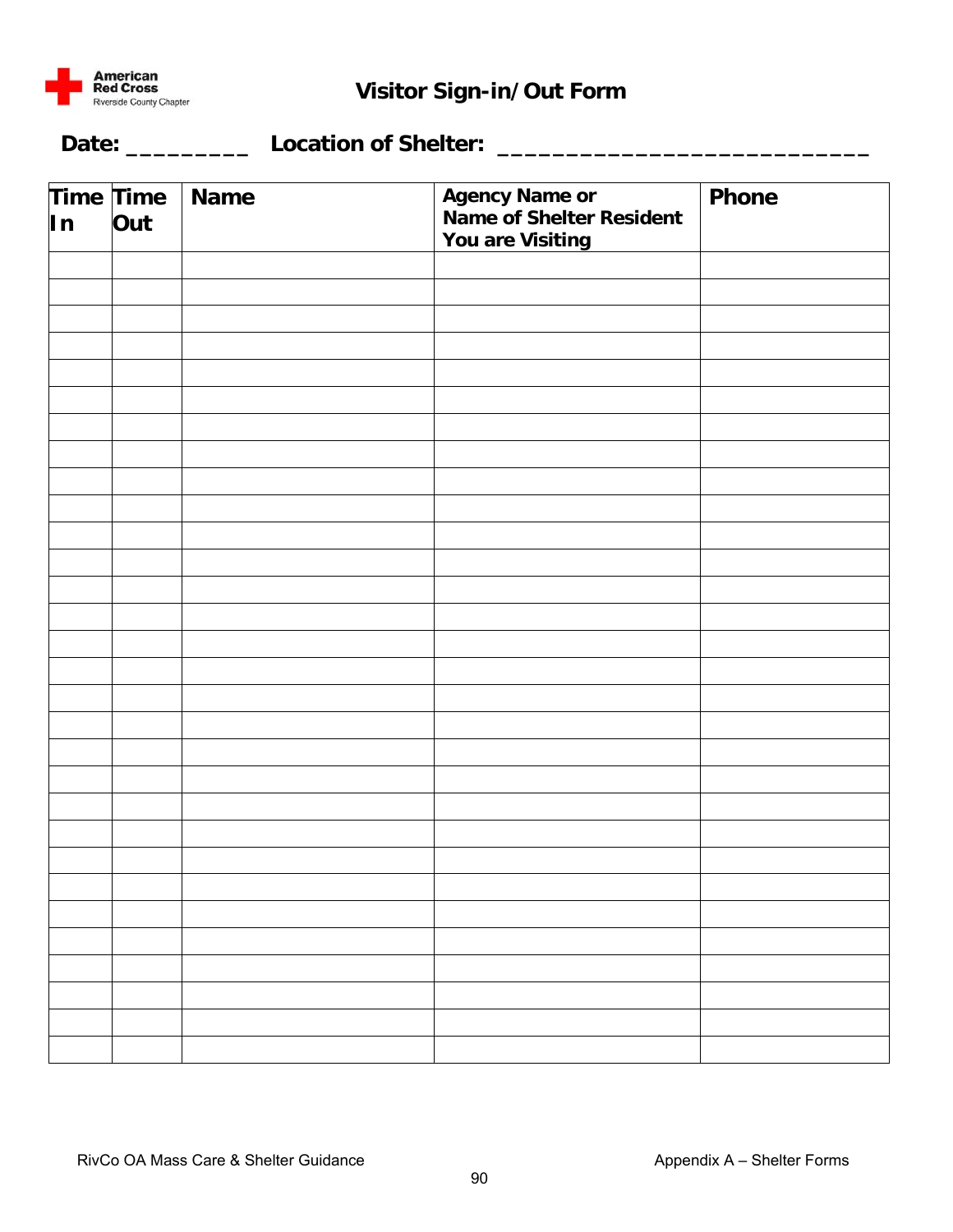#### **American Red CrossExcess Resource Inventory**

The following resources are no longer needed by this site and are declared excess. As declared excess, the listed resources are being returned to owner, transferred to another site or agency, donated or destroyed as indicated below.

| <b>Site Information</b>          |                                    |       |               |          |      |      |           |  |  |
|----------------------------------|------------------------------------|-------|---------------|----------|------|------|-----------|--|--|
| Reporting site:                  | Report #:<br>DR #:<br>Date:        |       |               |          |      |      |           |  |  |
| Site Address:                    |                                    |       |               |          |      |      |           |  |  |
| Location of resource or material |                                    |       |               |          |      |      |           |  |  |
|                                  | (if different than reporting site) |       |               |          |      |      |           |  |  |
| <b>Excess Resource Inventory</b> |                                    |       |               |          |      |      |           |  |  |
| Item                             | Make                               | Model | Serial Number | Quantity |      |      | Condition |  |  |
|                                  |                                    |       |               |          | Good | Fair | Unusable  |  |  |
|                                  |                                    |       |               |          |      |      |           |  |  |
|                                  |                                    |       |               |          |      |      |           |  |  |
|                                  |                                    |       |               |          |      |      |           |  |  |
|                                  |                                    |       |               |          |      |      |           |  |  |
|                                  |                                    |       |               |          |      |      |           |  |  |
|                                  |                                    |       |               |          |      |      |           |  |  |
|                                  |                                    |       |               |          |      |      |           |  |  |
|                                  |                                    |       |               |          |      |      |           |  |  |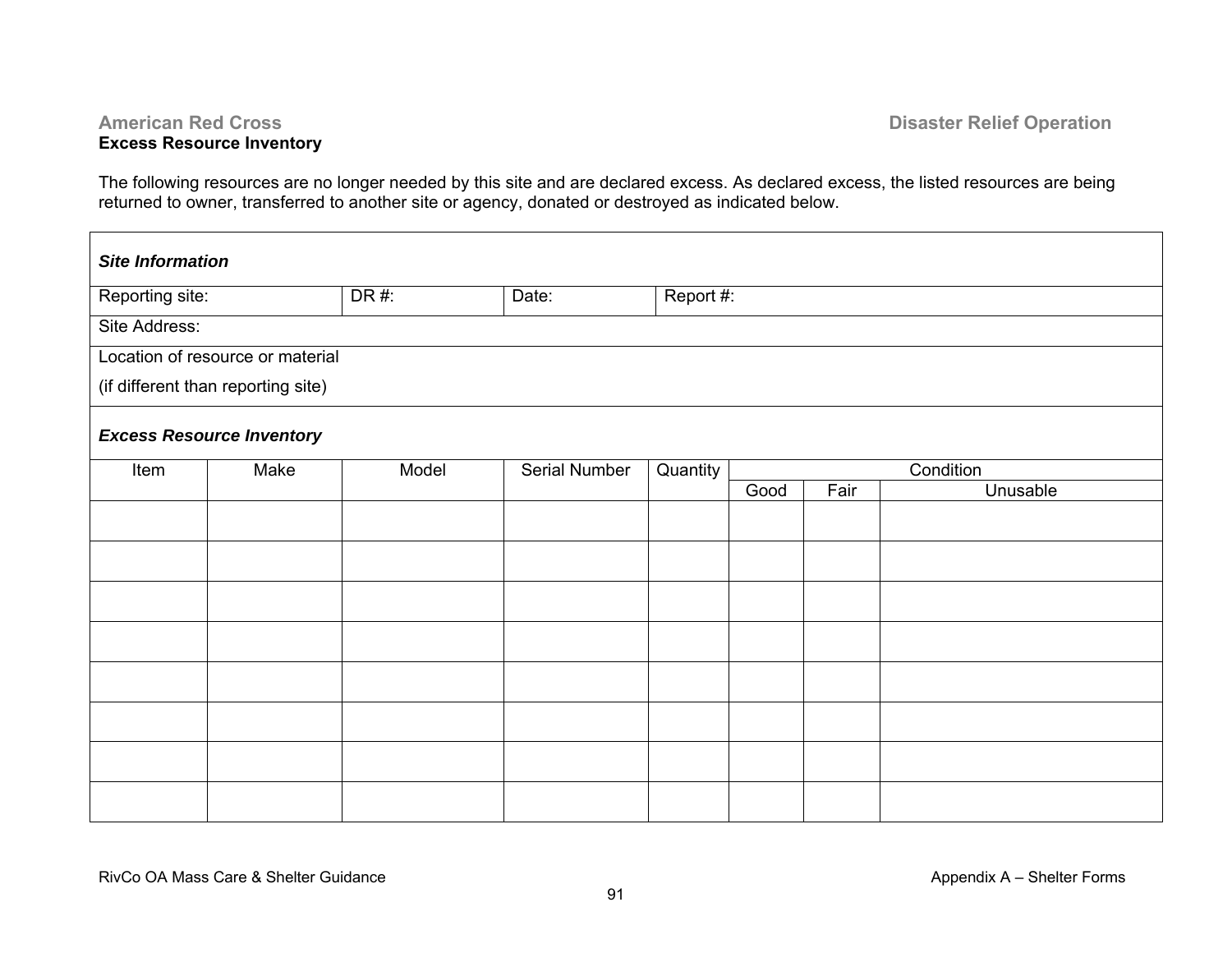| Item                                        | <b>Make</b> |       |        | Model       | <b>Serial Number</b>                                            | Quantity |      |      | Condition                                                                       |
|---------------------------------------------|-------------|-------|--------|-------------|-----------------------------------------------------------------|----------|------|------|---------------------------------------------------------------------------------|
|                                             |             |       |        |             |                                                                 |          | Good | Fair | Unusable                                                                        |
|                                             |             |       |        |             |                                                                 |          |      |      |                                                                                 |
|                                             |             |       |        |             |                                                                 |          |      |      |                                                                                 |
|                                             |             |       |        |             |                                                                 |          |      |      |                                                                                 |
|                                             |             |       |        |             |                                                                 |          |      |      |                                                                                 |
|                                             |             |       |        |             |                                                                 |          |      |      |                                                                                 |
|                                             |             |       |        |             |                                                                 |          |      |      |                                                                                 |
|                                             |             |       |        |             |                                                                 |          |      |      |                                                                                 |
| <b>Final Disposition of Excess</b>          |             |       | $\Box$ | Returned    |                                                                 |          |      |      | Provide remarks as to whom resource was returned, transferred or donated to. If |
| Resource:                                   |             |       | $\Box$ | Transferred | destroyed briefly explain why and where resource was destroyed. |          |      |      |                                                                                 |
|                                             |             |       |        |             |                                                                 |          |      |      |                                                                                 |
|                                             |             |       | $\Box$ | Donated     |                                                                 |          |      |      |                                                                                 |
|                                             |             |       | $\Box$ | Destroyed   |                                                                 |          |      |      |                                                                                 |
|                                             |             |       |        |             |                                                                 |          |      |      |                                                                                 |
|                                             |             |       |        |             |                                                                 |          |      |      |                                                                                 |
|                                             |             |       |        |             |                                                                 |          |      |      |                                                                                 |
| <b>Additional Remarks:</b>                  |             |       |        |             |                                                                 |          |      |      |                                                                                 |
|                                             |             |       |        |             |                                                                 |          |      |      |                                                                                 |
|                                             |             |       |        |             |                                                                 |          |      |      |                                                                                 |
|                                             |             |       |        |             |                                                                 |          |      |      |                                                                                 |
|                                             |             |       |        |             |                                                                 |          |      |      |                                                                                 |
|                                             |             |       |        |             |                                                                 |          |      |      |                                                                                 |
|                                             |             |       |        |             |                                                                 |          |      |      |                                                                                 |
|                                             |             |       |        |             |                                                                 |          |      |      |                                                                                 |
|                                             |             |       |        |             |                                                                 |          |      |      |                                                                                 |
| <b>Logistics Chief or</b><br>Deputy Shelter |             | Name: |        |             | Signature:                                                      |          |      |      |                                                                                 |
| Manager                                     |             |       |        |             |                                                                 |          |      |      |                                                                                 |
| Shelter Manager                             |             | Name: |        |             | Signature:                                                      |          |      |      |                                                                                 |
|                                             |             |       |        |             |                                                                 |          |      |      |                                                                                 |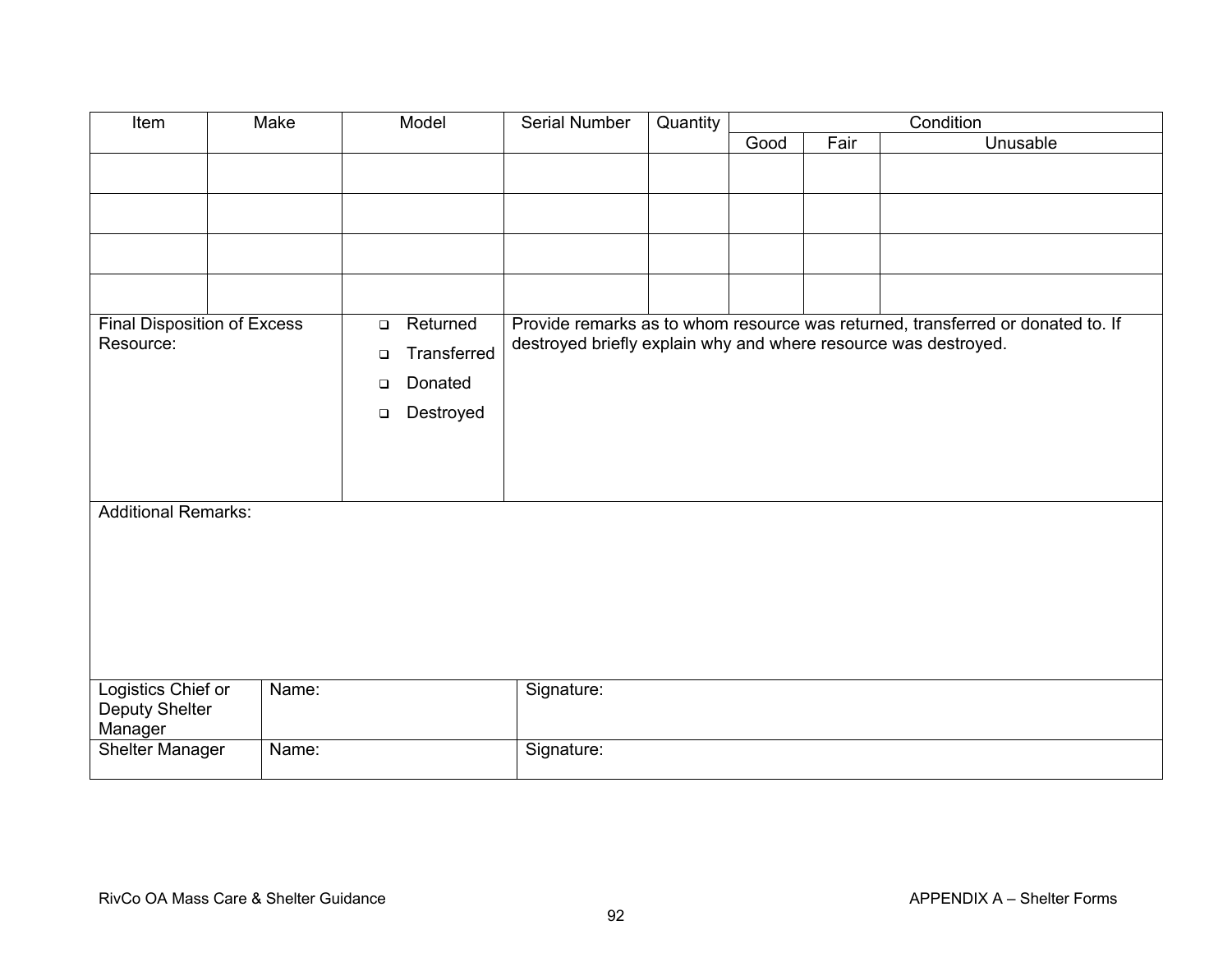### **American Red Cross American Red Cross** American Belease of Facility

| controlled, owned, or operated by example and a series of the series of the series of the series of the series |        |        |                                                |  |  |  |  |  |  |
|----------------------------------------------------------------------------------------------------------------|--------|--------|------------------------------------------------|--|--|--|--|--|--|
| and used temporarily by the American Red Cross, DR#_____________________________                               |        |        |                                                |  |  |  |  |  |  |
| as an emergency disaster facility from __________ to_________ is hereby returned by the                        | (date) | (date) |                                                |  |  |  |  |  |  |
|                                                                                                                |        |        |                                                |  |  |  |  |  |  |
| condition, less the following deficiencies:                                                                    |        |        |                                                |  |  |  |  |  |  |
|                                                                                                                |        |        |                                                |  |  |  |  |  |  |
|                                                                                                                |        |        |                                                |  |  |  |  |  |  |
|                                                                                                                |        |        |                                                |  |  |  |  |  |  |
|                                                                                                                |        |        |                                                |  |  |  |  |  |  |
|                                                                                                                |        |        |                                                |  |  |  |  |  |  |
|                                                                                                                |        |        |                                                |  |  |  |  |  |  |
|                                                                                                                |        |        |                                                |  |  |  |  |  |  |
|                                                                                                                |        |        |                                                |  |  |  |  |  |  |
| Signature of Owner/Operator                                                                                    |        |        | Signature of American Red Cross Representative |  |  |  |  |  |  |
| Date                                                                                                           |        |        | Date                                           |  |  |  |  |  |  |
|                                                                                                                |        |        |                                                |  |  |  |  |  |  |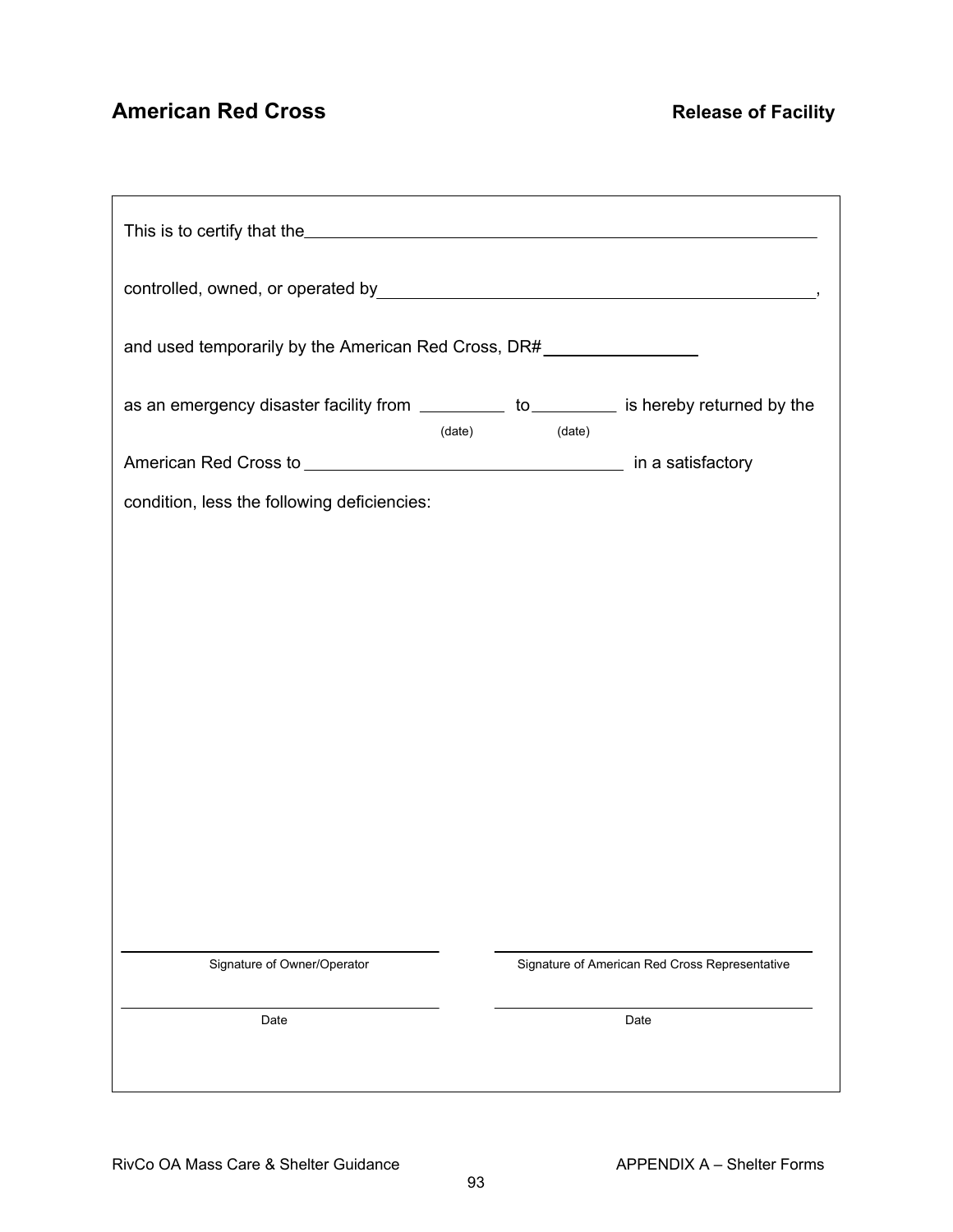| SHELTER AFTER ACTION/CORRECTIVE ACTION (AA/CA) REPORT |                                |  |                           |                                                                            |                          |  |  |  |  |  |
|-------------------------------------------------------|--------------------------------|--|---------------------------|----------------------------------------------------------------------------|--------------------------|--|--|--|--|--|
|                                                       | <b>INFORMATION</b>             |  |                           |                                                                            |                          |  |  |  |  |  |
|                                                       | <b>Location of</b><br>Shelter: |  |                           | <b>Name of Shelter</b><br>Manager:                                         |                          |  |  |  |  |  |
|                                                       | <b>Date Shelter</b><br>Opened: |  |                           | <b>Date Shelter</b><br>Closed:                                             |                          |  |  |  |  |  |
| <b>Completed By:</b>                                  | Report                         |  |                           | <b>Date Report</b><br>Completed:                                           |                          |  |  |  |  |  |
|                                                       |                                |  | <b>SHELTER EVALUATION</b> |                                                                            |                          |  |  |  |  |  |
|                                                       |                                |  |                           | <b>MANAGEMENT (Shelter Manager, PIO, Security, Safety, Liaison, etc.)</b>  |                          |  |  |  |  |  |
| <b>Overall Assessment of Function</b>                 |                                |  |                           | <b>Satisfactory</b>                                                        | <b>Needs Improvement</b> |  |  |  |  |  |
| (please check one)                                    |                                |  |                           |                                                                            |                          |  |  |  |  |  |
|                                                       |                                |  |                           | Please briefly describe improvements needed:                               |                          |  |  |  |  |  |
| <b>Planning</b>                                       |                                |  |                           |                                                                            |                          |  |  |  |  |  |
| <b>Training</b>                                       |                                |  |                           |                                                                            |                          |  |  |  |  |  |
| <b>Personnel</b>                                      |                                |  |                           |                                                                            |                          |  |  |  |  |  |
| <b>Equipment</b>                                      |                                |  |                           |                                                                            |                          |  |  |  |  |  |
| <b>Facilities</b>                                     |                                |  |                           |                                                                            |                          |  |  |  |  |  |
|                                                       |                                |  |                           | <b>OPERATIONS (Registration, Shelter Ops, Medical/Mental Health, etc.)</b> |                          |  |  |  |  |  |
| <b>Overall Assessment of Function</b><br>(check one)  |                                |  |                           | <b>Satisfactory</b>                                                        | <b>Needs Improvement</b> |  |  |  |  |  |
|                                                       |                                |  |                           | Please briefly describe improvements needed:                               |                          |  |  |  |  |  |
| <b>Planning</b>                                       |                                |  |                           |                                                                            |                          |  |  |  |  |  |
| <b>Training</b>                                       |                                |  |                           |                                                                            |                          |  |  |  |  |  |
| <b>Personnel</b>                                      |                                |  |                           |                                                                            |                          |  |  |  |  |  |
| <b>Equipment</b>                                      |                                |  |                           |                                                                            |                          |  |  |  |  |  |
| <b>Facilities</b>                                     |                                |  |                           |                                                                            |                          |  |  |  |  |  |

Ī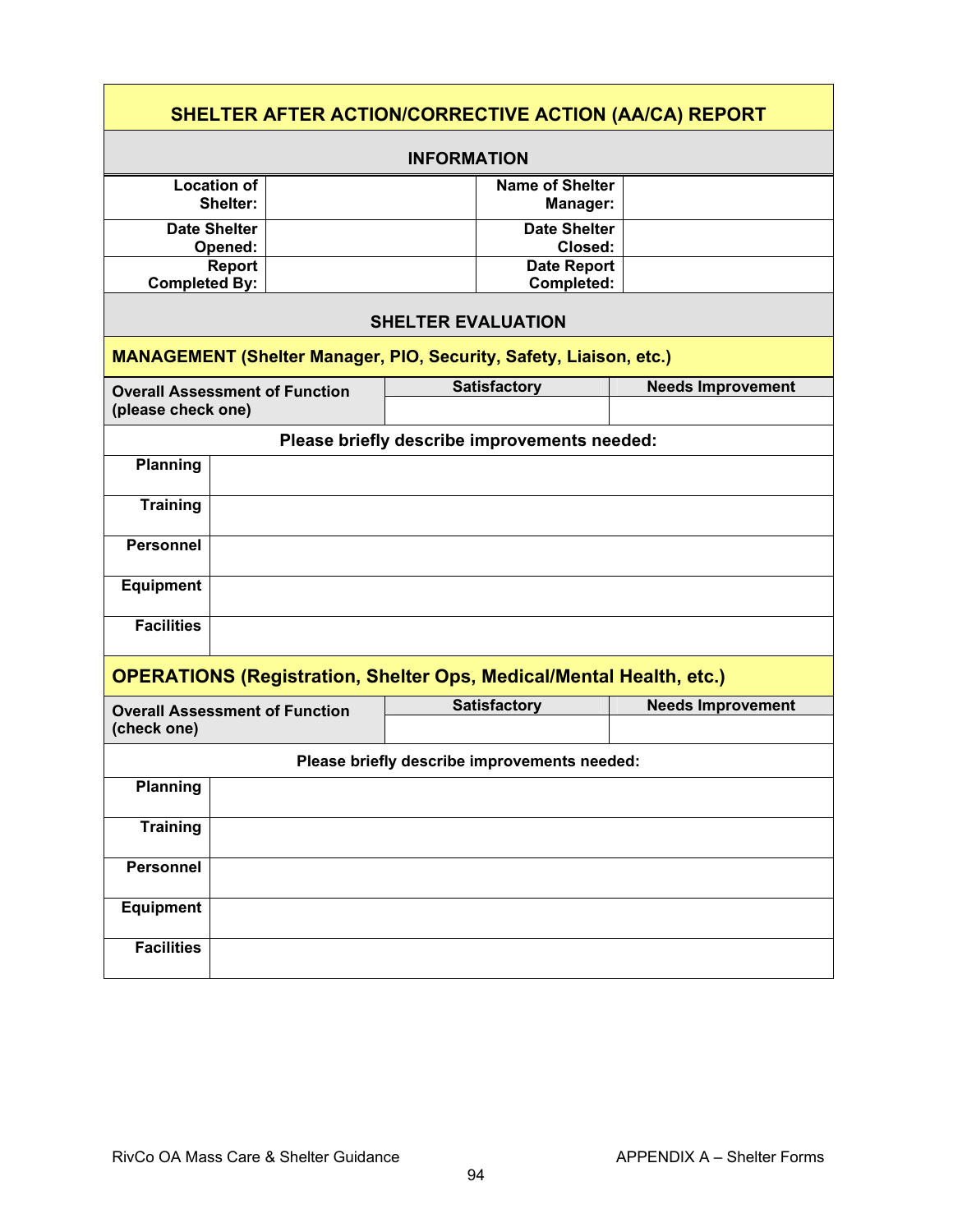| PLANNING/INTELLIGENCE (Situation Analysis, Documentation, GIS, etc) |                                       |                                              |                          |  |  |  |  |
|---------------------------------------------------------------------|---------------------------------------|----------------------------------------------|--------------------------|--|--|--|--|
| <b>Overall Assessment of Function</b><br>(check one)                |                                       | <b>Satisfactory</b>                          | <b>Needs Improvement</b> |  |  |  |  |
| Please briefly describe improvements needed:                        |                                       |                                              |                          |  |  |  |  |
| <b>Planning</b>                                                     |                                       |                                              |                          |  |  |  |  |
| <b>Training</b>                                                     |                                       |                                              |                          |  |  |  |  |
| <b>Personnel</b>                                                    |                                       |                                              |                          |  |  |  |  |
| <b>Equipment</b>                                                    |                                       |                                              |                          |  |  |  |  |
| <b>Facilities</b>                                                   |                                       |                                              |                          |  |  |  |  |
| <b>LOGISTICS (Services, Support, Facilities, etc.)</b>              |                                       |                                              |                          |  |  |  |  |
| <b>Overall Assessment of Function</b><br>(check one)                |                                       | <b>Satisfactory</b>                          | <b>Needs Improvement</b> |  |  |  |  |
|                                                                     |                                       | Please briefly describe improvements needed: |                          |  |  |  |  |
| <b>Planning</b>                                                     |                                       |                                              |                          |  |  |  |  |
| <b>Training</b>                                                     |                                       |                                              |                          |  |  |  |  |
| <b>Personnel</b>                                                    |                                       |                                              |                          |  |  |  |  |
| <b>Equipment</b>                                                    |                                       |                                              |                          |  |  |  |  |
| <b>Facilities</b>                                                   |                                       |                                              |                          |  |  |  |  |
| FINANCE/ADMIN (Costs, Claims, Time, Purchase Orders, etc.)          |                                       |                                              |                          |  |  |  |  |
| (check one)                                                         | <b>Overall Assessment of Function</b> | <b>Satisfactory</b>                          | <b>Needs Improvement</b> |  |  |  |  |
| Please briefly describe improvements needed:                        |                                       |                                              |                          |  |  |  |  |
| <b>Planning</b>                                                     |                                       |                                              |                          |  |  |  |  |
| <b>Training</b>                                                     |                                       |                                              |                          |  |  |  |  |
| <b>Personnel</b>                                                    |                                       |                                              |                          |  |  |  |  |
| <b>Equipment</b>                                                    |                                       |                                              |                          |  |  |  |  |
| <b>Facilities</b>                                                   |                                       |                                              |                          |  |  |  |  |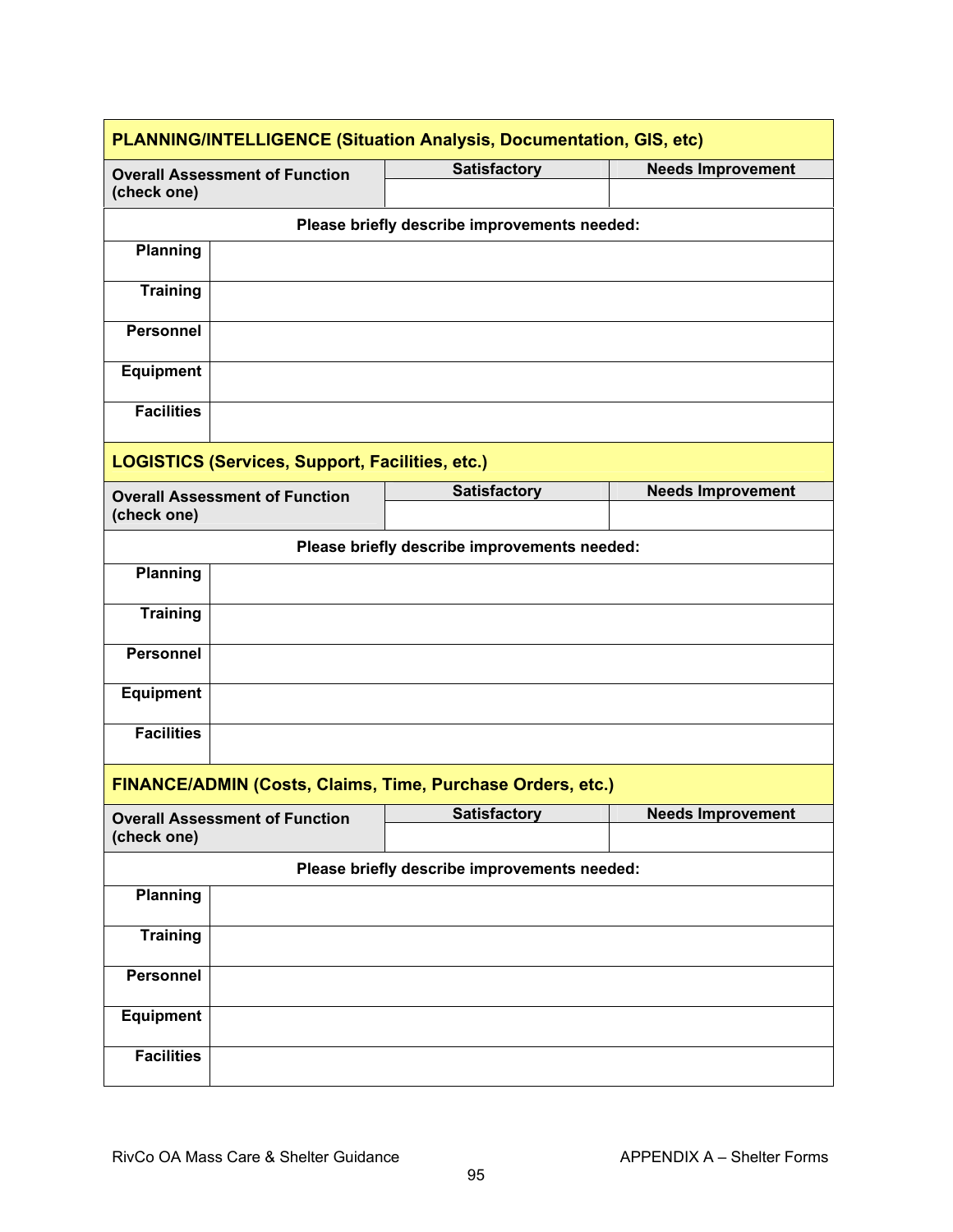| AFTER ACTION/CORRECTIVE ACTION REPORT QUESTIONNAIRE                                                                                                                                                                                                                                                 |  |           |                 |  |  |
|-----------------------------------------------------------------------------------------------------------------------------------------------------------------------------------------------------------------------------------------------------------------------------------------------------|--|-----------|-----------------|--|--|
| <b>Question</b>                                                                                                                                                                                                                                                                                     |  | <b>No</b> | <b>Comments</b> |  |  |
| 1. Were shelter procedures utilized during<br>shelter activation?                                                                                                                                                                                                                                   |  |           |                 |  |  |
| 2. Was an adjacent pet shelter<br>established?                                                                                                                                                                                                                                                      |  |           |                 |  |  |
| 3. Was an EOC activated?                                                                                                                                                                                                                                                                            |  |           |                 |  |  |
| Was there regular communication with<br>4.<br>the EOC?                                                                                                                                                                                                                                              |  |           |                 |  |  |
| Was shelter information coordinated<br>5 <sub>1</sub><br>with the City and/or County Public                                                                                                                                                                                                         |  |           |                 |  |  |
| Information Officer on a regular basis?                                                                                                                                                                                                                                                             |  |           |                 |  |  |
| Were shelter briefings given to staff on<br>6.<br>a regular basis?                                                                                                                                                                                                                                  |  |           |                 |  |  |
| 7. Were shelter briefings given to shelter<br>residents on a regular basis?                                                                                                                                                                                                                         |  |           |                 |  |  |
| Were functional needs identified and<br>8.<br>mitigated?                                                                                                                                                                                                                                            |  |           |                 |  |  |
| 9. Were sign-in and out procedures<br>followed by staff and shelter residents?                                                                                                                                                                                                                      |  |           |                 |  |  |
| 10. Was a phone bank established?                                                                                                                                                                                                                                                                   |  |           |                 |  |  |
| 11. Were Internet stations established and<br>was Safe and Well utilized?                                                                                                                                                                                                                           |  |           |                 |  |  |
| 12. Was communications and<br>interoperability an issue?                                                                                                                                                                                                                                            |  |           |                 |  |  |
| <b>Additional Questions</b>                                                                                                                                                                                                                                                                         |  |           |                 |  |  |
| 1. What actions were taken in response to the activation of the shelter? Include such things as<br>mutual aid and statistics on number of personnel, equipment and other resources.<br>2. Was there any part of SEMS/NIMS that did not work during the activation and management<br>of the shelter? |  |           |                 |  |  |
|                                                                                                                                                                                                                                                                                                     |  |           |                 |  |  |

#### 3. **As a result of your response, did you identify any changes needed in your plans or procedures? Please provide a brief explanation.**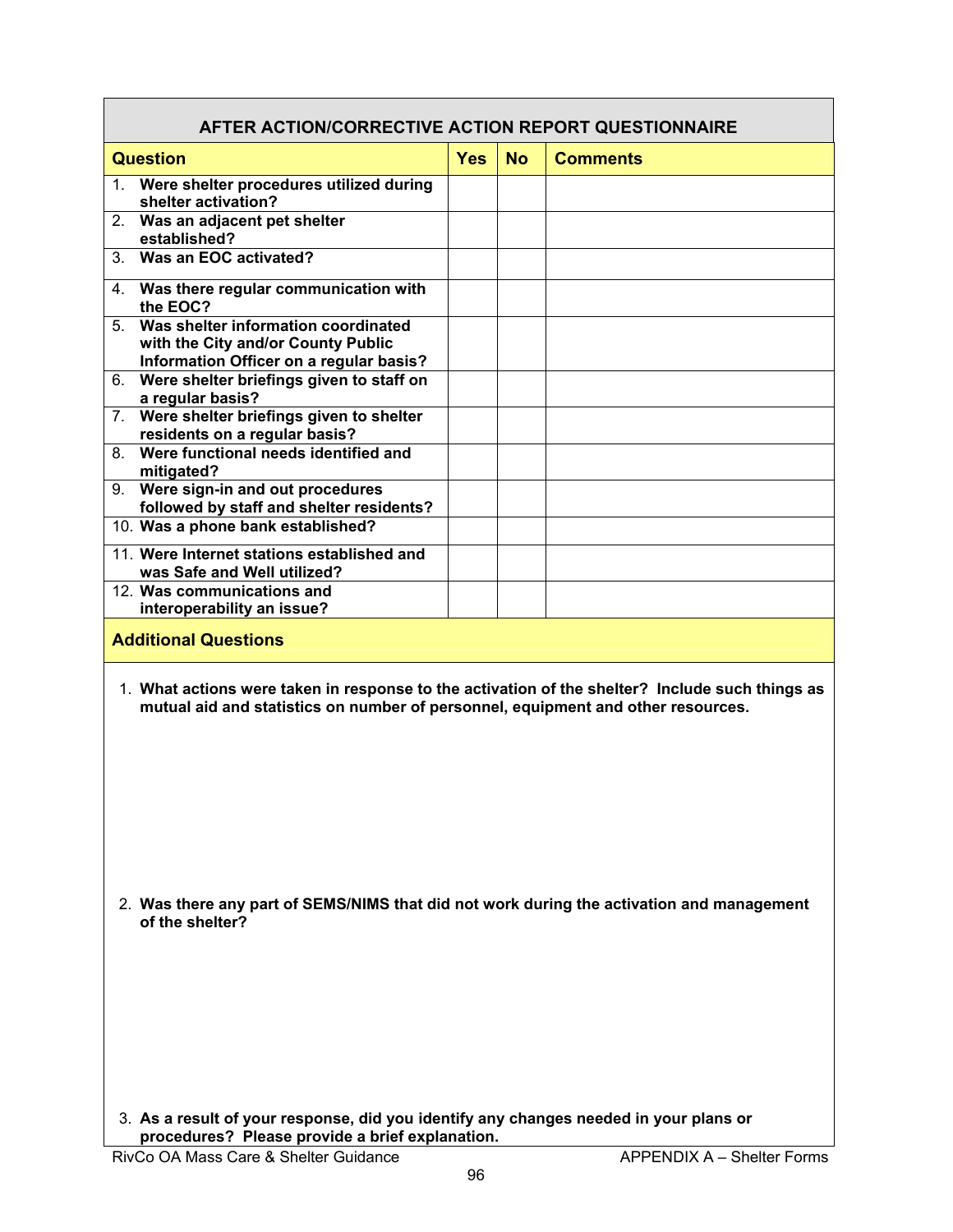4. **Please identify any specific areas needing training and guidance.** 

5. **If applicable, what recovery activities have you conducted to date?** 

#### **NARRATIVE**

**Use this section for additional comments. Identify issues, recommended solutions to issues, and agencies that might be involved in implementing these recommendations.**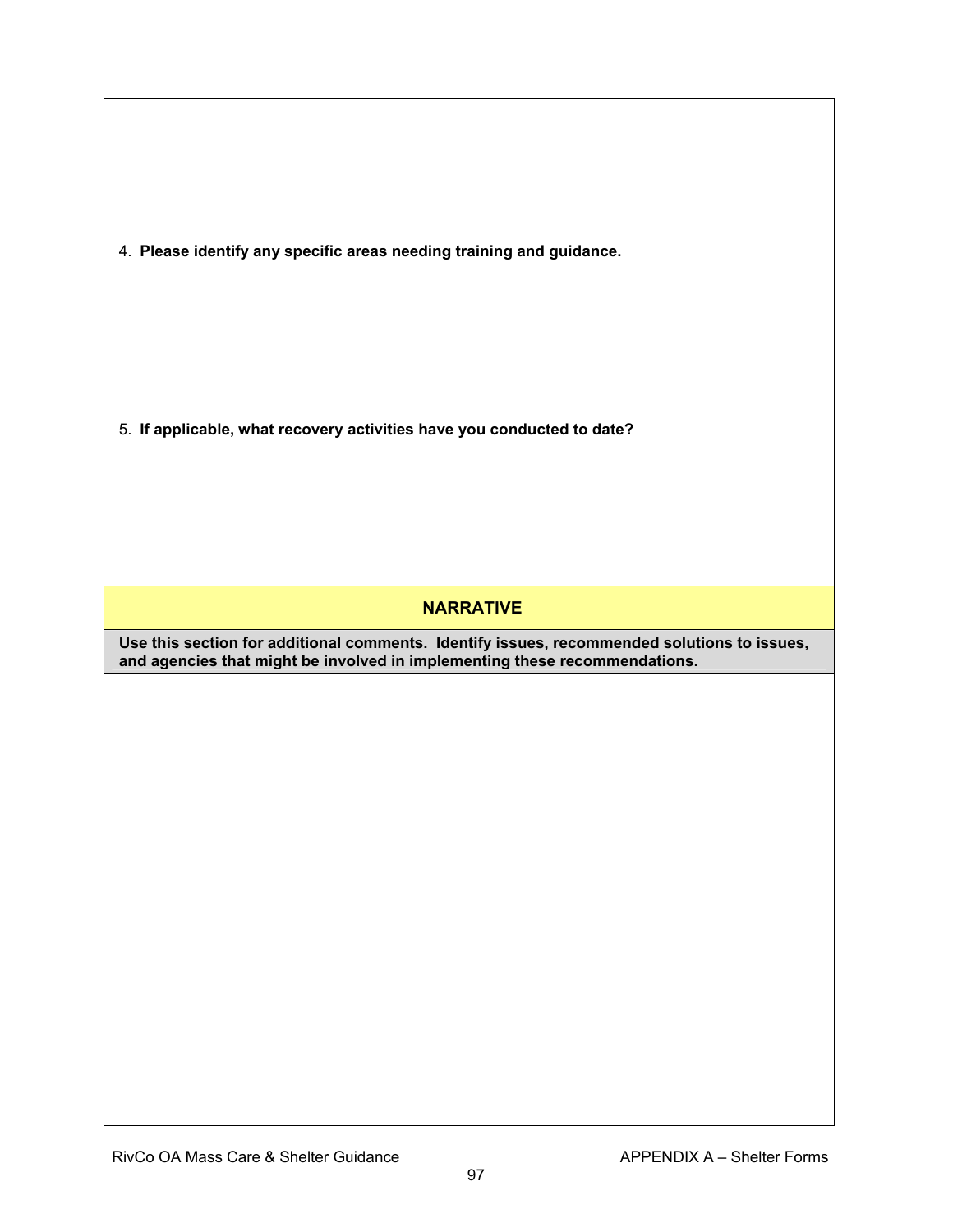| Identify issues, recommended solutions to those issues, and agencies that might be involved<br>in implementing these recommendations. | POTENTIAL CORRECTIVE ACTIONS                        |                                    |                                   |  |  |
|---------------------------------------------------------------------------------------------------------------------------------------|-----------------------------------------------------|------------------------------------|-----------------------------------|--|--|
| <b>Issue</b>                                                                                                                          | <b>Corrective Action</b><br><b>Improvement Plan</b> | Responsible<br><b>Party/Agency</b> | Est. Date of<br><b>Completion</b> |  |  |
|                                                                                                                                       |                                                     |                                    |                                   |  |  |
|                                                                                                                                       |                                                     |                                    |                                   |  |  |
|                                                                                                                                       |                                                     |                                    |                                   |  |  |
|                                                                                                                                       |                                                     |                                    |                                   |  |  |
|                                                                                                                                       |                                                     |                                    |                                   |  |  |
|                                                                                                                                       |                                                     |                                    |                                   |  |  |
|                                                                                                                                       |                                                     |                                    |                                   |  |  |
|                                                                                                                                       |                                                     |                                    |                                   |  |  |
|                                                                                                                                       |                                                     |                                    |                                   |  |  |
|                                                                                                                                       |                                                     |                                    |                                   |  |  |
|                                                                                                                                       |                                                     |                                    |                                   |  |  |
|                                                                                                                                       |                                                     |                                    |                                   |  |  |
|                                                                                                                                       |                                                     |                                    |                                   |  |  |
|                                                                                                                                       |                                                     |                                    |                                   |  |  |
|                                                                                                                                       |                                                     |                                    |                                   |  |  |
|                                                                                                                                       |                                                     |                                    |                                   |  |  |
| <b>FOR EOC USE ONLY</b>                                                                                                               |                                                     |                                    |                                   |  |  |
| <b>Date Received:</b>                                                                                                                 | <b>Date Reviewed:</b>                               | <b>Reviewed By:</b>                |                                   |  |  |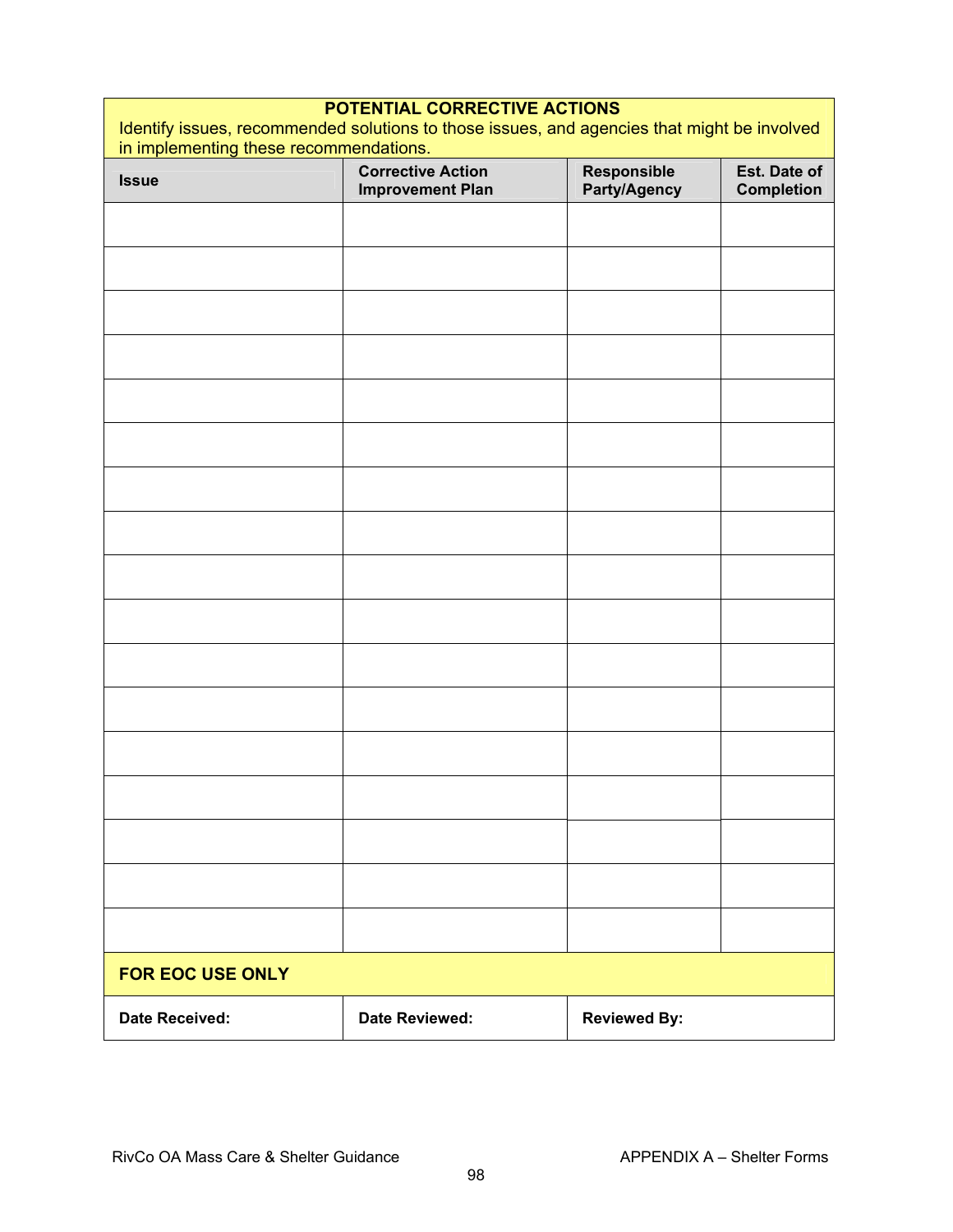## **APPENDIX B**

## **Shelter Rules**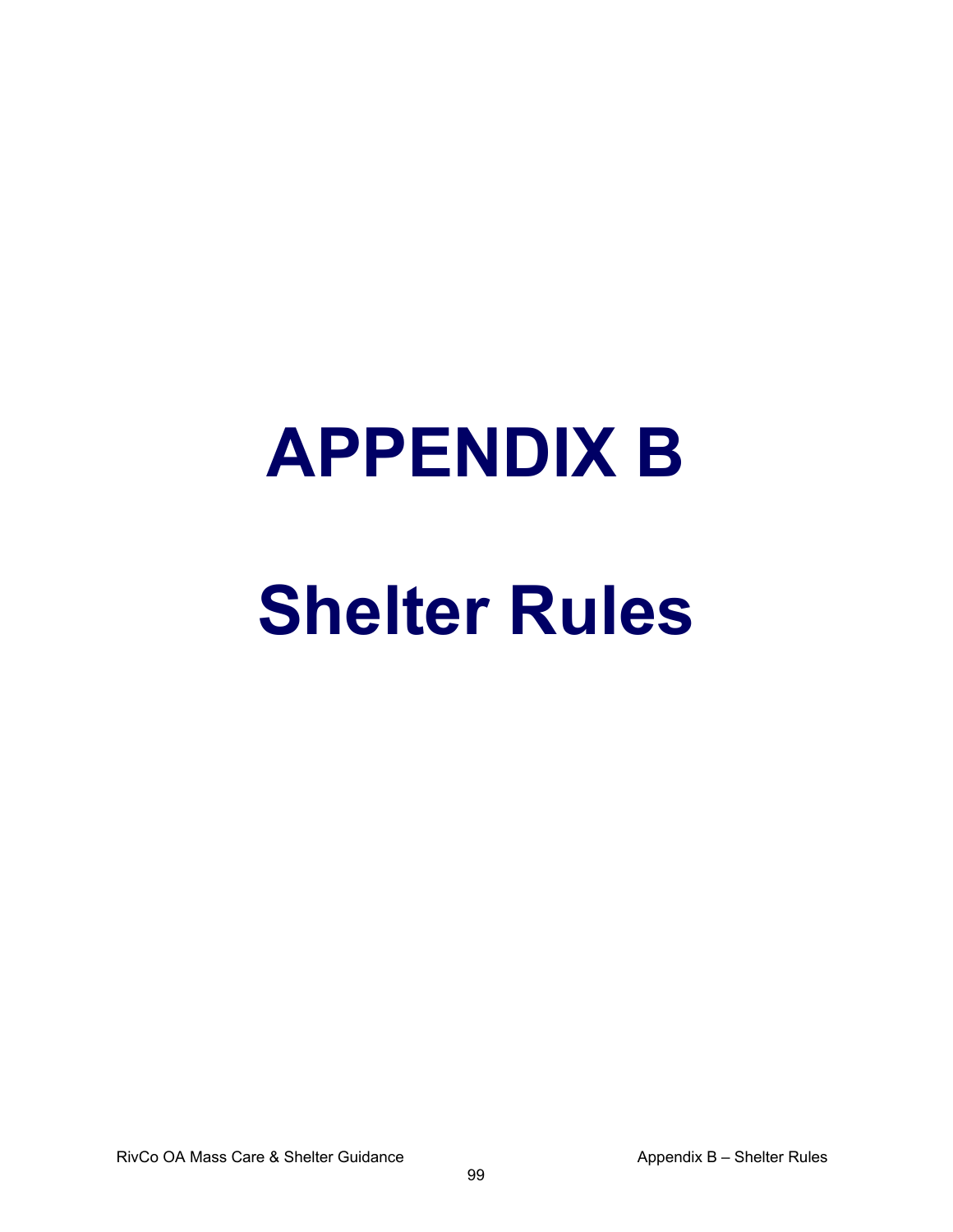### **Shelter Rules**

- 1. Do not attempt to enter areas marked as RESTRICTED.
- 2. Keep your valuables with you at all times.
- 3. Keep quiet around established QUIET AREAS and SLEEPING AREAS.
- 4. Respect established lights out time.
- 5. Cell phone usage must not violate quiet area and lights out rules.
- 6. Keep noise levels at a minimum.
- 7. Phones or computers provided by the shelter shall not be used for more than 15 minutes at a time.
- 8. No smoking is allowed in the shelter. Designated smoking areas will be established outdoors.
- 9. Use SIGN IN and SIGN OUT form when entering or leaving the shelter.
- 10. Acceptable shelter behavior includes:
	- no foul language
	- no abusive conduct
	- no stealing or destruction of property
	- be respectful toward staff and the shelter population
- 11. No meals allowed in the SLEEPING AREA.
- 12. Children must be accompanied by an adult at all times.
- 13. No weapons are allowed in the shelter; including but not limited to, firearms and knives. See shelter management for additional information or concerns.
- 14. No pets are allowed in the shelter; however, service animals are permitted.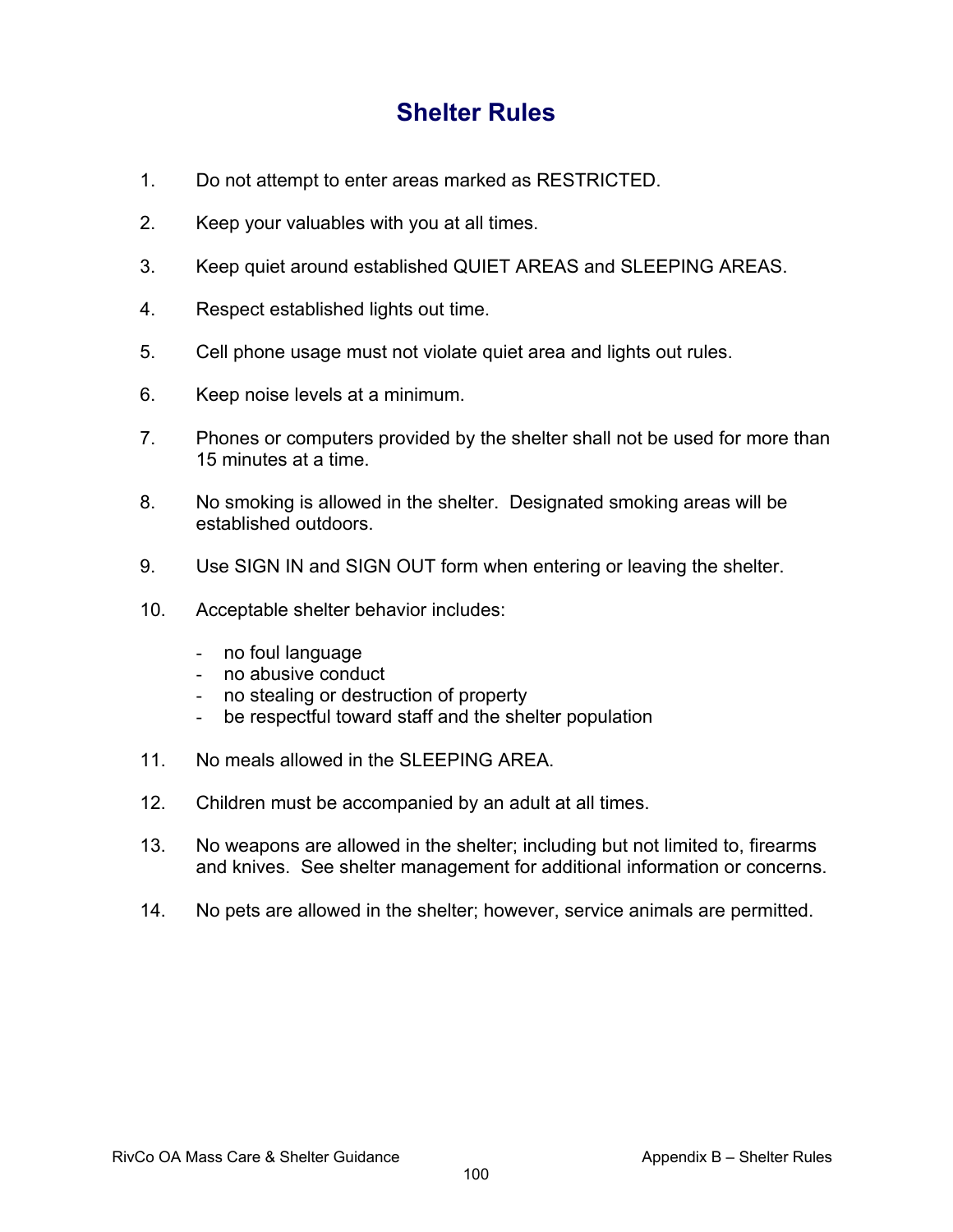## **APPENDIX C**

## **Shelter Signs**

| Shelter Closing Notification Sign (Post 24-hour Prior to Closing) 102      |
|----------------------------------------------------------------------------|
| Shelter Closing Notification Sign (Final Notice - Post After Closing). 103 |
|                                                                            |
|                                                                            |
|                                                                            |
|                                                                            |
|                                                                            |
|                                                                            |
|                                                                            |
|                                                                            |
|                                                                            |
|                                                                            |
|                                                                            |
|                                                                            |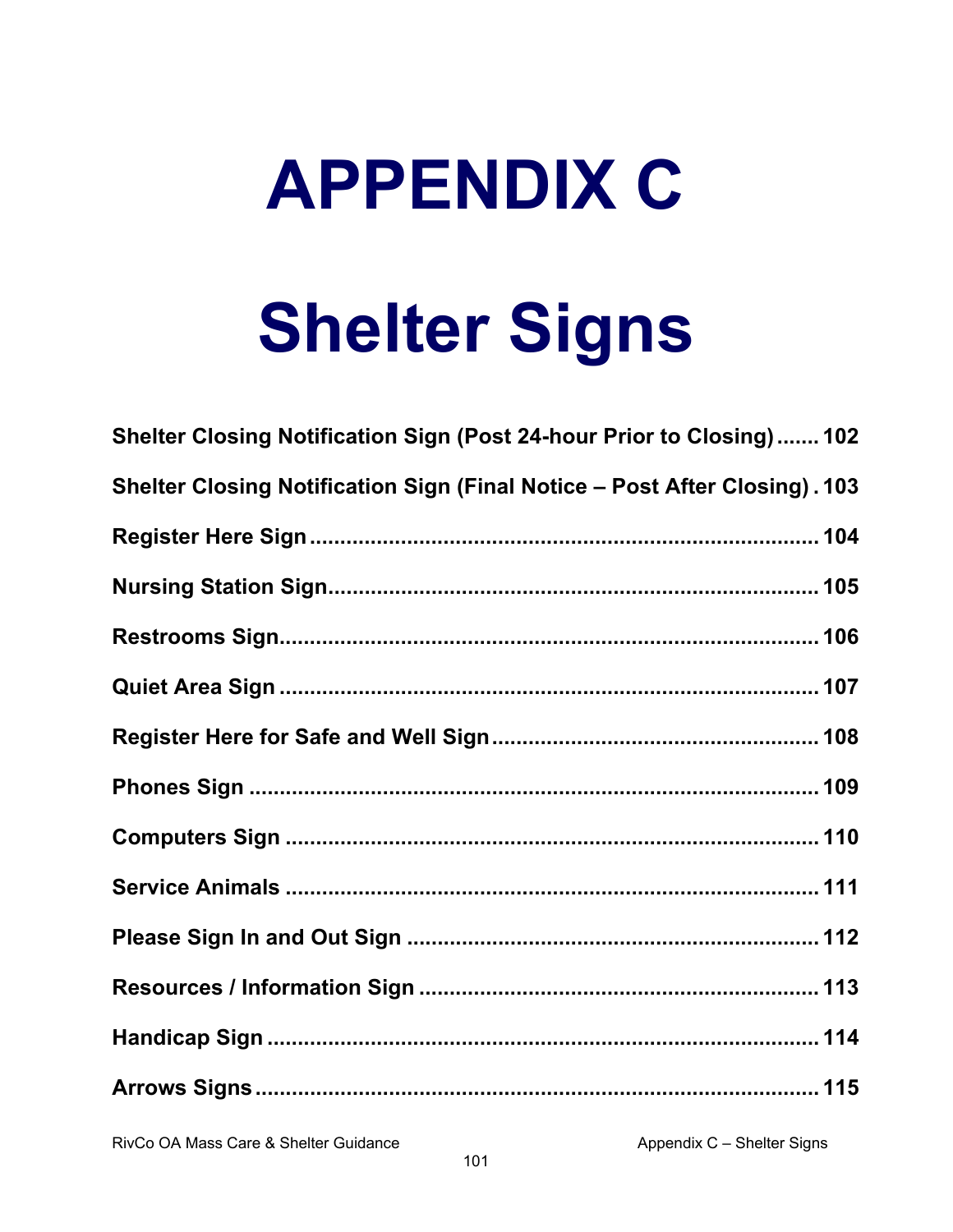# **SHELTER CLOSING NOTIFICATION**

**(Initial notice – Must be posted 24 hours PRIOR to closure of shelter**

**The following is an important message to local disaster victims from the City/County of \_\_\_\_\_\_\_\_\_\_\_\_\_\_. The City/County will** 

**close its disaster relief shelter located at:** 

**\_\_\_\_\_\_**

**\_\_\_\_\_**

 $\mathsf{on}$  .  $\mathsf{on}$  .  $\mathsf{on}$  .  $\mathsf{on}$  .  $\mathsf{on}$  .  $\mathsf{on}$  .  $\mathsf{on}$  .  $\mathsf{on}$  .  $\mathsf{on}$  .  $\mathsf{on}$  .  $\mathsf{on}$  .  $\mathsf{on}$  .  $\mathsf{on}$  .  $\mathsf{on}$  .  $\mathsf{on}$  .  $\mathsf{on}$  .  $\mathsf{on}$  .  $\mathsf{on}$  .  $\mathsf{on}$  .  $\mathsf{on}$  .

**If you are a disaster victim and need local** 

**assistance, please go to the shelter prior to its** 

 $\mathcal{L}$  Mass Care  $\mathcal{L}$  – Shelter Signs C – Shelter Signs C – Shelter Signs C – Shelter Signs C – Shelter Signs C – Shelter Signs C – Shelter Signs C – Shelter Signs C – Shelter Signs C – Shelter Signs C – Shelter Sig **closing date and time listed above.**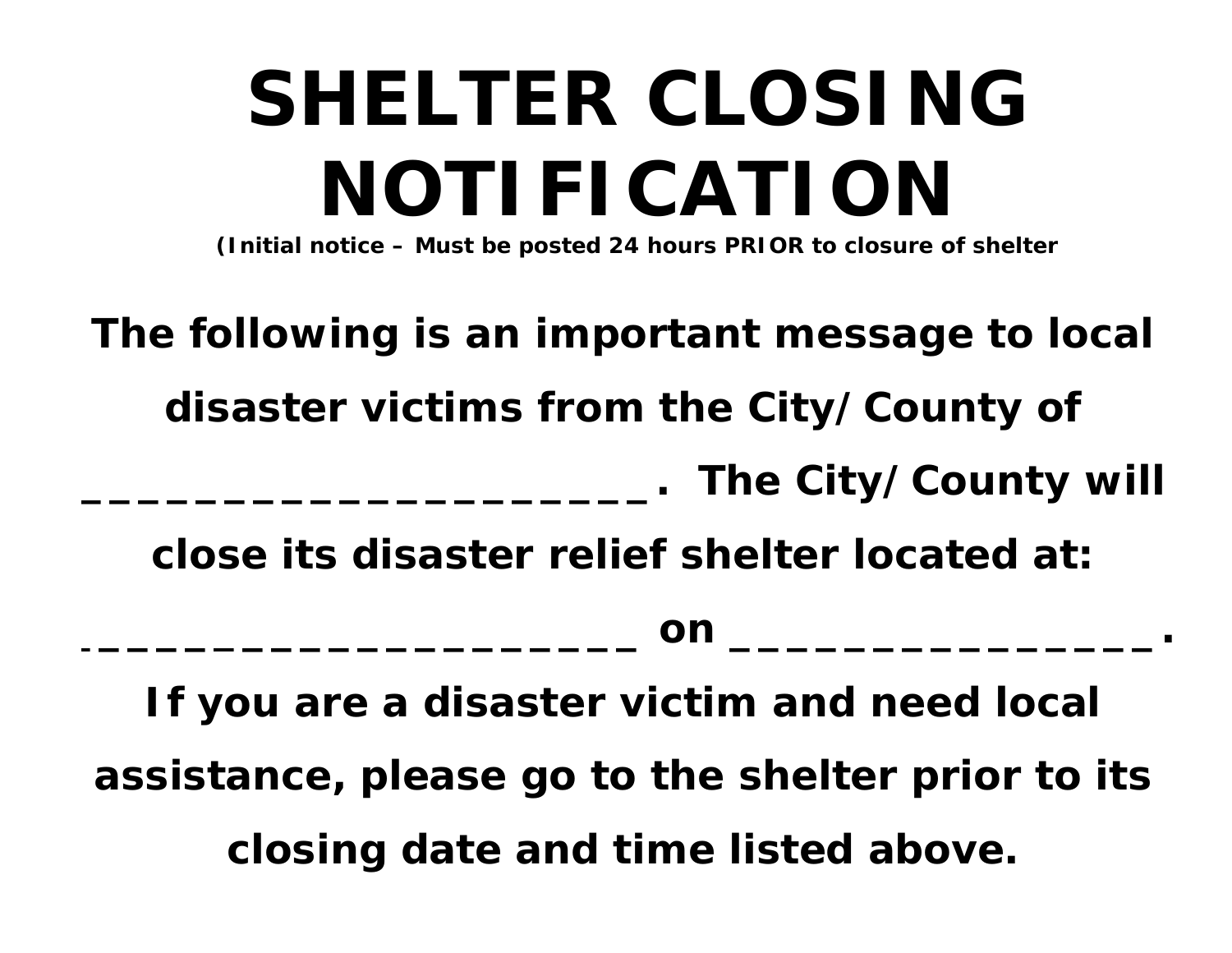# **SHELTER CLOSING NOTIFICATION**

**(Final notice – Must be posted after closure of shelter)** 

**The following is an important message to ocal disaster victims from the City/County of \_\_\_\_\_\_\_\_\_\_\_\_\_\_\_\_\_\_\_\_. The City/County has closed its disaster relief shelter located at: \_\_\_\_\_\_\_\_\_\_\_\_\_\_\_\_\_\_\_\_.Those who need**

**assistance should contact the Red Cross** 

 $R$  mass  $\mathcal{L}$  and  $\mathcal{L}$  – Shelter Guidance Appendix C – Shelter Signs  $\mathcal{L}$ **at: (800) 951-5600.**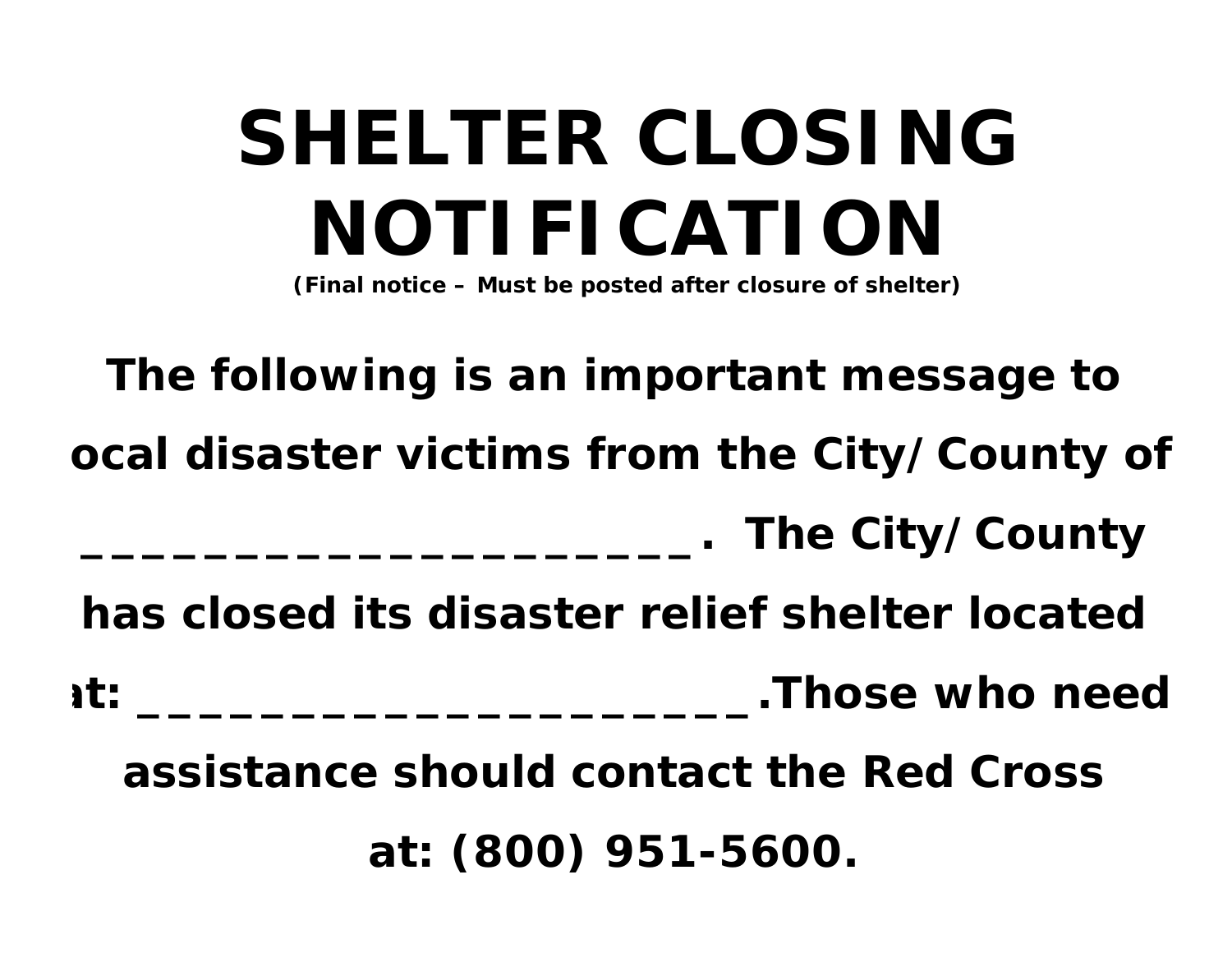

# Register Here!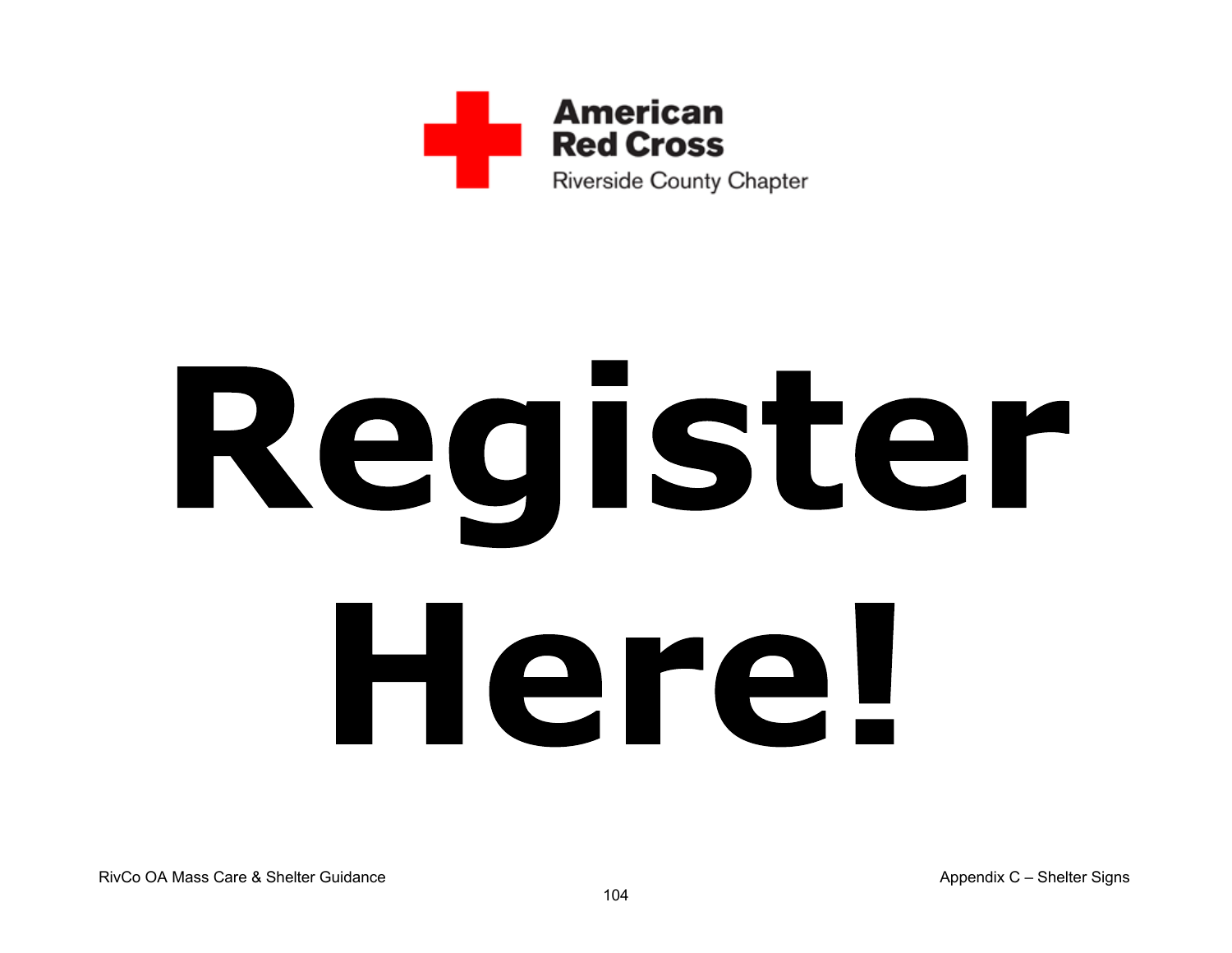

# **Nursing Station**

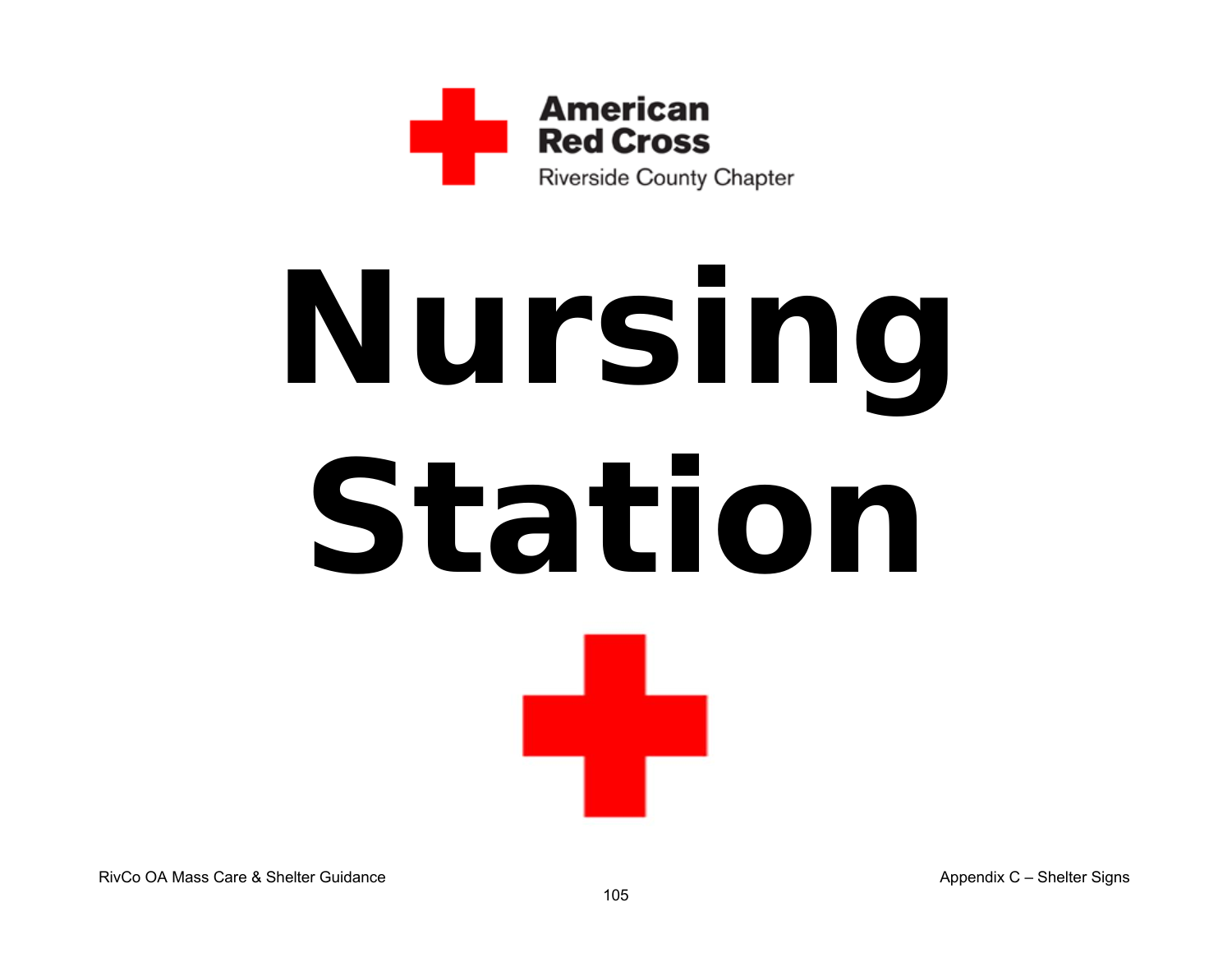

## Restrooms

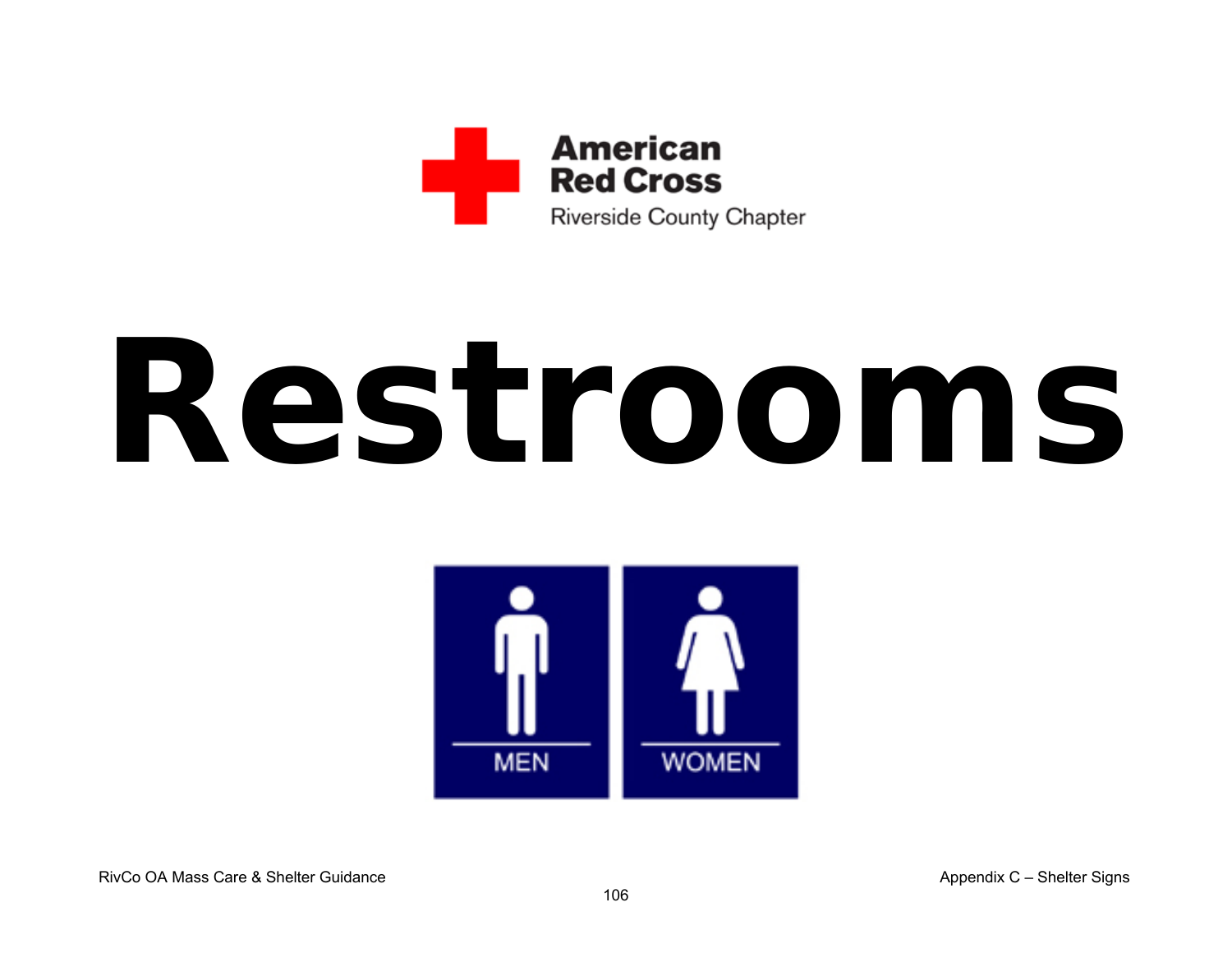

# Quiet Area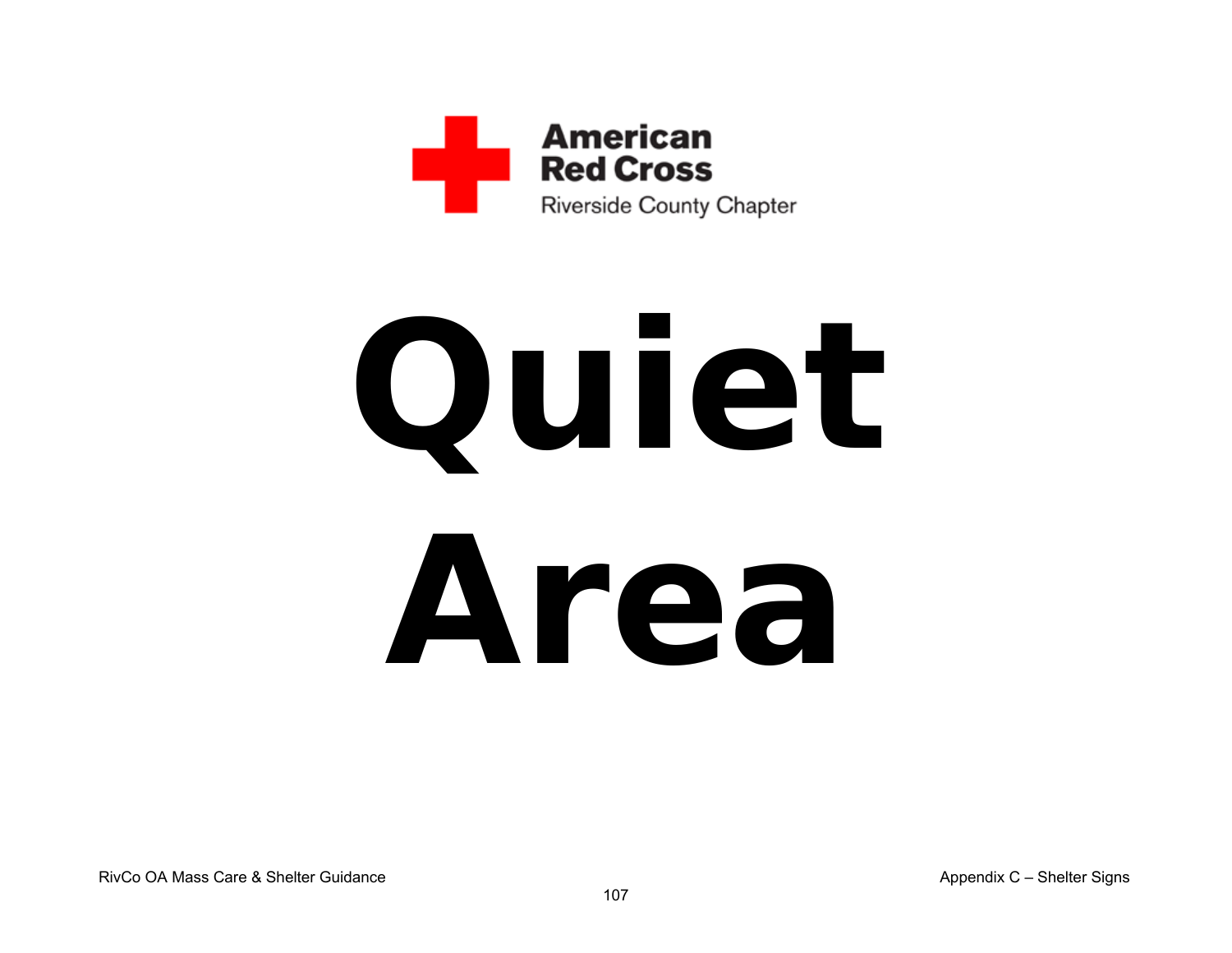

## **Register Here for Safe & Well**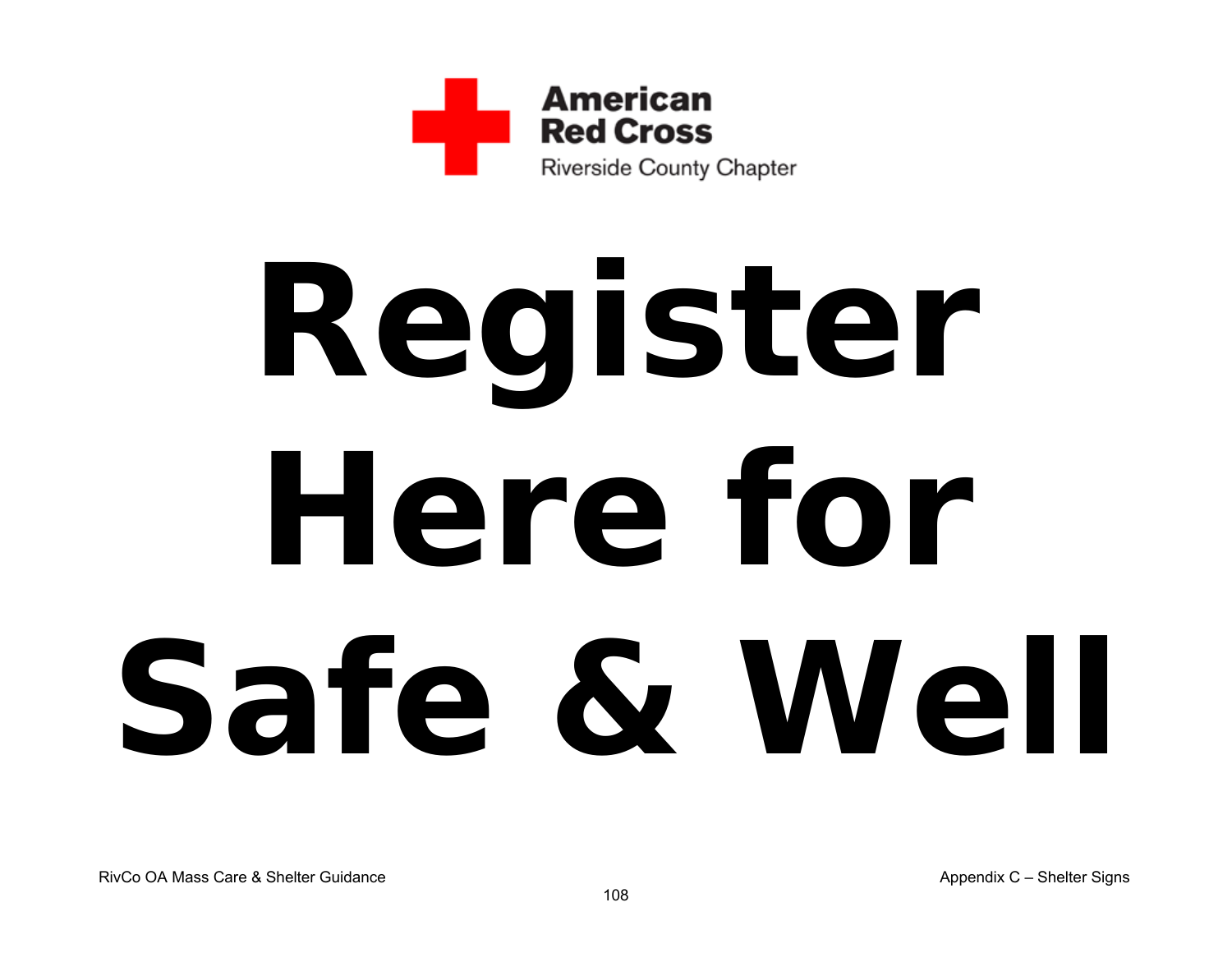

# Phones

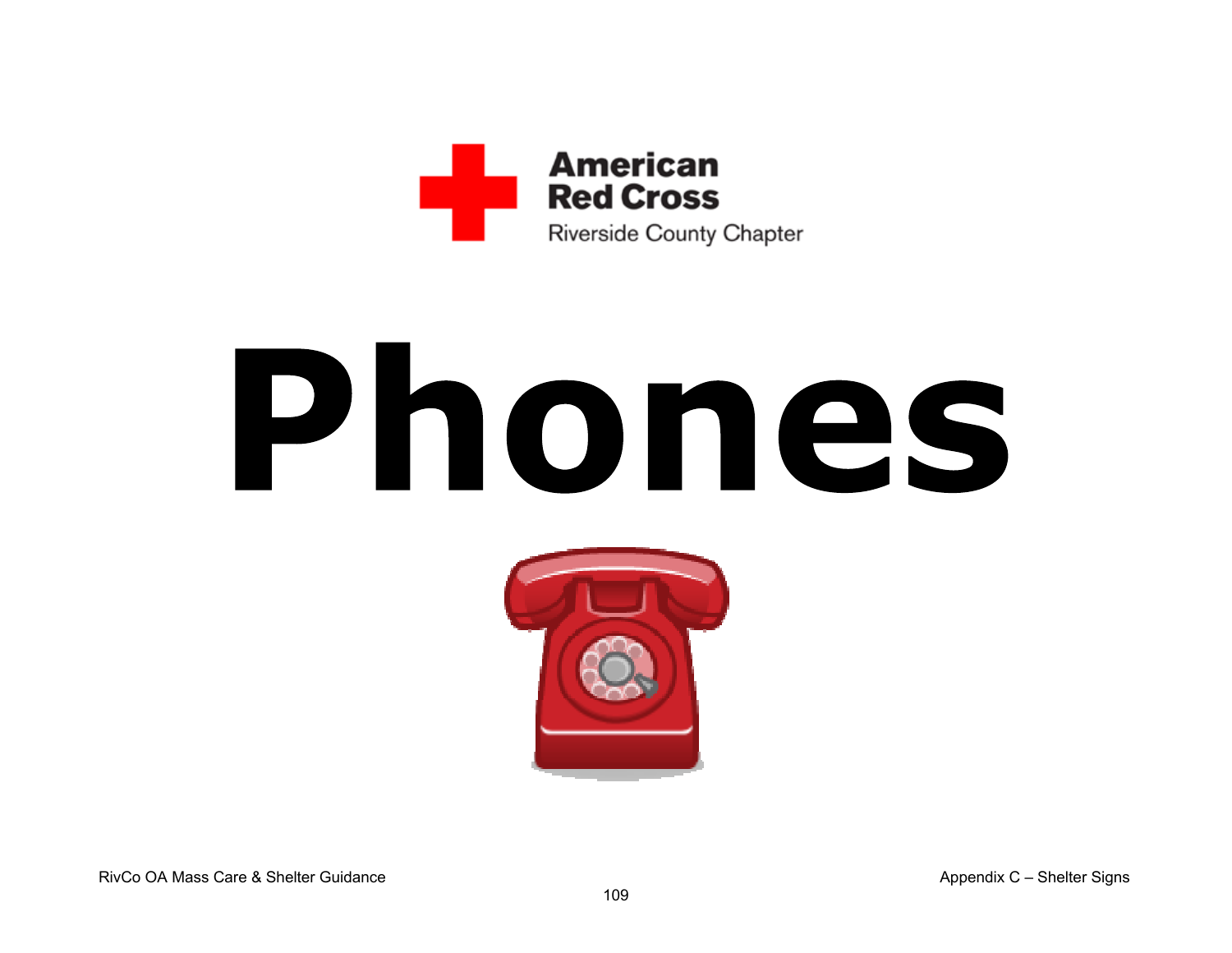

## Computers



RivCo OA Mass Care & Shelter Guidance

Appendix C - Shelter Signs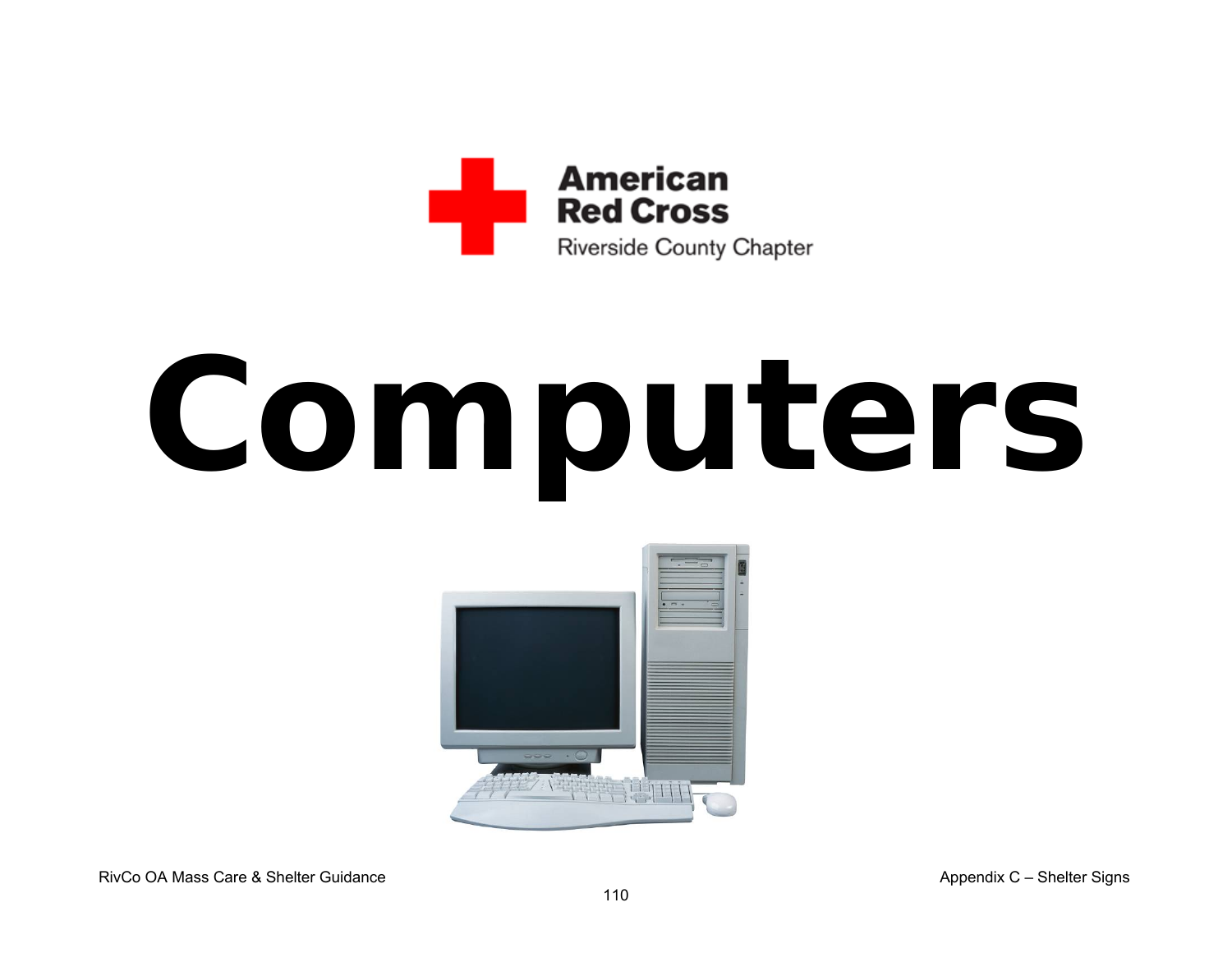

### **SERVICE ANIMAL**

**"Service animal means any dog that is individually trained to do work or perform tasks for the benefit of an individual with a disability, including a physical, sensory, psychiatric, intellectual, or other mental disability" (American Disabilities Act of 1990 (42 U.S.C. 12181)**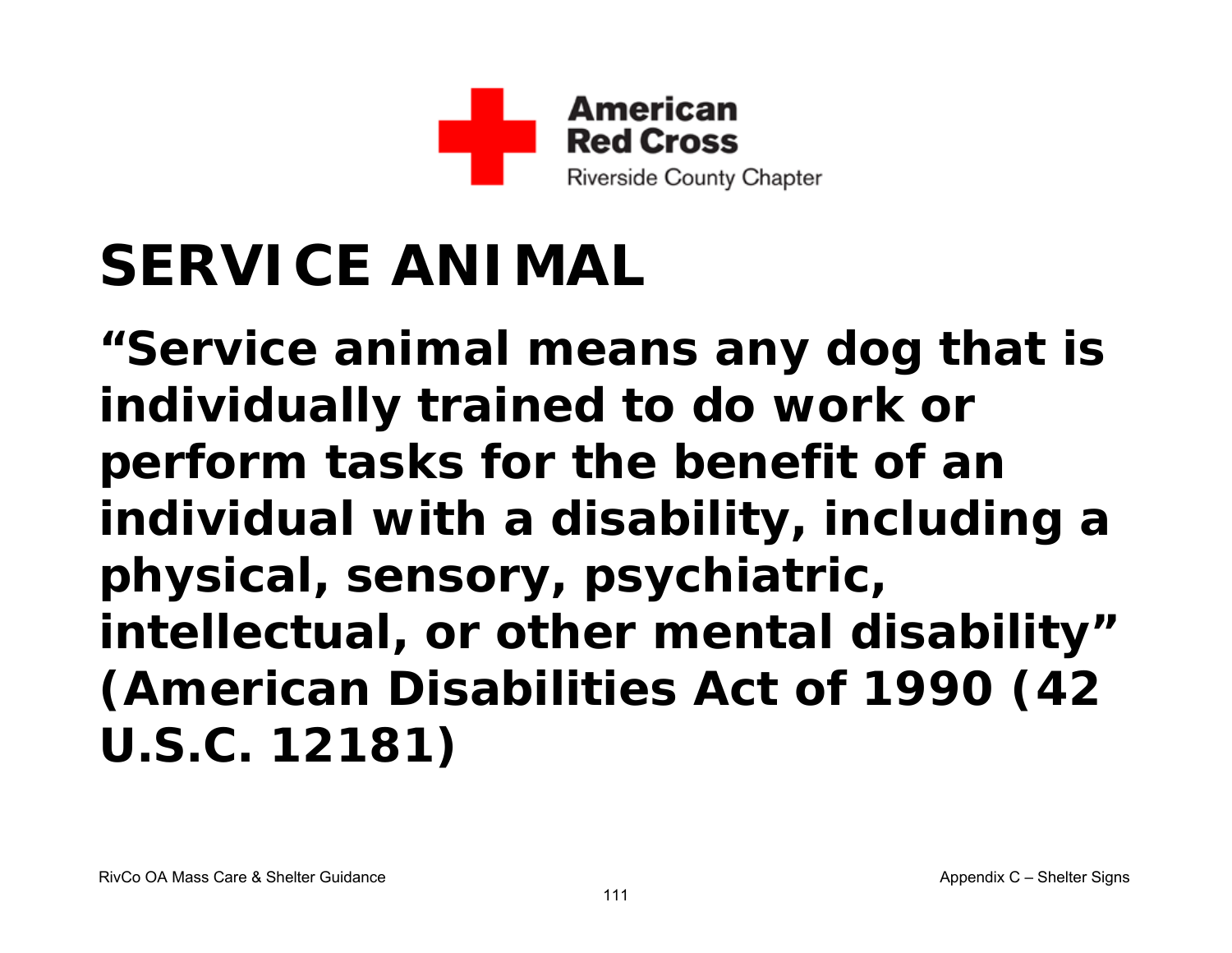

## Please Sign In and Out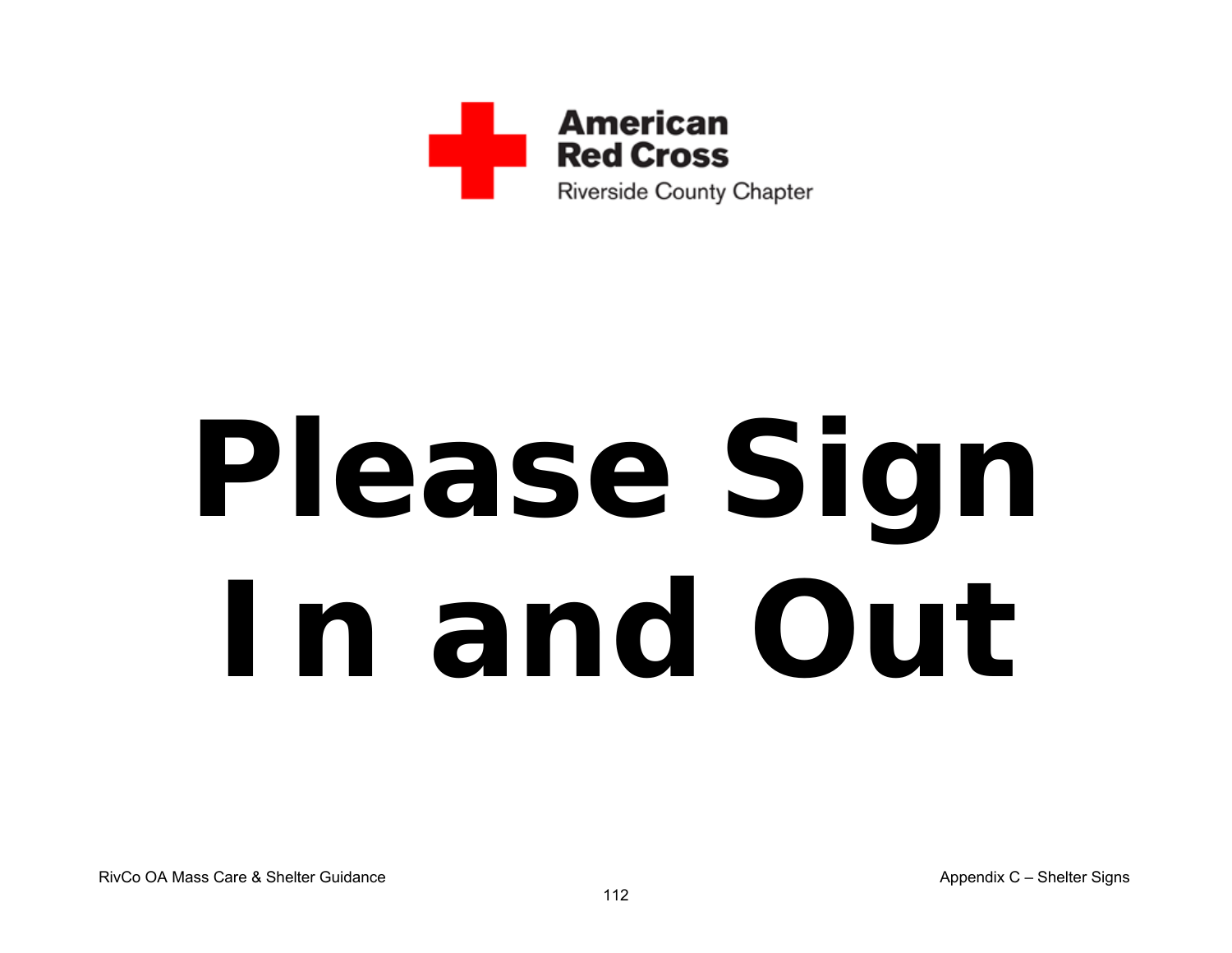

## Resources & Information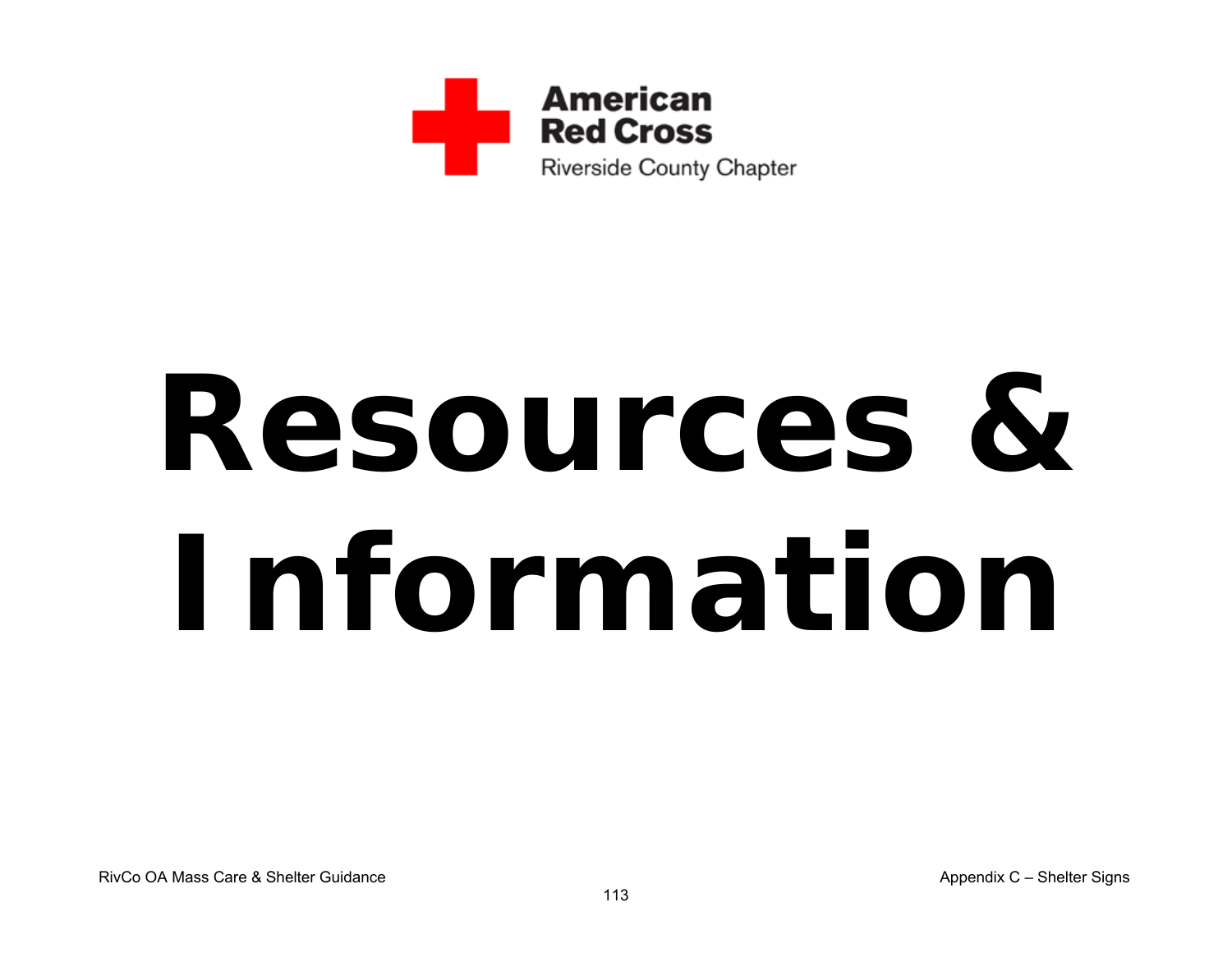

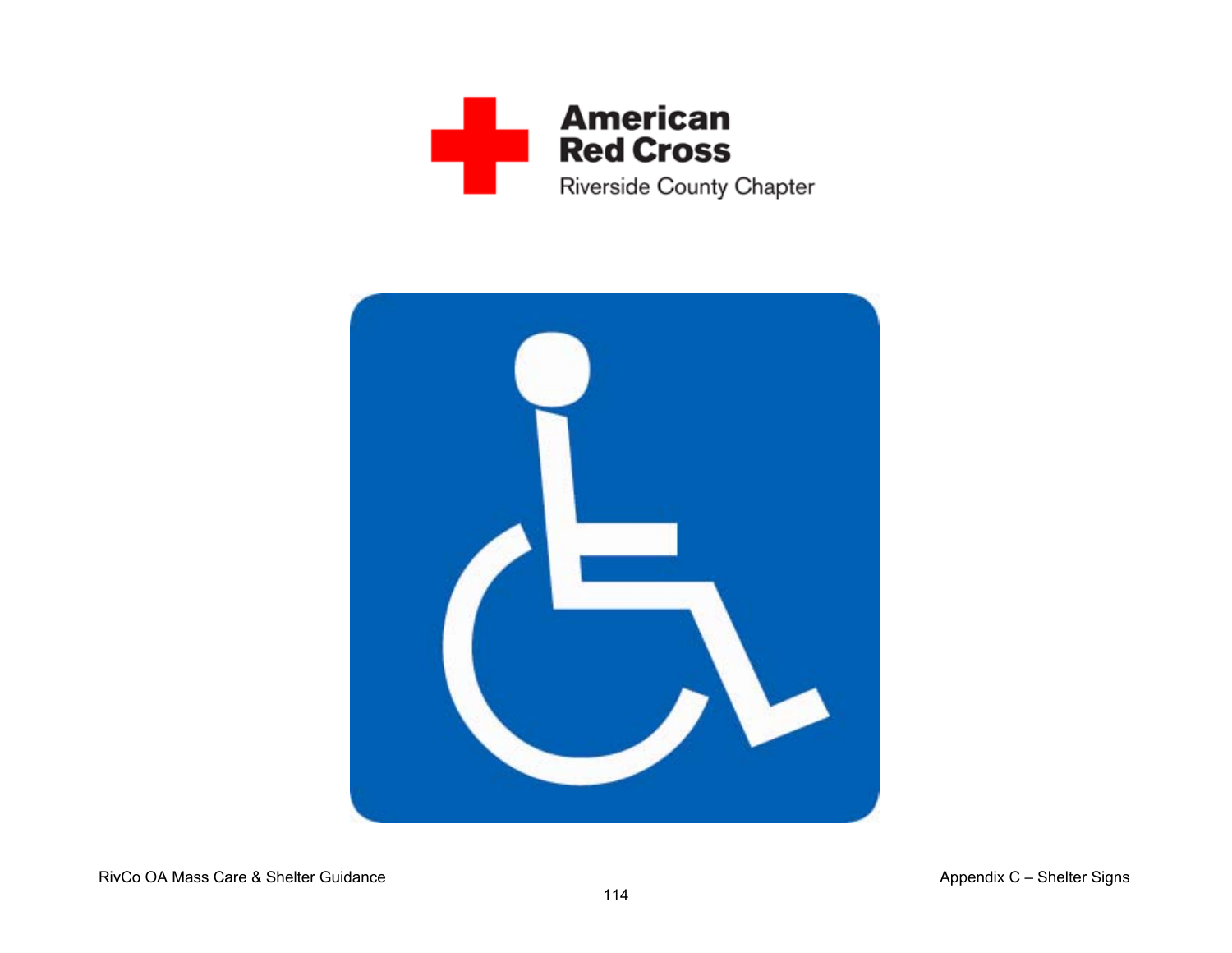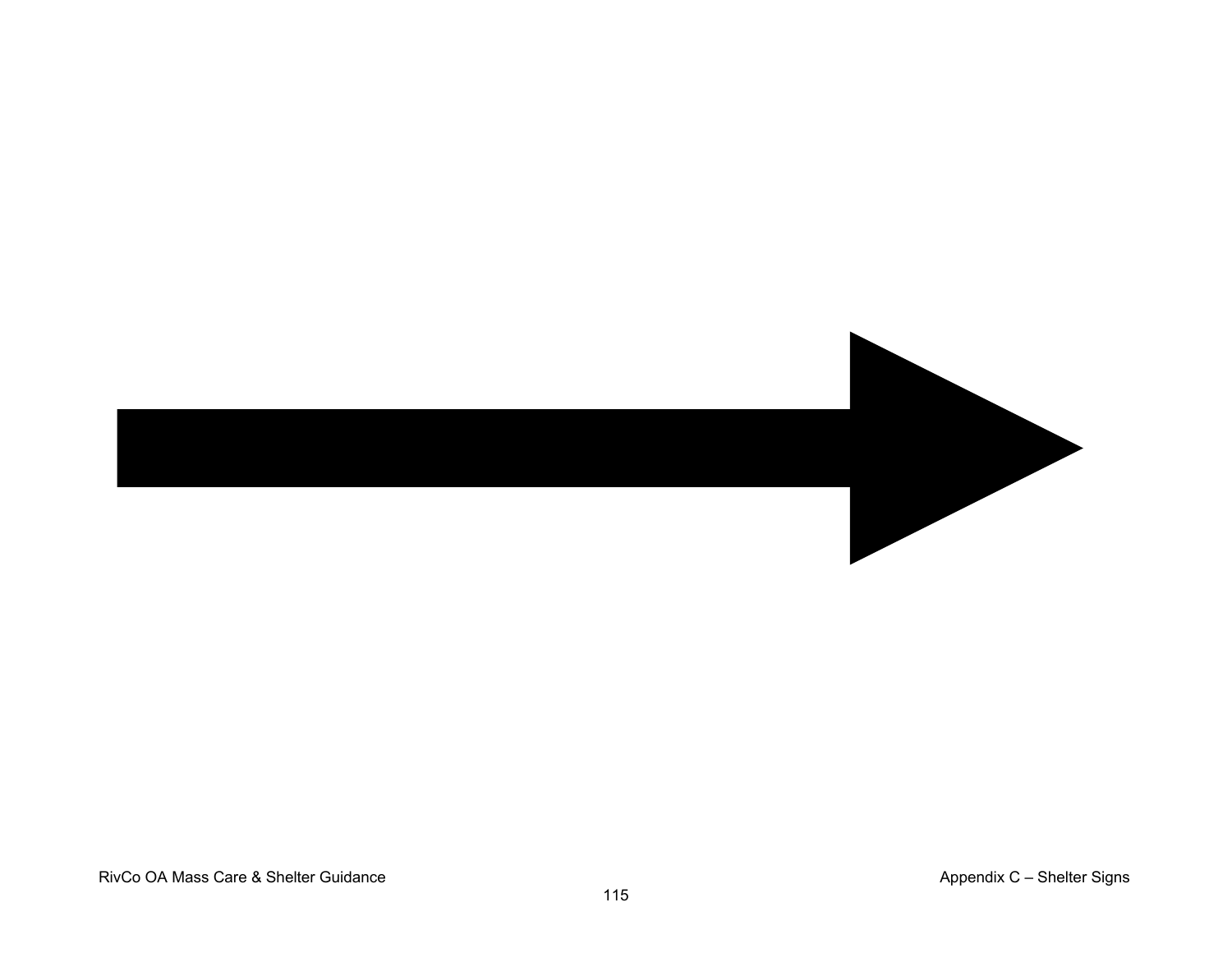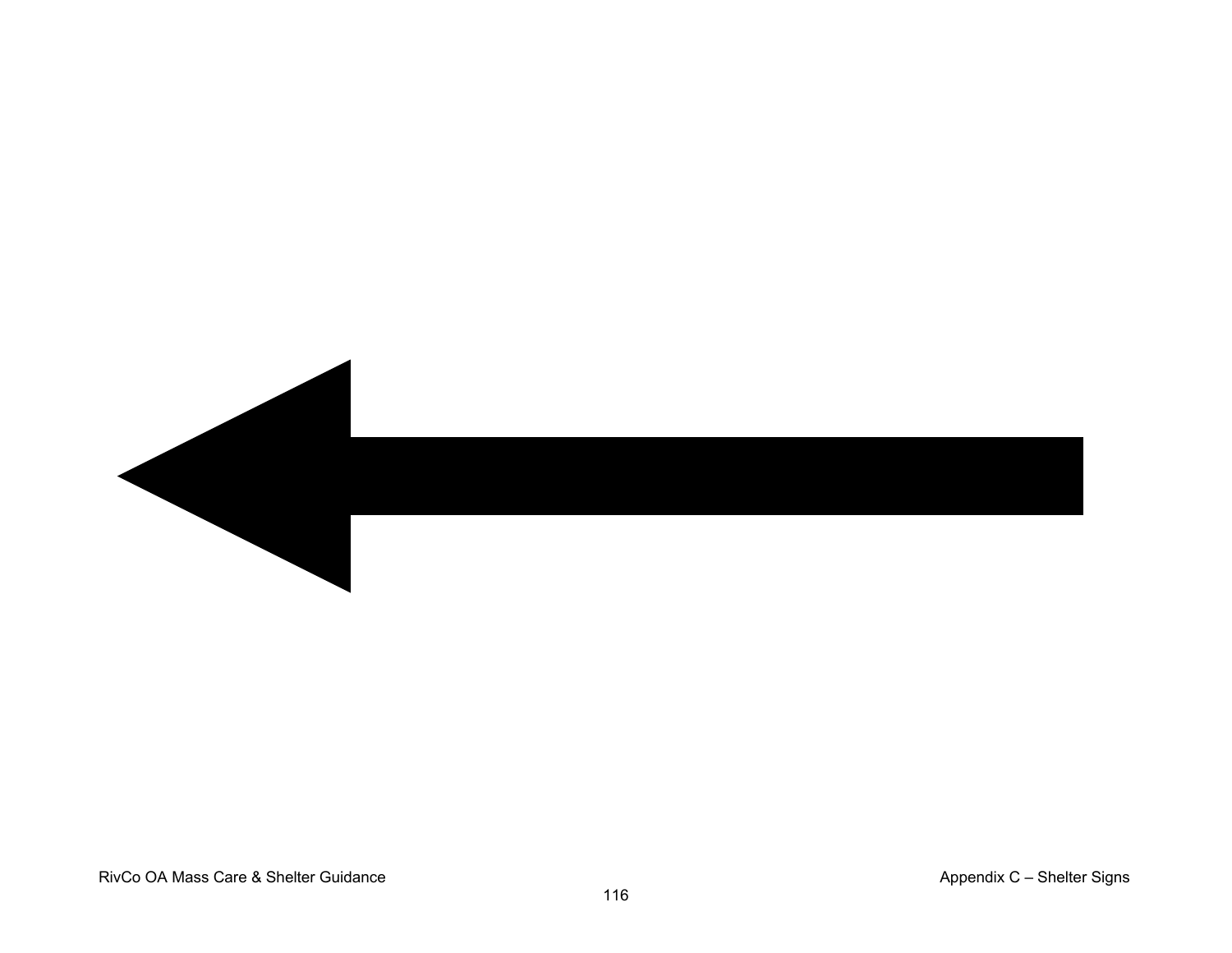

RivCo OA Mass Care & Shelter Guidance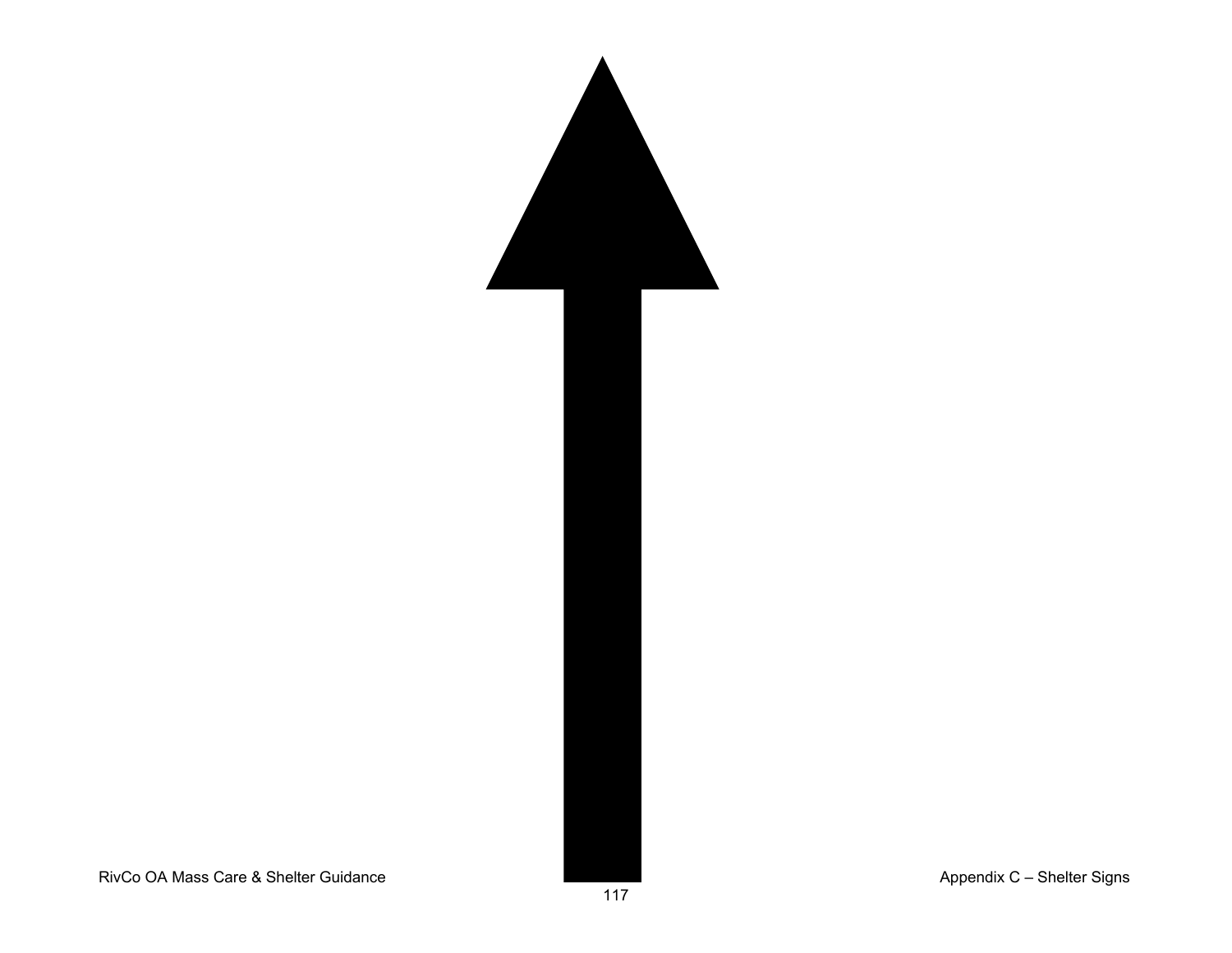## **APPENDIX D**

## **Shelter Logistics Supplies**

RivCo OA Mass Care & Shelter Guidance Appendix D – Shelter Logistics Supplies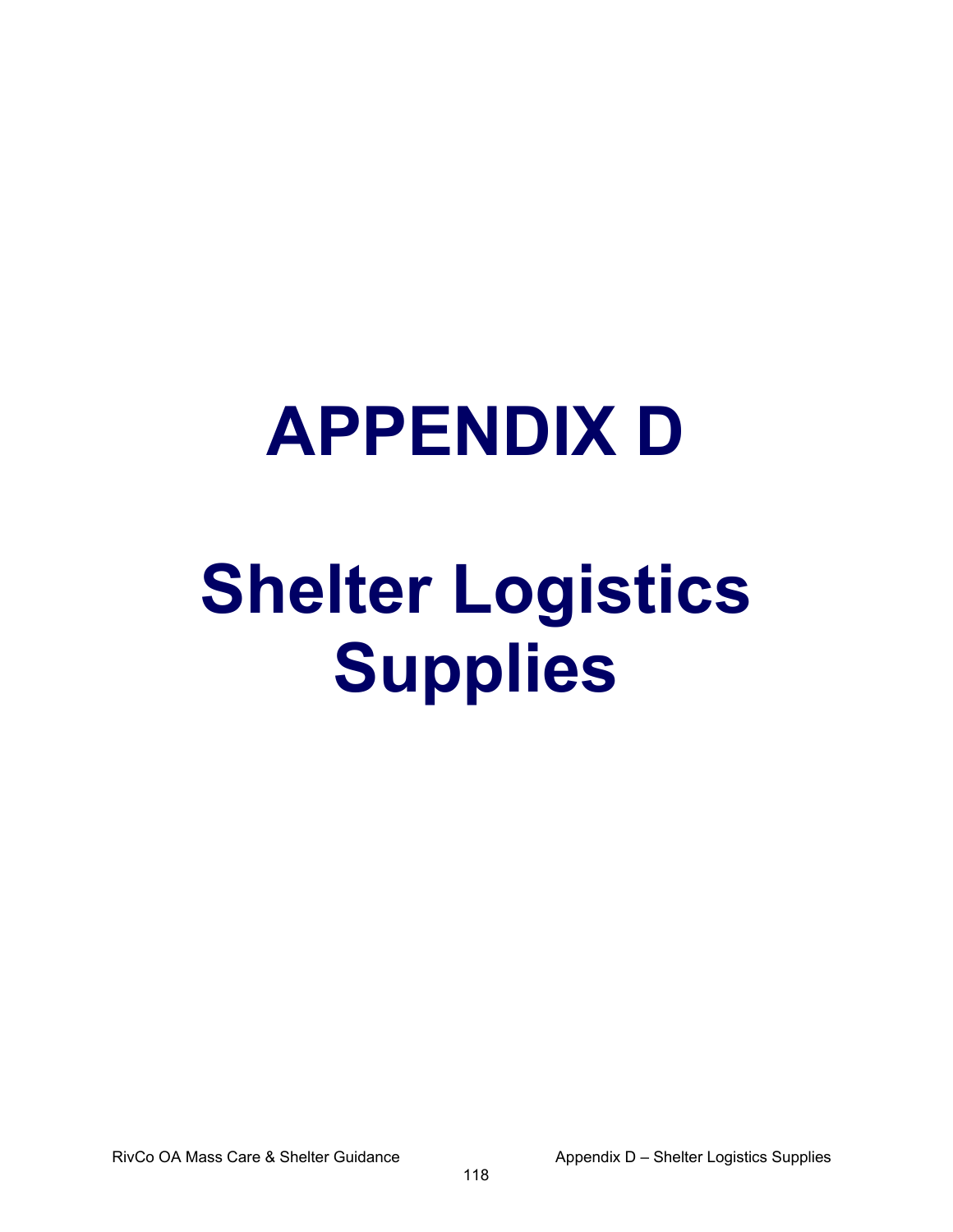| <b>100 UNIT SHELTER INVENTORY LIST</b>                          |                |                |
|-----------------------------------------------------------------|----------------|----------------|
| <b>Recommended Items (Overview of Shelter Supplies)</b>         | Amt            | <b>On Hand</b> |
| Cots (regular)                                                  | 90             |                |
| Cots (assessable - oversized)                                   | 10             |                |
| Blankets (2 per person)                                         | 200            |                |
| *Kits (kits are itemized below)                                 |                |                |
| Administration kit (office supplies and forms)                  | 1              |                |
| Canteen kit                                                     | 1              |                |
| Comfort kit (1 per person)                                      | 100            |                |
| <b>Entertainment kit</b>                                        | 1              |                |
| Health services (Medical/Nursing) kit                           | 1              |                |
| <b>Sanitation Kit</b>                                           |                |                |
| <b>Resources CD</b>                                             | 1              |                |
| <b>Other Supplies to Consider</b>                               |                |                |
| Tool kit*                                                       | 1              |                |
| Trash cans, large (administration, canteen, medical, restrooms) | 1              |                |
| <b>Administrative Kit (Office Supplies)</b>                     | Amt            | <b>On Hand</b> |
| Calculator                                                      |                |                |
| Envelopes (medium; clasp)                                       | 25             |                |
| File folders (50 per box)                                       | 1              |                |
| Newsprint sheets (tube)                                         | $\overline{5}$ |                |
| Paper clips (100 per unit)                                      | $\overline{3}$ |                |
| Paper, writing pads (misc sizes)                                | 24             |                |
| Pencils with erasers (12 per box)                               | 1              |                |
| Pens, ball point pen (12 per box)                               | 3              |                |
| Phone message book                                              | 1              |                |
| Rubber bands (package)                                          | 1              |                |
| Ruler                                                           | 1              |                |
| <b>Scissors</b>                                                 | 1              |                |
| Stapler and staples boxes (5000 per box)                        | 3              |                |
| Sticky notes (misc. sizes and colors)                           | 12             |                |
| Tape, duct (roll)                                               |                |                |
| Tape, masking (roll)                                            | 1              |                |
| Tape, scotch with plastic dispenser                             | $\overline{3}$ |                |
| <b>Volunteer ID</b>                                             | 50             |                |
| <b>Other Supplies to Consider for Administrative Kit</b>        |                |                |
| Binder clips (boxes)                                            | 5              |                |
| Clipboards, legal size                                          | 10             |                |
| Clock (battery or spring wound)                                 | 1              |                |
| Easels to hold signs                                            | 4              |                |
| Extension cord, heavy duty                                      | 3              |                |
| Felt-tip markers (broad)                                        | 1              |                |
| Identity wrist bands (different colors)                         | 200            |                |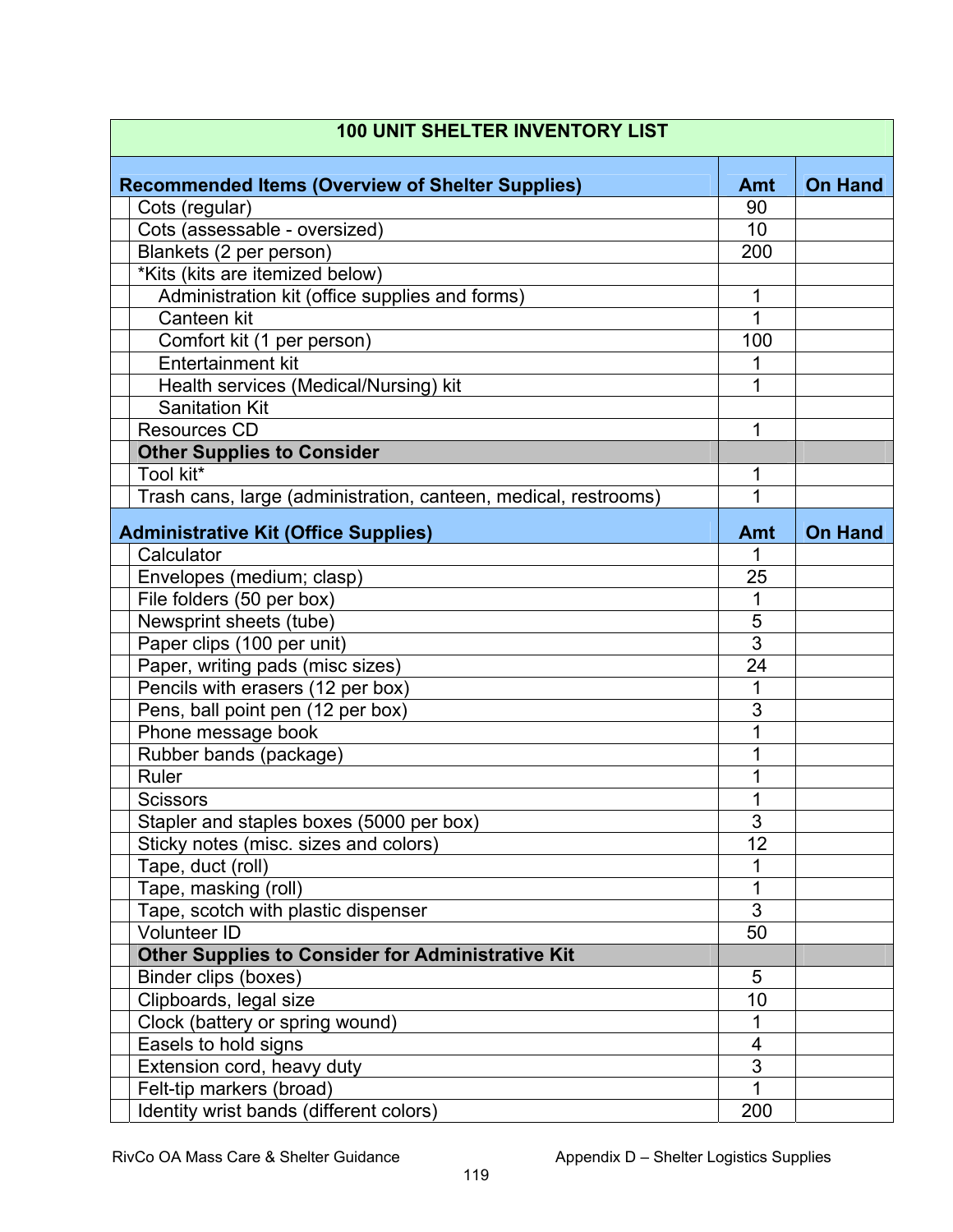| Other Supplies to Consider for Administrative Kit (cont.)  |                |                |
|------------------------------------------------------------|----------------|----------------|
| Magnifying glass                                           | 3              |                |
| Map of area                                                | 1              |                |
| Megaphone                                                  | 1              |                |
| Paper towels (canteen, medical, restrooms)                 | 3              |                |
| Paper, copier (ream of 500)                                | 1              |                |
| Pencil sharpener, manual                                   | $\overline{2}$ |                |
| Staple remover                                             | 3              |                |
| Telephone book of local area                               | 1              |                |
| <b>TTY</b> equipment                                       | 1              |                |
| Walkie talkies for staff                                   | 4              |                |
| Whistle (with lanyards)                                    | 3              |                |
|                                                            |                |                |
| <b>Administrative Kit (Forms)</b>                          | Amt            | <b>On Hand</b> |
| Daily Shelter Log                                          | 50             |                |
| Daily Shelter Report                                       | 30             |                |
| DIS Form #1492 DRO Reg for DSHR Members                    | 50             |                |
| <b>Disclosure Tracking Form</b>                            | 5              |                |
| <b>Disclosure Tracking Form Connection</b>                 | $\overline{2}$ |                |
| <b>Excess Resource Inventory Form</b>                      | $\overline{2}$ |                |
| Facility/Shelter Opening Checklist Form                    | 5              |                |
| Field ID Kit Box #4213                                     | $\overline{3}$ |                |
| Initial Intake and Assessment Tool                         | 150            |                |
| Initial Intake and Assessment Tool Instructions            | 4              |                |
| MC Resources Form #6455                                    | 50             |                |
| <b>Release of Facility Form</b>                            | $\overline{2}$ |                |
| <b>Shelter Agreement Form</b>                              | 3              |                |
| Shelter Facility Survey Form #6564                         | $\overline{3}$ |                |
| Shelter Info Poster Kit #P906                              | 1              |                |
| Shelter Registration (Spanish) Form #5972S                 | 100            |                |
| <b>Shelter Registration Form #5972</b>                     | 150            |                |
| Sign-in/out sheets (Residents, Staff, Visitor)             | 25             |                |
| Staff Request Form #6512                                   | 25             |                |
| Supply Requisition Form #6409                              | 50             |                |
|                                                            |                |                |
| <b>Canteen Kit</b>                                         | Amt            | <b>On Hand</b> |
| Can opener (manual)                                        |                |                |
| Coffee – regular & decaffeinated (enough for 500 servings) | 500            |                |
| Coffee filters (box)                                       | 1              |                |
| Coffee maker (50 cups)                                     | 1              |                |
| Creamer - non dairy (container)                            | 4              |                |
| Disposable food prep gloves (box of 500)                   | 1              |                |
| Drink cambro (5 gallon)                                    | $\overline{2}$ |                |
| Forks, spoons, knifes (200 each)                           | 200            |                |
| Garbage bags (32 gallon)                                   | 100            |                |
| Hot/cold cups                                              | 3000           |                |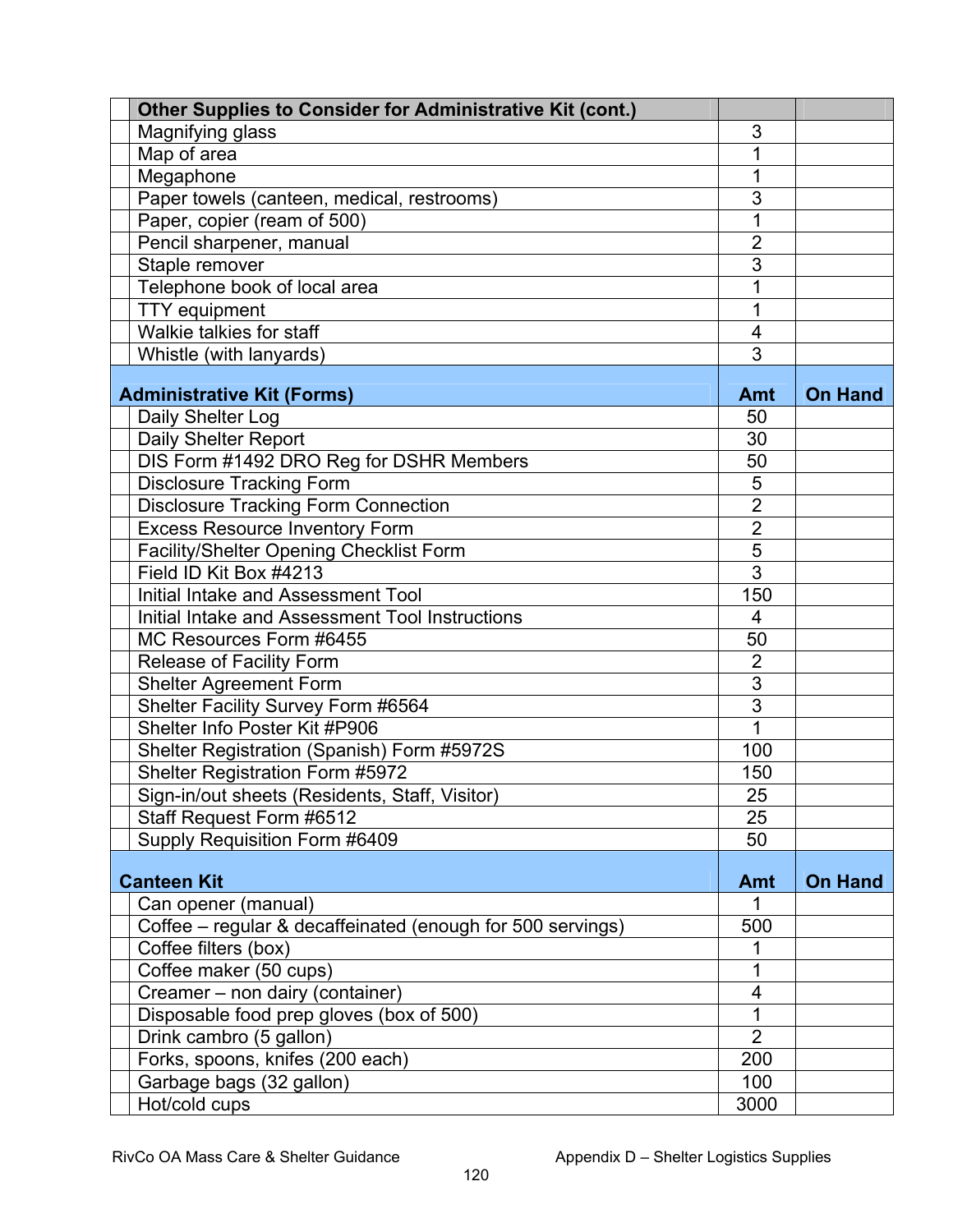| <b>Canteen Kit (cont.)</b>                                       | Amt            | <b>On Hand</b> |
|------------------------------------------------------------------|----------------|----------------|
| <b>Napkins</b>                                                   | 1000           |                |
| <b>Plates</b>                                                    | 300            |                |
| Stirrers (box of 1000)                                           |                |                |
| Sugar - regular, Equal/Sweet 'N Low/Splenda (each)               | 1000           |                |
| Water bottles (16.9 fl. Oz each)                                 | 500            |                |
| <b>Other Supplies to Consider for Canteen Kit</b>                |                |                |
| Aluminum foil (roll)                                             | 1              |                |
| <b>Baby bottles</b>                                              | 20             |                |
| Baby formula - regular and soy-based (1 container ea)            | $\overline{2}$ |                |
| Bowls, disposable                                                | 300            |                |
| Emergency food packets (extended shelf life)                     |                |                |
| Food - non-perishable (each)                                     | 500            |                |
| Food prep utensils (1 ea of knife, spoon, spatula, ladle, tongs) | 1              |                |
| Gatorade - for dehydration issues (bottles)                      | 50             |                |
| Hot cocoa (servings each)                                        | 100            |                |
| Hot tea (servings each)                                          | 100            |                |
| Pet food for service animals (bag)                               | 1              |                |
| Plastic wrap (roll)                                              | 1              |                |
| Portable stove                                                   | 1              |                |
| Pots (for boiling water)                                         | $\overline{2}$ |                |
| Powdered milk (regular)                                          | 1              |                |
| Powdered milk (soy)                                              | 1              |                |
| Soap (dish washing)                                              | 1              |                |
| Sponges or dish cloths                                           | 10             |                |
| Tea bags (servings each)                                         | 100            |                |
| Water filter                                                     | 4              |                |
| Water purifier (1 bottle treats 50 gallons)                      | $\overline{5}$ |                |
| Waterproof matches (boxes)                                       | $\overline{3}$ |                |
| <b>Comfort Kit</b>                                               | <b>Amt</b>     | <b>On Hand</b> |
| Chapstick (tubes)                                                | 100            |                |
| Cleansing towelettes (each)                                      | 1000           |                |
| Cotton swabs (100 per box)                                       | 1              |                |
| Dental floss (each)                                              | 100            |                |
| Denture cleaner tablets (approx 60 box)                          | 5              |                |
| Deodorant (1.5 oz.)                                              | 100            |                |
| Hair brush and 8" combs (each)                                   | 100            |                |
| Lotion (2 oz. bottles)                                           | 100            |                |
| Plastic ziplock bags (re-sealable to hold comfort items)         | 100            |                |
| Razors – disposable and shaving cream (2 oz.) - each             | 100            |                |
| Shampoo (8 oz.)                                                  | 100            |                |
| Soap (3.5 oz.)                                                   | 100            |                |
| Toothbrush (with holder)                                         | 100            |                |
| Toothpaste (8.5 oz.)                                             | 100            |                |
| Towels & washcloths (each)                                       | 100            |                |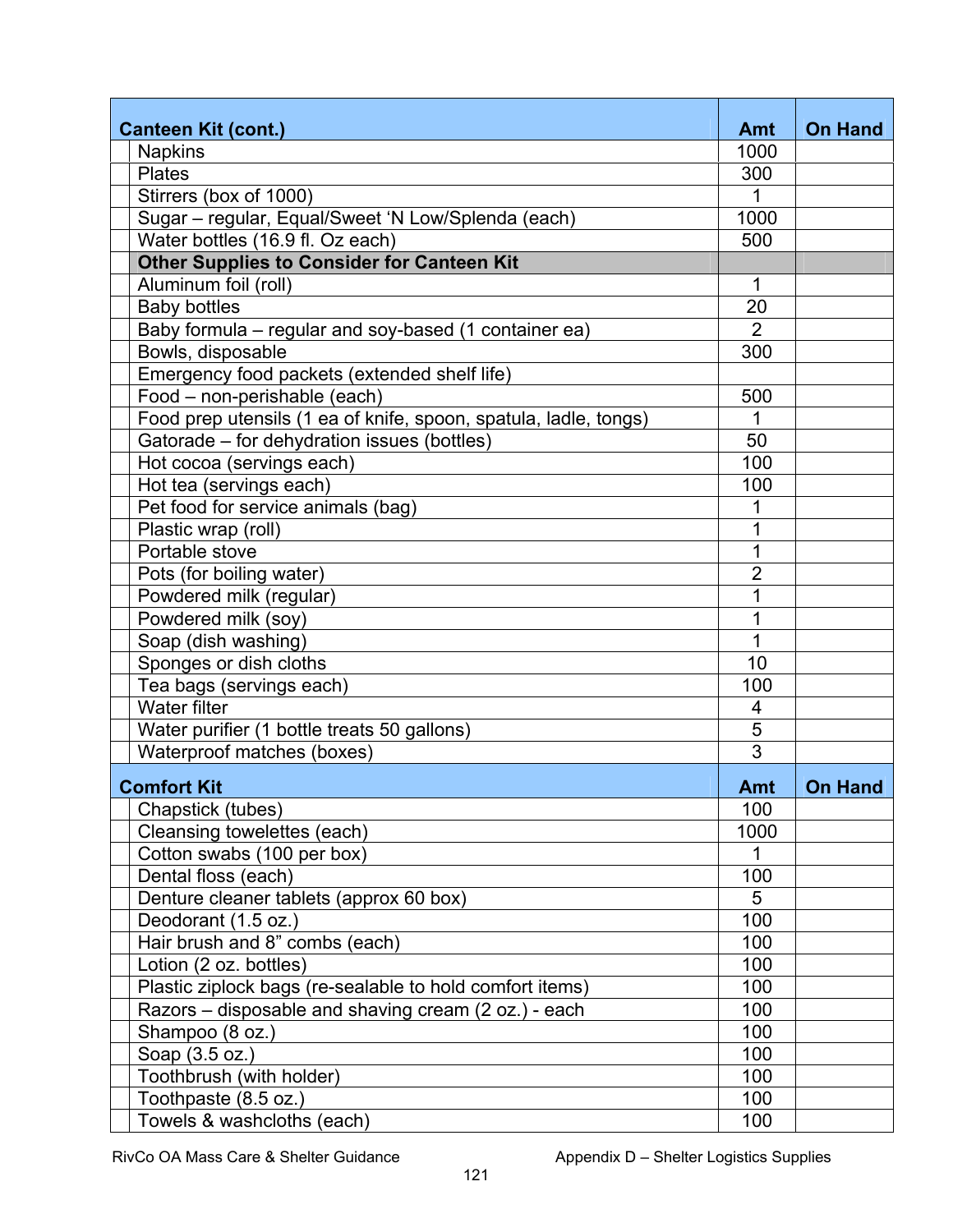| <b>Entertainment Kit</b>                                       | Amt            | <b>On Hand</b> |
|----------------------------------------------------------------|----------------|----------------|
| Activity books (all ages)                                      | 10             |                |
| Cards                                                          | 12             |                |
|                                                                | 12             |                |
| Coloring books and colored pencil set (crayons will melt)      |                |                |
| <b>DVDs/videos</b>                                             | 6              |                |
| <b>Sanitation Kit</b>                                          | Amt            | <b>On Hand</b> |
| Disinfectant (bottle)                                          | 1              |                |
| Face masks, disposable (boxes)                                 | 5              |                |
| Facial tissue (boxes)                                          | 10             |                |
| Gloves (100 count sterile gloves - can be used for medical)    | 1              |                |
| Toilet paper rolls                                             | 10             |                |
| Trash bags - feminine hygiene and diaper/depends (100 bag box) | 1              |                |
| <b>Other Supplies to Consider for Functional Needs Support</b> |                |                |
| <b>Services (FNSS)</b>                                         |                |                |
| <b>Raised toilet seats</b>                                     | 2              |                |
| Shower chairs                                                  | $\overline{2}$ |                |
| <b>Toilet chairs</b>                                           | $\overline{2}$ |                |
| <b>Health Services Kit - Medical/Nursing</b>                   | Amt            | <b>On Hand</b> |
| Acetaminophen tablet, children's chewable (box)                | 1              |                |
| Acetaminophen tablets, 325mg (bottle of 100)                   | 1              |                |
| Allergy medicine (non-drowsy Claritin & regular Benadryl) 1 ea | $\overline{2}$ |                |
| Antacid liquid - Mylanta (bottle)                              | 1              |                |
| Antacid tablets - Tums (box)                                   | 1              |                |
| Anti-diarrhea medication (bottle)                              | 1              |                |
| Aspirin - 80 mg and 325 mg (1 bottle ea with 100 tablets)      | $\overline{2}$ |                |
| BLS First Aid Kit - kit should include:                        | 1              |                |
| Alcohol wipes                                                  | 10             |                |
| Abdominal pads (5" x 9")                                       | $\overline{2}$ |                |
| Adhesive bandages (1" x 3")                                    | 16             |                |
| Antibiotic ointment, triple (4 oz)                             | 1              |                |
| Band-aids, strips various sizes (box)                          | 1              |                |
| Bee sting kit                                                  | 1              |                |
| Blood pressure/stethoscope kit (1 ea pediatric, regular, XL)   | 3              |                |
| Cold packs                                                     | $\overline{2}$ |                |
| CPR mask                                                       | 1              |                |
| Disposable airway kit                                          | 1              |                |
| Eye pads                                                       | 4              |                |
| Eye wash, sterile (bottle)                                     | 1              |                |
| Gauze rolls (1" x 6 yards)                                     | $\overline{2}$ |                |
| Gauze rolls (4")                                               | $\overline{2}$ |                |
| Glucose, instant (tube)                                        | 6              |                |
| Medical exam gloves (pair)                                     | 5              |                |
| Scissors - bandage and shears (1 ea)                           | $\overline{2}$ |                |
| Space blanket                                                  |                |                |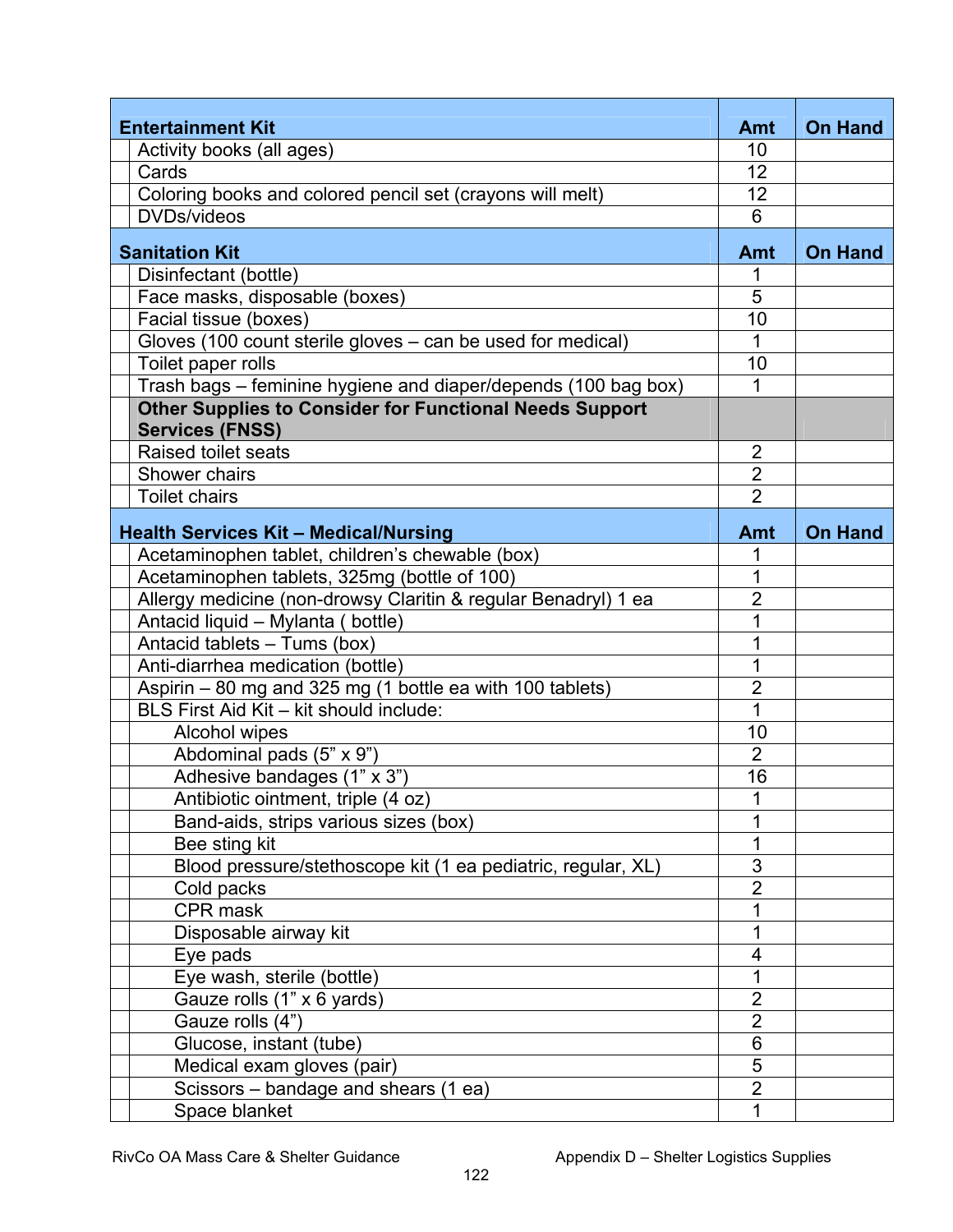| <b>Health Services Kit - Medical/Nursing (cont.)</b>                              | Amt            | <b>On Hand</b> |
|-----------------------------------------------------------------------------------|----------------|----------------|
| <b>Splints</b>                                                                    | $\overline{2}$ |                |
| Sterile dressings (3" x 3")                                                       | 10             |                |
| Sterile dressings (4" x 4")                                                       | 20             |                |
| Trauma dressing $(12" \times 30")$                                                | 1              |                |
| Triangular bandages                                                               | $\overline{2}$ |                |
| Waterproof tape (1" width) and (1/2" width) each                                  | 1              |                |
| Iodine wipes/swabs                                                                | 10             |                |
| Caladryl lotion (bottle or 25/pkg)                                                | 1              |                |
| Contact lens cleaner (bottle)                                                     | 1              |                |
| Cotton-tipped sterile applicators                                                 |                |                |
| Depends (boxes)                                                                   | 5              |                |
| Diapers (disposable; different sizes - boxes)                                     | 5              |                |
| <b>Disinfectant wipes</b>                                                         |                |                |
| Electrolyte tablets (50/pkg)                                                      | $\overline{2}$ |                |
| Feminine hygiene supplies (tampons, pads - boxes)                                 | $\overline{5}$ |                |
| Ibuprofen, 200mg                                                                  | 100            |                |
| Ipecac syrup, 1oz                                                                 | 1              |                |
| Medication storage box                                                            | 1              |                |
| Petroleum jelly (individual packets)                                              | 100            |                |
| Pseudoephedrine, tablet, 30mg                                                     | 24             |                |
| Saline solution, soft pack, 250cc                                                 | $\overline{2}$ |                |
| Salt packet                                                                       | 15             |                |
| Sunscreen, paba free, SPF-15 (bottle)                                             | 1              |                |
| Thermometer, oral (blue or battery hand held)                                     | $\overline{4}$ |                |
| Throat lozenges (2/packet)                                                        | 100            |                |
| Tongue blades                                                                     | 20             |                |
| <b>Tweezers</b>                                                                   | 1              |                |
| <b>Other Supplies to Consider for Health Services Kit</b>                         |                |                |
| A&D ointment (individual packets)                                                 | 10             |                |
| Activated charcoal (poison control measure)                                       | 1              |                |
| Automatic external defibrillator (AED)                                            | 1              |                |
| Burn cream/spray                                                                  | 1              |                |
| Cot (accessible with waterproof mattress)                                         | 1              |                |
| Cot (regular with waterproof mattress)                                            | $\overline{2}$ |                |
| Crutches (various sizes)                                                          | 1              |                |
| Diaper rash ointment                                                              |                |                |
| Emesis basin                                                                      |                |                |
| Ensure for non diabetics, also supplement for diabetics                           | various        |                |
| Ibuprofen liquid                                                                  | 1              |                |
| Laxatives/stool softeners (Milk of Magnesia, Colace and Senokot (Natural and OTC) |                |                |
| Measuring cups and syringes                                                       | various        |                |
| Pacifier                                                                          | 6              |                |
| Pedialyte                                                                         | 6              |                |
| Sharps container (11 gallon)                                                      | 1              |                |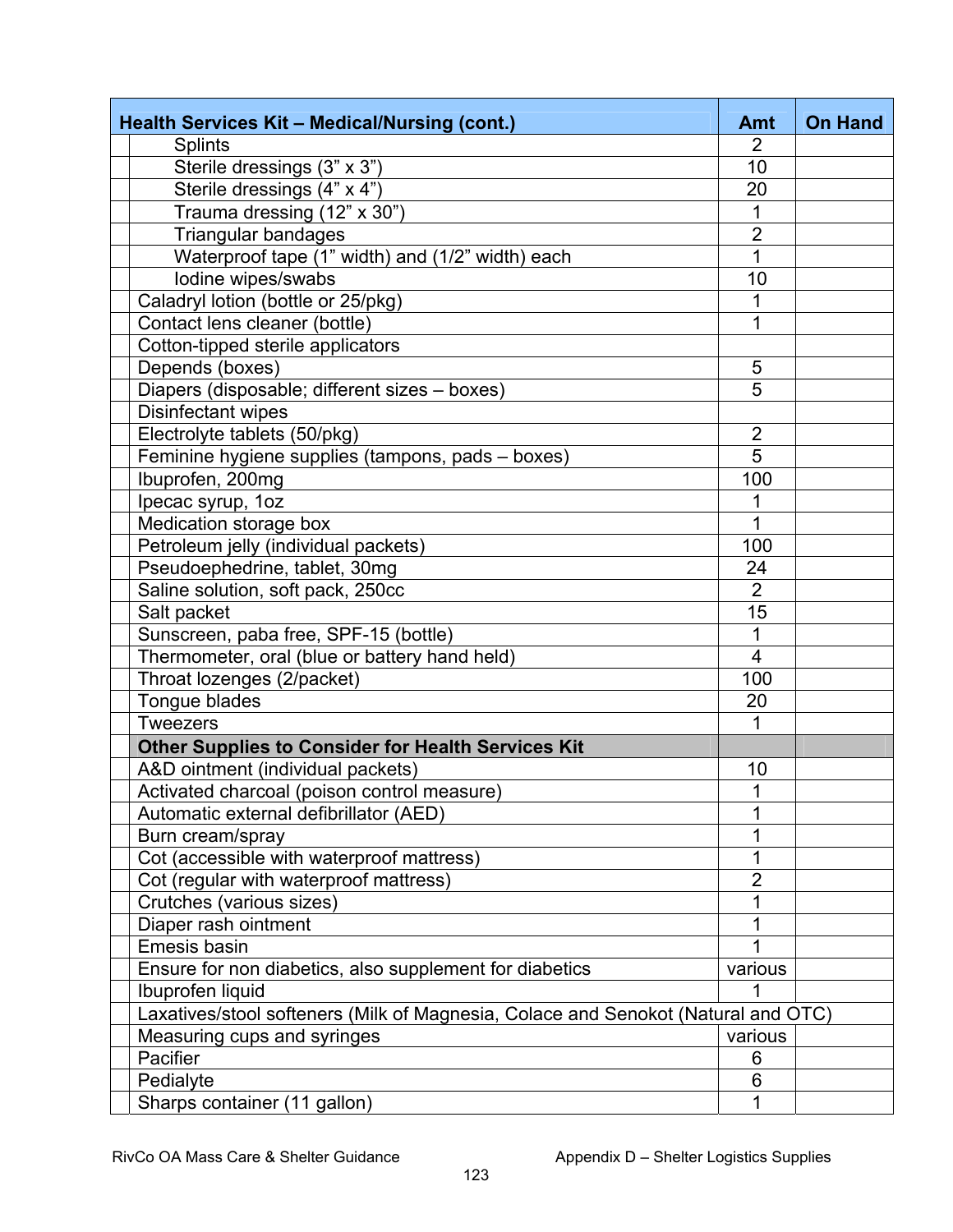| <b>Other Supplies to Consider for Health Services Kit (cont.)</b> |                         |                |
|-------------------------------------------------------------------|-------------------------|----------------|
| <b>Smelling salts</b>                                             | 4                       |                |
| Snake bite kit                                                    | 1                       |                |
| Wheelchairs (multiple sizes)                                      | various                 |                |
| <b>Tool Kit</b>                                                   | Amt                     | <b>On Hand</b> |
| Multi-functional tool (screwdriver, pliers, scissors, knife, etc) | 1                       |                |
| Safety glasses                                                    | $\overline{2}$          |                |
| Work gloves                                                       | $\overline{2}$          |                |
| <b>Other Supplies to Consider for Tool Kit</b>                    |                         |                |
| Bleach (canteen, restrooms)                                       | 1                       |                |
| Broom and dustpan                                                 | 1                       |                |
| Caution tape (roll)                                               | 1                       |                |
| Child safety plugs (pkgs)                                         | 5                       |                |
| Disinfecting cleaner                                              | 1                       |                |
| Duct tape                                                         | 1                       |                |
| <b>Emergency generator</b>                                        | 1                       |                |
| Emergency poncho (for shelter staff)                              | 10                      |                |
| Fire extinguisher (A-B-C Type) (administrative, canteen)          | $\overline{2}$          |                |
| Flash lights & batteries                                          | 4                       |                |
| Folding shovel                                                    | 1                       |                |
| Gloves, disposable, non-latex only) (medical, sanitation)         | 1                       |                |
| Hand sanitizer (canteen, medical, sanitation)                     | $\overline{3}$          |                |
| Mop & bucket                                                      | 1                       |                |
| Multi-functional tool (hammer, axe, wedge, pick)                  | 1                       |                |
| Nails (assorted box)                                              | 1                       |                |
| Plastic sheeting roll                                             | 1                       |                |
| Portable heater                                                   | 1                       |                |
| Radio with batteries                                              | 1                       |                |
| Rope (1/2")                                                       | 1                       |                |
| Safety cones                                                      | $\overline{\mathbf{4}}$ |                |
| Safety vests (shelter staff)                                      | $\overline{2}$          |                |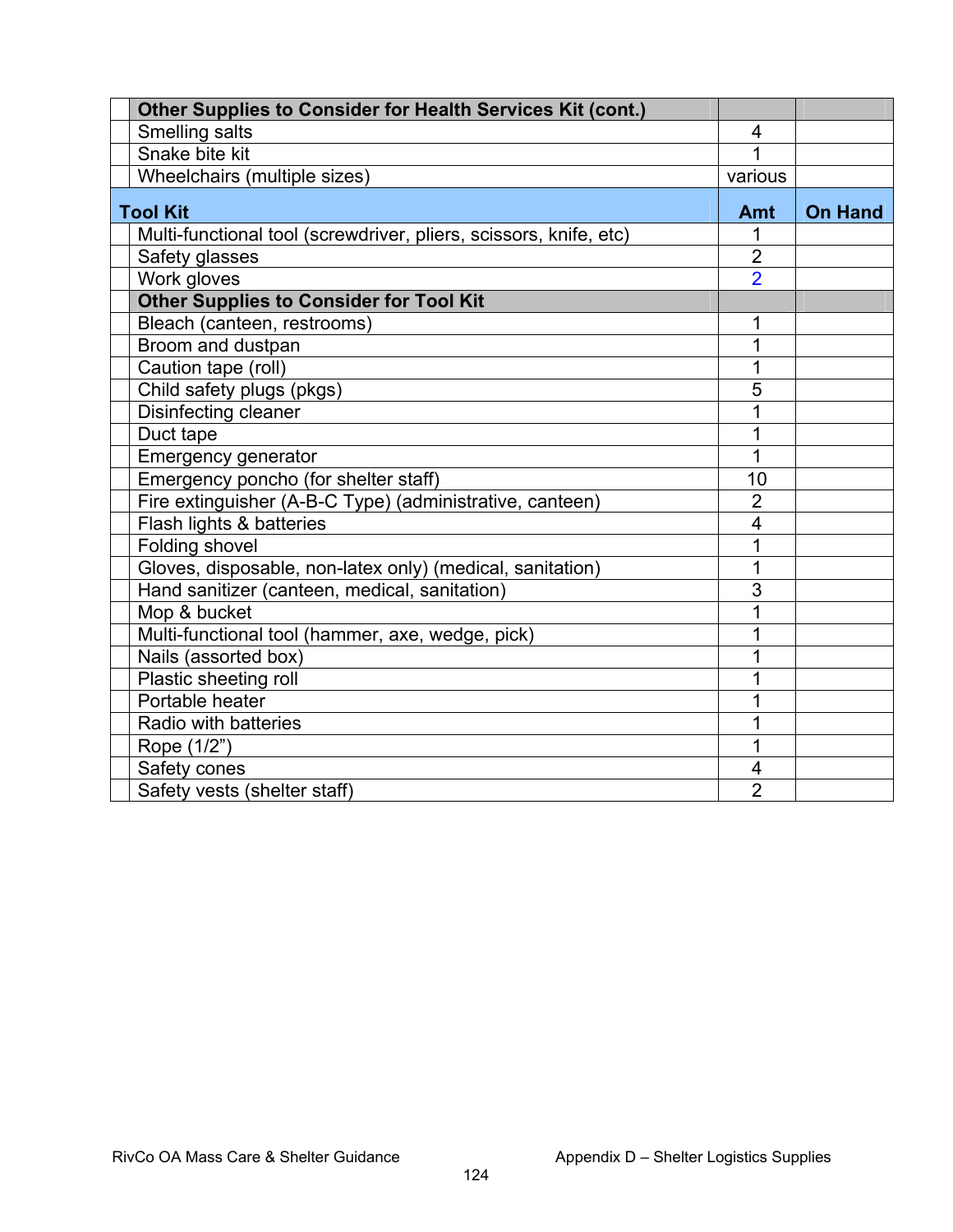## **APPENDIX E**

### **Resources**

RivCo OA Mass Care & Shelter Guidance Appendix E – Resources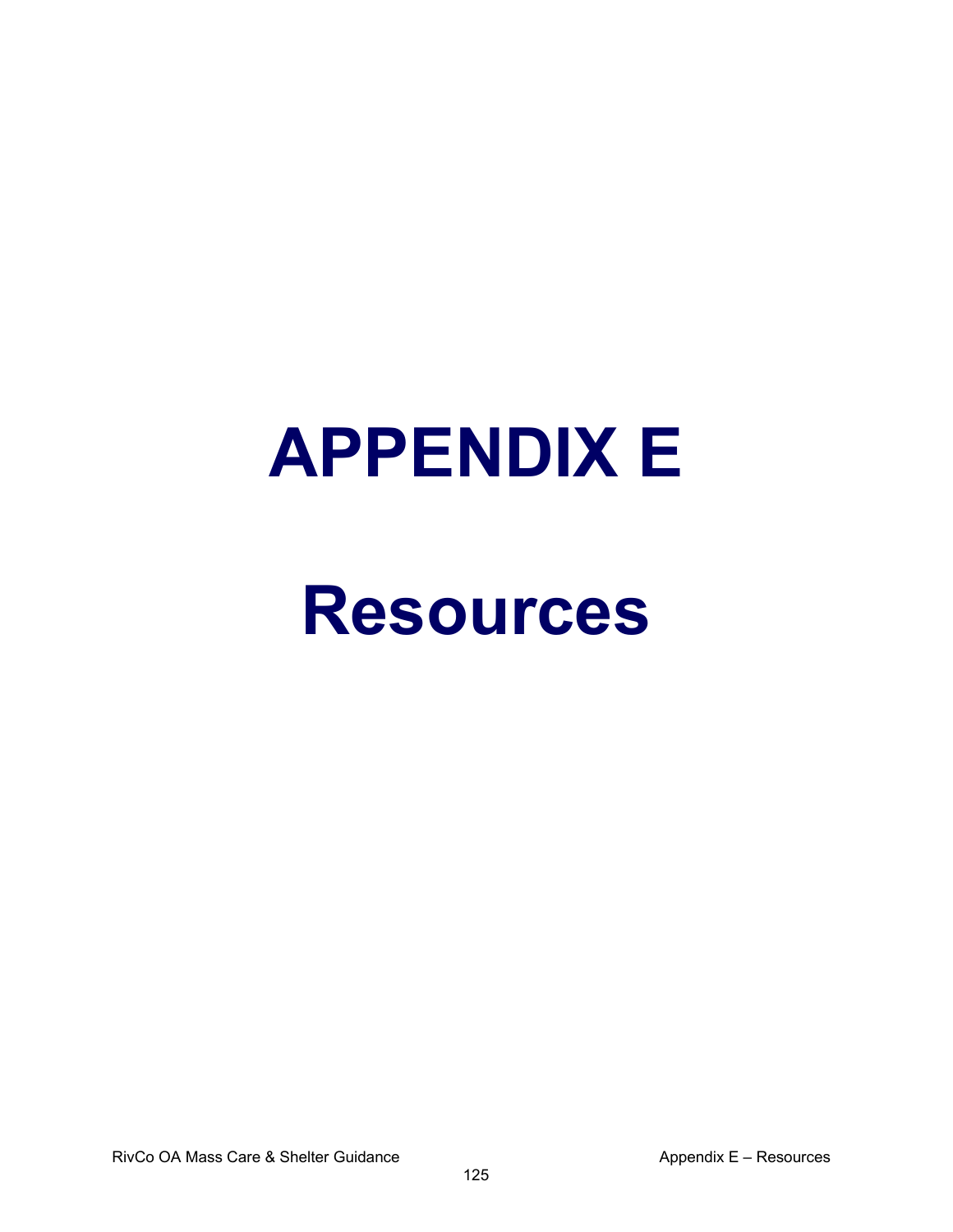#### **Resources**

Agencies are encouraged to identify additional resources in their own community through personal contact, networking, survey and outreach. The resource list below is alphabetized by category.

#### **Animal Services**

#### **Animal Services is activated through the City and/or County EOC**

| <b>Name of Resource</b>                            | <b>Location Served</b>          |
|----------------------------------------------------|---------------------------------|
| Animal Friends of the Valley                       | Canyon Lake, Lake               |
| (951) 674-0618 or                                  | Elsinore, Menifee,              |
| (951) 471-8344                                     | Murrieta, Temecula              |
| www.animalfriendsofthevalleys.com/                 |                                 |
|                                                    |                                 |
| Ramona Humane Society                              | Several unincorporated          |
| $(951) 654 - 8002$                                 | areas                           |
| <b>Riverside County Animal Control</b>             | <b>Unincorporated Riverside</b> |
| (888) 636-7387                                     | County and some cities          |
| www.rcdas.org/                                     |                                 |
|                                                    |                                 |
| Riverside Emergency Animal Rescue Services (REARS) | Countywide                      |
| (Riverside County Animal Control is lead agency)   |                                 |
| $(951)$ 358-7387                                   |                                 |
| www.rcrears.com/                                   |                                 |
|                                                    |                                 |

#### **Disaster Relief Services**

| <b>Name of Resource</b>                                    | <b>Location Served</b> |
|------------------------------------------------------------|------------------------|
| <b>Adventist Community Services (ACS) USA</b>              | Worldwide              |
| <b>Riverside County Locations:</b>                         |                        |
| (909) 795-0313 Calimesa; (951) 689-5220 Riverside (951)    |                        |
| 278-8802 Norco, (951) 354-7095 Riverside                   |                        |
| Receives, processes, and distributes donations, provides   |                        |
| mobile distribution units filled with bedding and packaged |                        |
| clothing that is pre-sorted, provides emergency food and   |                        |
| counseling and participates in the cooperative disaster    |                        |
| child care program.                                        |                        |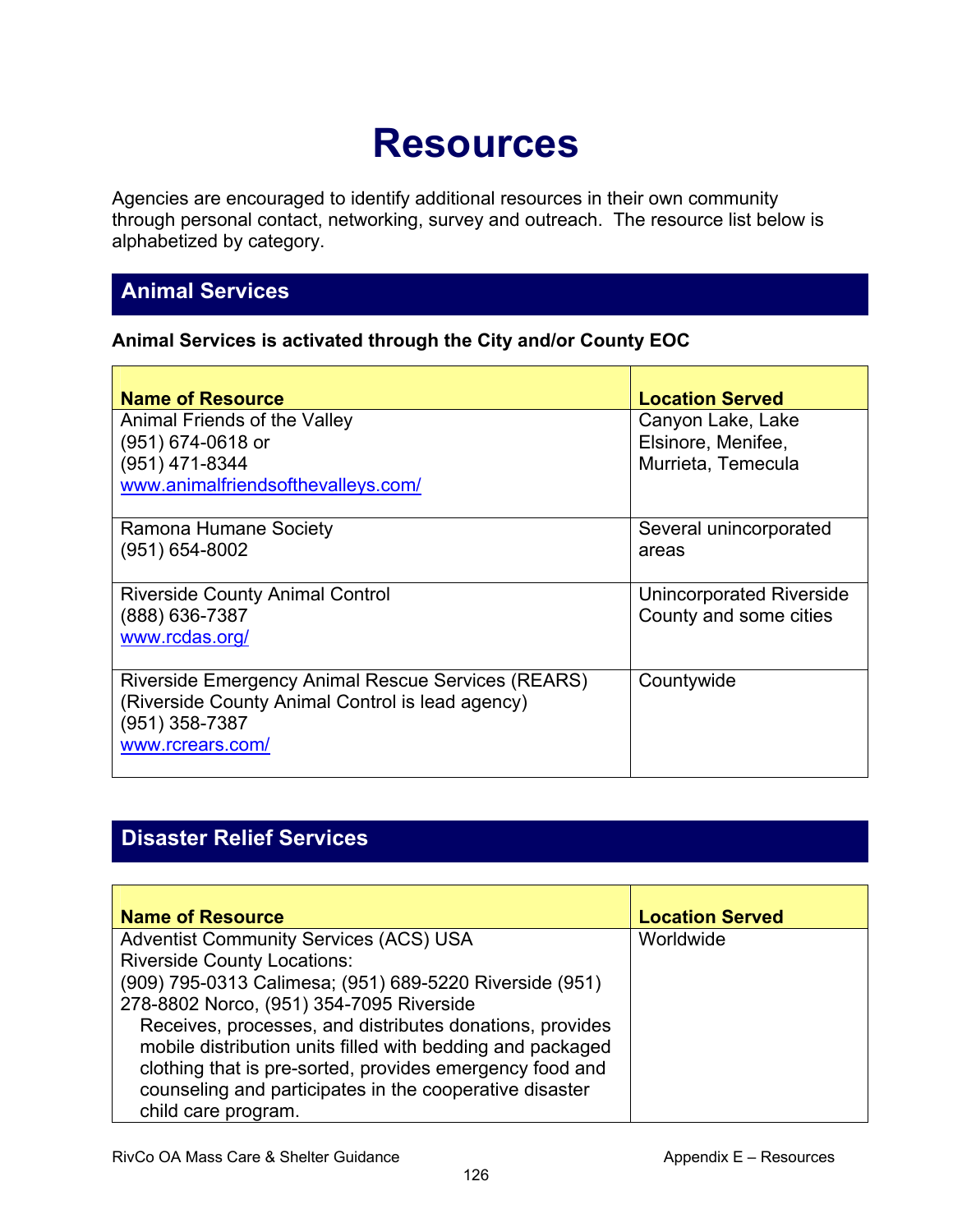| <b>Name of Resource</b>                                                                                                                                                                                                                                                                                                           | <b>Location Served</b> |
|-----------------------------------------------------------------------------------------------------------------------------------------------------------------------------------------------------------------------------------------------------------------------------------------------------------------------------------|------------------------|
| <b>American Red Cross</b><br>(888) 831-0031 (Riverside County Chapter)<br>www.riversidecounty.redcross.org                                                                                                                                                                                                                        | Worldwide              |
| (800) Red-Cross<br>www.redcross.org<br>Fixed/mobile feeding stations, sheltering, cleaning<br>supplies, comfort kits, first aid, food, clothing, rent, home<br>repairs, household items, and medical supplies.                                                                                                                    |                        |
| Ananda Marga Universal Relief Team (AMURT)<br>http://www.amurt.net/<br>Renders immediate medical care, food and clothing<br>distribution, stress management, and community and<br>social services. AMURT also provides long-term<br>development assistance and sustainable economic<br>programs to help disaster-affected people. | Worldwide              |
| <b>Brethren Disaster Ministries</b><br>(800) 451-4407<br>www.brethren.org/<br>Provides volunteers to clean up debris and to repair or<br>rebuild homes.                                                                                                                                                                           | Worldwide              |
| <b>Catholic Charities, Department of Relief Services</b><br>(951) 689-1803 and<br>(760) 342-0157<br>www.ccsbriv.org<br>Emphasize ongoing and long-term recovery services for<br>individuals and families, including temporary housing<br>assistance for low income families, counseling programs<br>for children and the elderly  | Worldwide              |
| <b>Christian Disaster Response (DCR)</b><br>(863) 967-4357<br>www.cdresponse.org/<br>Provides disaster assessments, fixed/mobile feeding<br>facilities, and in-kind disaster relief supplies.<br>CDR also coordinates and stockpiles the collection of<br>donated goods through their regional centers.                           | Worldwide              |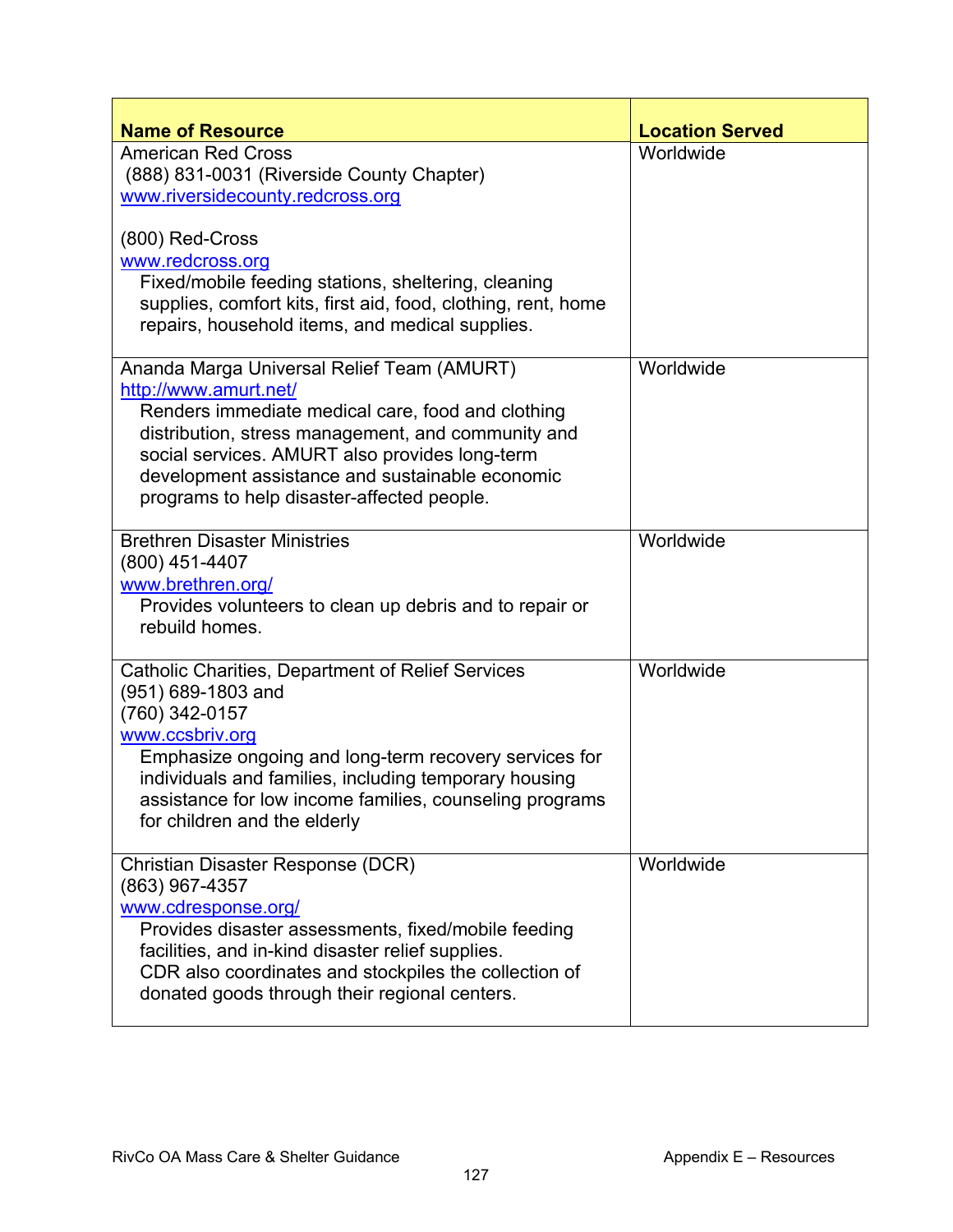| <b>Name of Resource</b>                                                                                                                                                                                                                                                                                                                                                  | <b>Location Served</b> |
|--------------------------------------------------------------------------------------------------------------------------------------------------------------------------------------------------------------------------------------------------------------------------------------------------------------------------------------------------------------------------|------------------------|
| <b>Christian Reformed World Relief Committee</b><br>(800) 730-3490<br>www.crwrc.org/pages/crwrc.cfm<br>Provides advocacy services to assist disaster victims in<br>finding permanent, long-term solutions to their disaster-<br>related problems, as well as housing repair and<br>construction, needs assessment, clean-up, child care, and<br>other recovery services. | Worldwide              |
| Southern Baptist Disaster Relief<br>(800) 634-2462<br>www.namb.net<br>Provides mobile feeding units, childcare, clean-up,<br>temporary repairs, reconstruction, counseling, translation.                                                                                                                                                                                 | Worldwide              |
| The Salvation Army<br>(951) 940-5790<br>www.riversidesalvationarmy.org<br>Provides mass and mobile feeding, temporary shelter,<br>counseling, medical assistance, and distribution of donated<br>goods.                                                                                                                                                                  | Worldwide              |

#### **Health Services - Medical**

This includes mobility equipment, specialized hearing assistance equipment and medical supplies such as prescription drugs and first aid materials.

#### **A. Mobility Devices**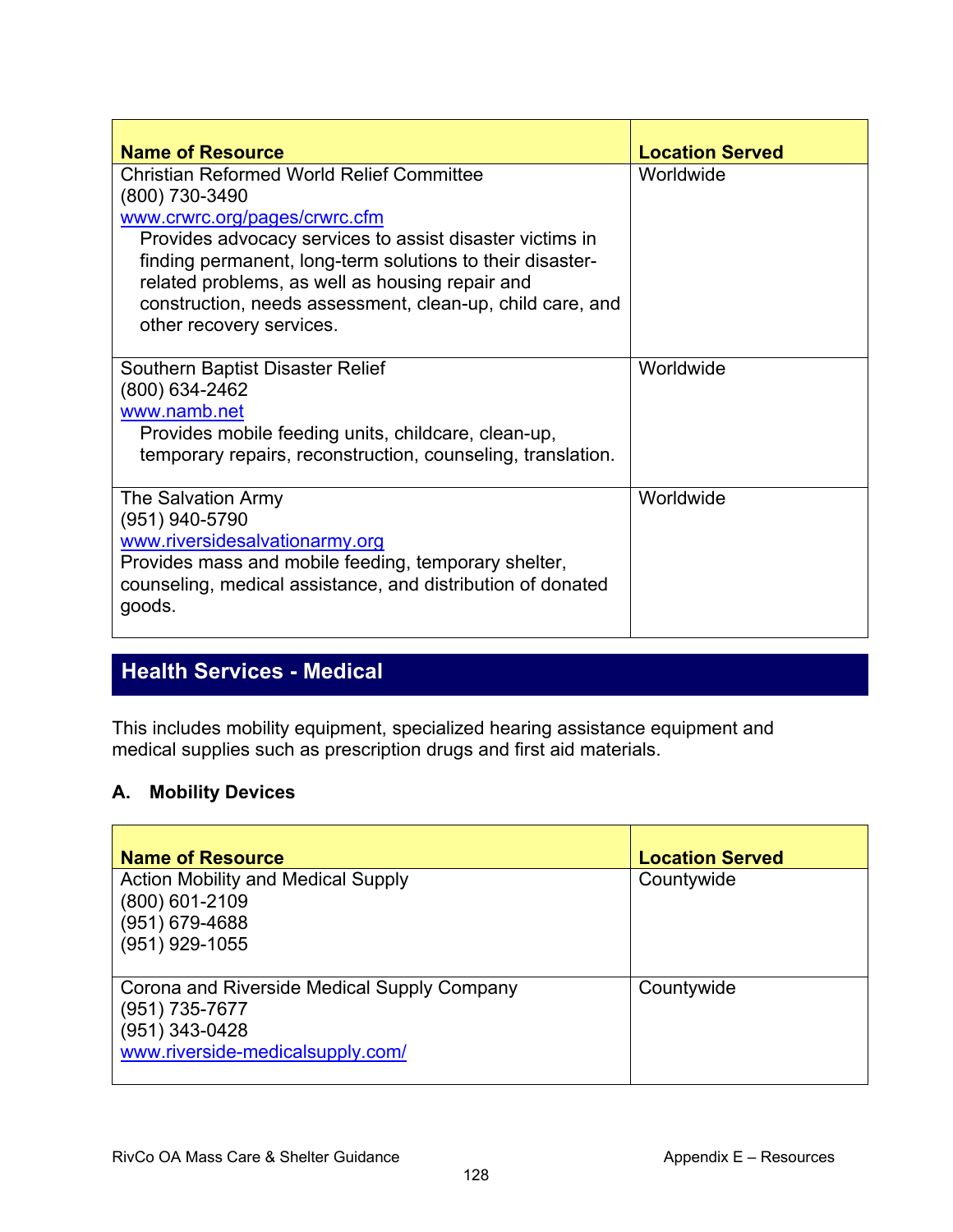| <b>Name of Resource</b>                                              | <b>Location Served</b> |
|----------------------------------------------------------------------|------------------------|
| <b>Gallant Medical Supply</b><br>$(951)$ 672-4965                    | Countywide             |
| www.gallantmedicalsupply.com/                                        |                        |
| Medi-Source Equipment and Supply<br>(760) 365-6390                   | Countywide             |
| Southland Medical Supplies, Inc.<br>(951) 699-6334<br>(800) 456-6334 | Countywide             |

#### **B. Pharmacies**

| <b>Name of Resource</b> | <b>Location Served</b> |
|-------------------------|------------------------|
| Costco                  | Statewide              |
| www.costco.com/         |                        |
| <b>CVS</b>              | Statewide              |
| www.cvs.com             |                        |
| Long's Drugs            | Statewide              |
| www.longs.com           |                        |
| <b>Rite-Aid</b>         | Statewide              |
| www.riteaid.com         |                        |
| Sam's Club              | Statewide              |
| www.samsclub.com        |                        |
| Target                  | Statewide              |
| www.target.com          |                        |
| Walgreens               | Statewide              |
| www.walgreens.com       |                        |
| Wal-Mart                | Statewide              |
| www.walmart.com         |                        |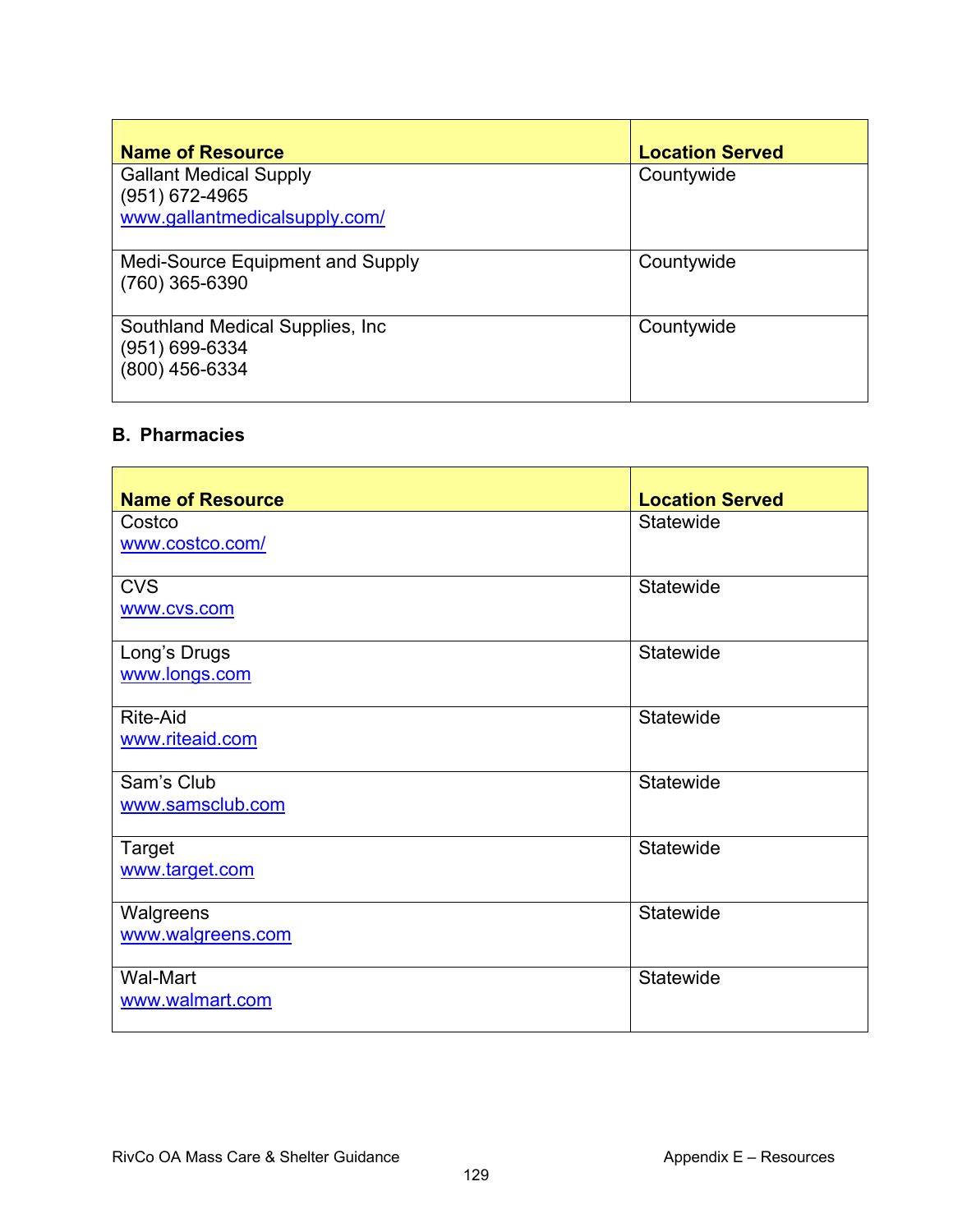#### **Health Services - Mental**

| <b>Name of Resource</b>                                                                                                 | <b>Location Served</b>  |
|-------------------------------------------------------------------------------------------------------------------------|-------------------------|
| <b>Caritas Counseling Services</b><br>Diocese of San Bernardino<br>(951) 801-5282<br>(760) 449-7877<br>www.ccsbriv.org  | Countywide              |
| Crisis Hotline (24hr)<br>(800) 706-7500                                                                                 | Countywide              |
| <b>Family Service Association</b><br>(951) 686-3706<br>www.familyservicerivca.org                                       | Countywide              |
| <b>Riverside County Department of Mental Health</b><br>(800) 706-7500<br>http://rcdmh.org/opencms                       | Countywide              |
| Trauma Intervention Program of Coachella Valley (volunteer<br>counselors)<br>(760) 866-0648<br>www.tipnational.org      | Coachella Valley        |
| Trauma Intervention Program of Southwest County<br><b>Volunteer Counselors</b><br>(951) 698-2453<br>www.tipnational.org | <b>Southwest County</b> |

#### **Homeless Services**

| <b>Name of Resource</b>                                      | <b>Location Served</b> |
|--------------------------------------------------------------|------------------------|
| <b>Catholic Charities</b>                                    | Countywide             |
| (951) 689-1803 and (760) 342-0157                            |                        |
| www.ccsbriv.org                                              |                        |
|                                                              |                        |
| <b>Riverside County Department of Public Social Services</b> | Countywide             |
| <b>Homeless Programs Unit</b>                                |                        |
| $(951)$ 358-5637                                             |                        |
| http://dpss.co.riverside.ca.us/                              |                        |
|                                                              |                        |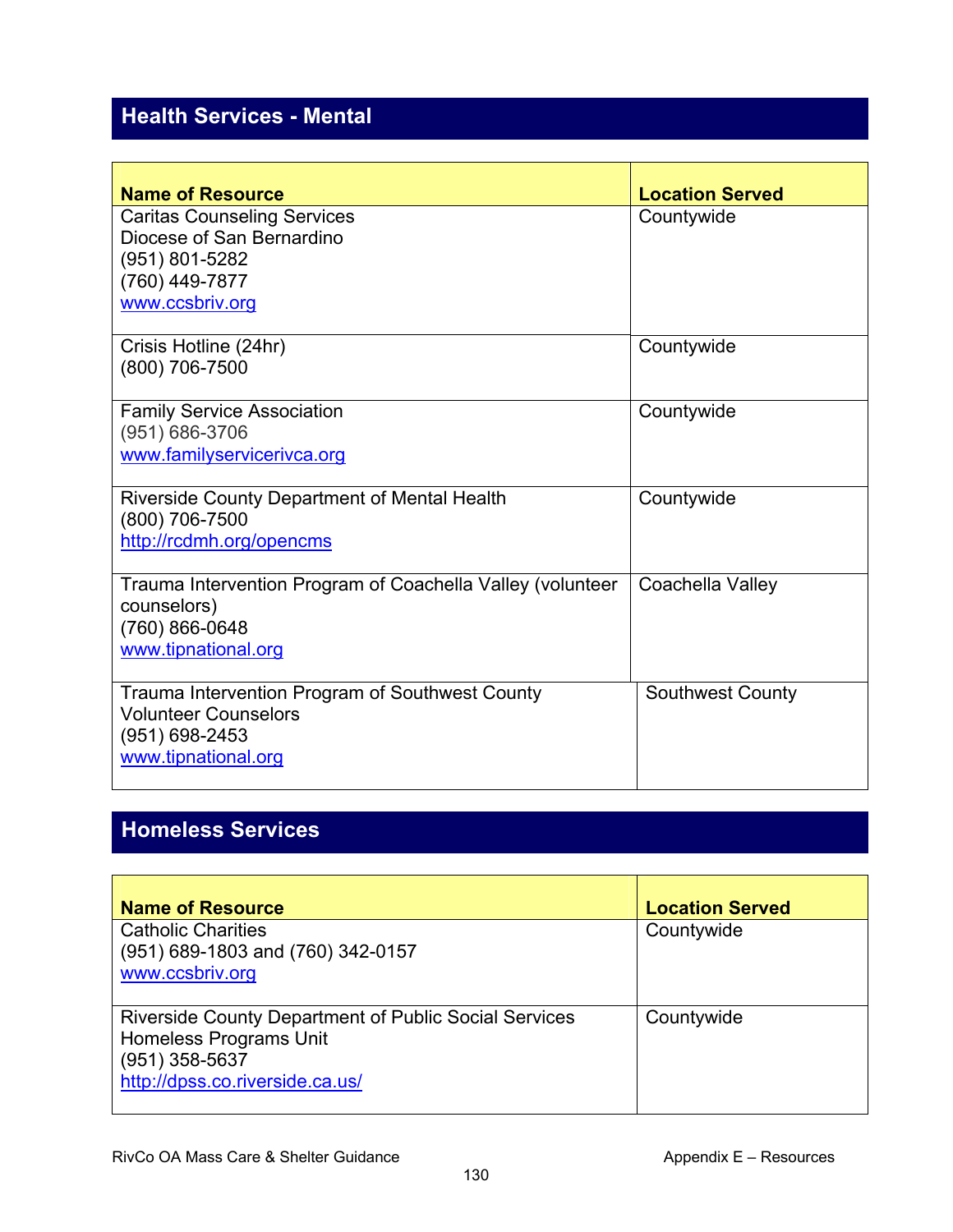| <b>Name of Resource</b>                                                    | <b>Location Served</b> |
|----------------------------------------------------------------------------|------------------------|
| <b>Salvation Army</b><br>(951) 940-5790<br><b>Riverside Salvation Army</b> | Countywide             |

#### **Language Translation**

| <b>Name of Resource</b>                                                                 | <b>Location Served</b> |
|-----------------------------------------------------------------------------------------|------------------------|
| <b>AT&amp;T Language Services</b><br>(831) 648-7582                                     | Nationwide             |
| <b>Name of Resource</b>                                                                 | <b>Location Served</b> |
| <b>Fluent Language Solutions</b><br>(888) 225-6056                                      | Countywide             |
| Lifesigns Interpreting Services for the Deaf<br>(888) 930-7776<br>www.lifesignsinc.org  | Statewide              |
| RISE Interpreting, Inc.<br>(951) 565-4422<br>http://www.riseinterpreting.com/           | Countywide             |
| Riverside County Office of Education<br>(951) 826-6530<br>www.rcoe.k12.ca.us            | Countywide             |
| Translators, Inc.<br>(888) 770-6075<br>www.translators.com                              | Countywide             |
| VSP Charity Program - Sight for Students<br>(888) 290-4964<br>www.sightforstudents.org/ | Countywide             |
| Worldwide Interpreters<br>(866) 967-5313<br>www.e-wwi.com/                              | Worldwide              |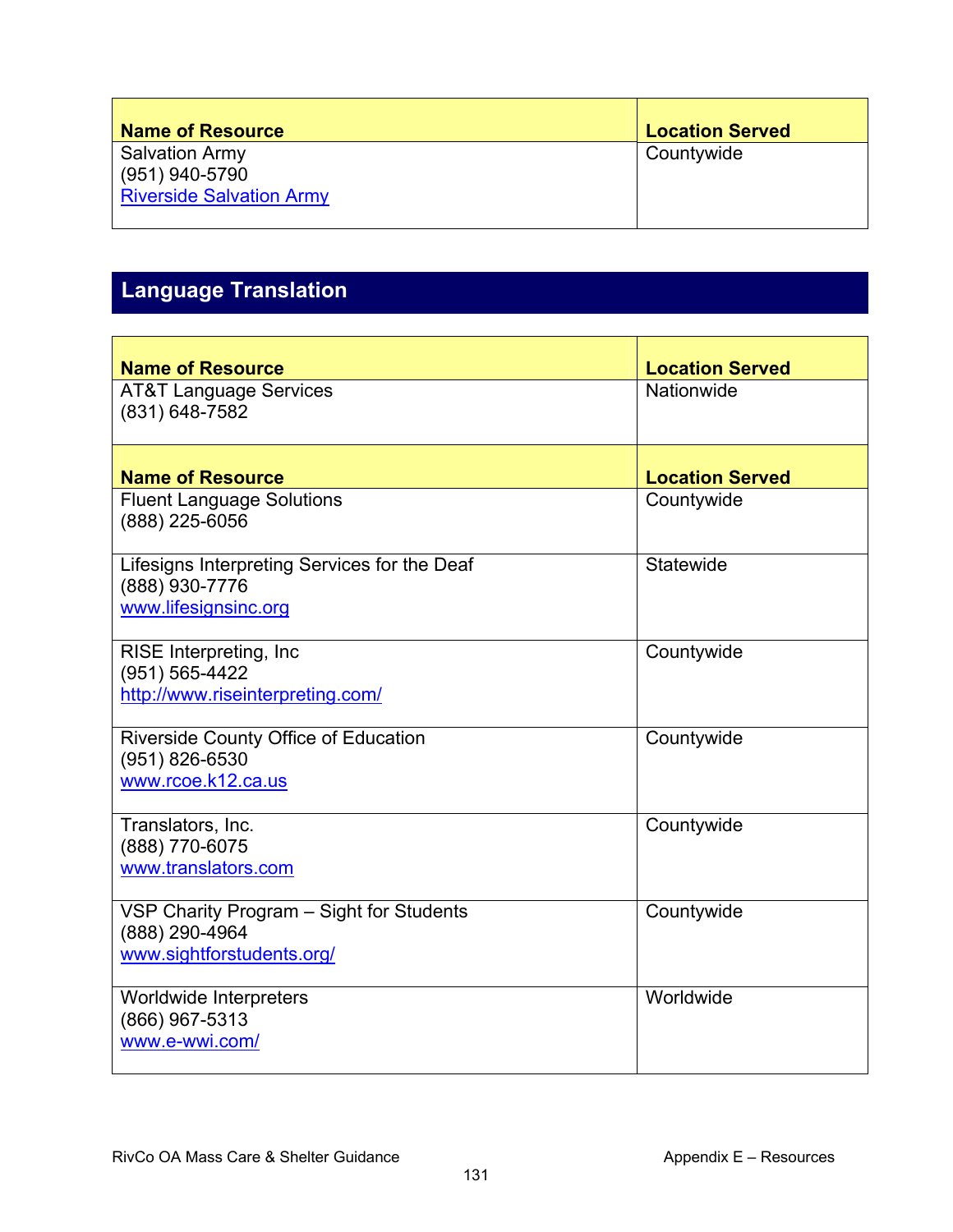#### **Legal Services**

| <b>Name of Resource</b>                                                                            | <b>Location Served</b> |
|----------------------------------------------------------------------------------------------------|------------------------|
| <b>Inland Counties Legal Services</b><br>$(951)$ 368-2555<br>(760) 342-1591<br>www.inlandlegal.org | Countywide             |

#### **Referral and Miscellaneous Services**

| <b>Name of Resource</b>                                   | <b>Location Served</b> |
|-----------------------------------------------------------|------------------------|
| 211 Riverside County (Referral service)                   | Countywide             |
| 2-1-1 or (800) 464-1123                                   |                        |
| www.211riversidecounty.org                                |                        |
| Alzheimer's Association                                   | Nationwide             |
| (800) 272-3900                                            |                        |
| www.alz.org/                                              |                        |
| California Insurance Dept                                 | Statewide              |
| (800) 927-4357                                            |                        |
| www.insurance.ca.gov/                                     |                        |
| California Kids                                           | Statewide              |
| (818) 755-9700                                            |                        |
| www.californiakids.org/                                   |                        |
| California Office of Family Planning (perinatal services) | Statewide              |
| (800) 942-1054                                            |                        |
| http://www.cdph.ca.gov/programs/ofp                       |                        |
| <b>Caregiver Resource Services</b>                        | Statewide              |
| (800) 675-6694                                            |                        |
| www.californiacrc.org                                     |                        |
| Community Access Center (Independent Living Center)       | Countywide             |
| 951-274-0358                                              |                        |
| http://www.ilcac.org/                                     |                        |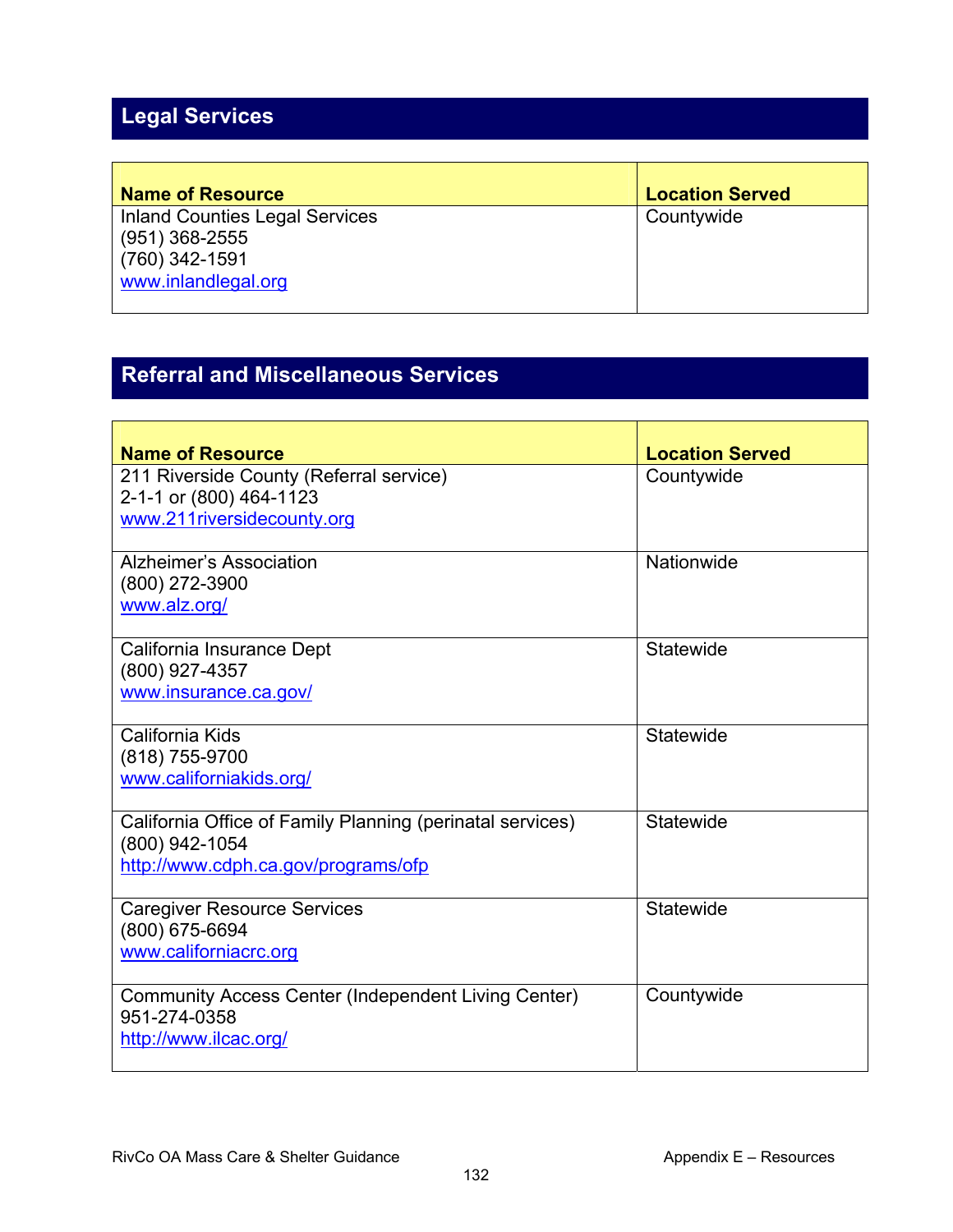| <b>Name of Resource</b>                                                                                                                                        | <b>Location Served</b> |
|----------------------------------------------------------------------------------------------------------------------------------------------------------------|------------------------|
| County Med. Svcs Program for Medically Indigent Adults<br>(916) 649-2631                                                                                       | Statewide              |
| www.cmspcounties.org/                                                                                                                                          |                        |
| Family Service Association (human services, child<br>development, housing and senior services)<br>(951) 686-3706<br>www.familyservicerivca.org                 | Countywide             |
| Food Stamp Program and California Food Assistance<br>Program<br>(800) 221-5689<br>www.fns.usda.gov/FSP                                                         | Statewide              |
| Healthy Families (low cost health, dental and vision)<br>800-880-5305<br>www.healthyfamilies.ca.gov                                                            | Statewide              |
| Healthy Kids (low cost health, dental and vision)<br>(866) 294-4347<br>www.californiahealthykids.org                                                           | Statewide              |
| HICAP (Counseling about Medicare & other issues)<br>(800) 434-0222<br>(951) 697-6565 (Riverside County area)<br>www.cahealthadvocates.org/HICAP                | Statewide              |
| Long Term Care Ombudsman<br>(951) 686-4402<br>(800) 464-1123<br>www.vcrivco.org/ombudsman.html                                                                 | Countywide             |
| Medicare<br>(800) 633-4227<br>www.medicare.gov/                                                                                                                | Nationwide             |
| Next of Kin Registry (NOKR) International Emergency<br><b>Contact System</b><br>(951) 699-8700<br>(800) 915-5413 Emergency Phone Registration<br>www.nokr.org/ | International          |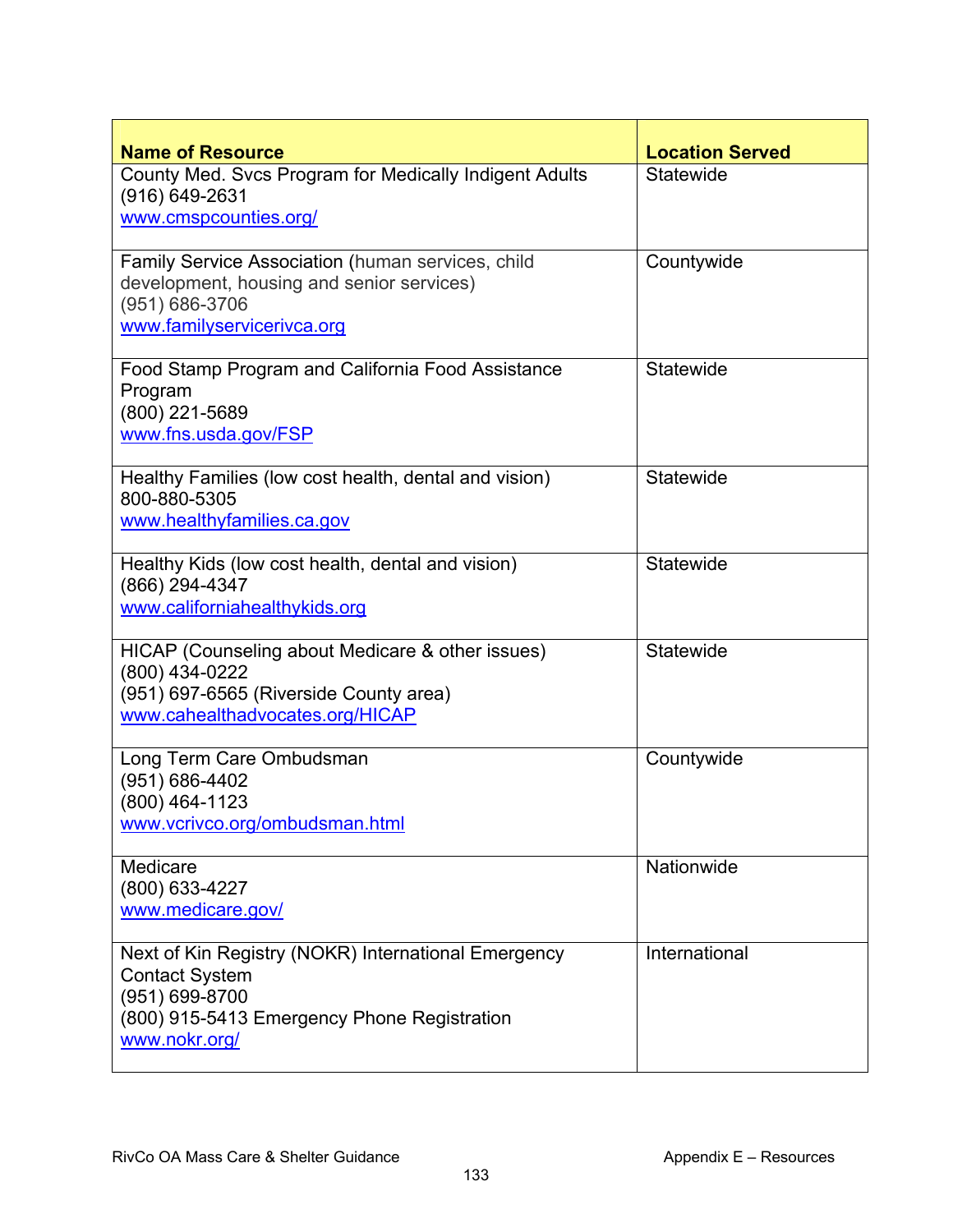| <b>Name of Resource</b>                                                          | <b>Location Served</b> |
|----------------------------------------------------------------------------------|------------------------|
| Riverside County Department of Public Social Services<br>$(951)$ 358-3000        | Countywide             |
| http://dpss.co.riverside.ca.us/                                                  |                        |
|                                                                                  |                        |
| Riverside County DPSS In Home Support Services<br>(888) 960-4477                 | Countywide             |
| http://dpss.co.riverside.ca.us/AdultServices.aspx                                |                        |
| Riverside County Office on Aging (Referral)<br>(800) 510-2020                    | Countywide             |
| www.rcaging.org/opencms/Programs Services/index.html                             |                        |
| <b>Riverside County Veterans Service</b>                                         | Countywide             |
| (951) 955-6050<br>http://veteranservices.co.riverside.ca.us/Office Locations.htm |                        |
|                                                                                  |                        |
| Safe & Well List (loved ones can search for messages)<br>(800) 733-2762          | Worldwide              |
| https://disastersafe.redcross.org/                                               |                        |
|                                                                                  |                        |
| Voluntary Organizations Active in Disaster (VOAD)<br>(888) 831-0031              | Countywide             |
| www.calvoad.org/cc voad socal.html                                               |                        |
| Voluntary Organizations Active in Disaster (VOAD) - National                     | Nationwide             |
| (703) 778-5088                                                                   |                        |
| http://www.nvoad.org/                                                            |                        |
| <b>Volunteer Center of Riverside County</b>                                      | Countywide             |
| $(951) 686 - 4402$<br>www.vcrivco.org                                            |                        |
|                                                                                  |                        |
| WIC Women, Infants and Children Supplemental Nutrition                           | Nationwide             |
| (888) 942-9675<br>www.fns.usda.gov/wic/                                          |                        |
|                                                                                  |                        |

#### **Transportation**

| <b>Name of Resource</b>     | <b>Location Served</b> |
|-----------------------------|------------------------|
| <b>Enterprise Van Pools</b> | Countywide             |
| $(800)$ 826-4967            |                        |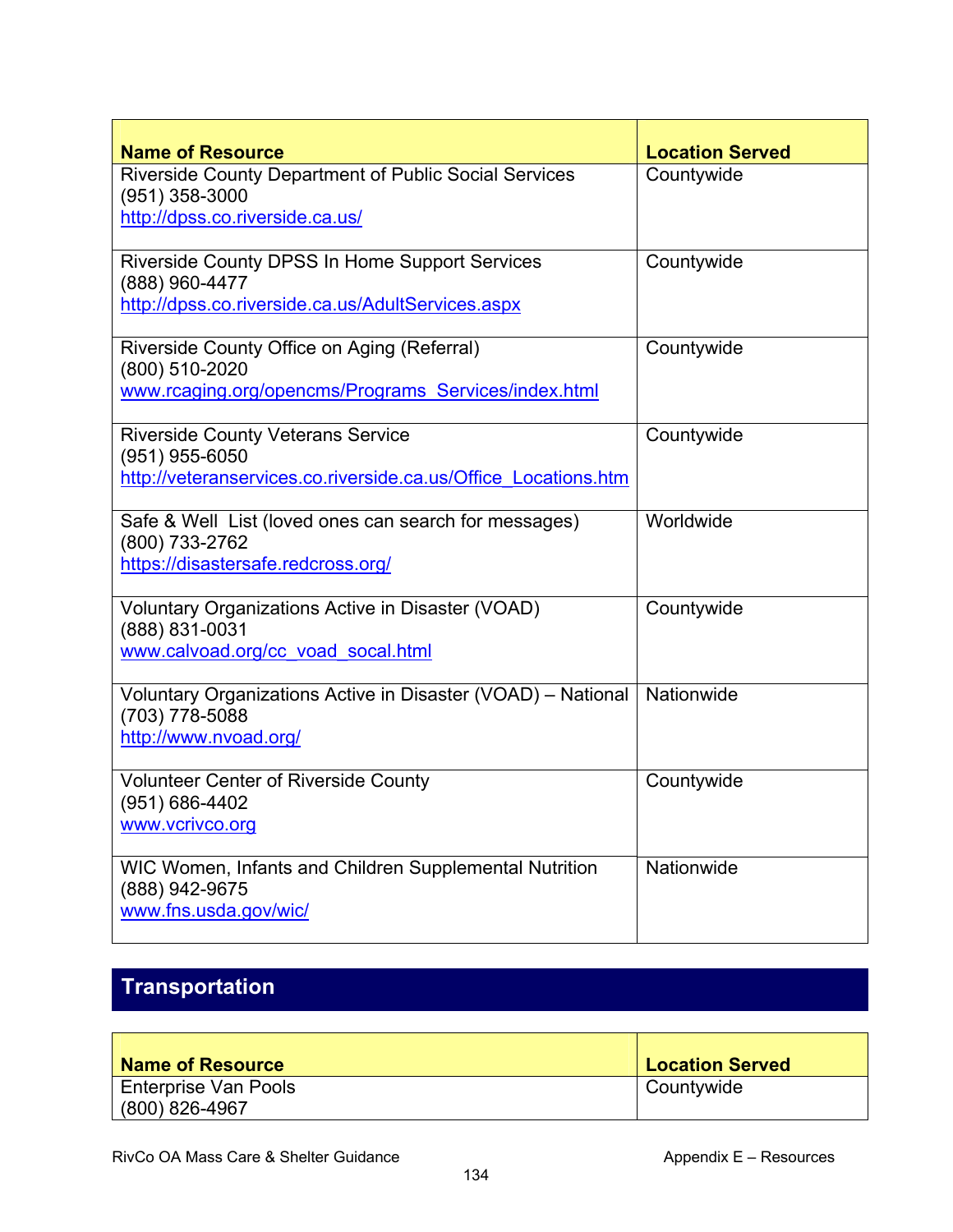| <b>Name of Resource</b>                                                | <b>Location Served</b> |
|------------------------------------------------------------------------|------------------------|
| Handicapped Citizens Transportation<br>$(951)$ 687-8080                | Countywide             |
| Riverside Transit Agency<br>(800) 800-7821<br>www.riversidetransit.com | <b>West County</b>     |
| <b>School District Buses</b><br>Contact your local school districts    | Countywide             |
| <b>SunLine Transit Agency</b><br>(760) 323-4508<br>www.sunline.org     | <b>East County</b>     |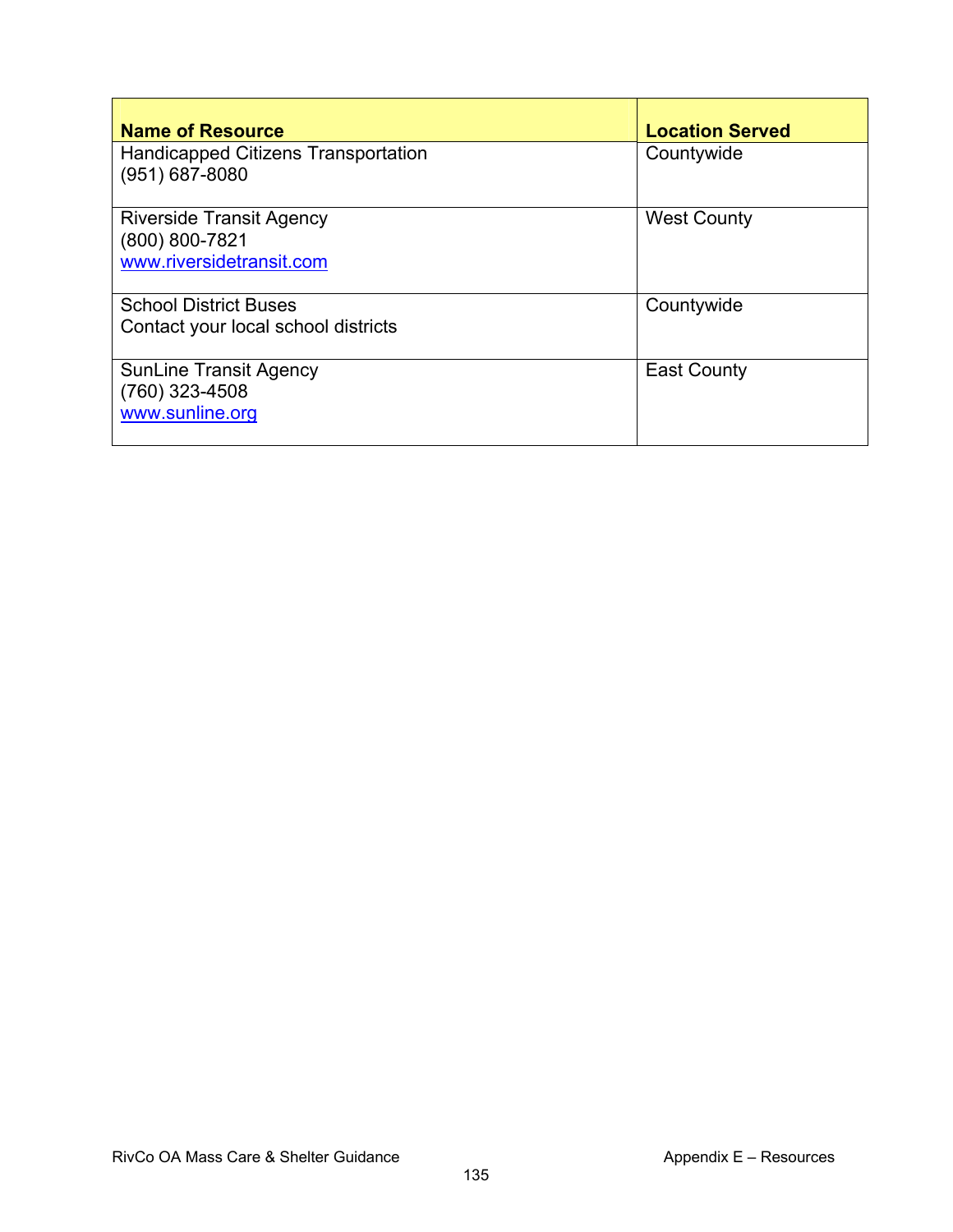### **APPENDIX F**

### **Personal Preparedness for Disaster Service Workers**

RivCo OA Mass Care & Shelter Guidance Appendix F – Personal Prep for Disaster Workers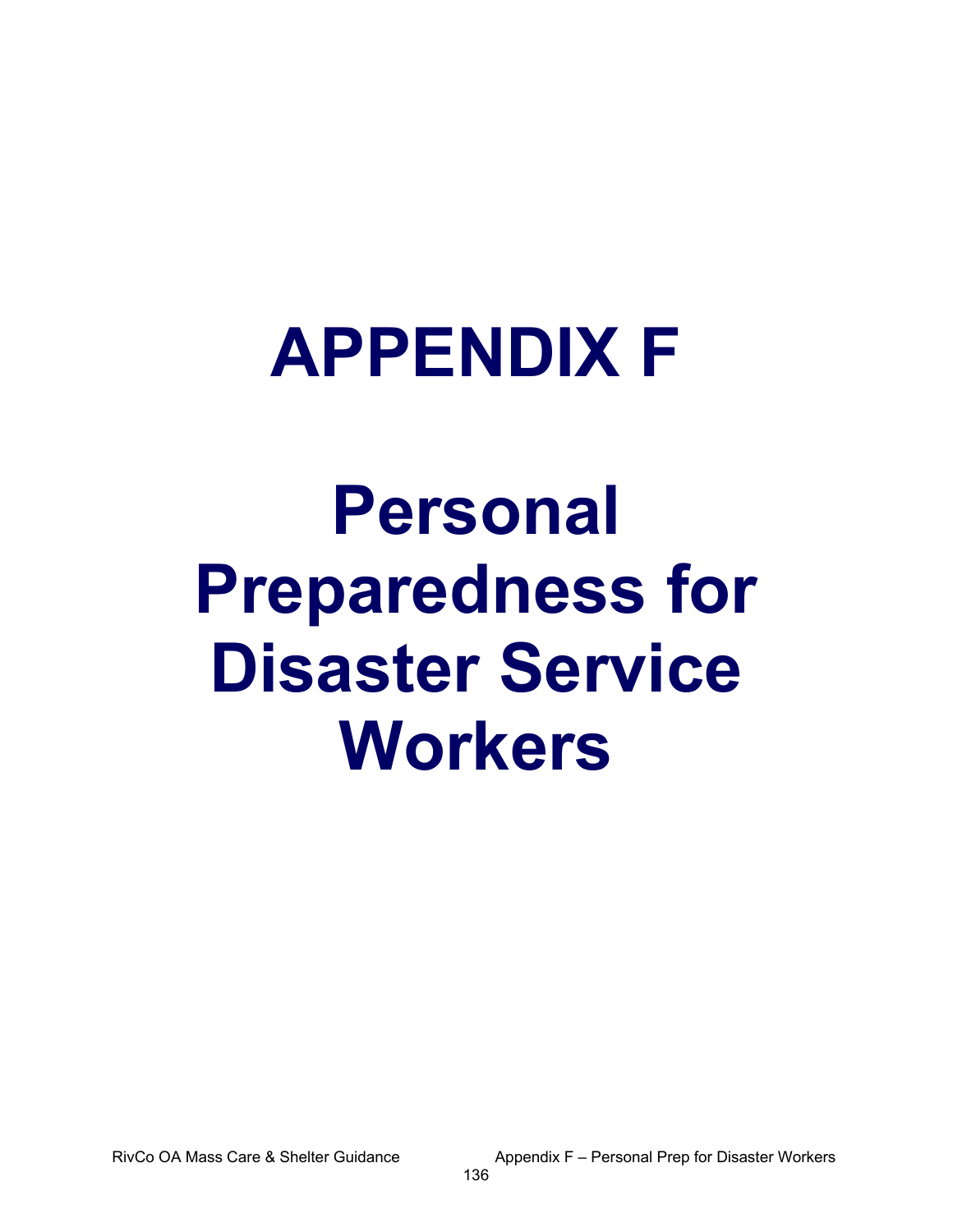#### **Personal Preparedness for Disaster Service Workers**

Each person needs to be responsible for his or her own personal disaster preparedness. As disaster service workers, City and/or County employees should have a personal and family preparedness plan in place. Individual preparedness includes:

- An evacuation plan.
- An out-of-area contact person.
- Enough emergency supplies to last 7 to 10 days at home. These should include:
	- o A complete change of clothing and footwear
		- o Sturdy shoes or work boots
		- o Rain gear
		- o Blankets or sleeping bags
		- o Hats and gloves
		- o Thermal underwear
		- o Flashlight and extra batteries
		- o Mess kit, or paper cups, plates and plastic utensils
		- o Cash, traveler's checks, change
		- o Non-electric can opener, utility knife
		- o Tent
		- o Pliers and tape
		- o Matches in waterproof container
		- o Aluminum foil
		- o Paper, pencil
		- o Needles, thread
		- o Medicine dropper
		- o Shut-off wrench for gas and water
		- o Plastic sheeting
		- o Map of area
		- o Battery operated radio and extra batteries
		- o Whistle
		- o Plastic garbage bags, ties
		- o Plastic bucket with tight lid
		- o Disinfectant
		- o Household chorine bleach or bleach tablets
		- o Hand sanitizer
		- o One gallon of water per person per day
		- o Ready-to-eat canned meats, fruits and vegetables
		- o Canned juices, mild, soup
		- o High energy foods such as peanut butter, jelly, crackers, granola bars, etc.
		- o Vitamins
		- $\circ$  Comfort foods such as cookies, hard candy, sweetened cereals, etc.
		- o Medications both prescription and non-prescription
		- o Extra eyeglasses
		- o Important family documents
		- o Entertainment –books and games
		- o Supplies for infant, elderly or disabled.

RivCo OA Mass Care & Shelter Guidance Appendix F – Personal Prep for Disaster Workers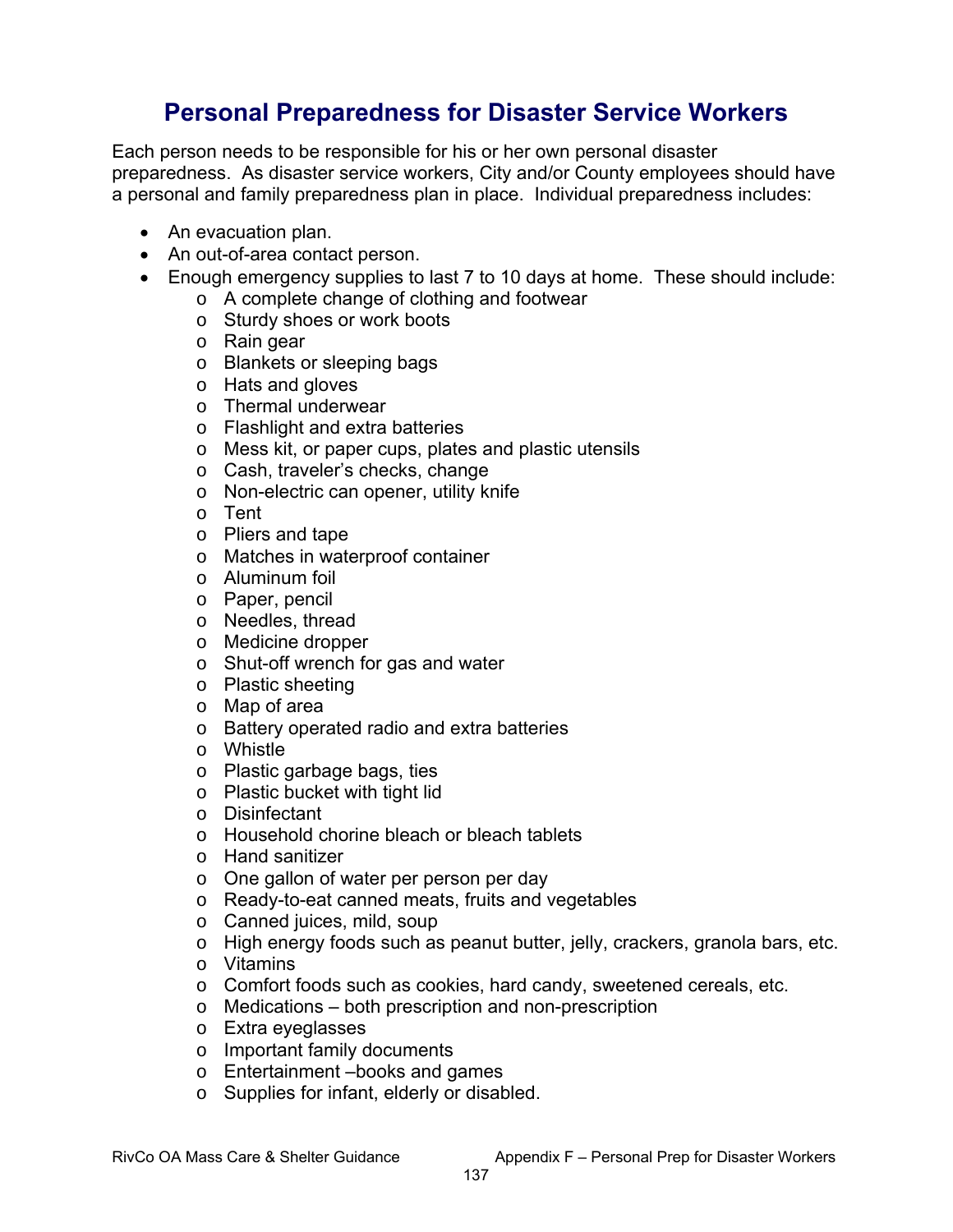## **APPENDIX G**

## **Demographics**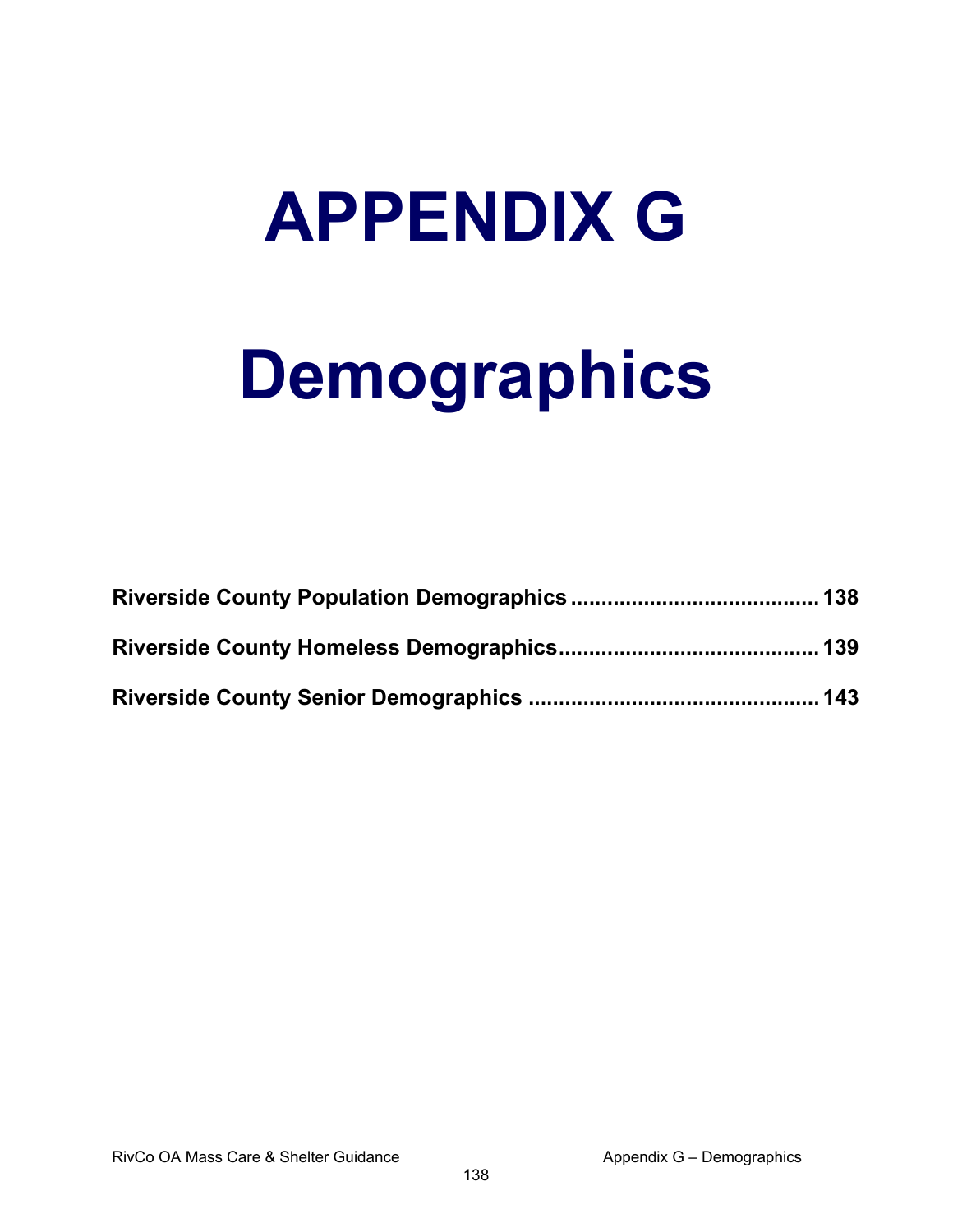#### **2009 Riverside County Population Demographics**

| <b>County/City</b>         | <b>Population</b> |
|----------------------------|-------------------|
| Banning                    | 28,457            |
| <b>Beaumont</b>            | 32,403            |
| <b>Blythe</b>              | 21,329            |
| Calimesa                   | 7,498             |
| Canyon Lake                | 11,128            |
| <b>Cathedral City</b>      | 52,447            |
| Coachella                  | 41,000            |
| Corona                     | 148,597           |
| <b>Desert Hot Springs</b>  | 26,552            |
| Hemet                      | 74,361            |
| <b>Indian Wells</b>        | 5,093             |
| Indio                      | 82,230            |
| Lake Elsinore              | 50,267            |
| La Quinta                  | 43,778            |
| Menifee                    | 67,705            |
| Moreno Valley              | 186,301           |
| Murrieta                   | 100,714           |
| Norco                      | 27,160            |
| <b>Palm Desert</b>         | 51,509            |
| Palm Springs               | 47,601            |
| Perris                     | 54,323            |
| Rancho Mirage              | 17,180            |
| Riverside                  | 300,430           |
| San Jacinto                | 36,477            |
| Temecula                   | 102,604           |
| Wildomar                   | 31,321            |
| <b>Unincorporated Area</b> | 459,188           |
| <b>Total Population</b>    | 2,107,653         |

\*Source: California Department of Finance – January 1, 2009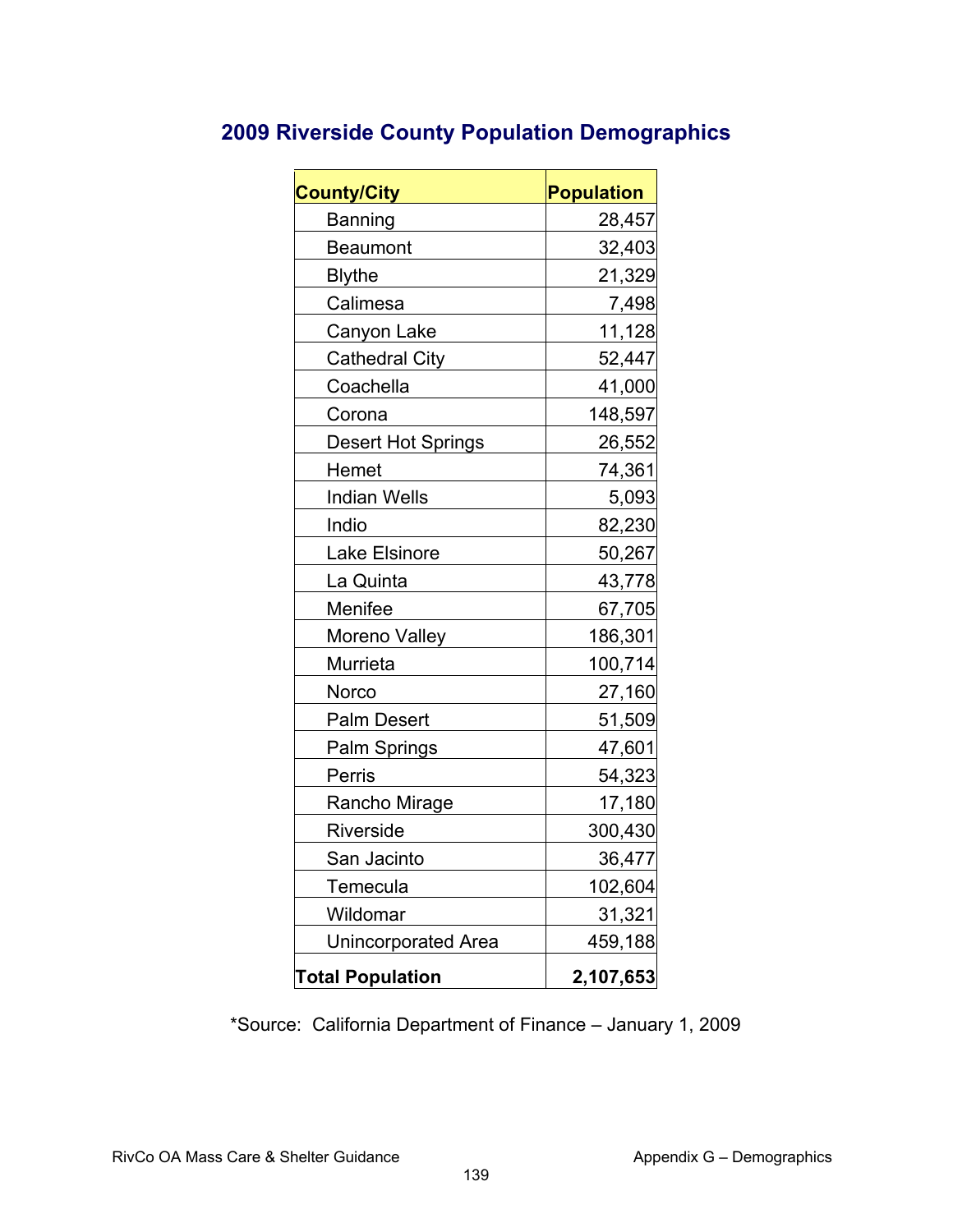| <b>Count Locations</b>    | <b>2009 Count Totals</b> |
|---------------------------|--------------------------|
| Aguanga                   | 0                        |
| Anza                      | 0                        |
| Arabia                    | 0                        |
| <b>Banning</b>            | 69                       |
| <b>Beaumont</b>           | 38                       |
| <b>Belltown</b>           | 23                       |
| <b>Bermuda Dunes</b>      | 0                        |
| <b>Blythe</b>             | 133                      |
| Cabazon                   | $\overline{2}$           |
| Cahulla                   | 0                        |
| Calimesa                  | 0                        |
| Canyon Lake               | 0                        |
| <b>Cathedral City</b>     | 83                       |
| <b>Cherry Valley</b>      | 0                        |
| <b>Chiriaco Summit</b>    | 0                        |
| Coachella                 | 19                       |
| Corona                    | 127                      |
| <b>Cottonwood Springs</b> | 0                        |
| <b>Desert Beach</b>       | 0                        |
| <b>Desert Center</b>      | 0                        |
| <b>Desert Haven</b>       | 7                        |
| <b>Desert Hot Springs</b> | 127                      |
| Eagle Mountain            | 0                        |
| <b>East Hemet</b>         | 0                        |
| Eastvale                  | 0                        |
| Eden Hot Springs          | 0                        |
| <b>Flowing Wells</b>      | 0                        |
| <b>Garner Valley</b>      | 0                        |
| Garnet                    | 0                        |
| <b>Gilman Hot Springs</b> | 0                        |
| <b>Glen Avon</b>          | 0                        |
| <b>Glen Valley</b>        | 0                        |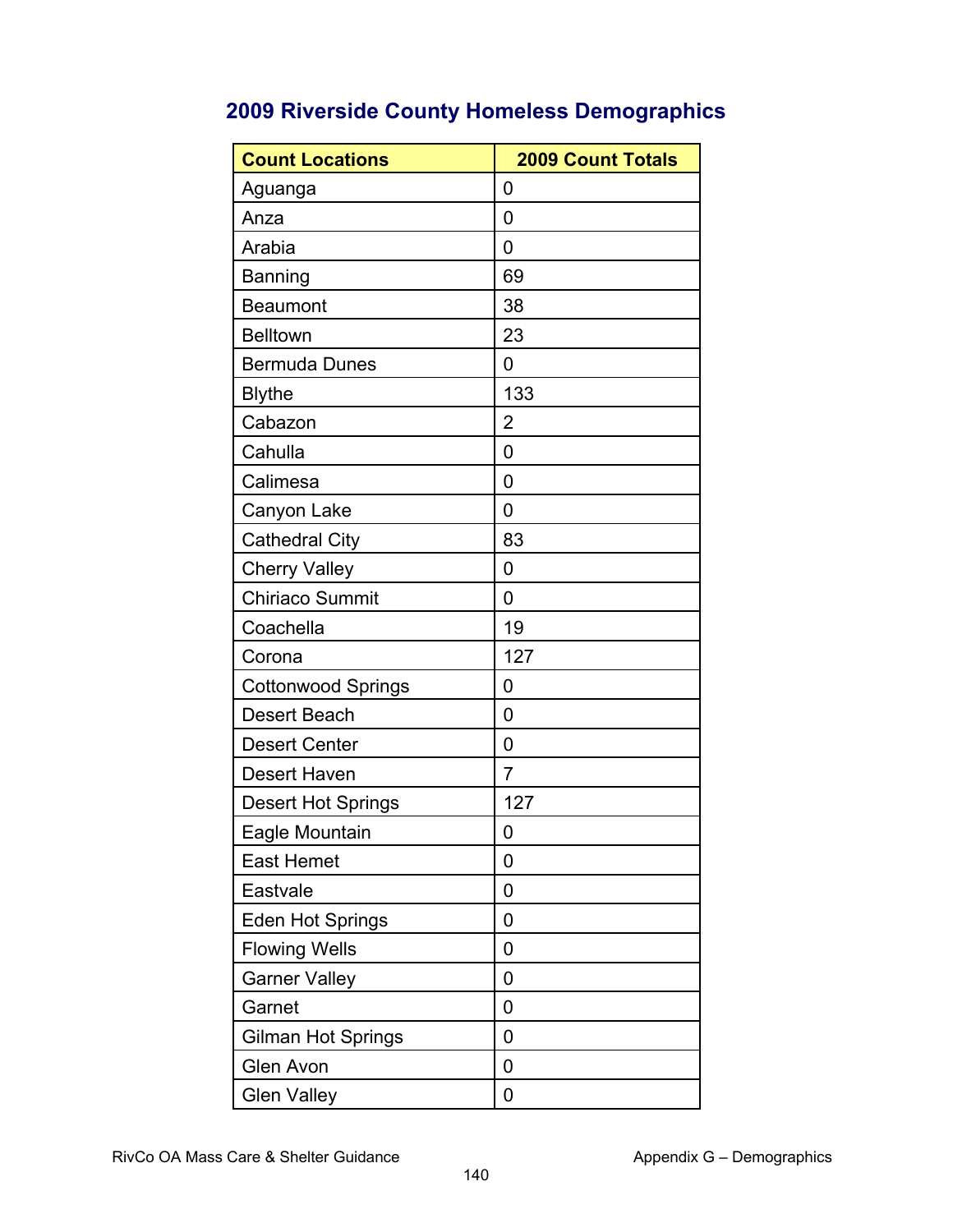| <b>Count Locations</b>           | <b>2009 Count Totals</b> |
|----------------------------------|--------------------------|
| Good Hope                        | 0                        |
| <b>Green Acres</b>               | 1                        |
| Hemet                            | 172                      |
| <b>High Grove</b>                | $\overline{2}$           |
| <b>Home Gardens</b>              | 0                        |
| Homeland                         | 0                        |
| Idyllwild                        | 3                        |
| <b>Indian Wells</b>              | 0                        |
| Indio                            | 572                      |
| <b>Indio Hills</b>               | 1                        |
| <b>Juniper Flats</b>             | 0                        |
| Jurupa                           | 0                        |
| <b>Lake Elsinore</b>             | 68                       |
| <b>Lakeland Village</b>          | 5                        |
| <b>Lake Matthews</b>             | 0                        |
| <b>Lake Riverside</b>            | 0                        |
| Lakeview                         | 0                        |
| La Quinta                        | 1                        |
| March Air Force Base*            | 249                      |
| <b>Mead Valley</b>               | 4                        |
| Mecca                            | 414                      |
| Menifee                          | $\overline{2}$           |
| Mesa Verde                       | 0                        |
| Midland                          | 2                        |
| Mira Loma                        | 1                        |
| Moreno Valley                    | 28                       |
| Mountains (nonspecific<br>areas) | 17                       |
| <b>Mountain Center</b>           | 0                        |
| Murrieta                         | 5                        |
| Murrieta Hot Springs             | 0                        |
| <b>Nicholls Warm Springs</b>     | 0                        |
| Norco                            | 3                        |
| North Palm Springs               | 1                        |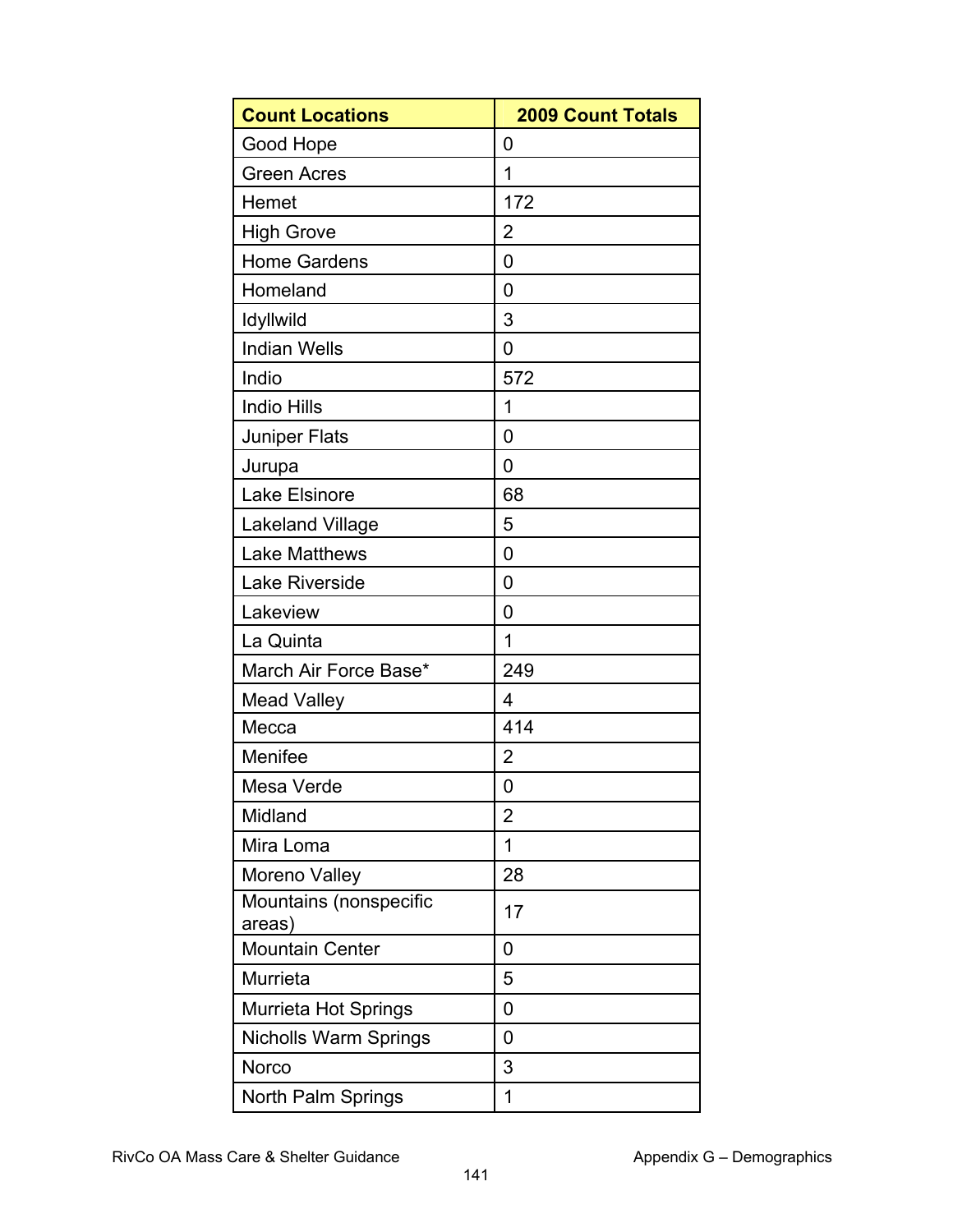| <b>Count Locations</b> | <b>2009 Count Totals</b> |
|------------------------|--------------------------|
| <b>North Shore</b>     | 0                        |
| <b>Nuevo</b>           | 0                        |
| Orangecrest            | 0                        |
| <b>Painted Hills</b>   | 0                        |
| <b>Palm Desert</b>     | 38                       |
| Palm Springs           | 203                      |
| Pedley                 | 0                        |
| Perris                 | 146                      |
| <b>Pine Cove</b>       | 0                        |
| <b>Pinyon Pines</b>    | 1                        |
| <b>Poppet Flats</b>    | 0                        |
| <b>Quail Valley</b>    | $\overline{0}$           |
| Rancho California      | 0                        |
| Rancho Mirage          | 3                        |
| <b>Ripley</b>          | 0                        |
| Riverside              | 632                      |
| Romoland               | 0                        |
| Rubidoux               | 10                       |
| Salton                 | 0                        |
| San Gorgonio           | 0                        |
| San Jacinto            | 11                       |
| <b>Sedco Hills</b>     | 0                        |
| <b>Sky Valley</b>      | 0                        |
| Soboba Hot Springs     | 0                        |
| Sun City               | 27                       |
| Sunnyslope             | 0                        |
| Temecula               | 69                       |
| Thermal                | 0                        |
| <b>Thousand Palms</b>  | 8                        |
| <b>Twin Pines</b>      | 0                        |
| Valerie                | 0                        |
| <b>Valle Vista</b>     | $\overline{2}$           |
| <b>White Water</b>     | 0                        |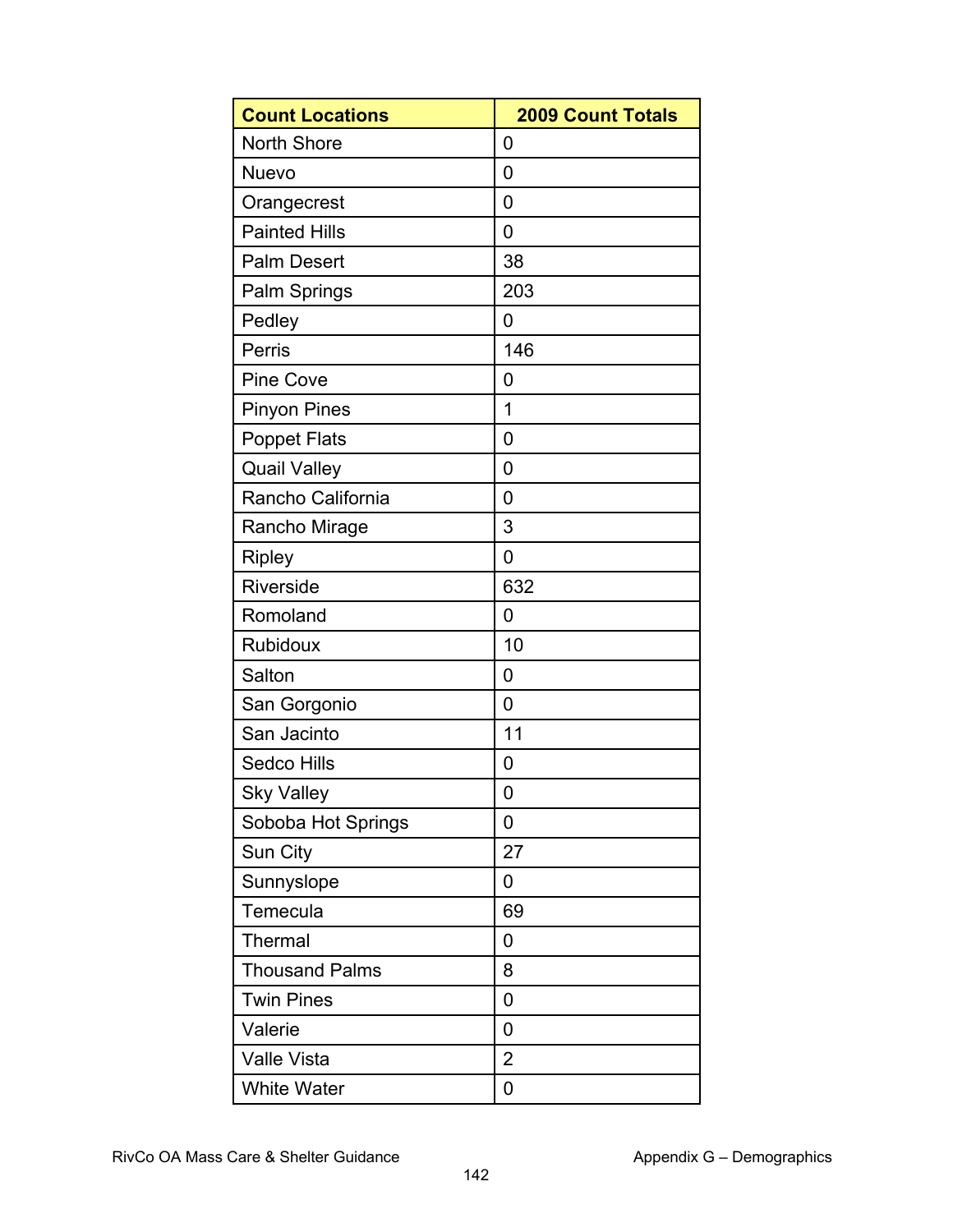| <b>Count Locations</b> | <b>2009 Count Totals</b> |
|------------------------|--------------------------|
| Wildomar               | 36                       |
| Winchester             |                          |
| Woodcrest              |                          |
| Grand Total   3,366    |                          |

Source: County of Riverside, 2009 Riverside County Homeless Count.

March Air Force Base is home to several housing programs for homeless people.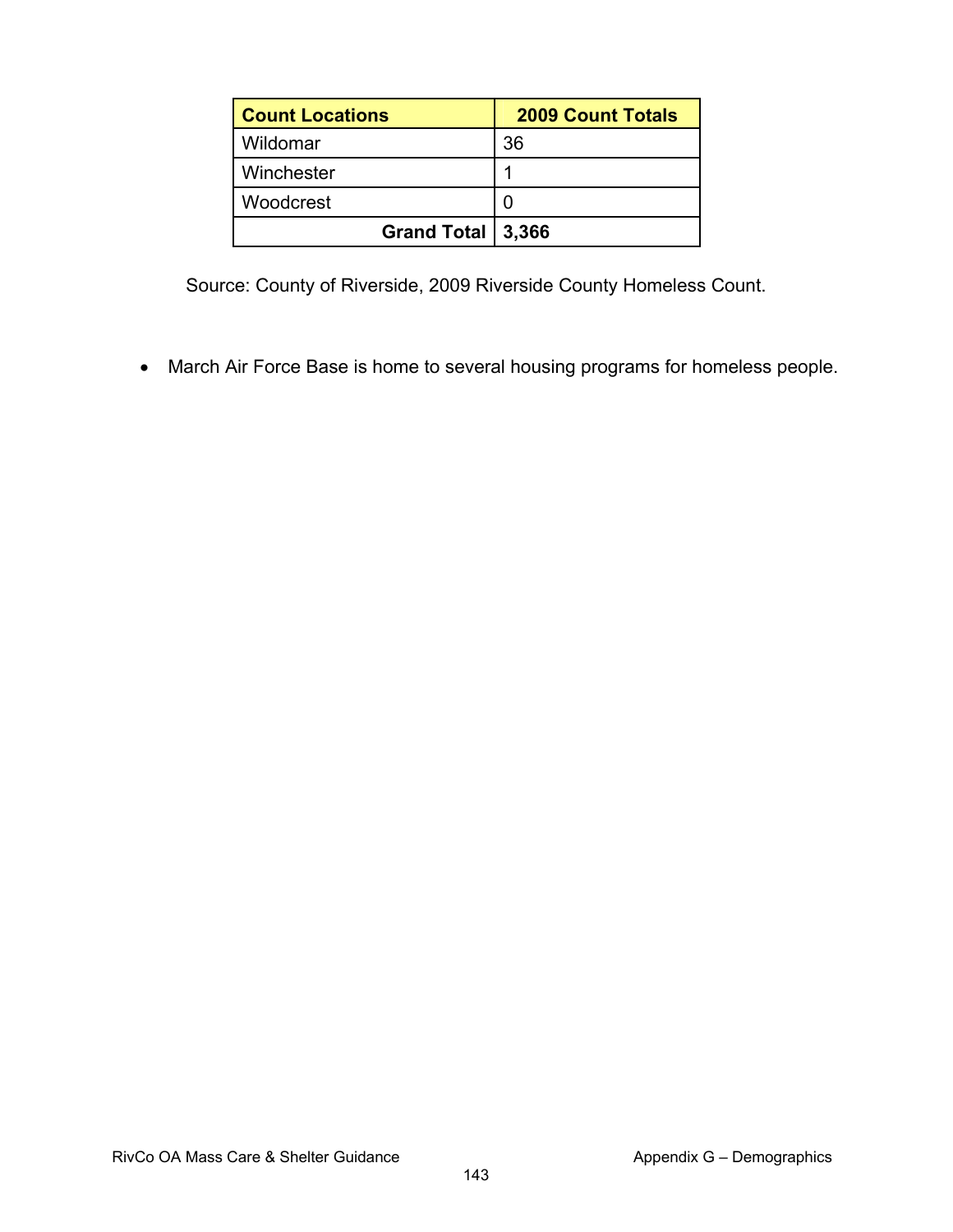#### **Riverside County Senior Demographics**

(Based on U.S. Census 2000)

|                                     |                         | <b>Total Age</b><br>$60+$ | % Age $60 + of$<br><b>Total</b> |
|-------------------------------------|-------------------------|---------------------------|---------------------------------|
| <b>PLACES</b>                       | <b>Total Population</b> | <b>Population</b>         | <b>Population</b>               |
| Banning city, California            | 23562                   | 7455                      | 31.64%                          |
| Beaumont city, California           | 11384                   | 1539                      | 13.52%                          |
| Bermuda Dunes CDP, California       | 6229                    | 1153                      | 18.51%                          |
| Blythe city, California             | 12155                   | 1652                      | 13.59%                          |
| Cabazon CDP, California             | 2229                    | 308                       | 13.82%                          |
| Calimesa city, California           | 7139                    | 2250                      | 31.52%                          |
| Canyon Lake city, California        | 9952                    | 2205                      | 22.16%                          |
| Cathedral City, California          | 42647                   | 6659                      | 15.61%                          |
| Cherry Valley CDP, California       | 5891                    | 2145                      | 36.41%                          |
| Coachella city, California          | 22724                   | 1631                      | 7.18%                           |
| Corona city, California             | 124966                  | 10288                     | 8.23%                           |
| Desert Hot Springs city, California | 16582                   | 2334                      | 14.08%                          |
| East Blythe CDP, California         | 3                       |                           | 33.33%                          |
| East Hemet CDP, California          | 14823                   | 2389                      | 16.12%                          |
| El Cerrito CDP, California          | 4590                    | 524                       | 11.42%                          |
| Glen Avon CDP, California           | 14853                   | 2343                      | 15.77%                          |
| Hemet city, California              | 58812                   | 21924                     | 37.28%                          |
| Highgrove CDP, California           | 3445                    | 287                       | 8.33%                           |
| Home Gardens CDP, California        | 9461                    | 910                       | 9.62%                           |
| Homeland CDP, California            | 3710                    | 1333                      | 35.93%                          |
| <b>Idyllwild-Pine Cove</b>          | 3504                    | 907                       | 25.88%                          |
| Indian Wells city, California       | 3816                    | 2239                      | 58.67%                          |
| Indio city, California              | 49116                   | 5913                      | 12.04%                          |
| Lake Elsinore city, California      | 28928                   | 2624                      | 9.07%                           |
| Lakeland Village CDP, California    | 5626                    | 683                       | 12.14%                          |
| Lakeview CDP, California            | 1619                    | 206                       | 12.72%                          |
| La Quinta city, California          | 23694                   | 4356                      | 18.38%                          |
| March AFB CDP, California           | 370                     | 26                        | 7.03%                           |
| Mecca CDP, California               | 5402                    | 315                       | 5.83%                           |
| Mira Loma CDP, California           | 17617                   | 1534                      | 8.71%                           |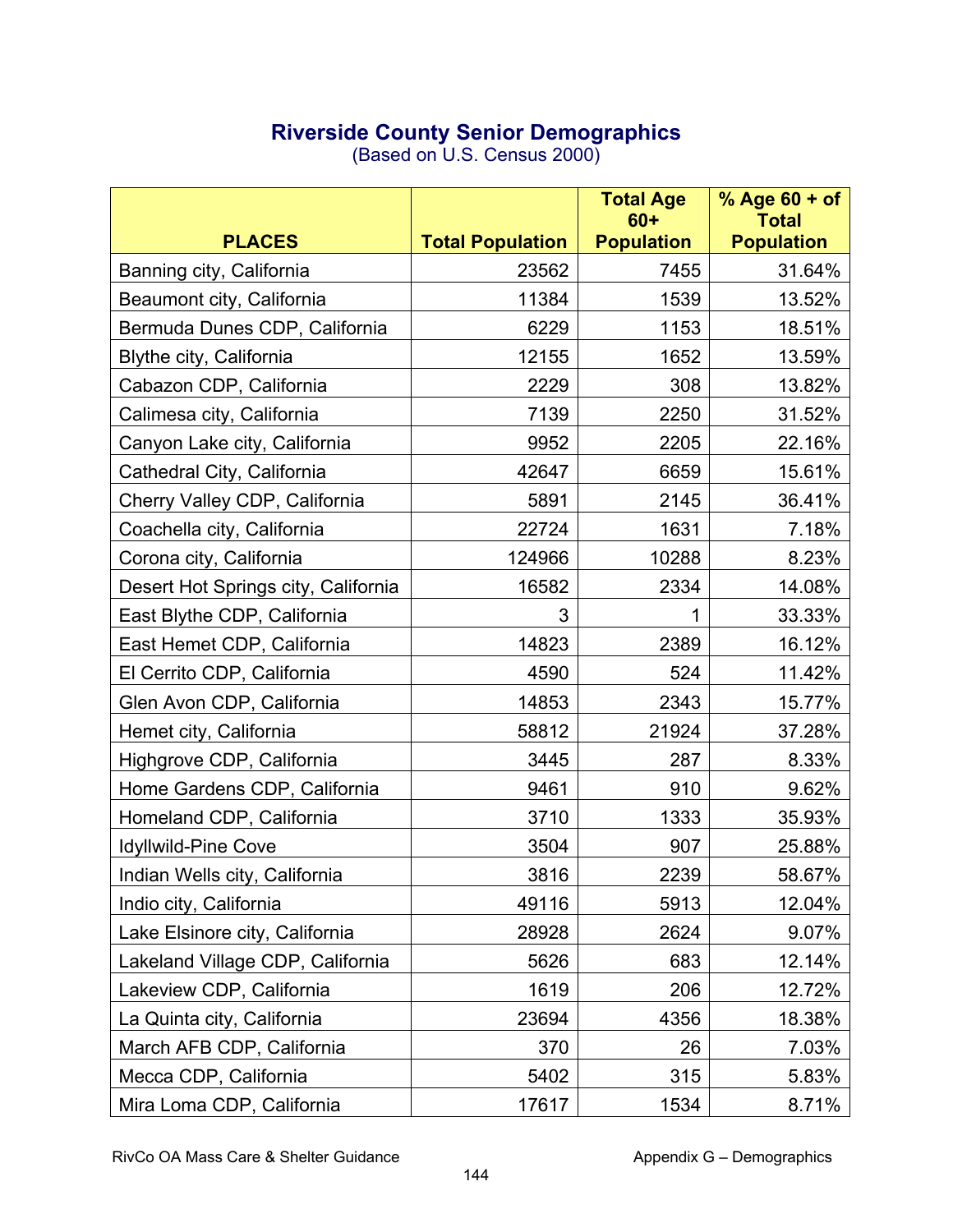|                                |                         | <b>Total Age</b><br>$60+$ | % Age $60 + of$<br><b>Total</b> |
|--------------------------------|-------------------------|---------------------------|---------------------------------|
| <b>PLACES</b>                  | <b>Total Population</b> | <b>Population</b>         | <b>Population</b>               |
| Moreno Valley city, California | 142381                  | 11252                     | 7.90%                           |
| Murrieta city, California      | 44282                   | 6475                      | 14.62%                          |
| Murrieta Hot Springs           | 2948                    | 1495                      | 50.71%                          |
| Norco city, California         | 24157                   | 2572                      | 10.65%                          |
| Nuevo CDP, California          | 4135                    | 625                       | 15.11%                          |
| Palm Desert city, California   | 41155                   | 14135                     | 34.35%                          |
| Palm Springs city, California  | 42807                   | 13970                     | 32.63%                          |
| Pedley CDP, California         | 11207                   | 1144                      | 10.21%                          |
| Perris city, California        | 36189                   | 3016                      | 8.33%                           |
| Quail Valley CDP, California   | 1639                    | 131                       | 7.99%                           |
| Rancho Mirage city, California | 13249                   | 6946                      | 52.43%                          |
| Riverside city, California     | 255166                  | 30110                     | 11.80%                          |
| Romoland CDP, California       | 2764                    | 336                       | 12.16%                          |
| Rubidoux CDP, California       | 29180                   | 2691                      | 9.22%                           |
| San Jacinto city, California   | 23779                   | 4950                      | 20.82%                          |
| Sedco Hills CDP, California    | 3078                    | 569                       | 18.49%                          |
| Sun City CDP, California       | 17773                   | 10426                     | 58.66%                          |
| Sunnyslope CDP, California     | 4437                    | 487                       | 10.98%                          |
| Temecula city, California      | 57716                   | 5494                      | 9.52%                           |
| Thousand Palms CDP, California | 5120                    | 1470                      | 28.71%                          |
| Valle Vista CDP, California    | 10488                   | 3827                      | 36.49%                          |
| Wildomar CDP, California       | 14064                   | 2443                      | 17.37%                          |
| Winchester CDP, California     | 2155                    | 424                       | 19.68%                          |
| Woodcrest CDP, California      | 8342                    | 1277                      | 15.31%                          |
| <b>Total</b>                   | 1,333,060               | 214,398                   | 0.10%                           |

This data is provided by Riverside County Office on Aging and is revised when the California Census data is updated. .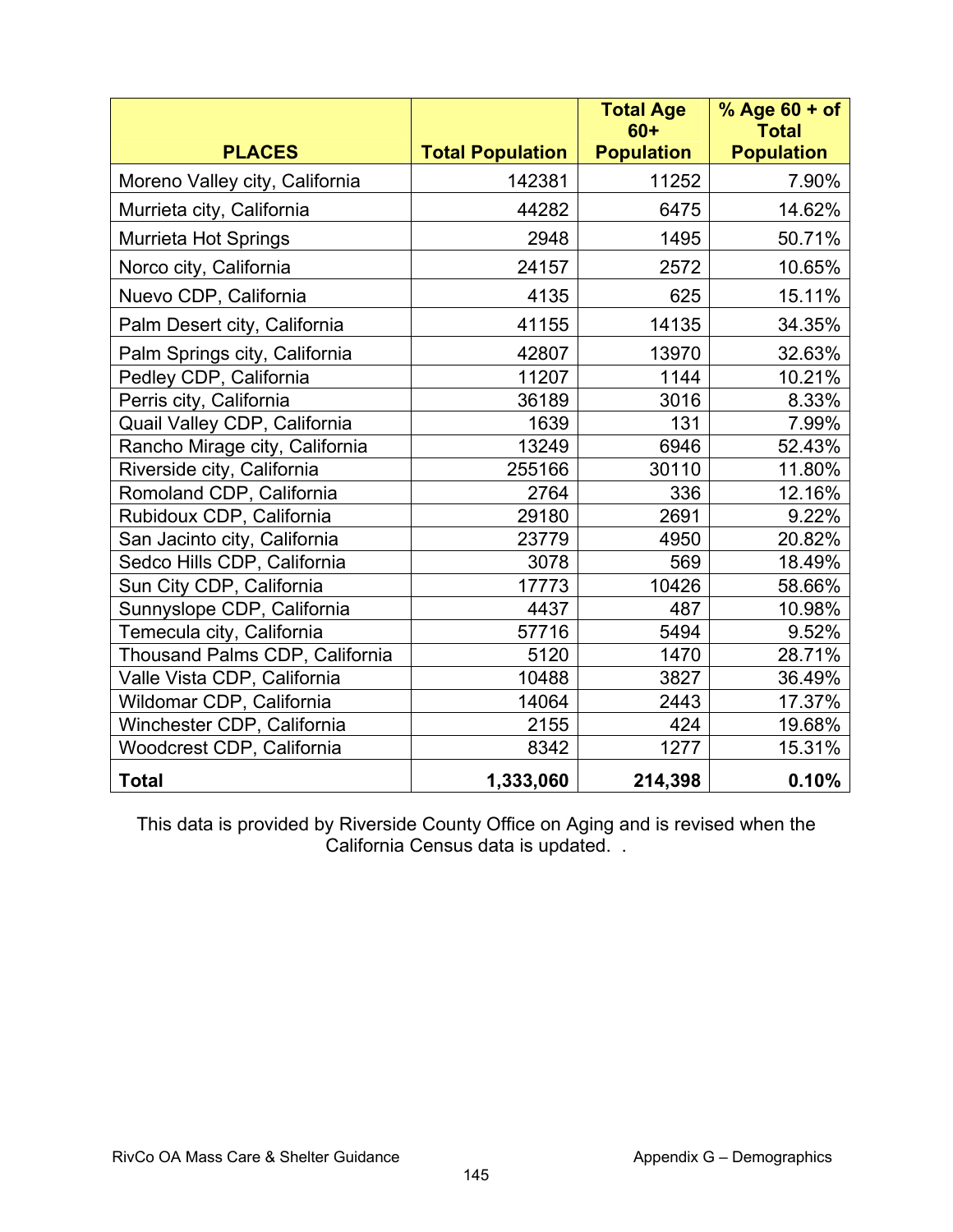## **APPENDIX H**

### **Acronyms**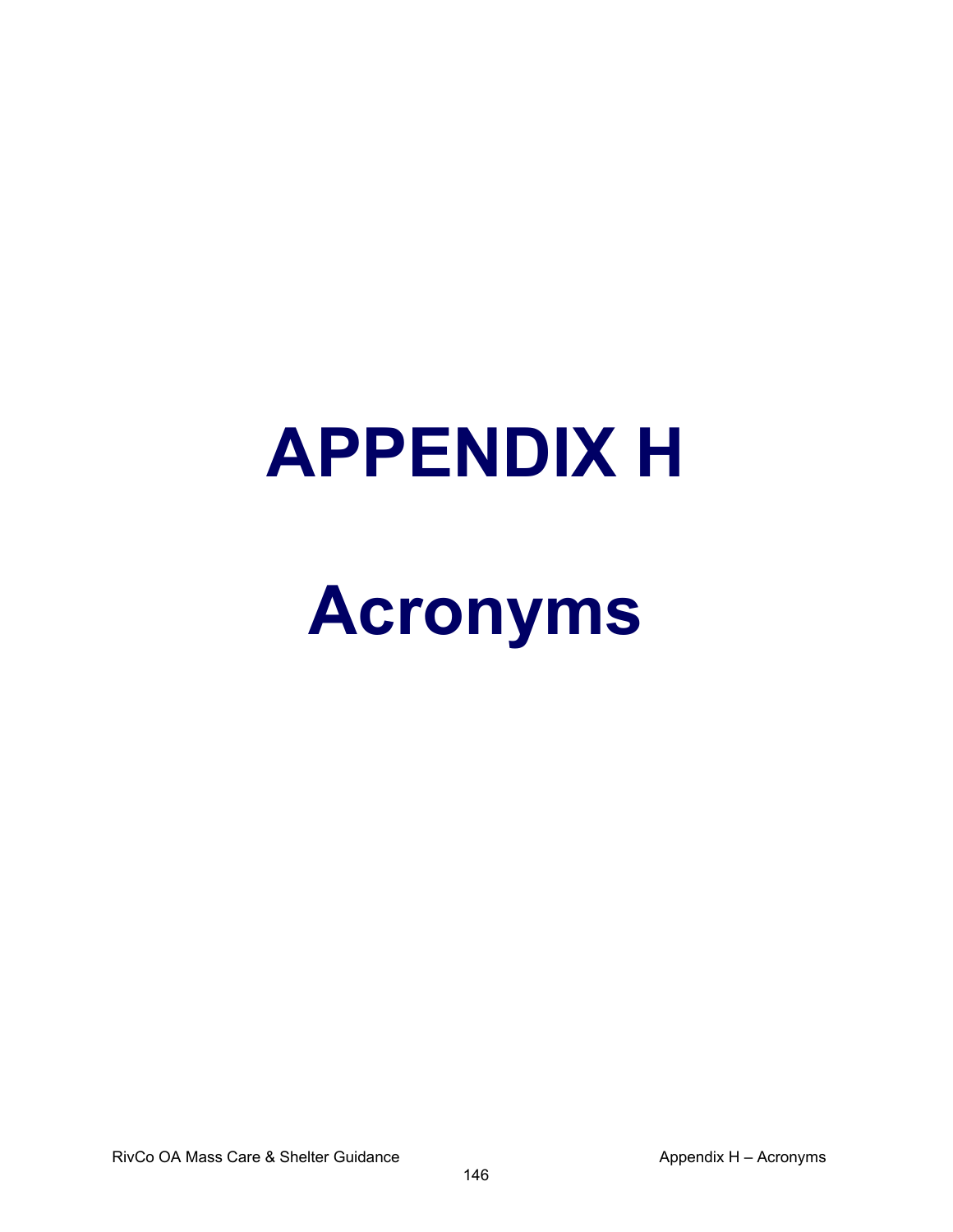### **ACRONYMS**

| <b>Acronym</b> | <b>Definition</b>                               |
|----------------|-------------------------------------------------|
| <b>ADA</b>     | Americans With Disability Act                   |
| <b>AMURT</b>   | Anada Marga Universal Relief Team               |
| <b>APS</b>     | <b>Adult Protective Services</b>                |
| <b>ARES</b>    | <b>Amateur Radio Emergency Services</b>         |
| <b>ARC</b>     | <b>American Red Cross</b>                       |
| <b>ASL</b>     | American Sign Language                          |
| <b>CBO</b>     | <b>Community Based Organization</b>             |
| CD             | <b>Computer Disc</b>                            |
| <b>CDP</b>     | <b>Census Designated Place</b>                  |
| <b>CERT</b>    | <b>Community Emergency Response Team</b>        |
| <b>CPS</b>     | <b>Child Protective Services</b>                |
| <b>DMH</b>     | <b>Disaster Mental Health</b>                   |
| <b>DPSS</b>    | Department of Public Social Services            |
| <b>DRO</b>     | <b>Disaster Relief Office</b>                   |
| <b>DSW</b>     | <b>Disaster Service Worker</b>                  |
| <b>DVCC</b>    | Donations and Volunteer Coordination Center     |
| <b>DWI</b>     | <b>Disaster Welfare Inquiry</b>                 |
| <b>EMS</b>     | <b>Emergency Medical System</b>                 |
| <b>EOC</b>     | <b>Emergency Operations Center</b>              |
| <b>FEMA</b>    | <b>Federal Emergency Management Agency</b>      |
| <b>HIV</b>     | Human Immunodeficiency Virus                    |
| <b>HS</b>      | <b>Health Services</b>                          |
| <b>HSPD</b>    | <b>Homeland Security Presidential Directive</b> |
| <b>ICS</b>     | <b>Incident Command System</b>                  |
| ID             | Identification                                  |
| <b>IHSS</b>    | <b>In-Home Supportive Services</b>              |
| <b>LAC</b>     | <b>Local Assistance Center</b>                  |
| <b>LTRC</b>    | Long Term Recovery Committee                    |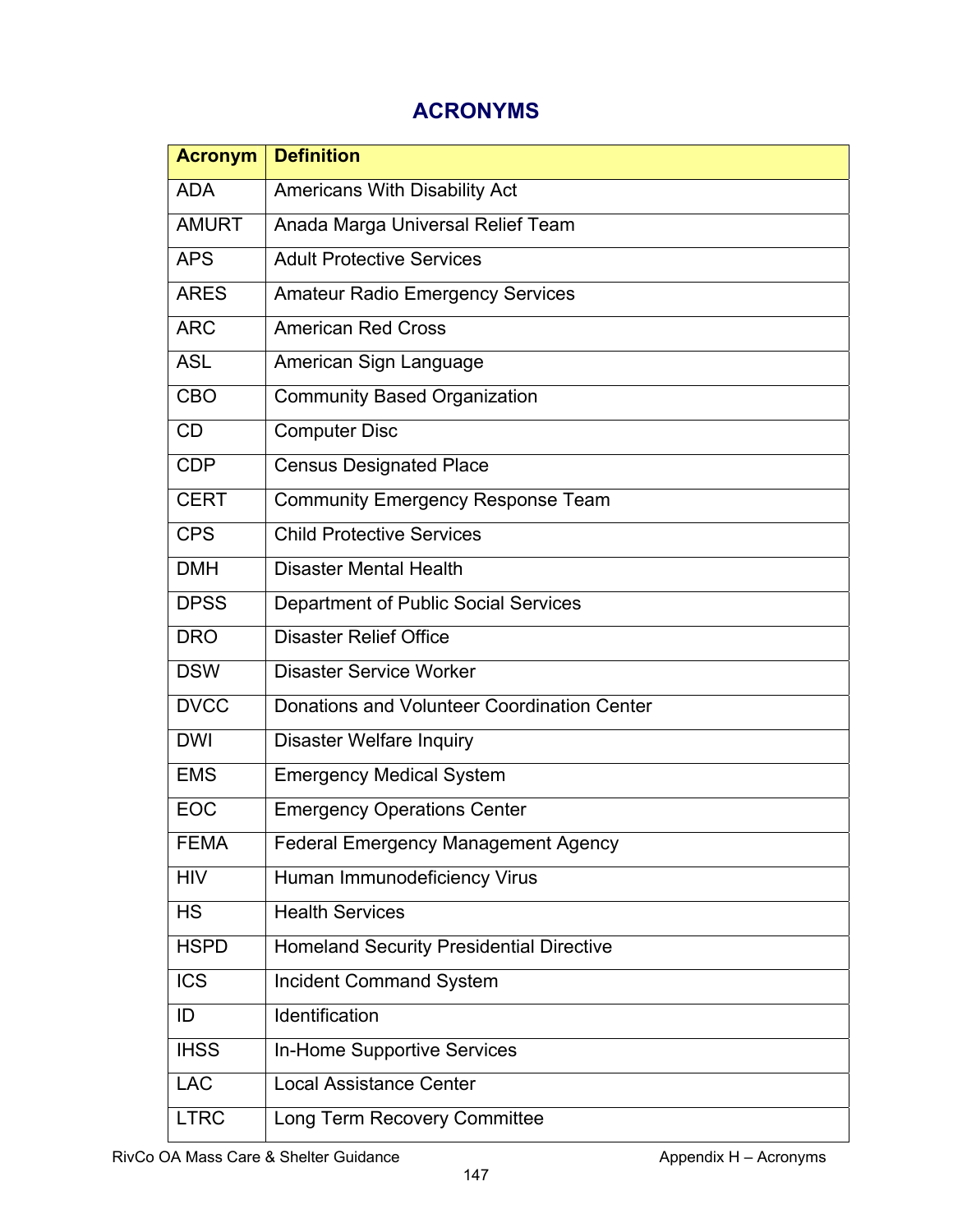| <b>Acronym</b> | <b>Definition</b>                                   |
|----------------|-----------------------------------------------------|
| <b>MOU</b>     | Memorandum of Understanding                         |
| <b>MRE</b>     | <b>Meals Ready to Eat</b>                           |
| <b>MSSP</b>    | <b>Multiple Senior Services Program</b>             |
| <b>MVP</b>     | <b>Medical Volunteer Program</b>                    |
| <b>NIMS</b>    | National Incident Management System                 |
| <b>NOAA</b>    | National Oceanic and Atmospheric Administration     |
| <b>NOKR</b>    | Next of Kin Registry                                |
| <b>NVOAD</b>   | National Voluntary Organizations Active in Disaster |
| <b>OA</b>      | <b>Operational Area</b>                             |
| <b>OPS</b>     | Operations                                          |
| <b>PIO</b>     | <b>Public Information Officer</b>                   |
| <b>RACES</b>   | Radio Amateur Civil Emergency Services              |
| <b>REARS</b>   | Riverside Emergency Animal Rescue System            |
| <b>RSVP</b>    | <b>Retired and Senior Volunteer Programs</b>        |
| <b>RTA</b>     | <b>Riverside Transit Agency</b>                     |
| <b>SBA</b>     | <b>Small Business Administration</b>                |
| <b>SEMS</b>    | <b>Standardized Emergency Management System</b>     |
| <b>SPCA</b>    | Society for the Prevention of Cruelty of Animals    |
| <b>SOP</b>     | <b>Standard Operating Procedures</b>                |
| TDD            | Telecommunications Devise for the Deaf              |
| <b>TTY</b>     | <b>Text Telephone</b>                               |
| TV             | <b>Television</b>                                   |
| <b>UJC</b>     | <b>United Jewish Communities</b>                    |
| <b>USA</b>     | <b>United States of America</b>                     |
| <b>USDA</b>    | United States Department of Agriculture             |
| <b>VAL</b>     | <b>Voluntary Agency Liaison</b>                     |
| <b>VOAD</b>    | <b>Voluntary Organization Active in Disasters</b>   |
| <b>WIC</b>     | Women, Infants and Children                         |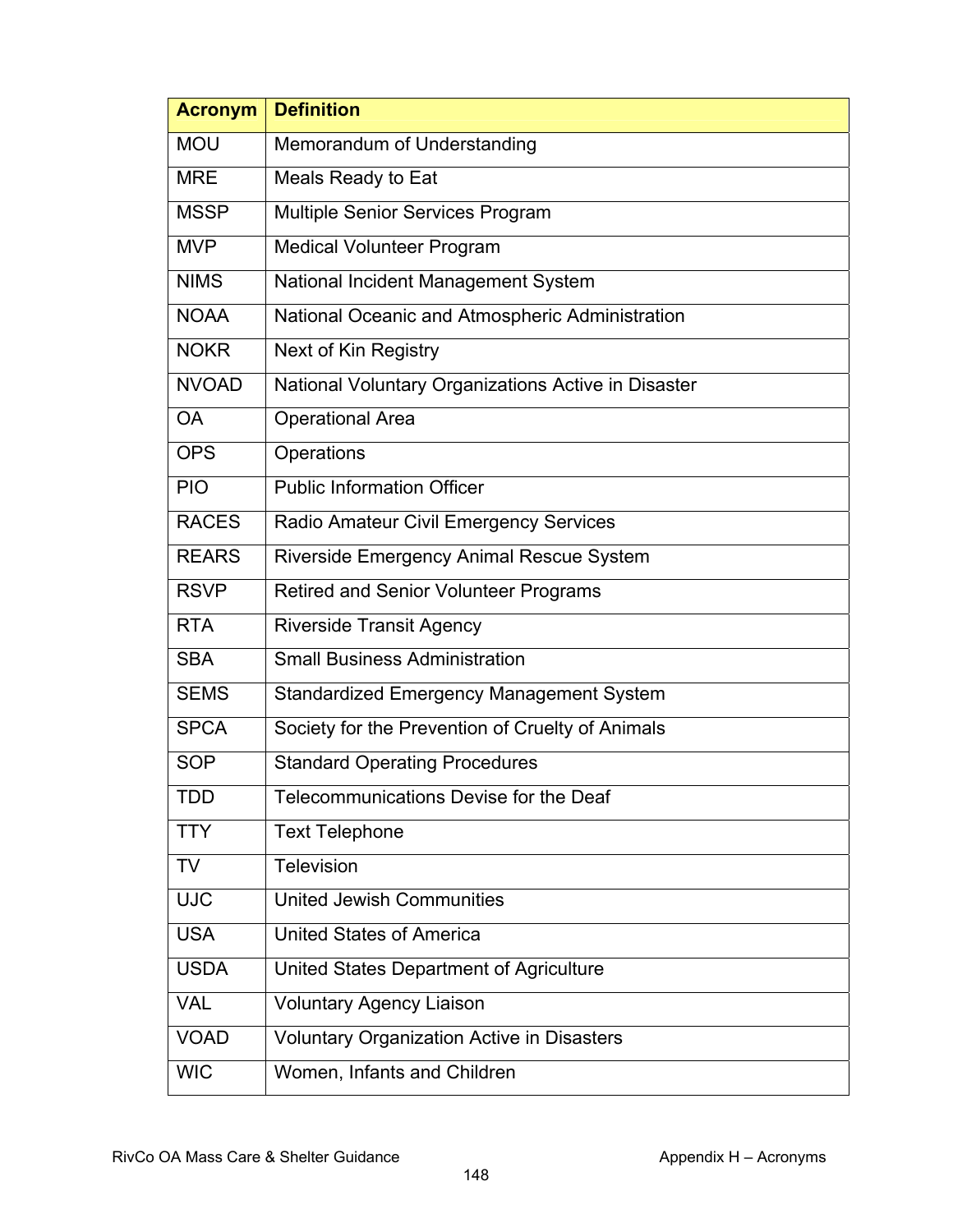### **APPENDIX I**

# **Definitions**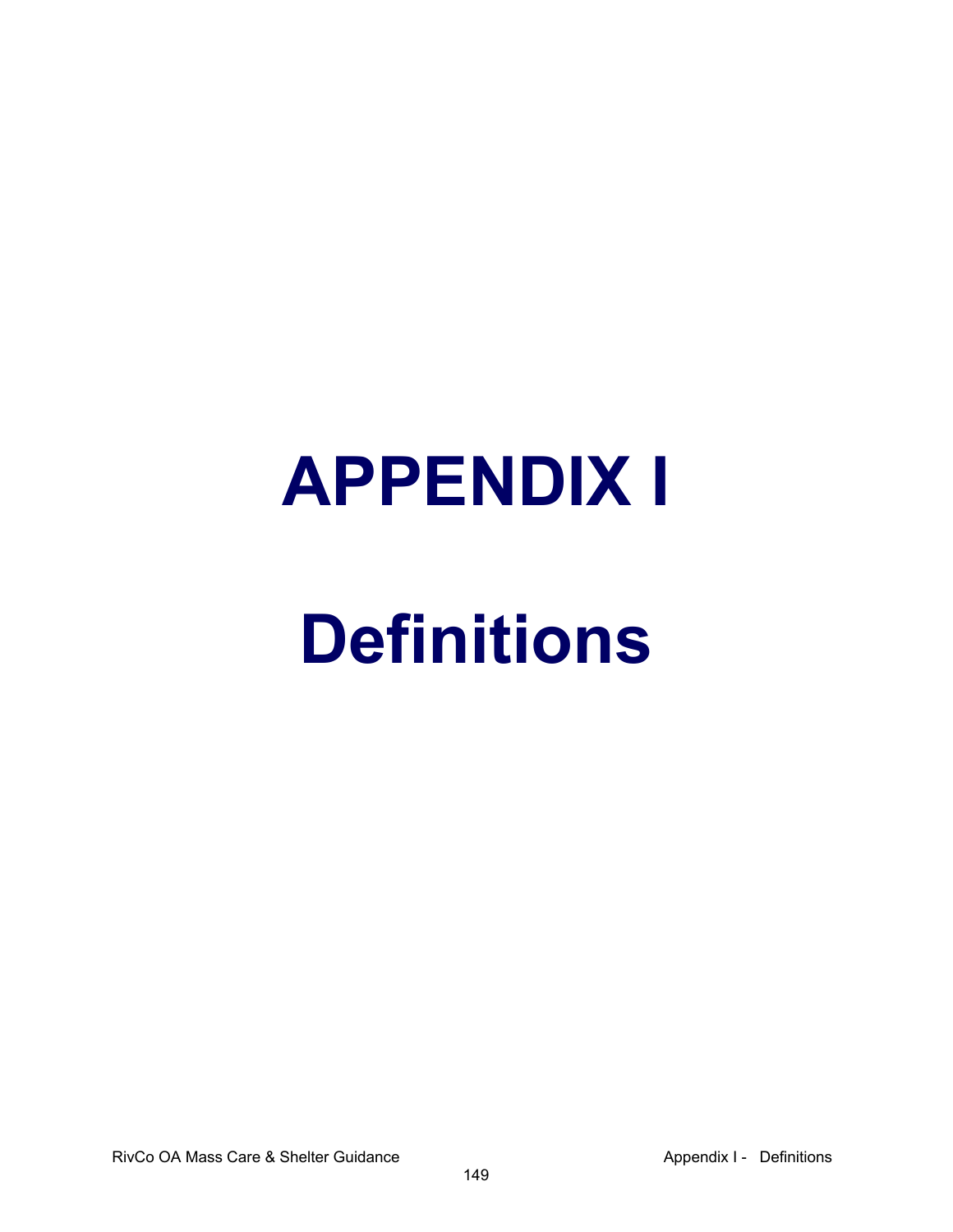#### **DEFINITIONS**

| <b>Subject</b>                                 | <b>Definition</b>                                                                                                                                                                                                                                                                                                                                                                                                                                                                                                                                                                                                                                                                                                                                                                                                   |
|------------------------------------------------|---------------------------------------------------------------------------------------------------------------------------------------------------------------------------------------------------------------------------------------------------------------------------------------------------------------------------------------------------------------------------------------------------------------------------------------------------------------------------------------------------------------------------------------------------------------------------------------------------------------------------------------------------------------------------------------------------------------------------------------------------------------------------------------------------------------------|
| 2-1-1 Riverside<br>County                      | 2-1-1 is a toll free number available 24 hours a day, seven days a<br>week and is staffed by operators trained to provide callers with<br>information and referrals for social services.                                                                                                                                                                                                                                                                                                                                                                                                                                                                                                                                                                                                                            |
| American Red<br>Cross Safe and<br>Well Program | This is a program that allows people to register themselves as "safe<br>and well" following a disaster. Those affected by a disaster can<br>visit the National American Red Cross website at<br>https://disastersafe.redcross.org/. They can select from a standard<br>list of messages and communicate information to their family<br>members, letting them know of their well-being.                                                                                                                                                                                                                                                                                                                                                                                                                              |
| Care<br>Coordination                           | Office On Aging offers Care Coordination. Seniors and persons<br>with disabilities wanting to live independently in the community<br>often face many challenges due to increasing frailty, chronic<br>medical conditions, functional disabilities, limited income, a<br>stressed and overwhelmed family caregiver, depression from<br>multiple losses, lack of knowledge of community resources and<br>services, a limited support network, gaps in services, are among<br>many factors that may limit their independence and ability to live<br>safely in the community. Care Coordination services can offer a<br>viable alternative to institutional care and provide seniors, persons<br>with disabilities and family caregivers the opportunity to explore<br>multiple community options for care in the home. |
| Community<br><b>Based</b><br>Organization      | A nonprofit organization which works to serve the disadvantaged in<br>the community in which it is located.                                                                                                                                                                                                                                                                                                                                                                                                                                                                                                                                                                                                                                                                                                         |
| Go Kit                                         | A kit that the shelteree is encouraged to bring with them to the<br>shelter which includes blankets, a change of clothes, basic toiletries<br>and prescription medications.                                                                                                                                                                                                                                                                                                                                                                                                                                                                                                                                                                                                                                         |
| Jurisdiction                                   | An entity within a certain geographical area. For purposes of this<br>guidance, Riverside County is the geographical area.                                                                                                                                                                                                                                                                                                                                                                                                                                                                                                                                                                                                                                                                                          |
| <b>Multiple Senior</b><br>Services Program     | A Medi-Cal Waiver program designed to meet the needs of frail<br>Medi-Cal eligible seniors.                                                                                                                                                                                                                                                                                                                                                                                                                                                                                                                                                                                                                                                                                                                         |
| <b>Mutual Aid</b>                              | Mutual aid is the voluntary provision of services and facilities by<br>agencies or organizations to assist each other when existing<br>resources prove to be inadequate.                                                                                                                                                                                                                                                                                                                                                                                                                                                                                                                                                                                                                                            |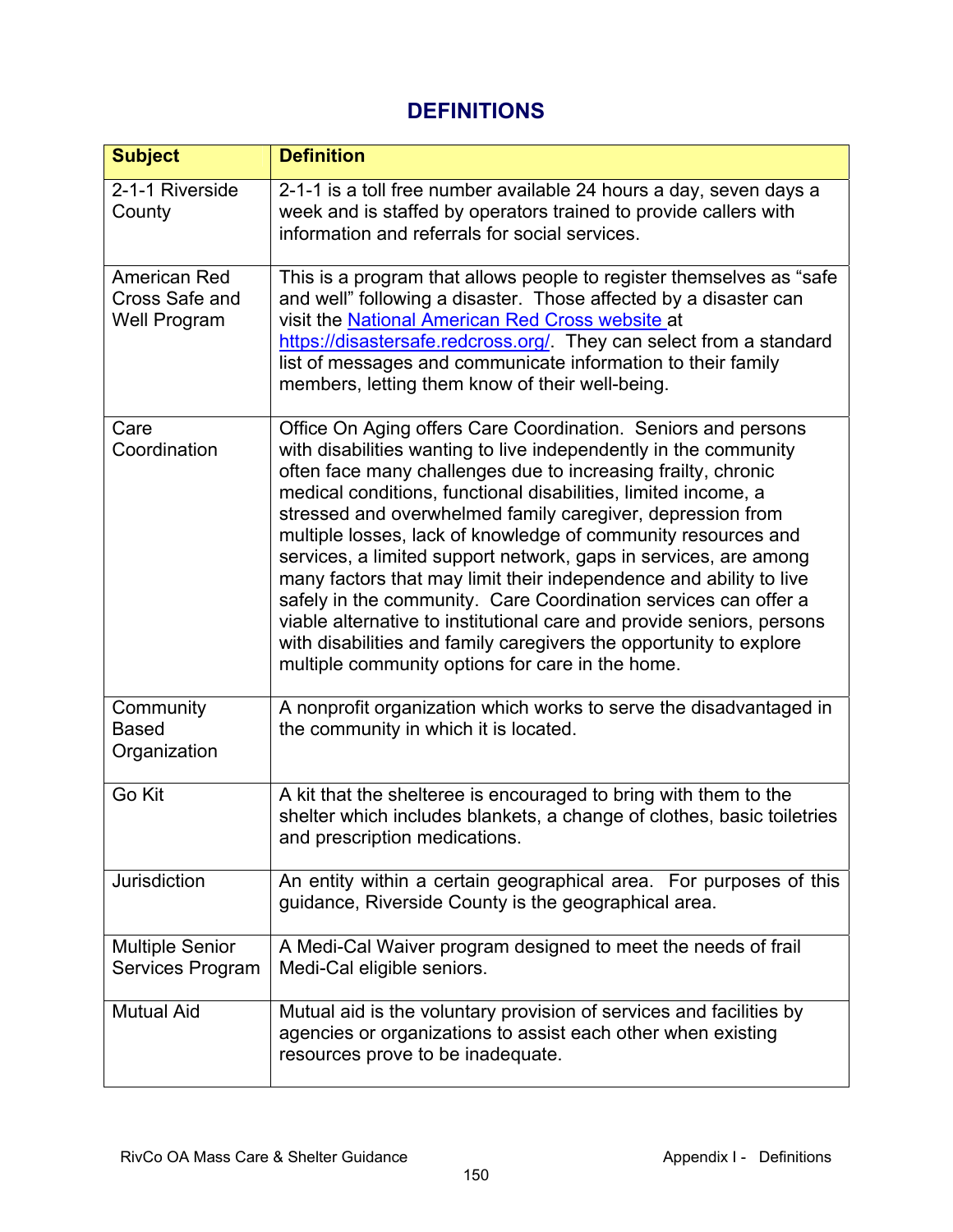| <b>Subject</b>                                                   | <b>Definition</b>                                                                                                                                                                                                                                                                                                                                                                                                                                                                                                                                                  |
|------------------------------------------------------------------|--------------------------------------------------------------------------------------------------------------------------------------------------------------------------------------------------------------------------------------------------------------------------------------------------------------------------------------------------------------------------------------------------------------------------------------------------------------------------------------------------------------------------------------------------------------------|
| <b>National Incident</b><br>Management<br>System (NIMS)          | NIMS is a system mandated by Homeland Security Presidential<br>Directive (HSPD) 5 that provides a consistent nationwide approach<br>for federal, state, local and tribal governments; the private-sector<br>and nongovernmental organizations to work effectively and<br>efficiently together to prepare for, respond to, and recover from<br>domestic incidents, regardless of cause, size or complexity.                                                                                                                                                         |
| Next of Kin<br>Registry (NOKR)                                   | NOKR is a humanitarian organization dedicated to making it<br>possible for people to register their emergency contacts and other<br>medical information for everyday emergency situations, natural<br>catastrophes, or man made disasters. NOKR helps facilitate the<br>emergency notification process for families and individuals<br>by providing Local and State Agencies with secured access to<br>online information provided by individuals. This service is free to the<br>public and to the registered agencies using the search service.<br>www.nokr.org/ |
| <b>Operational Area</b>                                          | An Operational Area consists of a county and all political<br>subdivisions within the county area. Operational areas coordinate<br>inter jurisdictional emergency operations and mutual aid.                                                                                                                                                                                                                                                                                                                                                                       |
| Para transit                                                     | A form of transportation service that is more flexible and<br>personalized than conventional, fixed route or fixed schedule.<br>Service is adjusted to individual needs. Examples of para transit<br>service include taxis, dial-a-ride, vanpool and subscription service.                                                                                                                                                                                                                                                                                         |
| <b>Riverside County</b><br>Office on Aging<br><b>Call Center</b> | Riverside County Office on Aging call center connects seniors,<br>adults with disabilities, family members, professionals, and the<br>public at large with assistance, referrals, education, and advocacy.<br>www.rcaging.org/opencms/Programs Services/index.html                                                                                                                                                                                                                                                                                                 |
| Safe and Well                                                    | Safe and well is a website provided by the American Red Cross.<br>Those affected by a disaster may register as "safe and well" and<br>concerned family and friends may access the information. The<br>Safe and Well website will display a loved one's first and last name,<br>a date, and "Safe and Well" messages from a list of standard<br>messages, letting them know of your wellbeing. The website can<br>be accessed at: https://disastersafe.redcross.org/                                                                                                |
| <b>Service Animal</b>                                            | Service animal (in a shelter setting) is any dog that is individually<br>trained to do work or perform tasks for the benefit of an individual<br>with a disability, including a physical, sensory, psychiatric,<br>intellectual, or other mental disability. American Disabilities Act of<br>1990 (42 U.S.C. 12181).                                                                                                                                                                                                                                               |